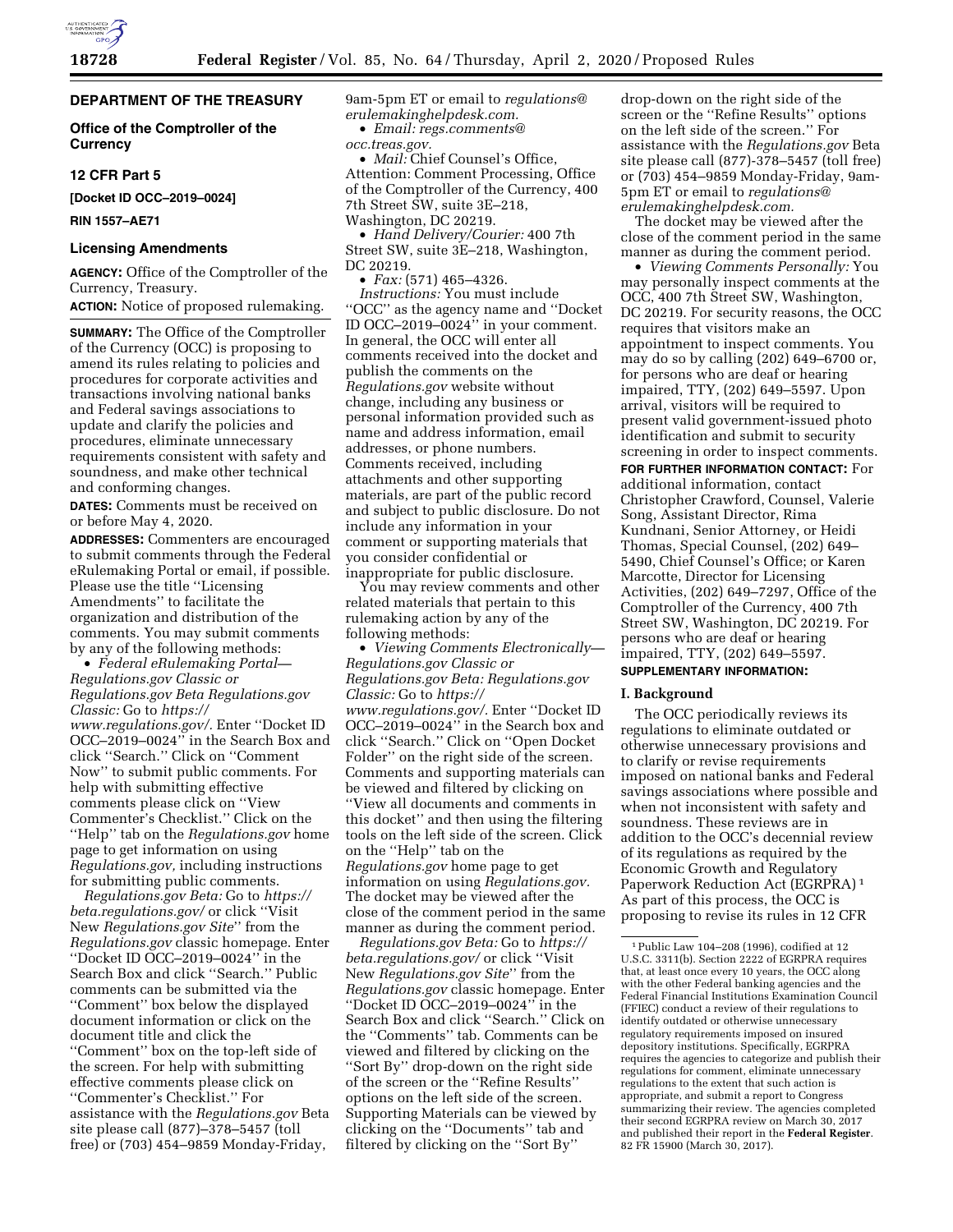part 5 relating to requirements for national banks and Federal savings associations that seek to engage in

certain corporate transactions or activities. Part 5 addresses the range of an institution's existence from chartering to dissolution and includes, among other things, business combinations, branching matters, operating subsidiaries, and dividend payments. In some cases, a bank is required to apply to engage in a certain transaction or activity while in other situations a bank must submit a notice to the OCC either for informational purposes or as a means for providing the OCC with the opportunity to object to the transaction or activity.

#### **II. Description of the Proposed Rule**

*Rules of General Applicability (Part 5, Subpart A)* 

Twelve CFR part 5, subpart A, sets forth the OCC's generally applicable rules and procedures for corporate activities and transactions of national banks and Federal savings associations. The OCC proposes substantive and technical changes to subpart A as explained below.

*Rules of General Applicability (§ 5.2)*  Section 5.2(a) states that the procedures in subpart A apply to all part 5 filings, unless otherwise stated. Section 5.2(b) provides that the OCC may adopt materially different procedures for a particular filing or class of filings in exceptional circumstances or for unusual transactions after providing notice to the applicant and any other party that the OCC determines should receive notice. The OCC is proposing to increase its flexibility to address unusual situations by adding language to clarify that it may adopt materially different procedures as it deems necessary, for example, in exceptional circumstances or for unusual transactions. As discussed below, the OCC also is proposing to change the term ''applicant'' to ''filer'' in this section.

*Definitions (§ 5.3)* Section 5.3 defines terms that are used throughout part 5. The OCC is proposing several new definitions to this section. First, the OCC is proposing definitions for ''nonconforming assets'' and ''nonconforming activities.'' The OCC uses, but does not define, these terms in §§ 5.23 and 5.24 (conversions to a Federal savings association or national bank, respectively) and § 5.33 (business combinations). The OCC proposes these definitions to mean assets or activities that are impermissible for a national bank or a Federal savings association to

hold or conduct, as applicable, or if permissible, are nonetheless held or conducted in a manner that exceeds limits applicable to national banks or Federal savings associations. Under this proposed definition, the term ''assets'' would include a national bank's or Federal savings association's investments in subsidiaries or other entities.

Second, the OCC proposes to define the term ''previously approved activity'' to mean, in the case of a national bank, an activity approved in published OCC precedent for a national bank, an operating subsidiary of a national bank, or a non-controlling investment of a national bank; and in the case of a Federal savings association, an activity approved in published OCC or OTS precedent for a Federal savings association, an operating subsidiary of a Federal savings association, or a passthrough investment of a Federal savings association. The OCC is proposing this definition to provide more clarity given the repeated use of this standard in §§ 5.34, 5.36, 5.38, and 5.58.2

Third, the OCC proposes to define ''well capitalized'' in § 5.3. The OCC uses the term ''well capitalized'' throughout part 5 differently. For example, for national banks and Federal savings associations various sections of part 5 apply the definition of well capitalized that is used in 12 CFR 6.4. For Federal branches and agencies, §§ 5.34, 5.35, and 5.36 apply the standard in 12 CFR 4.7(b)(1)(iii) to qualify for an 18-month examination cycle. Finally, for an insured depository institution that is not a national bank or Federal savings association, § 5.39 applies the applicable standard promulgated by the appropriate Federal banking agency under 12 U.S.C. 1831*o.*  The OCC proposes to remove this inconsistency by adding a definition of ''well capitalized'' to § 5.3 that would apply to all of part 5 and removing the duplicative definitions included in the various sections. Where appropriate, provisions in part 5 would crossreference to this new definition.

Fourth, the OCC proposes to add the term ''well managed'' to § 5.3. Currently, part 5 contains two different definitions

of ''well managed.'' Consistent with section 5136A of the Revised Statutes (12 U.S.C. 24a), § 5.39 generally defines ''well managed'' for purposes of financial subsidiaries as a 1 or 2 composite rating under the Uniform Financial Institutions Rating System and at least a rating of 2 for management. By contrast, §§ 5.34 and 5.38, governing national bank and Federal savings association operating subsidiaries, respectively, generally define ''well managed'' as a 1 or 2 composite rating without reference to the management rating. Sections 5.35 (bank service company investments), 5.36 (other equity investments by a national bank), and 5.58 (Federal savings association pass-through investments) cross-reference to the §§ 5.34 or 5.38 definition. Additionally, § 5.59(h)(2)(ii)(A) requires a Federal savings association to be well managed to be eligible for expedited review.

The OCC is proposing a single definition of ''well managed'' applicable throughout part 5 to eliminate confusion between the two definitions and to further the OCC's supervisory objectives.3 The financial subsidiary statute, 12 U.S.C. 24a, defines ''well managed'' to include the management rating, and the OCC proposes to use this definition. The proposal uses an equivalent definition for Federal branches and agencies of foreign banks which is a composite ROCA supervisory rating (which rates risk management, operational controls, compliance and assets quality) of 1 or 2, and at least a rating of 2 for risk management. Further, the OCC believes that a national bank, Federal savings association, or Federal branch or agency with a 2 composite rating but a 3 management, or risk management, rating warrants additional scrutiny. The OCC believes that these changes will enhance bank safety and soundness and provide a clearer and more consistent standard for national banks.

The OCC also is considering amending the definition of ''shortdistance relocation.'' Currently, moving the premises of a branch or main office of a national bank or a branch or home

<sup>2</sup>For references to previously approved activities, national banks and Federal savings associations may consult the OCC's publications *Comparison of the Powers of National Banks and Federal Savings Associations,* available at *[https://www.occ.gov/](https://www.occ.gov/publications-and-resources/publications/banker-education/files/pub-comparison-powers-national-banks-fed-sav-assoc.pdf)  publications-and-resources/publications/banker[education/files/pub-comparison-powers-national](https://www.occ.gov/publications-and-resources/publications/banker-education/files/pub-comparison-powers-national-banks-fed-sav-assoc.pdf)[banks-fed-sav-assoc.pdf,](https://www.occ.gov/publications-and-resources/publications/banker-education/files/pub-comparison-powers-national-banks-fed-sav-assoc.pdf)* and *Activities Permissible for National Banks and Federal Savings Associations, Cumulative,* available at *[https://](https://www.occ.gov/publications-and-resources/publications/banker-education/files/pub-activities-permissible-for-nat-banks-fed-saving.pdf) [www.occ.gov/publications-and-resources/](https://www.occ.gov/publications-and-resources/publications/banker-education/files/pub-activities-permissible-for-nat-banks-fed-saving.pdf)  [publications/banker-education/files/pub-activities](https://www.occ.gov/publications-and-resources/publications/banker-education/files/pub-activities-permissible-for-nat-banks-fed-saving.pdf)[permissible-for-nat-banks-fed-saving.pdf.](https://www.occ.gov/publications-and-resources/publications/banker-education/files/pub-activities-permissible-for-nat-banks-fed-saving.pdf)* 

 $^{\rm 3}$  There is one instance of the term ''well managed'' in part 5 that does not follow this definition. Specifically, 12 CFR 5.59(e)(7)(i) requires that each Federal savings association ''be well managed and operate safely and soundly. This provision is not directly applicable to any filing procedures but is rather a general statement of appropriate management and safety and soundness standards. For example, pursuant to § 5.59(e)(7)(ii) the OCC may limit a Federal savings association's investment in a service corporation, or limit or refuse to permit any activity of a service corporation, for supervisory, legal, or safety or soundness reasons.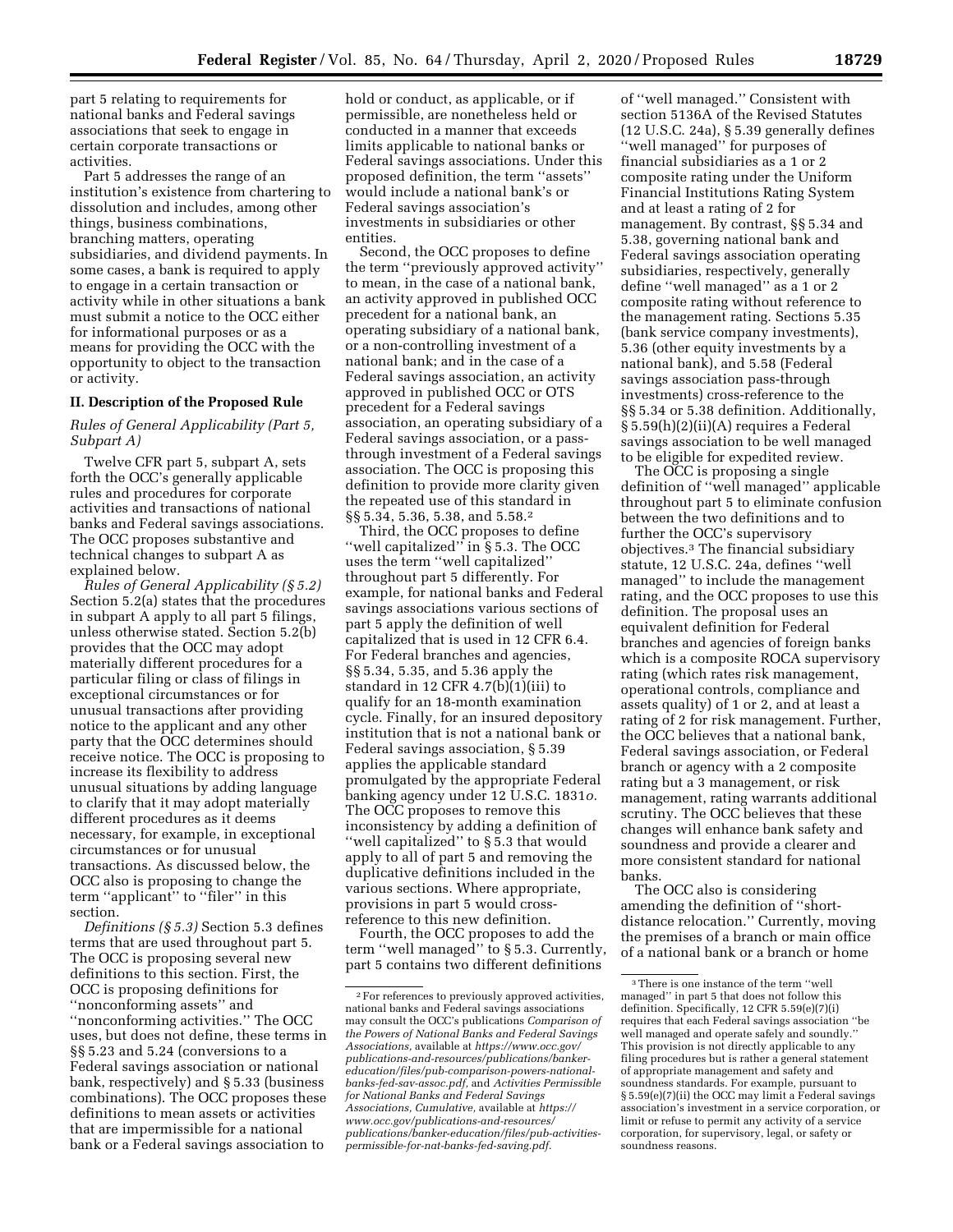office of a Federal savings association is a short-distance relocation if the move is within: (1) A one-thousand footradius of the site if the branch, main office, or home office is located within a principal city of a metropolitan statistical area (MSA); (2) a one-mile radius of the site if the branch, main office, or home office is not located within a principal city but is located within an MSA; or (3) a two-mile radius of the site if the branch, main office, or home office is not located within an MSA. Under the branch relocation provisions in § 5.30 (national banks) and § 5.31 (Federal savings associations) and the main office and home office relocation provisions in § 5.40, shortdistance relocations have a shorter public comment and OCC approval period than other relocations. Additionally, the OCC generally equates the short-distance relocation provision to be equivalent to a ''relocation'' for the purposes of branch closing under section 42 of the Federal Deposit Insurance Act (FDI Act) (12 U.S.C. 1831r–1).

The OCC has never adjusted the distances in the definition of shortdistance relocation, and the distances do not necessarily reflect the individual circumstances of each bank location. Because of the changes in branching activities, locations, and usage since 1996, such as the increased use of electronic banking, the OCC is considering expanding the distances for short-distance relocations to allow national banks and Federal savings associations greater flexibility in their office locations and to reduce regulatory burden for these types of relocations. Specifically, the OCC is considering expanding the distances in the definition to: (1) A two-thousand foot radius within a principal city of an MSA; (2) a two-mile radius not within a principal city but within an MSA; and (3) a four-mile radius not within an MSA. However, any amendment to this definition would provide that this increase in distance would not apply to a branch that would be relocated from a low- or moderate-income area to a non-low- or moderate-income area. For such relocations, the current definition of a short-distance relocation would continue to apply. The OCC invites comment on whether the OCC should amend § 5.3 to adjust the distances included in the definition of shortdistance relocation and if so whether the increase suggested above would be appropriate or whether an alternate increase in distance would better reduce regulatory burden on national banks and Federal savings associations while

providing appropriate notice to customers.

Finally, the OCC is proposing technical changes to § 5.3. First, current § 5.3 defines ''applicant'' as a ''person or entity that submits a notice or application to the OCC under'' part 5. However, this usage of the term ''applicant' is confusing because it covers persons who submit an application or a notice. Accordingly, the OCC proposes to change the term "applicant" to "filer" to more clearly cover both a person who files an application or a notice. The proposal would make conforming changes throughout part 5.

Second, the proposal would add a new definition for ''Appropriate Federal banking agency'' that cross-references the definition contained in section 3(q) of the FDI Act, 12 U.S.C. 1813(q).

Third, the proposal would add a new definition clarifying that ''MSA'' means metropolitan statistical area as defined by the Director of the Office of Management and Budget (OMB).4

Fourth, part 5 currently defines ''notice'' to mean a submission notifying the OCC that a national bank or Federal savings association intends to engage in or has commenced certain activities or transactions. The definition notes that the specific meaning depends on context and ''may require the filer to obtain prior OCC approval before engaging in the activity or transaction.'' As described later in this *Supplementary Information,* the OCC is proposing to change the term ''notice'' to ''application'' for activities or transactions that require prior OCC approval. Therefore, the OCC proposes to remove the quoted language from the definition.

Fifth, the OCC proposes adding abbreviations for the former OTS, the Federal Deposit Insurance Corporation (FDIC), and generally accepted accounting principles as used in the United States (GAAP) to make their use consistent throughout part 5.

Finally, to reflect the more current regulatory drafting style, the OCC proposes to remove the paragraph designations in § 5.3 and to make conforming changes to cross-references throughout 12 CFR part 5.

*Filing required (§ 5.4)* Section 5.4 requires depository institutions to file applications or notices with the OCC to engage in certain corporate activities

and transactions and provides general information on this filing requirement. Section 5.4(f) currently encourages a potential filer to contact the appropriate OCC licensing office to determine the need for a prefiling meeting, and it specifically provides that the OCC decides whether to require a prefiling meeting on a case-by-case basis. The OCC is proposing to provide more general guidance on when a filer should seek a prefiling meeting with the OCC. Specifically, the OCC proposes to include a new sentence advising potential filers with novel, complex, or unique proposals to contact the appropriate OCC licensing office early in the development of the proposal to help identify and consider relevant policy issues.

Additionally, the OCC proposes to move the certification requirement in current § 5.13(h) to new § 5.4(g). Current § 5.13(h) requires filers to certify that material submitted to the OCC contains no material misrepresentations or omissions. The OCC also may review and verify any information filed in connection with a notice or an application. Section 5.13(h) further provides that material misrepresentations or omissions may be subject to enforcement actions and other penalties, including criminal penalties under 18 U.S.C. 1001. As discussed below, the OCC is proposing to revise § 5.13(h) to clarify the procedures regarding nullification of decisions. The certification requirement in § 5.13(h) does not fit well in the revised provision so the OCC is proposing to move it to § 5.4 with other provisions relating to the form of the filing.

*Filing fees (§ 5.5)* Section 5.5(a) provides the procedure for submitting filing fees to the OCC. The current rule requires payment to the OCC by check, money order, cashier's check, or wire transfer. The OCC is proposing to update this provision by providing that a filer can pay the fees by check payable to the OCC or by other means acceptable to the OCC. The OCC does not currently charge filing fees for licensing filings and is not proposing any fees as part of this rulemaking.

*Investigations (§ 5.7)* Section 5.7 provides the OCC with examination and investigation authority related to a filing. As discussed in the OCC's *Licensing Manual,* the OCC routinely engages in background investigations of filers and other individuals involved in filings for new charters, changes in bank control, and changes in directors and senior executive officers. As part of these background investigations, the OCC collects fingerprints and submits them to the Federal Bureau of

<sup>4</sup>According to the OMB,''[t]he general concept of a metropolitan statistical area is that of an area containing a large population nucleus and adjacent communities that have a high degree of integration with that nucleus.'' 75 FR 37246 (June 28, 2010). These standards are then applied to census data to delineate the metropolitan statistical areas.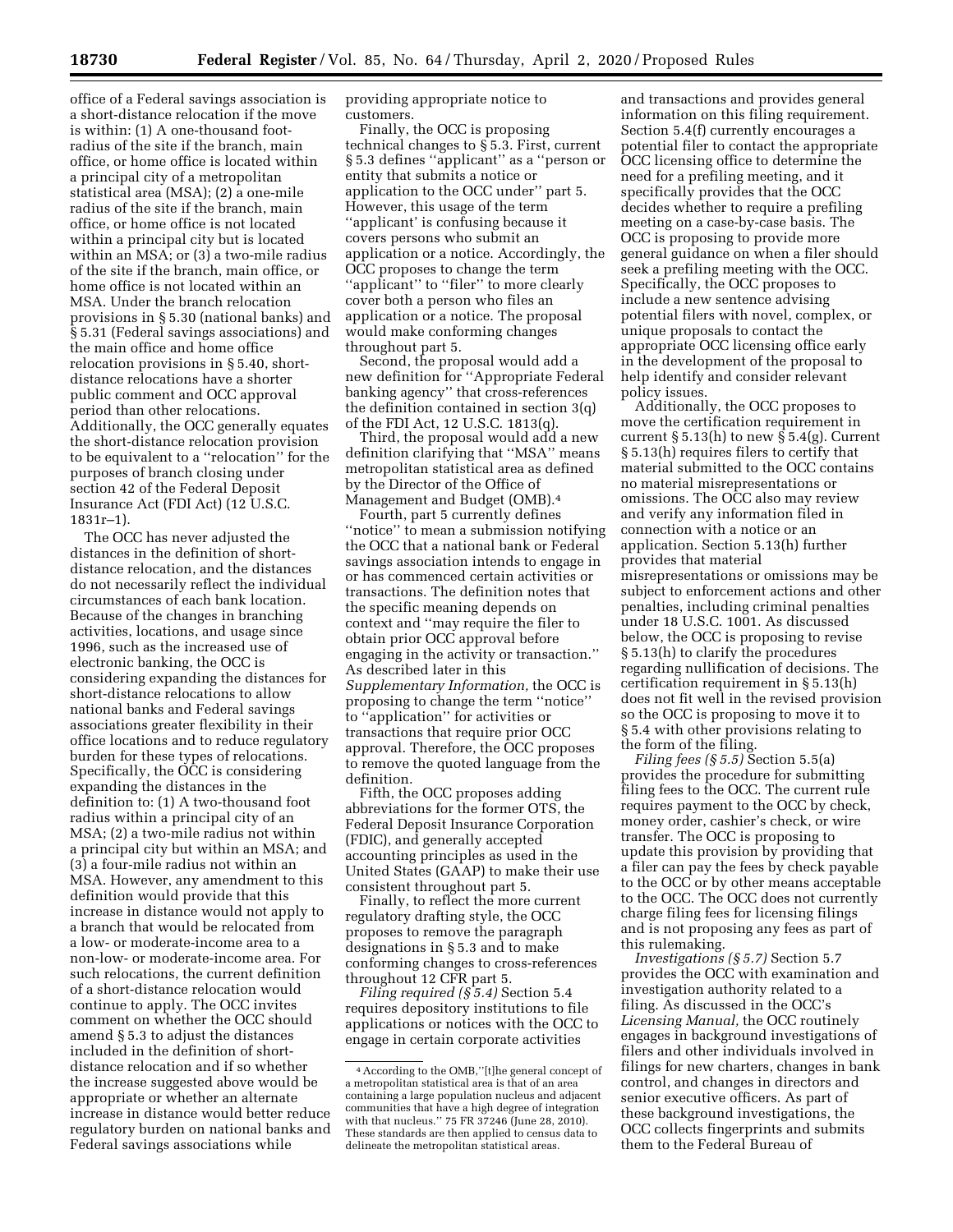Investigation for a national criminal history background check. The OCC is proposing to add a new paragraph (b) to § 5.7 to codify this procedure. The OCC also is proposing conforming changes to other sections in part 5 to clarify when it collects fingerprints.

*Public availability, Comments, and Hearings and other meetings (§§ 5.9, 5.10, 5.11)* Section 5.9 addresses the public availability and confidential treatment of filings. Section 5.10 provides the process for public comment periods and the submission of public comments. Section 5.11 provides the process for hearings and public and private meetings. The OCC is proposing to change the terms ''application'' to ''filing'' and ''applicant'' to ''filer'' in these sections to reflect the more general terminology proposed in this rule. Furthermore, each of these sections currently uses the term ''interested persons'' to refer to persons other than the filer who seek to interact with a filing or related procedure. The OCC understands the term ''interested persons'' to mean any person who is or may wish to be involved in the licensing process. Such a person may, but need not, have any particular financial, pecuniary, or other interest in the transaction itself, the filer, or other party to the transaction. The OCC invites comment about whether the term ''interested persons'' is sufficiently clear, or whether a change in terminology would be helpful to indicate the breadth of this provision.

*Decisions (§ 5.13)* Section 5.13 contains the OCC's procedures for acting on a filing. Paragraph (a)(2) of this section provides the procedures for the OCC's expedited review, including extending the time frame for reviewing or removing a filing from expedited review. The OCC may change the expedited review procedures if it concludes that the filing, or an adverse comment regarding the filing, presents a significant supervisory, Community Reinvestment Act (CRA) (if applicable), or compliance concern or raises a significant legal or policy issue requiring additional OCC review. However, paragraph (a)(2)(ii) provides that the OCC will not change the expedited procedures if it determines, among other things, that an adverse comment does not raise a significant supervisory, CRA (if applicable), or compliance concern or a significant legal or policy issue, or is frivolous or filed primarily as a means of delaying action on the filing. The OCC proposes to add non-substantive comments to this list to better align the regulation with OCC policy and processes. The OCC also proposes to specify that it considers

a comment to be ''non-substantive'' if it is: (1) A generalized opinion that a filing should or should not be approved; or (2) a conclusory statement, lacking factual or analytical support. The OCC intends to apply this non-substantive standard to all comments that it reviews. This change would provide a clear standard for commenters submitting views on a filing.

Section 5.13(a)(2)(ii) also provides that the OCC will not change the expedited procedures if the adverse comment raises a CRA concern that the OCC determines has been satisfactorily resolved. The rule states that the OCC considers a CRA concern to be satisfactorily resolved if the OCC previously reviewed (*e.g.,* in an examination or application) a concern presenting substantially the same issue in substantially the same assessment area during substantially the same time, and the OCC determines that the concern would not warrant denial or imposition of a condition on approval of the application. The OCC proposes to amend this provision to expand what is meant by ''previously reviewed'' to include other supervisory activity and to provide that the OCC's review may occur in a prior filing.

The OCC also proposes to amend the introductory text to paragraph (a)(2) to reflect that some expedited review procedures in part 5 do not require the national bank or Federal savings association to be an eligible bank or eligible savings association, as defined in § 5.3. The proposed rule also would clarify paragraphs (a)(2)(i) and (ii) by revising the punctuation and sentence structure so that it is easier to read.

Paragraph (h) of § 5.13 provides that the OCC may nullify a decision on a filing if: (1) The OCC discovers a material misrepresentation or omission after the OCC has rendered a decision on the filing; (2) the decision is contrary to law, regulation, or OCC policy; or (3) the OCC granted the decision due to clerical or administrative error or a material mistake of law or fact. The OCC's decisions on filings generally contain a statement that the ''OCC may modify, suspend or rescind this approval if a material change in the information on which the OCC relied occurs prior to the date of the transaction to which the decision pertains.''

The OCC proposes to revise paragraph (h) to clarify when the OCC may nullify a decision. The revised provision would state that the OCC may nullify a decision on a filing either prior to or after consummation of the transaction. The proposed rule also would clarify that the OCC may nullify a decision

based on a material misrepresentation or omission in any information provided to the OCC in the filing or supporting materials. The OCC is also proposing a new paragraph (i) that would provide that the OCC may modify, suspend, or rescind a decision on a filing if a material change in the information or circumstance on which the OCC relied occurs prior to the date of the consummation of the transaction to which the decision pertains.

These revisions are intended to clarify that nullification is based on the facts, law, and policy as they existed at the time of the OCC's decision. By contrast, modification, suspension, or rescission is based on a change in facts or circumstance from the time of the OCC's decision until consummation of the transaction to which the decision pertains. The OCC welcomes comment on how it could further clarify these procedures.

As indicated previously in this *Supplementary Information,* the proposed rule would move the provisions in current § 5.13(h) regarding certification of the submitted filing and penalties for material misrepresentation and omissions in a filing to new paragraph § 5.4(g).

### *Organizing a National Bank or Federal Savings Association (§ 5.20)*

Section 5.20 provides the procedures and requirements involved in organizing a *de novo* national bank or Federal savings association. The OCC is proposing two new definitions to § 5.20(d). First, the OCC would define ''principal shareholder'' as a person who directly or indirectly or acting in concert with one or more persons or companies, or together with members of their immediate family, will own, control, or hold 10 percent or more of the stock of the proposed national bank or Federal savings association. This definition is consistent with the definition used in the ''Background Investigations'' booklet of the *Comptroller's Licensing Manual* and the instructions for the Interagency Biographical and Financial Report.5 The OCC is proposing this definition in conjunction with provisions related to background checks and fingerprint collections in proposed § 5.20(i)(3), discussed below.

Second, the OCC proposes to clarify that the term ''organizer'' means a member of the organizing group. This definition is not clearly stated in § 5.20.

<sup>5</sup>The Interagency Biographical and Financial Report is available on the OCC's website at *[https://](https://www.occ.gov/static/licensing/form-ia-biographical-financial-report.pdf) [www.occ.gov/static/licensing/form-ia-biographical](https://www.occ.gov/static/licensing/form-ia-biographical-financial-report.pdf)[financial-report.pdf.](https://www.occ.gov/static/licensing/form-ia-biographical-financial-report.pdf)*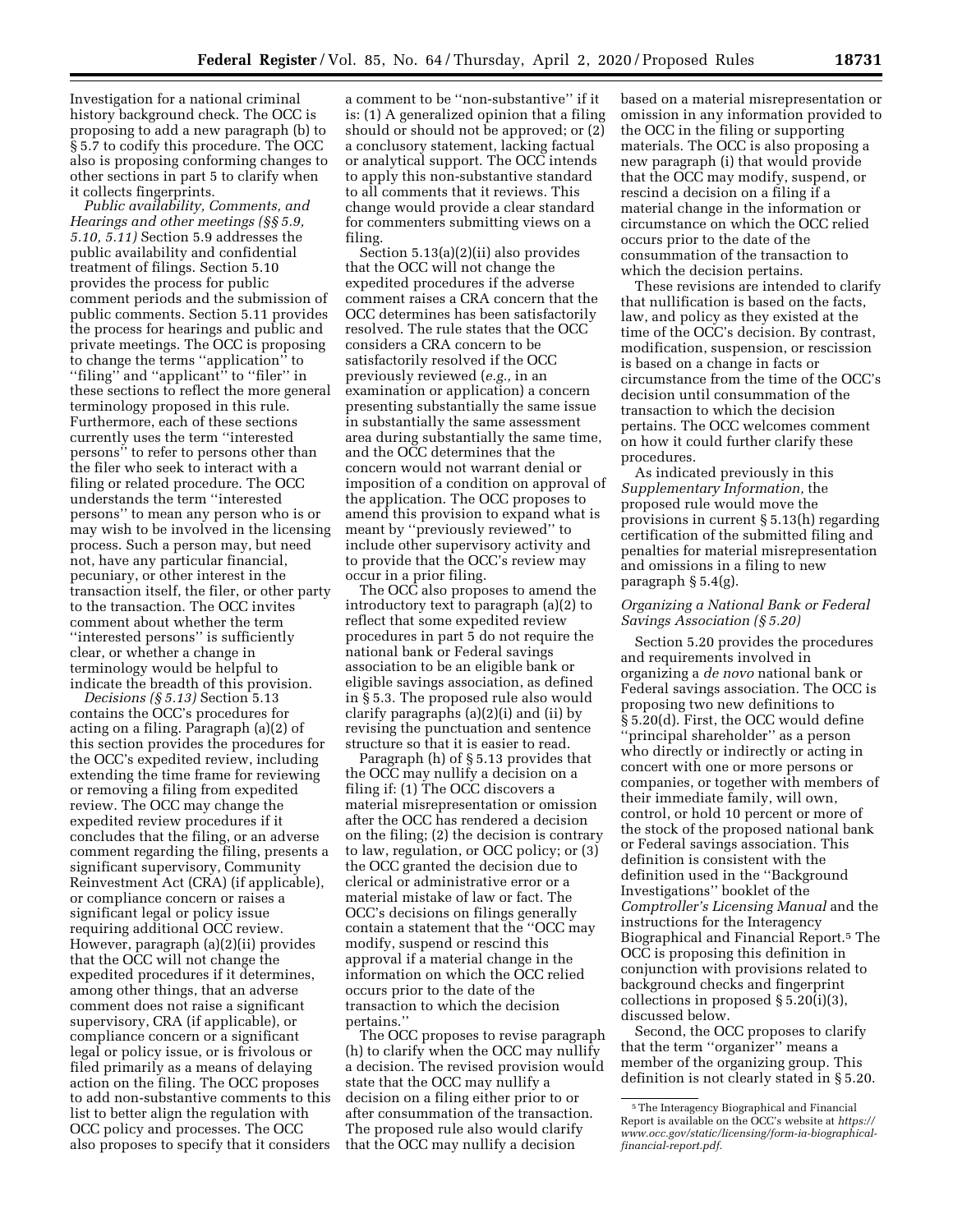Paragraph (i) contains procedures for filing a charter application. The OCC proposes a new paragraph (i)(3) requiring each proposed organizer, director, executive officer, or principal shareholder to submit to the OCC the information prescribed in the Interagency Biographical and Financial Report and legible fingerprints. New paragraph (i)(3) also would permit the OCC to request additional information, if appropriate, and waive the requirements of that paragraph if the OCC determines it to be in the public interest. As discussed in the ''Charters'' booklet of the *Comptroller Licensing Manual,* the OCC generally conducts routine background checks on insiders, including proposed organizers, directors, executive officers, and controlling shareholders. The OCC revision, consistent with the background investigation changes in proposed § 5.7(b), would codify this process and authorize the collection of fingerprints for charter applications.

The OCC also is proposing a number of technical changes to § 5.20. First, in the definition of ''organizing group'' the OCC proposes to change the term ''persons'' to ''individuals'' to more accurately reflect who may make up an organizing group. Second, in § 5.20(g)(4)(ii), the OCC proposes to change the phrase ''withdrawal of preliminary approval'' to ''nullification or rescission of preliminary approval'' to align with the terminology in proposed §§ 5.13(h) and (i). Third, in § 5.20(i), Decision notification, the OCC proposes to change the term ''spokesperson'' to ''contact person'' in redesignated paragraph (i)(5) to conform to the use of this term in other paragraphs of this section. Fourth, also in § 5.20(i), redesignated paragraph (i)(5), the OCC proposes to change the term ''interested parties'' to ''relevant parties,'' which more accurately describes who the OCC should notify of its decision on an application. Lastly, the OCC proposes to remove the reference to 12 CFR part 197 in  $\S 5.20(i)$ , redesignated paragraph (i)(6)(iii), because the OCC has removed this regulation. The remaining citation, 12 CFR part 16, now applies to both national banks and Federal savings associations.

### *Federal Mutual Savings Association Charter and Bylaws (§ 5.21)*

Section 5.21 governs the procedures and requirements for charters and bylaws of Federal mutual savings associations. Pursuant to paragraph (f)(2), charter amendments are generally subject to prior approval by the OCC, although under paragraph (g), most

applications for charter amendments are subject to expedited review and deemed approved as of the 30th day after filing unless the OCC notifies the filer that it has denied the amendment, or the amendment is not eligible for expedited review. An application is not eligible for expedited review if the charter amendment would render more difficult or discourage a merger, proxy contest, the assumption of control by a mutual account holder of the association, or the removal of incumbent management or involves a significant issue of law or policy. Paragraph (g) further provides that a notice is required within 30 days after adoption if the filer adopts the optional charter amendments contained in paragraph (g) without change.

The OCC is proposing to reorganize these provisions to clarify the procedures Federal mutual savings associations must follow in adopting charter amendments, to align the terminology in § 5.21 with general usage in part 5, and to make other clarifying changes. The OCC does not intend these changes to be substantive. Specifically, the OCC proposes including all of this section's procedural requirements for adopting charter amendments in paragraph (f)(2). These amendments would clarify that charter amendments are subject to a three-part regime: Application with expedited review, standard application, or notice. Paragraph (g) would only contain provisions relating to optional charter amendments. Additionally, the OCC proposes to add a new paragraph (f)(3) specifying that a charter amendment is effective once it is: (1) Approved by the OCC, if approval is required under paragraph (f)(2); and (2) adopted by the association provided the association follows the requirements of its charter in adopting the amendment.

Paragraph (j) governs the bylaws for Federal mutual savings associations. Paragraph (j)(2)(viii) requires the bylaws to specify that the Federal mutual association's board of directors consist of no fewer than five nor more than fifteen members unless the OCC has authorized a higher or lower number. However, unlike the corresponding provision for Federal stock savings associations, 12 CFR 5.22(l)(2), paragraph (j)(2)(viii) does not explicitly address numbers of directors authorized by the former OTS. Accordingly, the OCC proposes to revise this paragraph to explicitly acknowledge that authorizations by the former OTS remain effective.

Paragraph (j)(3) contains the filing requirements for changes to Federal mutual savings association bylaws. Currently, all bylaw amendments

require some sort of filing with the OCC. As with the charter amendments discussed above, the OCC is proposing to reorganize these provisions to clarify the procedures Federal mutual savings associations must follow in adopting bylaw amendments and to align the terminology with that used in part 5. The OCC also proposes to eliminate the filing requirement for savings associations that adopt without change the OCC's model or optional bylaws, thereby reducing burden for these Federal mutual savings associations. As a result, these amendments would specify that bylaw amendments are subject to a four-part regime: Application with expedited review, standard application, notice, and no filing required. As with the charter amendments, the OCC also proposes that a bylaw amendment is effective after approval by the OCC, if required, and adoption by the association, provided that the association follows the requirements of its charter and bylaws in adopting the amendment.

As discussed later in this *Supplementary Information,* the OCC is proposing technical changes throughout part 5, including replacing the word ''shall'' with another appropriate word or words. These changes, as well as other minor proposed wording changes, are included in the model charter and bylaw provisions provided in § 5.21. The OCC does not intend these proposed changes to require any changes on the part of Federal mutual savings associations that use the current model language. Further, the OCC does not intend that the changes would have any effect on the provisions or effectiveness of a Federal mutual savings association's current charter or bylaws.

### *Federal Stock Savings Association Charter and Bylaws (§ 5.22)*

Section 5.22 governs the procedures and requirements for Federal stock savings association charters and bylaws. Section 5.22 generally parallels § 5.21, which applies to Federal mutual savings association charters and bylaws. The OCC proposes equivalent changes to § 5.22 as proposed for § 5.21. The OCC also proposes two additional technical amendments to § 5.22. Section 5.22 contains sample charter and bylaw provisions, and paragraph (g)(7) provides an optional ''Section 8'' for Federal stock savings association charters following mutual to stock conversions. This optional section contains a definition of ''acting in concert.'' The OCC proposes minor wording changes to this definition for consistency with the definition of this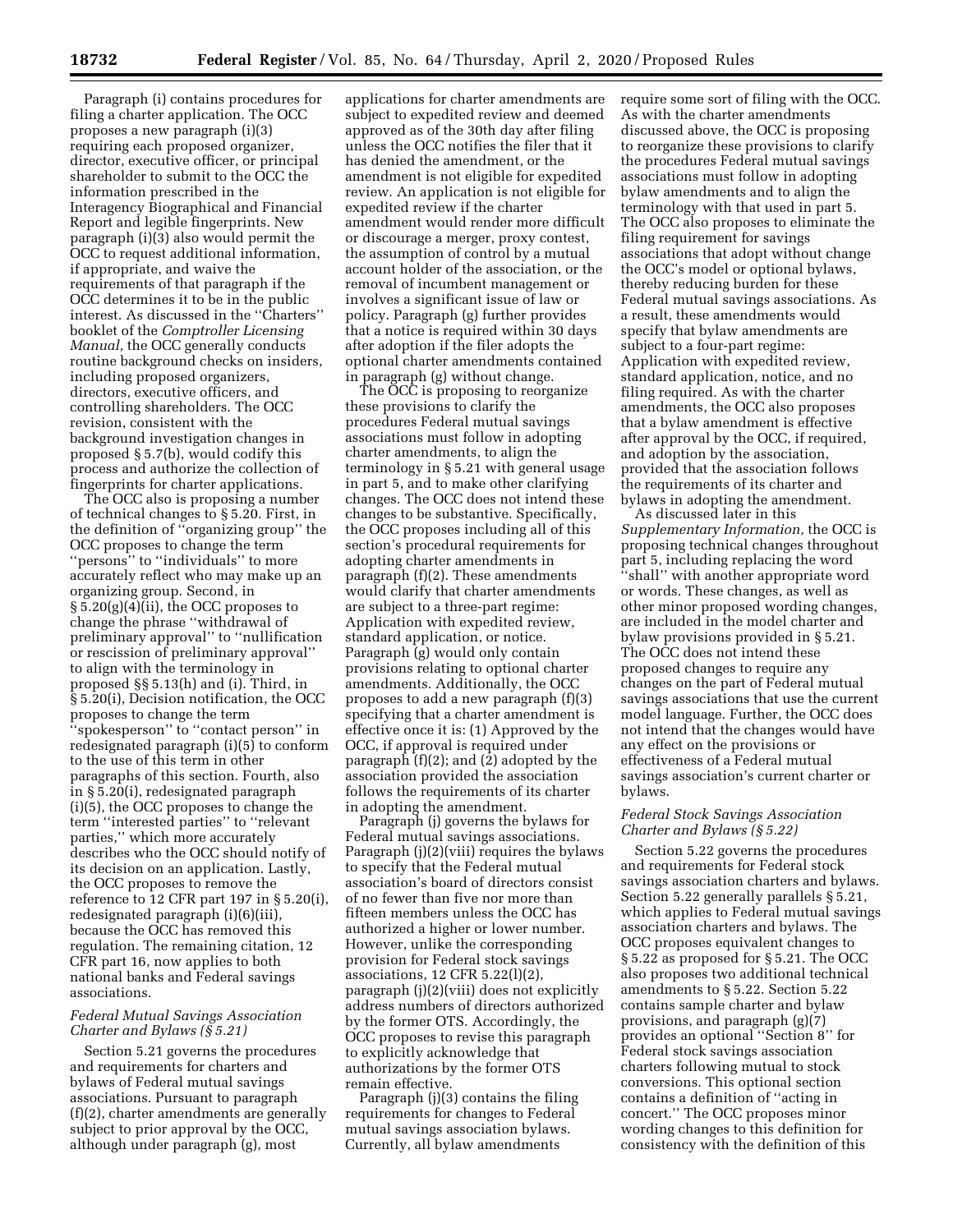term in  $\S 5.50(d)(2)$ , changes in bank control. The OCC also proposes correcting a cross-reference to 12 CFR part 192 in paragraph (e).

### *Conversion To Become a Federal Savings Association (§ 5.23) and Conversion To Become a National Bank (§ 5.24)*

Sections 5.23 and 5.24 are largely parallel rules that provide the procedures and standards for OCC review and approval of an application by an institution to convert to a Federal savings association or national bank, respectively. Sections 5.23(d)(2)(ii)(A) and 5.24(e)(2)(i) each require the president or other duly authorized officer to sign the conversion application. These sections are the only provisions in part 5 that have specific signature requirements for the filing. As discussed above, the OCC is proposing a new provision in § 5.4 requiring that a filing include evidence of authorization for the filing, such as a board resolution. Accordingly, the OCC proposes to remove  $\S$ § 5.23(d)(2)(ii)(A) and 5.24(e)(2)(i) as unnecessary.

The ''Conversions to Federal Charter'' booklet of the *Comptroller's Licensing Manual* indicates that filers should include a list of directors and senior executive officers of the converting institution as well as a list of individuals, directors, and shareholders who directly or indirectly, or acting in concert with one or more persons or companies, or together with members of their immediate family, do or will own, control, or hold 10 percent or more of the converting institution's stock. The OCC proposes to codify these requirements in §§ 5.23(d)(2)(ii) and 5.24(e)(2). It is necessary to have a complete list of these individuals because the OCC generally conducts routine background investigations as part of the application process. Furthermore, the OCC proposes to add a new paragraph to each of these rules, §§ 5.23(d)(2)(iv) and 5.24(e)(4), providing that the OCC may require directors and senior executive officers of the converting institution to submit the Interagency Biographical and Financial Report and legible fingerprints. This amendment would codify the background investigation process set forth in the ''Conversions to Federal Charter'' booklet of the *Comptroller's Licensing Manual* and specifically authorize the collection of fingerprints for conversion applications, consistent with the background investigation changes proposed to other sections in this rulemaking.

Additionally, §§ 5.23(d)(4) and 5.24(h) provide for expedited review for

conversion from an eligible national bank to a Federal savings association, and vice versa. Currently, this conversion application is deemed approved as of the 60th day after the filing is received by the OCC. The OCC believes that it can review and decide these conversion applications in a shorter period because it already supervises an entity eligible to use the expedited review process. Accordingly, the OCC proposes decreasing the time period for the expedited review to 45 days. The OCC also proposes a technical change to  $\S 5.23(d)(4)$  to remove the modifier ''national'' before bank as the defined term in § 5.3 is ''eligible bank.'' This deletion would not change the scope of institutions eligible for expedited review as only a national bank, and not a State bank, may be an eligible bank under the definition in § 5.3.

## *Fiduciary Powers of National Banks and Federal Savings Associations (§ 5.26)*

Section 5.26 contains the application requirements and processes for a national bank or Federal savings association to engage in the exercise of fiduciary powers. Paragraph (e)(2)(i)(C) requires a national bank or Federal savings association to submit sufficient biographical information on proposed trust management personnel as part of an application for fiduciary powers. The scope of the term ''trust management personnel'' is unclear, and therefore the OCC is proposing to clarify that the biographical information is required for proposed senior trust management personnel, as identified by the OCC. The OCC also is proposing that the application include, if requested by the OCC, the Interagency Biographical and Financial Report and legible fingerprints for these individuals, consistent with the background investigation changes proposed to other sections in this rulemaking.

Section  $\frac{5.26(e)}{6}$  requires a national bank or Federal savings association to submit a written notice to the OCC no later than 10 days after it begins previously approved fiduciary activities in additional States. The OCC proposes to reorganize this paragraph with no additional substantive changes. As proposed, paragraph (e)(6)(i) would generally require a written notice after the national bank or Federal savings association begins any of the activities specified in 12 CFR 9.7(d) in a new State. Paragraph (e)(6)(ii) would require the notice to include the new States, the fiduciary activities to be conducted, and the extent to which the activities differ materially from the fiduciary activities currently conducted. Finally, paragraph

(e)(6)(iii) would not require any notice if the information required by paragraph (e)(6)(ii) is provided by other means, such as in a merger application.

### *Establishment, Acquisition, and Relocation of a Branch of a National Bank (§ 5.30)*

Section 5.30 describes application procedures to establish and relocate a national bank branch. Paragraph (d) provides definitions applicable to § 5.30. Paragraph (d)(1)(i) lists certain types of facilities that are considered branches. The OCC proposes to reorder this list so that the reference to 12 U.S.C. 36(c) applies only to seasonal agencies and not to the other types of facilities. Additionally, paragraph (d)(1)(iii) specifies that remote service units (RSUs) and certain types of offices are not within the definition of ''branch.'' The OCC proposes to clarify this provision by adding both a cross reference to the description of RSUs contained in 12 CFR 7.4003 and a reference to automated teller machines (ATMs), including interactive ATMs, codifying OCC Interpretive Letter No. 1165 (August 2019).6 As discussed in OCC Interpretive Letter No. 1165, a national bank establishment of an interactive ATM does not constitute establishing a branch if the machine meets the definition of an ATM used for purposes of 12 U.S.C. 36 consistent with OCC interpretations, and the nature of the interactions between the customer and remote bank personnel are delimited as would be the case with an RSU.

The OCC is considering one additional change to the definition of ''branch'' in paragraph (d). Paragraph (d)(1)(ii)(B) specifies that a drive-in or pedestrian facility located within 500 feet of a public entrance to a main office or branch is not considered a separate branch, provided the functions performed at the drive-in or pedestrian facility are limited to functions that are ordinarily performed at a teller window. The OCC is considering expanding this distance to 1,500 feet to address issues in crowded urban areas. The OCC specifically requests comment on whether this increase in distance, or some other distance, would be appropriate and whether it would be helpful in reducing regulatory burden.

Finally, the OCC proposes a technical change to paragraph (f), which provides the procedures for establishing a

<sup>6</sup>OCC Interpretive Letter No. 1165, Legal Requirements for the Establishment of Interactive Automated Teller Machines (August 2019), available at *[https://www.occ.gov/topics/charters](https://www.occ.gov/topics/charters-and-licensing/interpretations-and-actions/2019/int1165.pdf)[and-licensing/interpretations-and-actions/2019/](https://www.occ.gov/topics/charters-and-licensing/interpretations-and-actions/2019/int1165.pdf) [int1165.pdf.](https://www.occ.gov/topics/charters-and-licensing/interpretations-and-actions/2019/int1165.pdf)*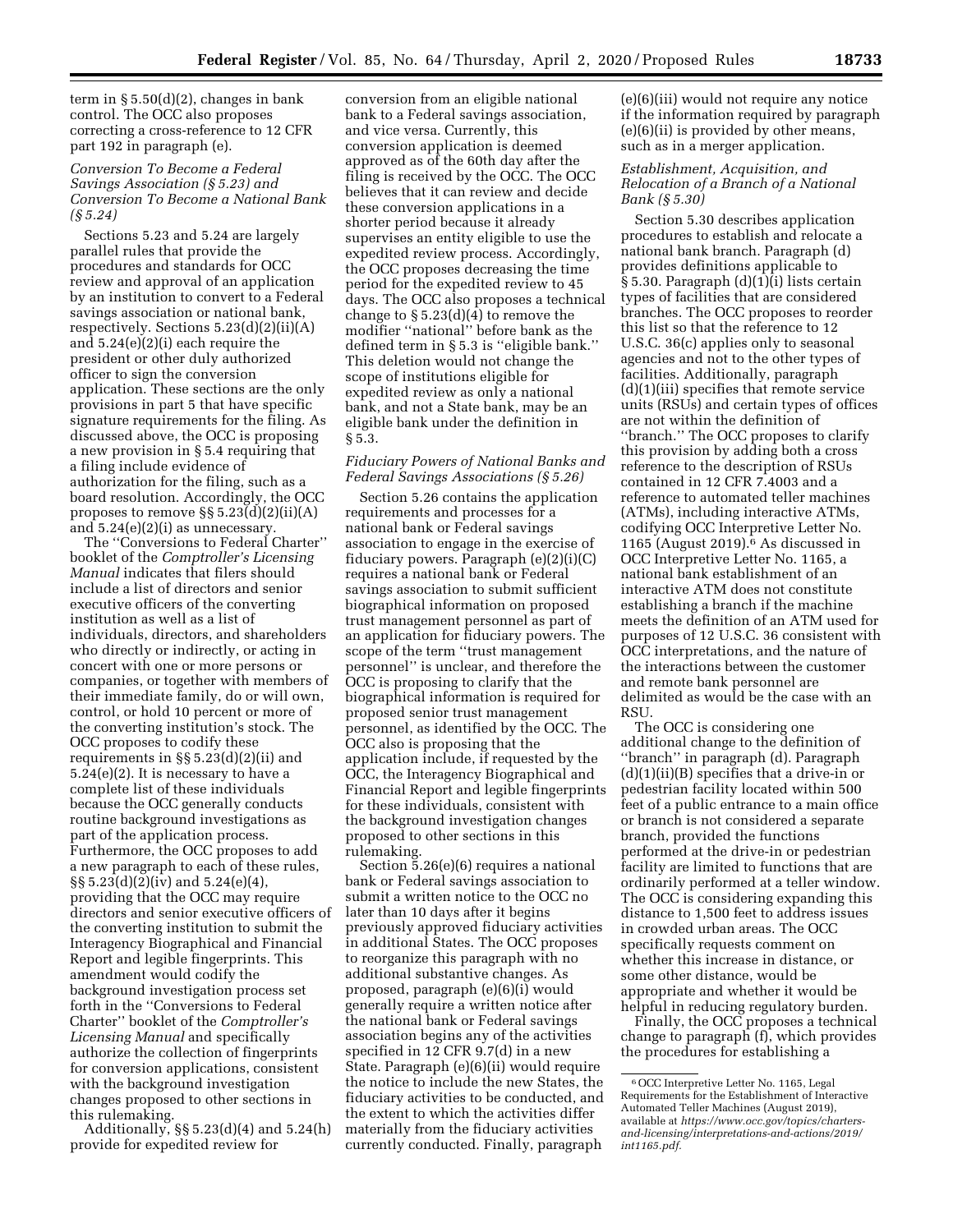national bank branch. Paragraph (f)(1) requires each national bank that proposes to establish a branch to submit an application to the OCC, except in the case of messenger services as specified in paragraph (f)(2). However, paragraph (f)(3) provides that if a national bank proposes to establish a branch jointly with one or more national banks or other depository institutions, only one of the national banks must submit a branch application and this bank may act as agent for the other institutions. Even if a single application is submitted for a joint branch, the OCC still considers the relevant factors for each national bank. The OCC proposes including paragraph (f)(3) as an additional exception to the application requirement in paragraph (f)(1), thereby conforming these two paragraphs.

### *Establishment, Acquisition, and Relocation of a Branch and Establishment of an Agency Office of a Federal Savings Association (§ 5.31)*

Section 5.31 describes application and notice procedures for the establishment, acquisition, or relocation of a Federal savings association branch. Under paragraph (f)(2)(i), a Federal savings association is not required to submit an application for OCC approval to establish a drive-in or pedestrian office located within 500 feet of a public entrance of its home office or a branch. As with national banks, the OCC is considering expanding this distance to 1,500 feet to address issues in crowded urban areas. The OCC specifically requests comment on whether this increase in distance, or some other distance, would be appropriate and whether it would be helpful in reducing regulatory burden.

Paragraph (j), implementing section 5(m) of the Home Owners' Loan Act (HOLA) (12 U.S.C. 1464(m)), requires a Federal or State savings association to obtain prior OCC approval to establish or move a branch or move its principal office in the District of Columbia. The OCC proposes to add a new paragraph (j)(3) to clarify that a branch in the District of Columbia includes any location at which accounts are opened, payments are received, or withdrawals made, including ATMs that perform one or more of these functions. This amendment would implement court opinions finding that ATMs that accept deposits or disburse funds against a customer's account constitute a branch.7 Although Congress amended 12 U.S.C. 36(j) to remove ATMs and RSUs from

the definition of a national bank ''branch,'' Congress has not similarly amended section 5(m) of the HOLA. Therefore, the OCC and OTS have long taken the position that an ATM established by a savings association in the District of Columbia constitutes a branch requiring approval. Because proposed paragraph (j)(3) codifies the OCC's existing legal interpretation, the OCC does not view this proposed amendment as adding burden to savings associations.

### *Business Combinations Involving a National Bank or Federal Savings Association (§ 5.33)*

Section 5.33 provides the application requirements and procedures for business combinations involving national banks and Federal savings associations, such as mergers, consolidations, and certain purchase and assumption transactions. Paragraph (e) of § 5.33 sets forth policies the OCC considers when evaluating business combinations. Paragraph (e)(1)(ii)(F) provides that the OCC will not approve a transaction that would violate the deposit concentration limit in 12 U.S.C. 1828(c)(13). Only interstate merger transactions, as defined 12 U.S.C.  $1828(c)(13)(C)(i)$  are subject to this deposit concentration limit. The OCC proposes adding a reference to 12 U.S.C.  $1828(c)(13)(C)(i)$  in paragraph  $(e)(1)(ii)(F)$  for clarity.

Paragraph (e)(1)(iii) provides the OCC's policy for evaluating business combinations under the CRA (12 U.S.C. 2901 *et seq.*). Under 12 U.S.C. 2903(a)(2), the OCC must evaluate an insured national bank's or Federal savings association's CRA record when evaluating its application for a business combination. The OCC proposes three changes to paragraph (e)(1)(iii). First, the OCC proposes a new paragraph  $(e)(1)(iii)(A)$  to better describe the OCC's review and to more closely track the statutory requirement that the OCC assess only the CRA record of the filer. Further, the proposal would specify that the OCC's conclusion of whether the CRA performance is or is not consistent with approval of an application is considered in conjunction with the other factors in § 5.33. This amendment codifies the OCC's practice of evaluating all policy factors in light of the whole application, as set forth in the OCC's Policies and Procedures Manual (PPM– 6300–2). The OCC practice in this regard is to consider and evaluate a filer's record of performance under the CRA and, more broadly, the filer's plans and ability to enable the combined organization to serve the convenience and needs of its communities. Second,

the OCC proposes a new paragraph (e)(1)(iii)(B) to recognize the expanded community reinvestment compliance review required by 12 U.S.C. 1831u(b)(3) when the filing national bank would have a branch or bank affiliate immediately following the transaction in any State in which the filer had no branch or bank affiliate immediately before the transaction. Third, the OCC proposes a new paragraph (e)(1)(iii)(C) requiring the filer to disclose whether it has entered into and disclosed a covered agreement, as defined in 12 CFR 35.2, in accordance with 12 CFR 35.6 and 35.7. These regulations implement the CRA sunshine requirements of section 48 of the FDI Act, 12 U.S.C. 1831y. Requiring disclosure of any covered agreements will better permit the OCC to review the filer's CRA record and any CRA-related comments on the filing. Additionally, the OCC is considering whether to require a filer to memorialize and publish any discussion between the filer and any third party with respect to development of any community reinvestment plan, community benefit plan, or similar plan in connection with a business combination. The OCC requests comment on whether to include this requirement in the final rule.

The OCC also proposes a new paragraph (e)(1)(iv) to state that the OCC considers the standards and requirements contained in 12 U.S.C. 1831u for interstate merger transactions between insured banks, when applicable. Current paragraph (h) describes the application of 12 U.S.C. 1831u to combination between insured banks with different home states. As part of the reorganization of paragraphs (g) and (h), discussed below, the OCC proposes instead to include its review of the 12 U.S.C. 1831u factors in paragraph (e)(1) for clarity.

Paragraph (e)(8)(ii) requires a national bank or Federal savings association with one or more classes of securities subject to registration under sections 12(b) or (g) of the Securities Exchange Act of 1934 to file preliminary proxy material or information statements with the Director, Securities and Corporate Practices Division (SCP) of the OCC. As a result of an internal reorganization, the OCC proposes replacing the reference to SCP in paragraph (e)(8)(ii) with the OCC Chief Counsel's Office.

Paragraph (g) provides procedures for different types of consolidations and mergers. Paragraph (o) provides general procedures for Federal savings association approval of business combinations. These paragraphs provide detailed procedures for national banks

<sup>7</sup>*See Independent Bankers Ass'n of New York State, Inc.* v. *Marine Midland Bank, N.A.,* 757 F.2d 453, 458 (2d Cir. 1985) (collecting cases).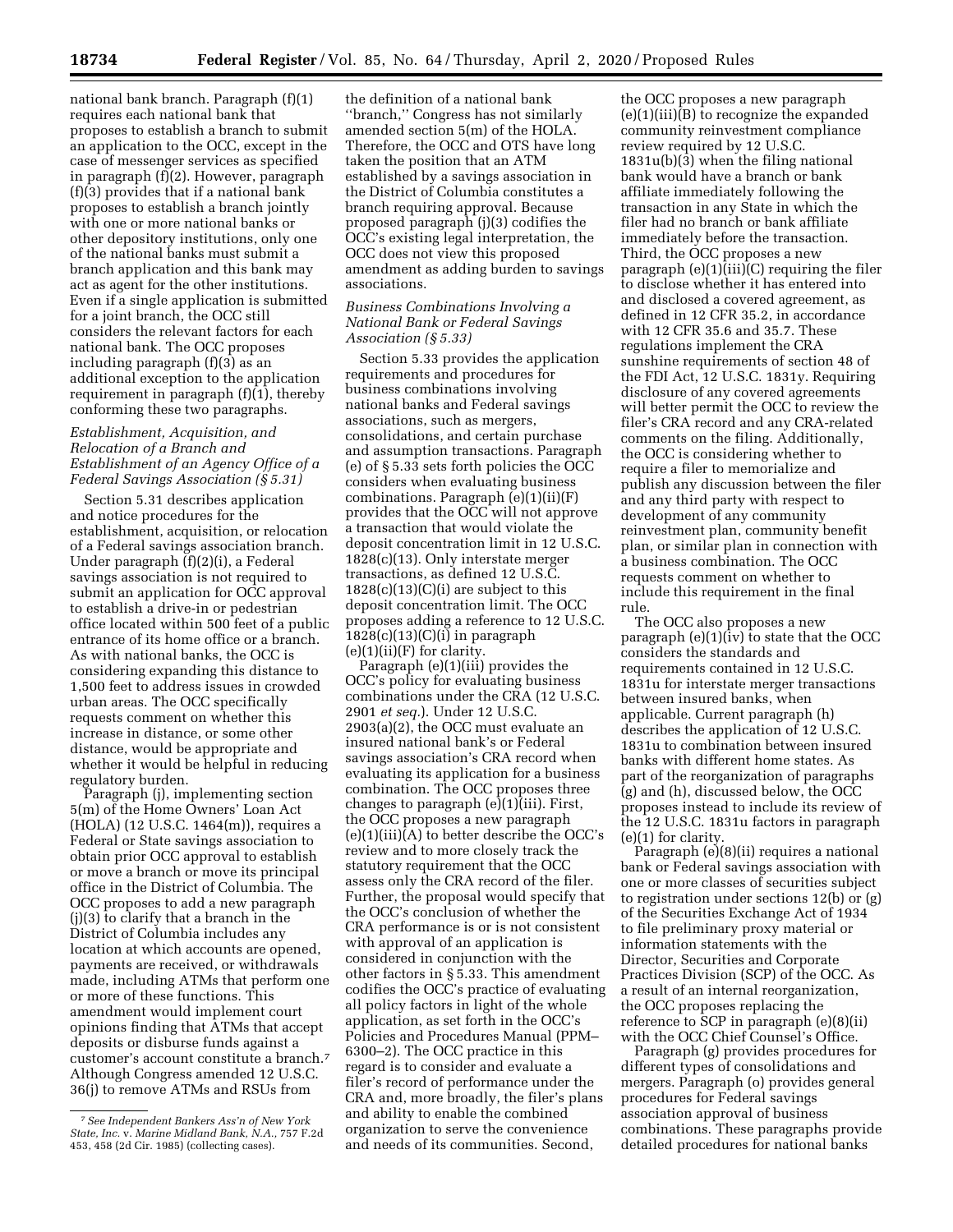and Federal savings associations engaging in several different types of business combinations. Some of these requirements are imposed by statute. Specifically, 12 U.S.C. 215 and 215a provide procedures for consolidations and mergers, respectively, between national banks and State or national banks located in the same State resulting in a national bank. Similarly, 12 U.S.C. 214 through 214d provide procedures for consolidations and mergers between national banks and State banks located in the same State resulting in a State bank. Other consolidation and merger transactions described in § 5.33 do not have any statutory procedures, including interstate consolidations and mergers involving a national bank under 12 U.S.C. 215a–1; consolidations and mergers of national banks and Federal savings associations under 12 U.S.C. 215c and 1467a(s); consolidations and mergers of Federal savings associations and State banks, State savings associations, State trust companies, or credit unions under 12 U.S.C. 1464(d)(3)(A) and 1467a(s); and mergers of national banks with their non-bank affiliates under 12 U.S.C. 215a–3.

The OCC formerly opined in licensing decisions that 12 U.S.C. 215a–1 incorporates the provisions of 12 U.S.C. 215 for consolidations and 12 U.S.C. 215a for mergers.8 Twelve U.S.C. 215a– 1 is the codification of section 4 of the National Bank Consolidation and Merger Act (NBCMA), which was enacted by section 102(b)(4)(D) of the Riegle-Neal Interstate Banking and Branching Efficiency Act of 1994.9 Twelve U.S.C. 215 and 215a are codifications of sections 2 and 3 of the NBCMA, respectively. Section 4 of the NBCMA states that ''a national bank may engage in a consolidation or merger *under this Act* with an out-of-State bank if the consolidation or merger is approved'' (emphasis added) 10 under 12 U.S.C. 1831u, which governs interstate mergers of insured banks. In prior licensing decisions, the OCC interpreted ''under this Act'' to mean that a consolidation or merger under section 4 of the NBCMA is also a consolidation or merger under section 2 or 3 of the NBCMA, respectively, and thus subject to the provisions of those sections. However, after further analysis, the OCC believes that the proper reading of section 4 of the NBCMA is that it is self-referential and does not directly incorporate any provisions of sections 2 or 3 of the

NBCMA. A consolidation or merger with an out-of-State bank generally may not be approved under sections of 2 and 3 of the NBCMA, which specifically apply to consolidations or mergers, respectively, between banks located in the same State. Accordingly, ''under this Act,'' as used in section 4 of the NBCMA should not be read as referring to sections 2 or 3 of the NBCMA. As there are no other sections of the NBCMA under which an interstate merger between banks could be conducted, ''under this Act'' can only be read to refer to section 4 itself. As section 4 of the NBCMA, 12 U.S.C. 215a–1, does not contain any statutory procedures, there are no statutory procedures for interstate bank mergers resulting in a national bank. Therefore, the OCC is proposing several procedures that a national bank or Federal savings association may elect for business combinations for which there are no statutory procedural requirements.

First, the national bank or Federal savings association may follow the procedures currently provided in paragraph (g) for the specific transaction if there are no statutory procedures.

Second, the national bank or Federal savings association may elect to follow the procedures applicable to a State bank or State savings association, respectively, chartered by the State in which the national bank's main office or the Federal savings association's home office is located. In connection with this election, the OCC proposes rules of construction so that the State procedures function logically for national banks and Federal savings associations. Specifically, any references to a State agency in the applicable State procedures would be read as referring to the OCC. Additionally, unless otherwise specified in Federal law, all filings required by the applicable State procedures would be made to the OCC. Requiring filings prescribed by State law to be made with the OCC, rather than a State agency, is consistent with past OCC practice for certain transactions under State corporate governance procedures adopted pursuant to 12 CFR 7.2000.11

Third, the national bank or Federal savings association that is the acquiring institution in a transaction may follow a *de minimis* procedure not requiring a shareholder vote pursuant to proposed § 5.33(p) if certain criteria are met. Proposed § 5.33(p) is similar to the *de minimis* exception to general shareholder voting requirements for Federal stock savings associations in

current § 5.33(o)(3)(ii), which applies if the transaction does not involve an interim savings association; the Federal savings association charter does not change; each share of stock outstanding will be identical to an outstanding share or treasury share after the effective date of the transaction; and either no stock or securities convertible into stock will be issued or delivered under the plan of combination, or the authorized unissued shares or treasury shares of the resulting Federal savings association to be issued or delivered, plus those initially issuable upon conversion of any securities to be issued or delivered, do not exceed 15 percent of the total shares of voting stock outstanding immediately prior to the effective date of the consolidation or merger. The OCC proposes making this *de minimis*  exception available to a national bank engaging in transactions not subject to statutory procedural requirements as well as a Federal stock savings association in new paragraph (p) with two revisions. First, the OCC proposes permitting certain combinations involving an interim bank or savings association. Specifically, a national bank or Federal stock savings association engaging in a transaction involving an interim bank or saving association would potentially be able to use the procedures in paragraph (p) if the existing shareholders of the national bank or Federal stock savings association would directly hold the shares of the resulting national bank or Federal stock savings association. In promulgating an amendment to the predecessor to current § 5.33(o)(3)(ii), the Federal Home Loan Bank Board, the predecessor to OTS, stated that ''[a]lthough the ownership interests of shareholders of a reorganizing association generally do not undergo substantive change upon a reorganization into holding company form, the Board believes that shareholders should, nevertheless, be given an opportunity to approve or disapprove a plan of reorganization.'' 12 The OCC believes that in a transaction involving reorganization into a holding company structure, shareholders of the national bank or Federal stock savings association should have the opportunity to vote. However, the OCC believes that a national bank or Federal stock savings association may engage in transactions involving interim banks or savings association that do not involve holding company reorganizations where shareholder votes are not necessary, if the rest of the requirements of proposed paragraph (p) are met. Second, to

<sup>8</sup>*See, e.g.,* OCC CRA Decision #94 (June 1999). 9Public Law 103–328, 108 Stat. 2338, 2351. 10 12 U.S.C. 215a–1(a).

<sup>11</sup>*See, e.g.,* OCC Conditional Approval #859 (July

<sup>12 47</sup> FR 17797 at 17799 (Apr. 26, 1982).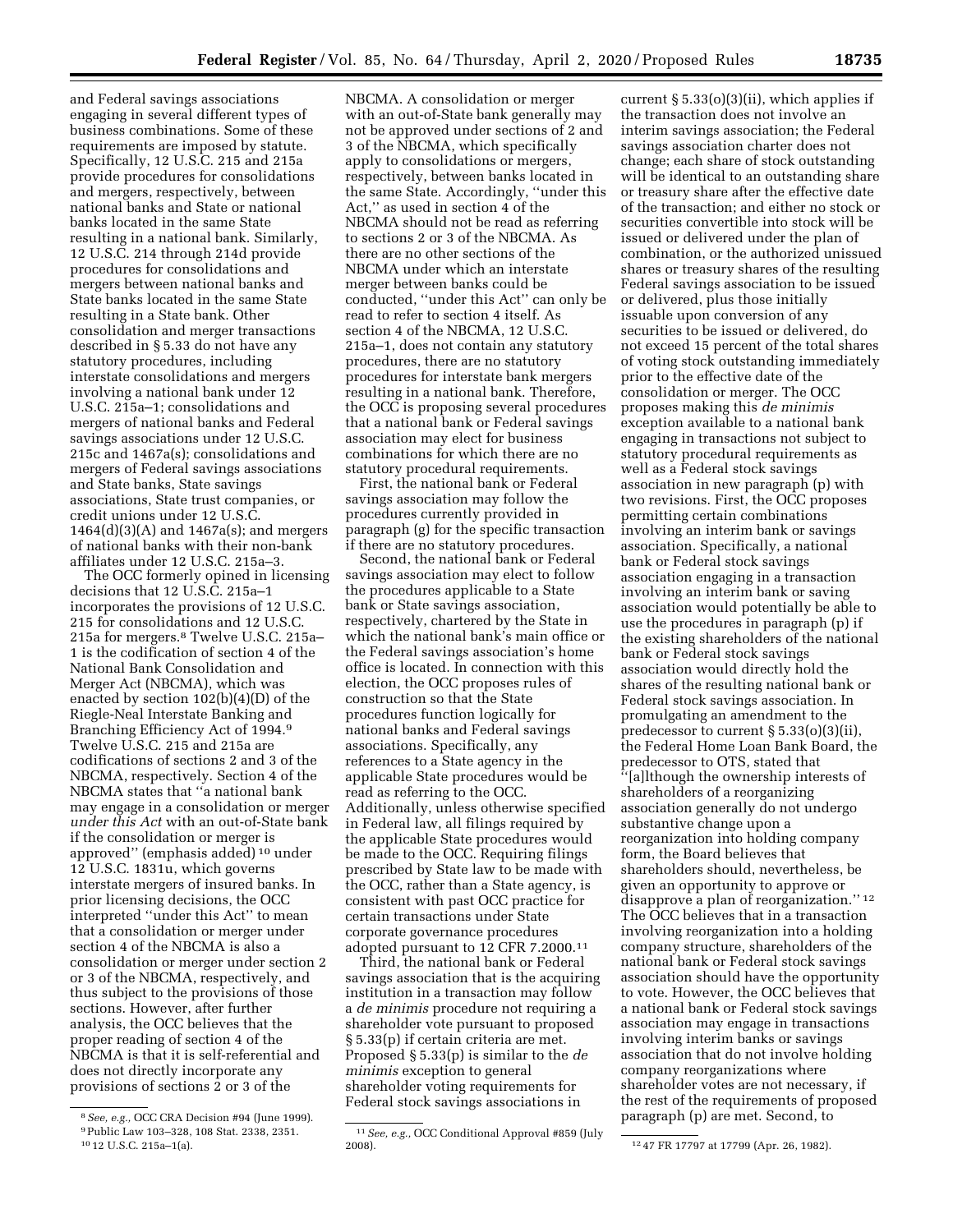provide additional flexibility, the OCC also proposes increasing the maximum issuance of shares eligible under this procedure for both national banks and Federal savings associations from 15 percent of total outstanding shares to 20 percent. This proposal mirrors the 20 percent threshold in similar procedures under Delaware law.13

In addition to new paragraph (p), the OCC proposes implementing the changes discussed above through revisions to paragraphs (g), (h), and (o). The proposal redesignates a number of paragraphs in paragraph (g) to keep similar transactions consecutive and to accommodate additional paragraphs. Specifically, the OCC proposes redesignating current paragraphs (g)(2),  $(g)(3)$ ,  $(g)(6)$ , and  $(g)(7)$  as paragraphs  $(g)(3)$ ,  $(g)(6)$ ,  $(g)(7)$ , and  $(g)(9)$ , respectively. The proposal includes new paragraph (g)(2) providing procedures for interstate consolidations and mergers under 12 U.S.C. 215a–1 resulting in a national bank and paragraph (g)(8) providing procedures for interstate mergers between an insured national bank and an insured State bank resulting in a State bank. Procedures for these transactions are currently contained in paragraph (h). New paragraphs (g)(2) and (g)(8) generally follow the procedures for intrastate mergers resulting in a national bank or State bank in paragraphs (g)(1) and redesignated paragraph (g)(7), respectively. The proposal includes a new corporate succession provision in new paragraph (g)(2)(iv) for interstate mergers resulting in a national bank to ensure that the resulting bank succeeds to the rights, franchises, and interests, including the fiduciary appointments, of the consolidating or merging banks. The proposal also includes in new and redesignated paragraphs (g)(2), (g)(3),  $(g)(4)$ ,  $(g)(5)$ ,  $(g)(6)$ , and  $(g)(8)$  a reference to a national bank making an election under paragraph (h). Revised paragraph (h) would permit a national bank to elect to follow the procedures of the laws of the State which the national bank association has elected to follow pursuant to 12 CFR 7.2000(b) or to use the *de minimis* procedure in new paragraph (p) if applicable. The proposal also includes coordinating revisions to cross references to paragraph (g).

For Federal savings associations, the OCC proposes reorganizing paragraph (o) to contain the election procedures. Revised paragraph (o)(1)(i) permits a Federal savings association to follow the procedures applicable to a State savings association chartered by the State where

the Federal savings association's home office is located or to follow the standard procedures in revised paragraph (o)(2). As discussed above for national banks, revised paragraph (o)(1)(ii) would direct Federal savings associations to read references to State agencies as the OCC and to make filings generally with the OCC.

Revised paragraph (o)(2) would contain the procedures in current paragraphs (o)(1) and (o)(3) governing board and shareholder votes, respectively. The proposal would change the *de minimis* exception to the shareholder voting requirement in current paragraph (o)(3)(ii), redesignated by this proposal as paragraph  $(o)(2)(ii)(B)$ , to a cross-reference to new paragraph (p). Current paragraph (o)(2) regarding the Federal savings association's change in name or home office would be redesignated as paragraph (o)(3). Finally, the OCC proposes a technical amendment to revised paragraph (o)(2)(ii)(A), replacing the citation to 12 CFR 152.4 with the current citation, 12 CFR 5.22.

Paragraph (k) requires a national bank or Federal savings association engaging in a consolidation or merger in which it is not the filer and the resulting institution to file a notice with the OCC advising of its intention. This requirement currently applies even when the surviving institution is another national bank or Federal savings association. Because the OCC already supervises the surviving institution and has acted on the application for consolidation or merger, the OCC proposes removing this requirement for the disappearing national bank or Federal savings association in this type of transaction. In such a case, the OCC already has the information that it needs to process termination and ensure that the disappearing national bank or Federal savings association has met all applicable requirements. The proposal also includes conforming revisions to paragraph (g).

Paragraph (n) provides authority for, and limits on, certain business combinations for Federal savings associations. In addition to consolidations, mergers, and other specified forms of business combinations, this paragraph addresses ''other combinations,'' the definition of which in section 5.33(d)(10) includes the transfer of any deposit liabilities to another insured depository institution, credit union, or other institution. Paragraph (n)(2)(iii) provides special requirements for mutual savings associations. Specifically, if any combining savings association is a mutual savings association, the resulting

institution must be a mutually held depository institution insured by the FDIC, unless the transaction is approved under 12 CFR part 192 governing mutual to stock conversions or the transaction involves a mutual holding company organization under 12 U.S.C. 1467a(o) or a similar transaction under State law. Under the definition of ''other combination,"  $\S 5.33(n)(2)(iii)$  applies to any transfer of deposit liabilities, such as the sale of a branch, even if the mutual savings association still exists as an ongoing institution after the transaction. Accordingly, a branch sale would not be permissible unless the sale is to an insured mutual institution or either the mutual to stock or mutual holding company reorganization exception applied.

The OCC did not intend paragraph (n)(2)(iii) to apply to this type of transfer of deposit liabilities when it last amended this provision in 2015 (2015 Final Rule).<sup>14</sup> In fact, §  $5.33(n)(4)$ , which requires mutual savings associations to provide notice to accountholders of a proposed account transfer and to give them the option of retaining the account in the transferring Federal savings association if the account liabilities are transferred to an uninsured institution, contemplates just such an account transfer.

In addition, the anomalous reading of § 5.33(n)(2)(iii) was not present in the pre-integration version of the Federal savings association combination rules.15 Former 12 CFR 146.2(a)(4) contained a similar restriction on the resulting institution being a mutually held savings association with similar exceptions. However, § 146.2(a) applied to combinations, which was defined in 12 CFR 152.13(b)(1) as a merger or consolidation with another depository institution, or an acquisition of all or substantially all of the assets or assumption of all or substantially all of the liabilities of a depository institution by another depository institution. Accordingly, a branch purchase or other transfer of less than substantially all deposits was not a combination and thus not subject to the restrictions in § 146.2(a)(4). Furthermore, in the preamble to the 2015 Final Rule, the OCC did not describe paragraph (n)(2)(iii) as applying to transfers of less than substantially all deposits.16

<sup>13</sup>*See* Del. Code Ann. tit. 8, § 251(f).

<sup>14</sup> 80 FR 28346 (May 18, 2015).

<sup>15</sup>The 2015 Final Rule integrated many licensing rules that apply to national banks and Federal savings associations.

<sup>16</sup>The OCC stated, ''in a merger or consolidation with a mutual Federal savings association, a mutual savings association must be the resulting institution.'' 80 FR 28346 at 28374 (May 18, 2015).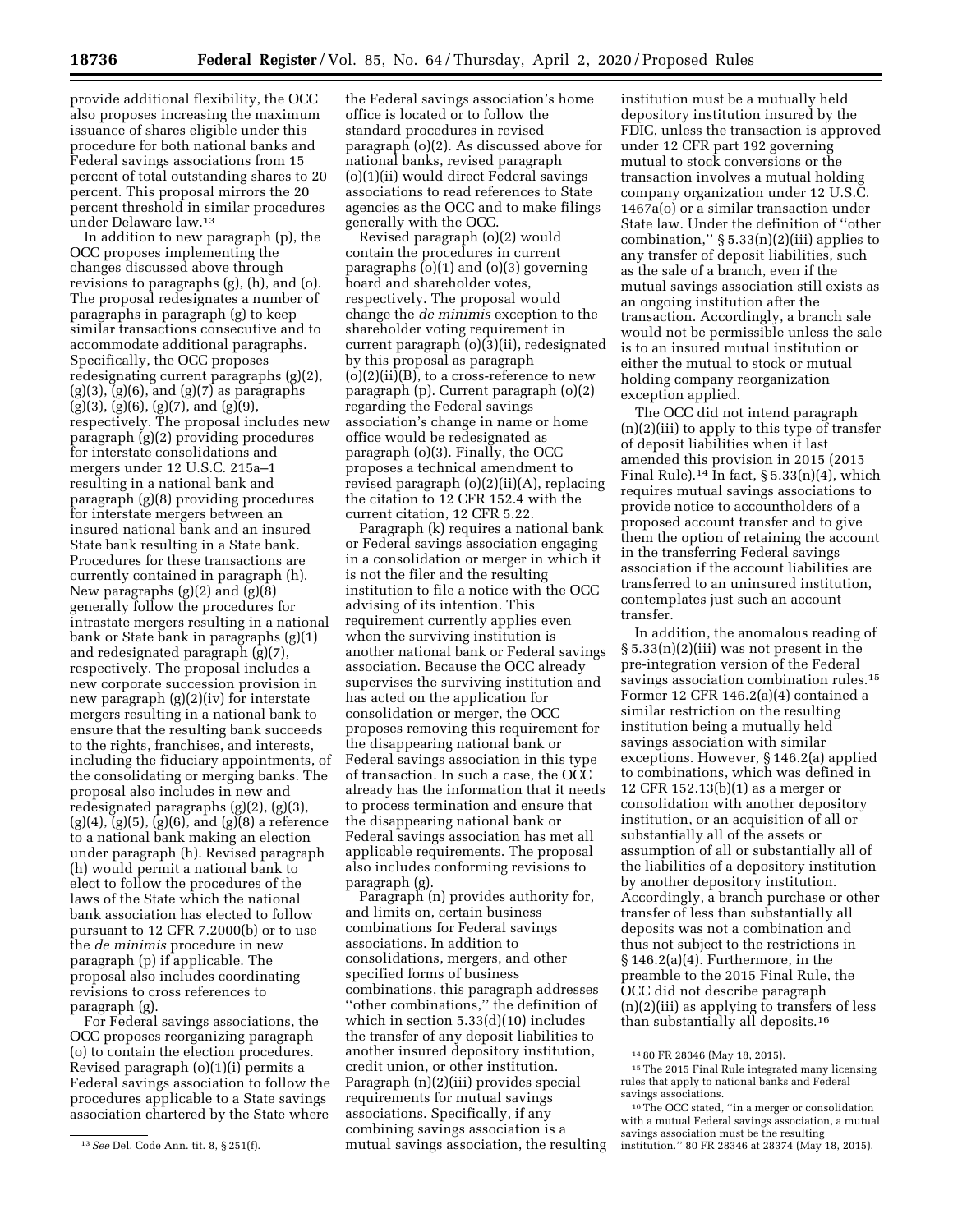Accordingly, the OCC proposes revising paragraph (n)(2)(iii) to state that a consolidation or merger involving a mutual savings association or the transfer of all or substantially all of the deposits of a mutual savings association must result in a mutually held depository institution insured by the FDIC unless one of the exceptions applies.

The OCC also proposes adding an additional exception to paragraph (n)(2)(iii). The OCC and OTS have permitted transactions where a mutual savings association transferred all of its deposits to a non-mutual savings association institution followed by the voluntarily dissolution of the mutual savings association. These transactions are subject to approvals or nonobjections by the OCC. However, the literal reading of 5.33(n)(2)(iii) may not permit such transactions. Accordingly, the OCC proposes adding a new paragraph (n)(2)(iii)(C) that provides an exception to the requirement that the resulting institution be an insured mutual institution when the transaction is part of a voluntary liquidation for which the OCC has provided nonobjection under § 5.48.

Finally, the OCC proposes technical amendments to paragraph (l) to correct a typographical error and to revise paragraph  $(o)(2)(ii)(A)$  to replace the citation to 12 CFR 152.4 with the current citation, 12 CFR 5.22.

### *Operating Subsidiaries of a National Bank (§ 5.34)*

Section 5.34 provides the licensing requirements for a national bank's acquisition or establishment of an operating subsidiary or commencement of a new activity in an existing operating subsidiary. Paragraph (e)(2)(i) specifies what entities may qualify as an operating subsidiary. Paragraph  $(e)(2)(i)(A)$  requires that the national bank must have the ability to control the management and operations of the subsidiary and no other person or entity exercises effective operating control over the subsidiary or has the ability to influence the subsidiary's operations to an extent equal to or greater than that of the bank. The OCC is proposing to clarify this provision by requiring that no other person or entity has the ability to exercise effective control or influence over the management or operations of the subsidiary to an extent equal to or greater than that of the bank or an operating subsidiary thereof. The OCC also is proposing conforming amendments to current

§ 5.34(e)(5)(ii)(A)(*3*)(*i*), redesignated by this proposed rule as  $\S 5.34(f)(2)(i)(C)(1)$ , which contains a parallel requirement

for operating subsidiary filings and provides additional requirements for how the national bank must effectively control the operating subsidiary to be eligible to submit a notice to the OCC instead of an application to establish or acquire or engage in an activity in an operating subsidiary.

Section 5.34(e)(2)(ii) identifies certain subsidiaries that are not operating subsidiaries for purposes of § 5.34. The OCC is proposing to replace the word ''subsidiaries'' with ''entities'' to further clarify the exclusion. The OCC also is proposing a new paragraph (e)(2)(ii)(C) to specify that a trust formed for purposes of securitizing assets held by the bank as part of its banking business would not be considered an operating subsidiary. This proposal would codify the OCC's position that securitization trusts generally do not qualify as operating subsidiaries because of the bank's limited control over the trust and because beneficial interests in trusts lack many of the indicia of traditional equity. The OCC invites comment on the scope of this proposed provision.

Paragraph (e)(5) provides the procedures for operating subsidiary filings. The OCC is proposing to redesignate the majority of paragraph (e)(5) as paragraph (f) and current paragraph (e)(6), addressing grandfathered operating subsidiaries, as paragraph (g). The OCC also is proposing conforming revisions to cross-references.

Redesignated § 5.34(f)(2) contains the requirements for a national bank to qualify for the notice process for operating subsidiary filings. In addition to meeting additional control requirements and being well capitalized and well managed, paragraph (f)(2)(i)(A) permits a national bank to file a notice instead of an application if the activity is listed in redesignated paragraph (f)(5). The OCC is proposing to expand the scope of this requirement to include any activity that is substantively the same as a previously approved activity and that will be conducted in accordance with the same terms and conditions applicable to the previously approved activity. As discussed above, the proposal defines ''previously approved activity'' in § 5.3 to mean, for national banks, an activity approved in published OCC precedent for a national bank, an operating subsidiary of a national bank, or a non-controlling investment of a national bank. The OCC notes that the expansion of the notice requirement to activities that are substantively the same as previously approved activities does not relieve the national bank from the requirement to ensure that the operating subsidiary is

only conducting permissible activities and would not affect the OCC's ability to take action if the OCC finds that the activities are not permissible or are conducted in an unsafe or unsound manner.

Proposed § 5.34(f)(2)(ii) would exempt from this expanded scope of permissible activities eligible for a notice the holding of an entity that is or will be chartered or licensed by a State as a bank, trust company, or savings association as an operating subsidiary. The proposed rule instead would require a national bank to file an application to hold these entities as an operating subsidiary.

The OCC also is considering as an alternative amendment removing all filing requirements for permissible activities, even for those not previously approved by the OCC. Under this alternative amendment, national banks would be able to acquire or establish an operating subsidiary or commence a new activity in an existing operating subsidiary without filing a notice or application if the activity to be engaged in by the operating subsidiary is a permissible national bank activity, provided that the operating subsidiary meets the ownership and structural aspects currently required for notice and the national bank is well capitalized and well managed. National banks are generally not required to notify or seek approval from the OCC before they engage in new permissible bank activities. Accordingly, removing the application and notice requirement would apply this logic to operating subsidiaries, which may only engage in activities permissible for national banks. Because the use of the operating subsidiary structure requires additional controls on the part of the national bank to ensure that the bank is not subject to unlimited liability and that the appropriate formalities for the subsidiary are met, this alternative amendment would maintain the additional control and well managed and well managed requirement. The OCC requests comment on the proposed amendment to the notice provision, the alternative amendment described above, and any intermediate options, such as removing the filing requirement for activities that are substantively the same as previously approved activities.

Redesignated § 5.34(f)(2)(i)(B) requires that an operating subsidiary eligible to file a notice must be a corporation, limited liability company, or limited partnership. Redesignated paragraphs (f)(2)(i)(C)(*1*) and (*2*) contain specific requirements for the management, control, and ownership of these entities to be eligible for the notice process. If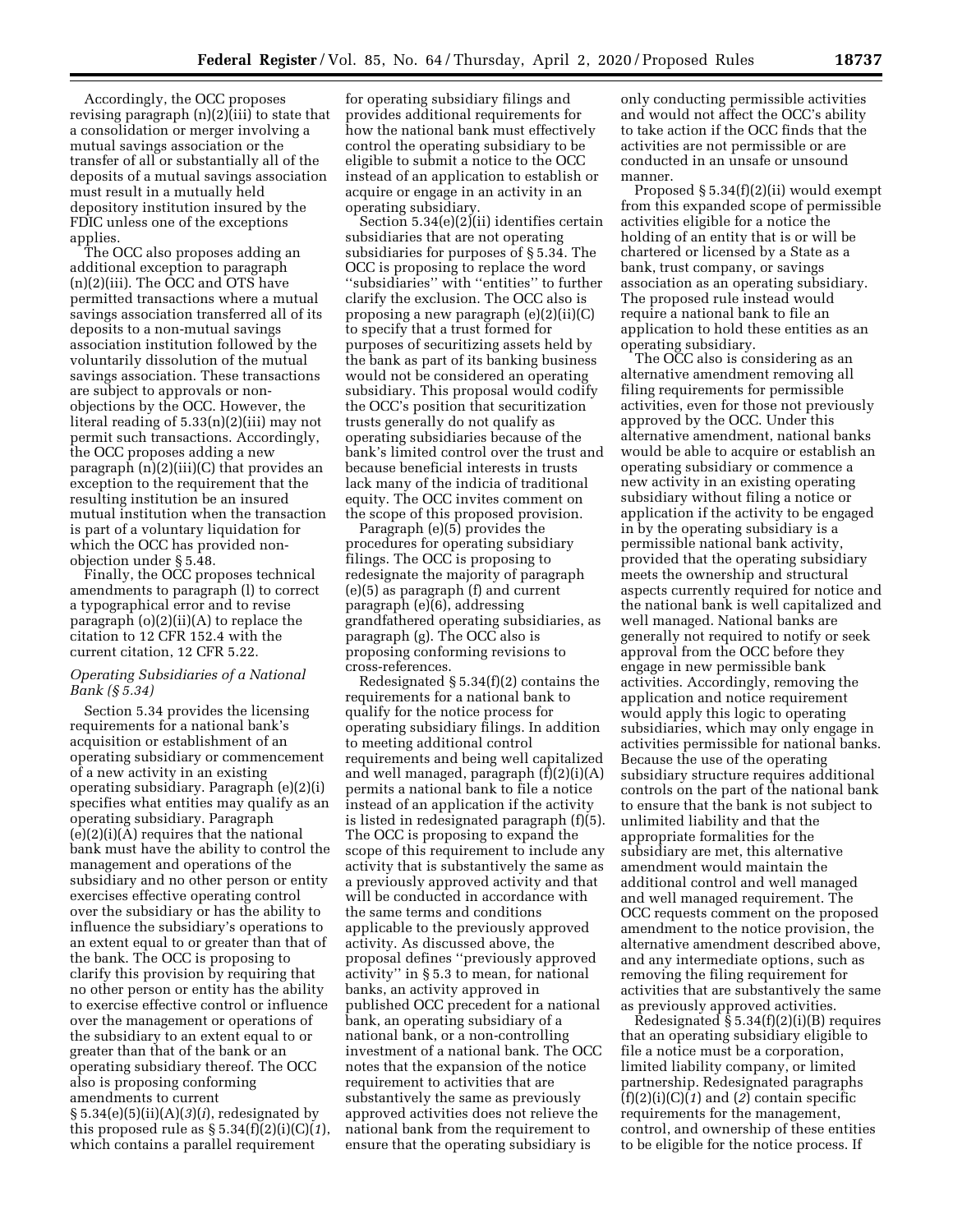a national bank does not meet these requirements, the OCC requires the filer to submit an application so that it may conduct a case-by-case review to ensure that the national bank has effective control over the operating subsidiary and that the bank is not exposed to undue risks.17 As trusts are currently not entities eligible for notice under redesignated paragraph (f)(2)(i)(B), a national bank must file an application for a trust to be an operating subsidiary. In recent years, the OCC has processed a number of applications for operating subsidiaries organized as trusts. From this experience, the OCC believes that a national bank in certain circumstances possesses sufficient control over trust structures that the notice process is appropriate. Accordingly, the OCC is proposing to add trusts to the list of entities eligible for notice in redesignated paragraph (f)(2)(i)(B). To qualify for the notice process, the national bank or an operating subsidiary must have the ability to replace the trustee at will and be the sole beneficial owner of the trust. The OCC believes that these requirements are appropriate in light of the flexible ownership and control permitted by trust structures. Requiring a national bank or its operating subsidiary to be able to replace the trustee at will and to be the sole beneficial owner of the trust would ensure that the bank has sufficient control over the trust making it unnecessary for the OCC to conduct a case-by-case review through an application process. Additionally, the OCC is proposing to reorganize redesignated paragraphs (f)(2)(i)(C)(*1*) and (*2*) to reflect the addition of trust structures and to explicitly recognize that the national bank may meet the required control provisions indirectly through another operating subsidiary. The OCC intends no substantive change to the provisions that address corporations, limited liability partnerships, or limited liability companies.

Current 5.34(e)(7) requires national banks to file an annual report with the OCC describing operating subsidiaries that do business directly with consumers. The OCC publishes this information on its website. The OCC is proposing to remove this requirement to reduce burden and because it generally duplicates information contained elsewhere, such as the FFIEC's National Information Center (NIC).18 In addition, the majority of the operating subsidiaries reported are subject to the

jurisdiction of the Consumer Financial Protection Bureau, and not the OCC, for most consumer law issues.

Finally, the OCC is proposing a technical change that would remove the definitions of ''well capitalized'' and ''well managed'' from § 5.34(d). As described above, the OCC is proposing to define these terms in § 5.3.

### *Bank Service Company Investments by a National Bank or Federal Savings Association (§ 5.35)*

Section 5.35 addresses national bank and Federal savings association investments in bank service companies as authorized by the Bank Service Company Act (BSCA) (12 U.S.C. 1861– 1867). Pursuant to section 2 of the BSCA (12 U.S.C. 1862), paragraph (i) of § 5.35 provides that a national bank or Federal savings association may not invest more than 10 percent of its capital and surplus in a bank service company. In addition, paragraph (i) also provides that the national bank's or Federal savings association's total investments in all bank service companies may not exceed five percent of the national bank's or Federal savings association's total assets. However, section 2 of the BSCA also specifies that the investment limitations in section 5(c)(4)(B) of the HOLA apply to Federal savings associations with regard to bank service company investments. This limitation is not currently included in paragraph (i). Accordingly, the OCC proposes to revise paragraph (i) to directly reference the limitations in section 2 of the BSCA.

The OCC also is proposing a technical correction to the title of this section that would remove the extraneous word ''investment.''

### *Other Equity Investments by a National Bank (§ 5.36)*

Section 5.36 provides the procedures for national banks to make certain types of equity investments. Paragraphs (e) and (f) provide the procedures and requirements for a national bank to make a non-controlling investment that is not prescribed by other OCC rules. The OCC is proposing to clarify the types of national bank equity investments that are subject to § 5.36 by adding a new definition to paragraph (c) that would define ''non-controlling investment'' to mean an equity investment made pursuant to 12 U.S.C. 24(Seventh) that is not governed by procedures prescribed by another OCC rule. Additionally, the OCC is proposing to specify in the definition that ''noncontrolling investment'' does not include a national bank holding interests in a trust formed for the purposes of securitizing assets held by

the bank as part of its banking business or for the purposes of holding multiple legal titles of motor vehicles or equipment in conjunction with lease financing transactions. This would codify OCC interpretation that these interests do not have sufficient indicia of ownership and control to qualify as an equity investment for purposes of § 5.36. The OCC also is proposing a conforming change to paragraphs (e) and (f).

For a national bank to make a noncontrolling investment, current § 5.36 requires a filing with the OCC that: (1) Describes the structure of the investment and the activity or activities conducted by the enterprise in which the bank is investing; (2) describes how the bank has the ability to prevent the enterprise from engaging in impermissible activities or has the ability to withdraw its investment; (3) describes how the investment is convenient and useful to the bank in carrying out its business and not a mere passive investment; (4) certifies that the bank's loss exposure is limited; and (5) certifies that the enterprise agrees to be subject to OCC supervision and examination, subject to the limitations and requirements of section 45 of the FDI Act (12 U.S.C. 1831v) and section 115 of the Gramm-Leach-Bliley Act (12 U.S.C. 1820a).

A national bank must file an application with the OCC to make a non-controlling investment unless it qualifies for the notice procedure in § 5.36(e). A national bank may file a notice if: (1) The investment meets the above requirements; (2) the enterprise engages in activities that are listed in § 5.34(e)(5)(v) (permissible operating subsidiary activities) or an activity that is substantively the same as that contained in published OCC precedent approving a non-controlling investment by a national bank or its operating subsidiary; and (3) the bank is well managed and well capitalized. As discussed above for operating subsidiary notices, the OCC is proposing to expand the activities eligible for notice for noncontrolling investments to all previously approved activities, as defined in proposed § 5.3. This definition includes activities approved for national banks and their operating subsidiaries, in addition to previously approved noncontrolling investments. The proposal also reorganizes paragraph (e) and makes conforming changes to paragraphs (e)(2) and (e)(4). Additionally, the OCC is considering removing the filing requirement for noncontrolling investments in enterprises engaging in bank permissible activities, as discussed above for national bank

<sup>17</sup>*See* 61 FR 60350 (Nov. 27, 1996).

<sup>18</sup>The NIC may be found at *[https://www.ffiec.gov/](https://www.ffiec.gov/NPW)  [NPW.](https://www.ffiec.gov/NPW)*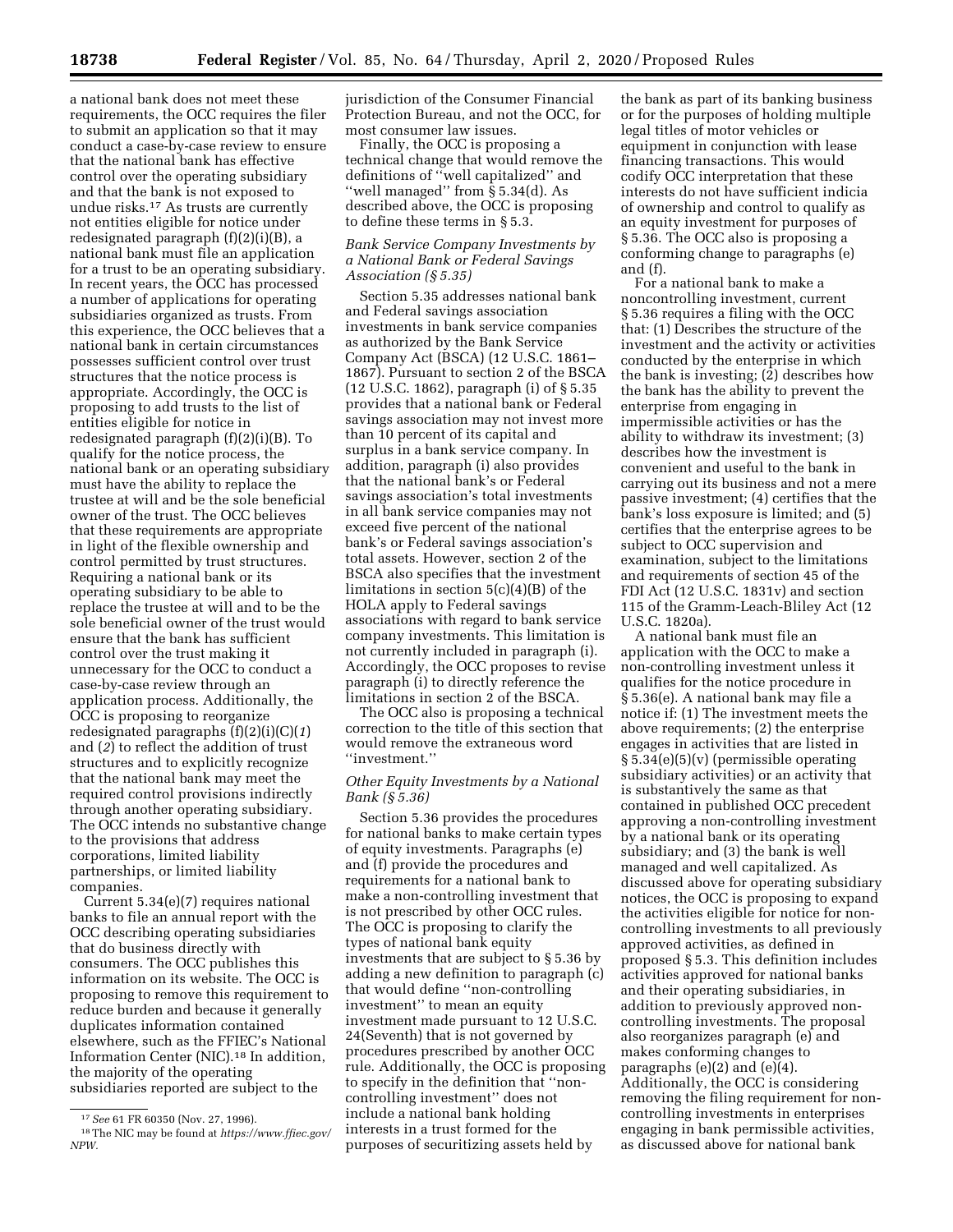operating subsidiaries. The OCC requests comment on the proposed amendment to the notice provision, the alternative amendment described above, and any intermediate options, such as removing the filing requirement for activities that are substantively the same as previously approved activities.

As noted, whether a national bank is filing a notice under paragraph (e) or an application under paragraph (f), the current rule requires the enterprise in which the bank will make a noncontrolling investment to agree to OCC supervision and examination. The OCC is proposing to amend paragraph (f), redesignated as paragraph (f)(1), to permit national banks to file an application for prior approval to invest in an enterprise that has not agreed to be subject to OCC supervision and examination. The OCC believes that this will give national banks greater flexibility to make permissible noncontrolling investments, while giving the OCC an opportunity for an in-depth review of the proposed investment to ensure there is no inappropriate risk to the national bank's safety and soundness.

Additionally, the OCC is proposing a new paragraph (f)(2) to provide for expedited review of certain applications for investments in enterprises that do not agree to OCC supervision and examination that pose minimal risk to the national bank's safety and soundness. An application under proposed paragraph (f)(2) would be deemed approved by the OCC within 10 days after the application is received if five additional requirements are met. First, the enterprise must engage in permissible bank activities as described in proposed paragraph (e) of this section. Second, the national bank must be well managed and well capitalized. These two requirements parallel the requirements for filing a notice. Third, the book value of the national bank's non-controlling investment for which the application is submitted must not be more than 1% of the bank's capital and surplus. Fourth, no more than 50% of the enterprise may be owned or controlled by banks or savings associations subject to examination by an appropriate Federal banking agency or credit unions insured by the National Credit Union Association. Many enterprises in which national banks make non-controlling investments are owned by a consortium of banks and savings associations and provide services to their owners and others. Given the potentially complex interactions between these enterprises and their owners and the additional risks posed to the owners, the OCC

believes that OCC supervision and examination of these enterprises is necessary for the safety and soundness of the investing national banks and Federal savings associations. Accordingly, the proposed rule does not permit investments in these entities without their commitment to OCC supervision and examination, and therefore expedited review of these investments would not be available. Finally, the OCC must not have notified the national bank that the application has been removed from expedited review, or that the expedited review process has been extended, pursuant to the standards contained in § 5.13(a)(2).

In addition, the proposed rule would permit a national bank to make a noncontrolling investment without a filing to the OCC in certain circumstances. Under proposed paragraph (g), a national bank would be permitted to make a non-controlling investment without an application or notice if the activities of the enterprise are limited to those activities previously reported by the bank in connection with making or acquiring a non-controlling investment; the activities in the enterprise continue to be legally permissible for a national bank; the bank's non-controlling investment will be made in accordance with any conditions imposed by the OCC in approving any prior noncontrolling investment in an enterprise conducting these same activities; and the bank is able to make the representations and certifications specified in  $\S$  5.36(e)(3) through (e)(7), as proposed to be amended. As the national bank would already have a non-controlling investment in an entity conducting particular activities, the OCC believes that there would be little risk in the bank making an additional non-controlling investment in an entity conducting the same activities. Furthermore, the OCC believes that noncontrolling investments pose similar risks to national banks as operating subsidiaries, and proposed paragraph (g) would parallel current § 5.34(e)(5)(vi), redesignated in this proposal as § 5.34(f)(6), which permits national banks to make investments in operating subsidiaries without a filing. Therefore, the OCC believes that proposed paragraph (g) would reduce burden without jeopardizing the national bank's safety and soundness. As a conforming amendment, the OCC is proposing to redesignate current paragraphs (g) through (i) as paragraphs (h) through (j), respectively.

Redesignated paragraph (j) provides exceptions to the rules of general applicability. The OCC is proposing to remove the exception to § 5.9, public

availability, because some of these investments may be of public interest. Further, the proposal would permit the OCC to determine that some or all provisions in §§ 5.8, 5.10, and 5.11 apply if it concludes that an application presents significant or novel policy, supervisory, or legal issues. This proposed paragraph (j) would parallel the equivalent provision for operating subsidiary filings in current  $§ 5.34(e)(5)(iii)$ .

#### *Investment in National Bank or Federal Savings Association Premises (§ 5.37)*

Section 5.37 describes the procedures for national bank and Federal savings association investment in bank premises. Paragraph (d)(1)(i) provides that the procedures of § 5.37 are applicable to investments in the stocks, bonds, debentures, or other obligations of any corporation holding the premises of the national bank or Federal savings association in addition to direct investments in the bank premises. Twelve CFR 7.1000 provides the authority for national bank and Federal savings association investments in bank premises. In addition to the investments listed in § 5.37(d)(1)(i), § 7.1000(a)(3) provides that national banks and Federal savings associations may hold bank premises through a subsidiary organized as a corporation, partnership, or similar entity (*e.g.,* a limited liability company). The OCC proposes to revise § 5.37(d)(1)(i) to recognize the permissibility of holding bank premises through partnerships and similar entities, such as limited liability companies, so that it is consistent with § 7.1000(a)(3).

In addition, the OCC proposes to remove the definition of ''capital and surplus'' in § 5.37. Because § 5.3 defines this term, it is not necessary to include it in § 5.37. Finally, the OCC proposes to correct a technical error in paragraph (a), replacing ''12 U.S.C. 317d'' with ''12 U.S.C. 371d.''

### *Operating Subsidiaries of a Federal Savings Association (§ 5.38)*

Section 5.38 provides the application requirements for a Federal savings association's acquisition or establishment of an operating subsidiary or commencement of a new activity in an existing operating subsidiary when required by section 18(m) of the FDI Act (12 U.S.C. 1828(m)). Section 5.38 is largely parallel to § 5.34 for national bank operating subsidiaries, except that where a national bank would file a notice, a Federal savings association would file an application eligible for expedited review. Accordingly, the OCC is proposing coordinating revisions to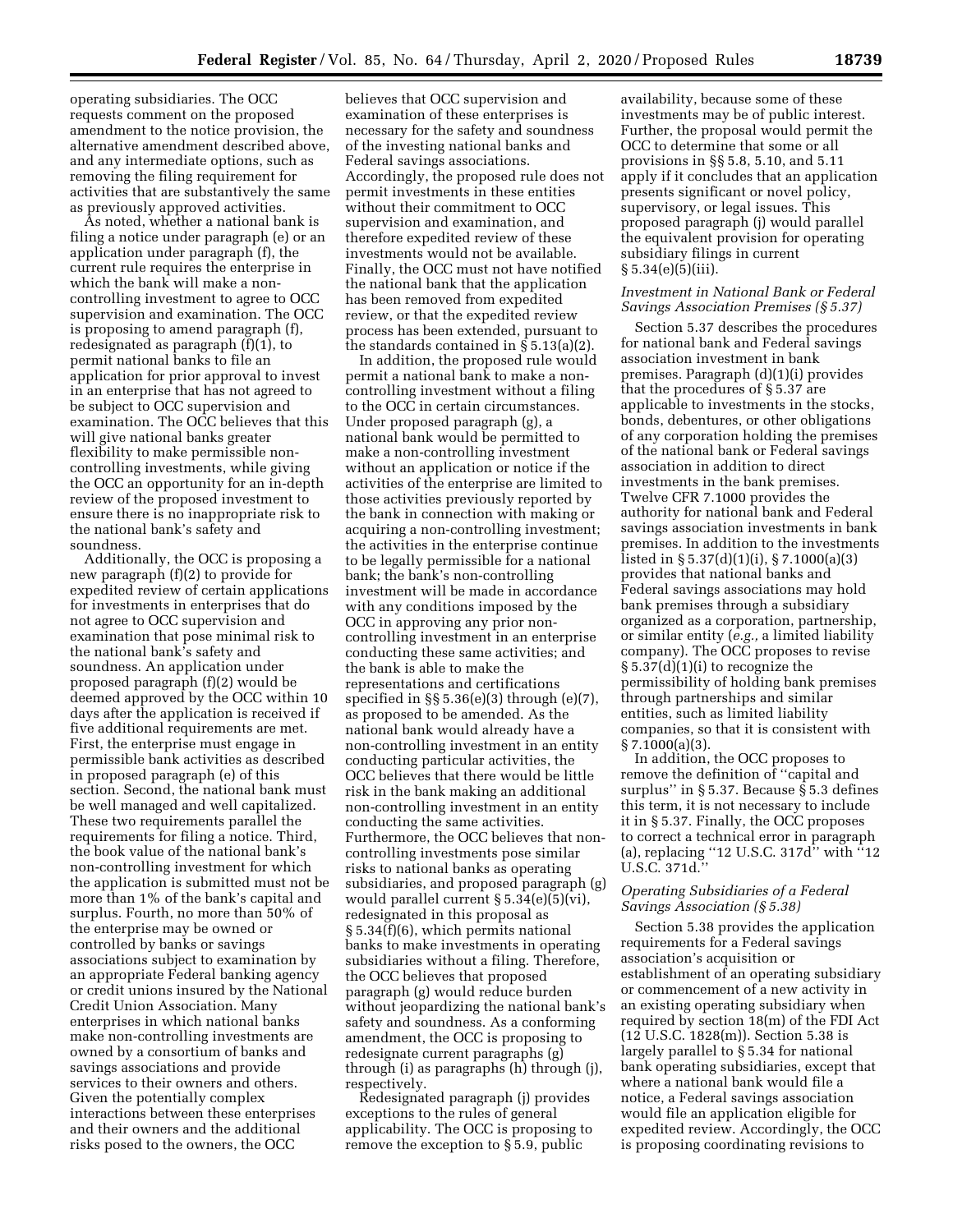§ 5.38 including: (1) Revising the standard for qualifying subsidiaries in paragraph (e)(2)(i)(A); (2) excluding securitization trusts from the scope of the section in new paragraph  $(e)(2)(iii)(C);$  (3) redesignating paragraphs  $(e)(5)$ ,  $(e)(6)$ , and  $(e)(7)$  as paragraphs (f), (g), and (h), respectively; (4) expanding the activities eligible for expedited review to include activities substantially the same as a previously approved activity (as proposed to be defined in § 5.3) and conducted in accordance with the same terms and conditions applicable to the previously approved activity, in redesignated paragraph (f)(2)(ii)(B); (5) expanding the entities eligible for expedited review to include certain trusts where the Federal savings association or its operating subsidiary is the sole beneficiary and has the ability to replace the trustee at will, in redesignated paragraphs  $(f)(2)(ii)(C)$  and  $(D)$ ; and  $(6)$  explicitly recognizing that the control required by redesignated paragraphs (f)(2)(ii)(D) may be met through an operating subsidiary of the Federal savings association. In addition, the OCC is proposing technical changes that would remove the definitions of ''well capitalized'' and ''well managed'' from § 5.38, as in proposed § 5.34, and replace the word ''subsidiary'' with the more appropriate word ''entity'' in the introductory text of paragraph (e)(2)(iii).

In addition, the OCC is proposing to correct an inadvertent omission in the 2015 Final Rule by amending redesignated § 5.38(f)(2)(ii)(D)(*1*), which contains requirements for how a Federal savings association must effectively control an operating subsidiary to be eligible for expedited review of an application. Although the OCC made changes in the 2015 Final Rule to current §§ 5.34(e)(2)(i)(A), 5.34(e)(5)(ii)(A)(*3*)(*i*), and 5.38(e)(2)(i)(A) to address commenter's concerns regarding the application of the rule to joint ventures,19 the OCC did not make corresponding conforming changes to current § 5.38(e)(5)(ii)(B)(*4*)(*i*), redesignated in this proposal as § 5.38(f)(2)(ii)(D)(*1*). However, all of these provisions should contain parallel language. Accordingly, the OCC is proposing to revise redesignated § 5.38(f)(2)(ii)(D)(*1*) so that it parallels current § 5.34(e)(5)(ii)(A)(*3*)(*i*), redesignated in this proposal as § 5.34(f)(2)(i)(C)(*1*).

### *Financial Subsidiaries of a National Bank (§ 5.39)*

Section 5.39 describes the procedures for national bank acquisition of, and

conduct of activities in, a financial subsidiary pursuant to section 5136A of the Revised Statutes (12 U.S.C. 24a). Paragraph (h)(5)(ii) of § 5.39 specifies that the restrictions contained in section 23A(a)(1)(A) of the Federal Reserve Act  $(12 \text{ U.S.C. } 371c(a)(1)(A)),$  do not apply to a covered transaction between a bank and its financial subsidiary. However, section 609 of the Dodd-Frank Wall Street Reform and Consumer Protection Act removed this section 23A exclusion. Accordingly, the OCC proposes to remove paragraph (h)(5)(ii).

The OCC also proposes to clarify the approval process for financial subsidiary activities. First, consistent with other changes in part 5, the OCC proposes to change the terminology for filings under § 5.39 from notice to application. However, the OCC does not intend any substantive change in standards or procedures.

Second, as the OCC recognized in the initial proposal for § 5.39, section 24a states that OCC approval shall be based solely upon specific statutory factors.20 Accordingly, the OCC proposed the current procedures for § 5.39 upon the understanding that the approval may occur upon a bank's submission of information demonstrating satisfaction of the statutory criteria.21 The OCC proposes to add a new paragraph (i)(3) specifying that an application is deemed approved upon filing of the information required by the procedures of paragraphs  $(i)(1)$  or  $(i)(2)$  within the time frames provided.

In addition, the OCC is proposing technical changes to paragraph (d) that would remove the definitions of ''appropriate Federal banking agency,'' ''well capitalized,'' and ''well managed.'' As discussed above, the proposal would amend § 5.3 to add these definitions without any substantive changes.

Finally, consistent with other proposed changes in part 5, the OCC proposes changing the terminology for "notice" to "application" thereby conforming the terminology to the licensing action provided in § 5.39. No substantive change is intended from this change in nomenclature.

### *National Bank Director Residency and Citizenship Waivers (New § 5.43)*

The OCC proposes a new § 5.43 to provide procedures for waivers of the national bank director residency and citizenship requirements. Section 5146 of the Revised Statues (12 U.S.C. 72) requires every director of a national bank to be a citizen of the United States

and that a majority of the directors reside in the State, Territory, or District where the national bank is located, or within one hundred miles of the location of the office of the bank. These requirements reflect the principle of local ownership and control of national banks. Twelve U.S.C. 72 provides the Comptroller the discretion to waive the residency requirement and to waive the citizenship requirement for not more than a minority of the total number of directors.

The OCC has processed requests for waivers of the residency and citizenship requirements for many years. The ''National Bank Director Waivers'' booklet of the *Comptroller's Licensing Manual* currently describes the procedures for requesting and granting waivers. The OCC proposes codifying these procedures in a new 12 CFR 5.43 to better clarify and structure the waiver process.

Proposed paragraph (a) would set forth the authority for the regulation, 12 U.S.C. 72 and 93a, the latter of which grants the OCC general rulemaking authority. Proposed paragraph (b) would set forth the scope of the section as describing the procedures for the OCC to waive the residency and citizenship requirements.

Proposed paragraph (c) would set forth the application procedures. Under paragraph (c)(1), a national bank would file a written application with the OCC to request a waiver of the residency requirement. Proposed paragraph (c)(1) also provides that the OCC may grant this waiver for individual directors or for any number of director positions. The OCC typically grants residency waivers for a certain number of directors on the board rather than to specific individuals. However, the OCC proposes to increase flexibility by permitting either procedure.

Under proposed paragraph (c)(2), a national bank could request a waiver of the citizenship requirements for individuals who comprise up to a minority of the total number of directors by filing a written application with the OCC. Proposed paragraph (c)(2) also provides that the OCC may grant a waiver on an individual basis. Given the more prescriptive nature of the citizenship requirement and the greater background investigation that the OCC undertakes on proposed non-citizen directors, OCC practice is to grant waivers to individuals and not to a designated number of directors. Accordingly, the OCC also proposes specifying in paragraph (c)(2) that a citizenship waiver is valid until the individual leaves the board or the OCC revokes the waiver in accordance with

<sup>19</sup>*See* 80 FR 28346, at 28375 (May 18, 2015).

<sup>20</sup> 65 FR 3159 (Jan. 20, 2000). 21 *Id.*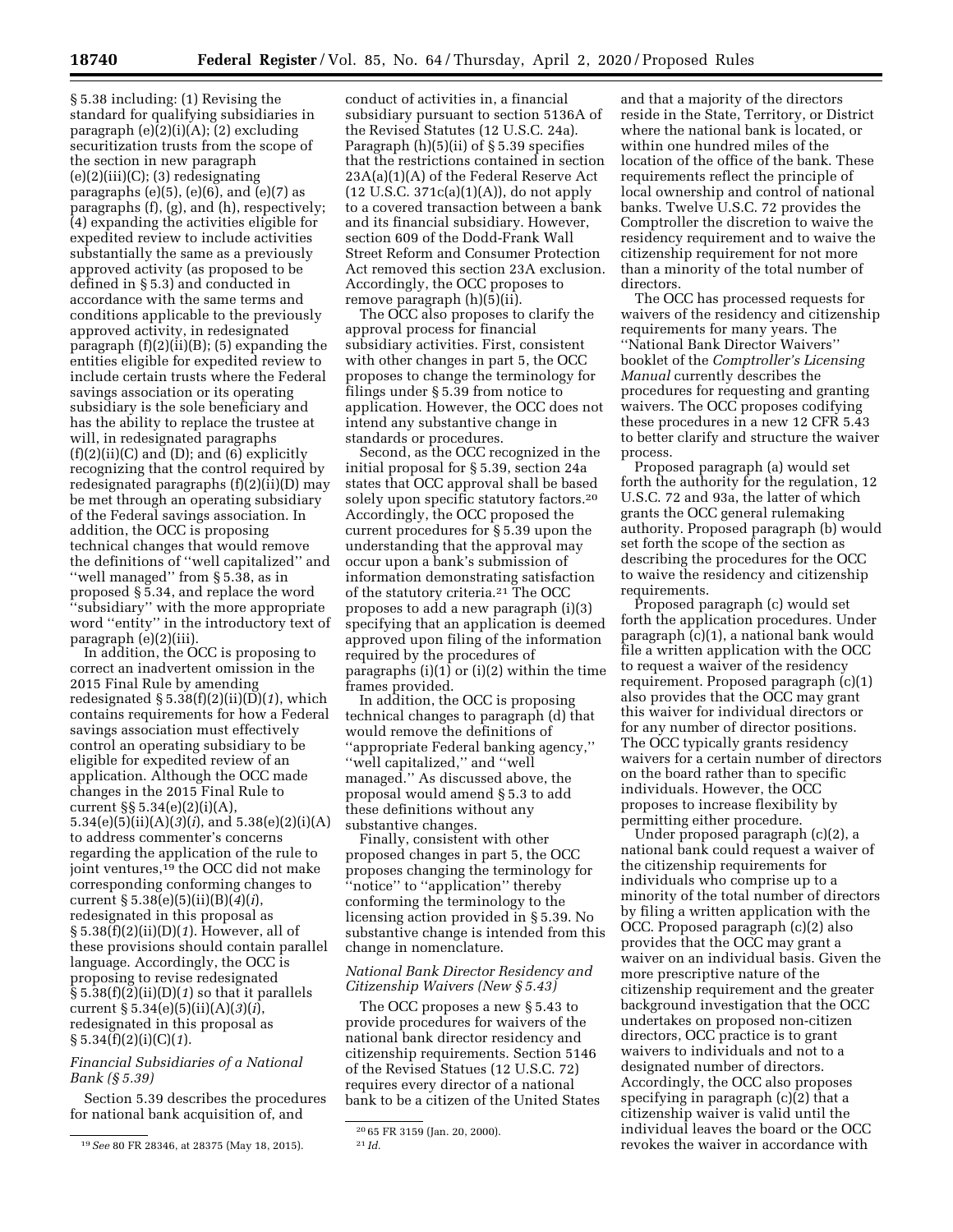proposed paragraph (d), discussed below.

Proposed paragraph (c)(3)(i) requires the subject of a citizenship waiver application to submit the information prescribed in the Interagency Biographical and Financial Report. Proposed paragraph (c)(3)(ii) provides that the OCC may require additional information about the subject of a citizenship waiver application, including legible fingerprints, if appropriate. This proposed paragraph also permits the OCC to waive any of the information requirements if the OCC determines that doing so is in the public interest.

Proposed paragraph (c)(4) provides for exceptions to the rules of general applicability. The OCC proposes that §§ 5.8 (public notice), 5.9 (public availability), 5.10 (comments), and 5.11 (hearings and other meetings) not apply to applications for citizenship waivers. The OCC believes that the applications will largely consist of information specific to a bank's internal practices as well as significant private information about the individuals subject to the waiver applications. Accordingly, the OCC does not believe that these applications should be publicly available or subject to public notice, comment, or hearings.

The OCC also would add a new paragraph (d) that would provide procedures for the OCC's revocation of a residency or citizenship waiver. Under these procedures, the OCC would provide written notice before a revocation to the national bank and affected director(s) of its intention to revoke the waiver and the basis for its intention. The bank and the affected director(s) may respond in writing to the OCC within 10 calendar days, unless the OCC determines that a shorter period is appropriate in light of relevant circumstances. The OCC will consider the written responses of the bank and affected director(s), if any, prior to deciding whether or not to revoke a residency or citizenship waiver. The OCC will notify the national bank and the director of the OCC's decision to revoke a residency or citizenship waiver in writing. The OCC's decision to revoke a residency or citizenship waiver would be effective, if the director appeals pursuant to proposed paragraph (e), upon the director's receipt of the decision of the Comptroller, an authorized delegate, or the appellate official, to uphold the initial decision to revoke the residency or citizenship waiver. If the director does not appeal, the revocation would be effective the expiration of the period to appeal.

Although 12 U.S.C. 72 does not contain any explicit provisions for revoking a waiver, the OCC believes that the decision to revoke a waiver is consistent with the Comptroller's authority to grant a waiver. Absent this authority, many residency waivers effectively would be perpetual as the OCC generally grants residency waivers for a designated number of director positions. Further, changing geopolitical circumstances may in some circumstances warrant the revocation of citizenship waivers, particularly if foreign governments are unduly influencing directors' activities with regard to a national bank.

The OCC recognizes that discretion in revoking residency and citizenship waivers is premised upon the guarantee of due process. Accordingly, the proposed rule provides affected national banks and directors the opportunity to respond to the OCC's intention to revoke a waiver. The OCC will specifically consider written responses prior to deciding on the revocation.

Proposed paragraph (e) would provide an appeals process for a director whose residency or citizenship waiver the OCC has decided to revoke. This proposed appeals process is parallel to that provided for disapprovals of directors and senior executive officers in 12 CFR 5.51, and provides review by the Comptroller, an authorized delegate, or a designated appellate official. A director may appeal on the grounds that the reasons for the initial decision to revoke were contrary to fact or arbitrary and capricious. The Comptroller, an authorized delegate, or the appellate official will independently determine whether the reasons given for the initial decision to revoke are contrary to fact or arbitrary and capricious. If they determine either to be the case, the Comptroller, an authorized delegate, or the appellate official may reverse the initial decision to revoke the waiver.

Proposed paragraph (f) provides that waivers outstanding on the effective date of a final rule would remain in effect notwithstanding proposed paragraph (c)(2), unless revoked pursuant to proposed paragraph (d).

### *Increases in Permanent Capital of a Federal Stock Savings Association (§ 5.45)*

Section 5.45 sets out the OCC's rules addressing increases in permanent capital by a Federal savings association organized in stock form. The OCC is proposing two technical amendments to this section. First, the proposed rule would change the term ''Federal savings association'' or ''savings association'' to ''Federal stock savings association'' each

time it appears, except as used in the defined term ''eligible savings association,'' to more accurately reflect the scope of this section. Second, the proposed rule would replace the reference to 12 CFR part 197 in paragraph (h) with 12 CFR part 16, which now applies to Federal savings associations.

The OCC is considering one other change to § 5.45. Under the current rule, Federal savings associations that meet the criteria for an eligible savings association described in § 5.3 may have their applications for capital increases, when required, reviewed under an expedited process. In the OCC's experience, the most relevant factors in considering such applications are the financial and managerial conditions of the requesting Federal savings association, given the more direct relationship between capital, on the one hand, and the financial and managerial conditions, on the other hand. Accordingly, the OCC requests comment on whether the agency should amend its regulations to focus the eligibility criteria such that only well capitalized and well managed Federal savings associations are eligible to request expedited review of their applications for capital increases. If the OCC makes this change to § 5.45 in the final rule, it also would amend its other capital filing-related rules in part 5 based on this same rationale, §§ 5.46 (Changes in permanent capital of a national bank), 5.47 (Subordinated debt issued by a national bank), 5.55 (Capital distributions by Federal savings associations), and 5.56 (Inclusion of subordinated debt securities and mandatorily redeemable preferred stock as Federal savings association supplementary (tier 2) capital).

### *Changes in Permanent Capital of a National Bank (§ 5.46)*

Section 5.46 sets out the OCC's rules addressing changes in permanent capital for a national bank. Paragraph  $(g)(1)(ii)$  provides that prior OCC approval is required for an increase in permanent capital in certain cases. In addition, pursuant to 12 U.S.C. 57, paragraph (i)(3) of § 5.46 requires a bank to submit a notice to the appropriate licensing office after it completes an increase in capital, regardless of whether prior approval is required. The OCC proposes to clarify these procedures for increases in capital requiring prior approval by referencing paragraph (i)(3) in the introductory text of paragraph (g)(1)(ii) and removing it from paragraph (g)(1)(ii)(C). The OCC also proposes to clarify the introductory text of paragraph (g)(1)(ii) to specifically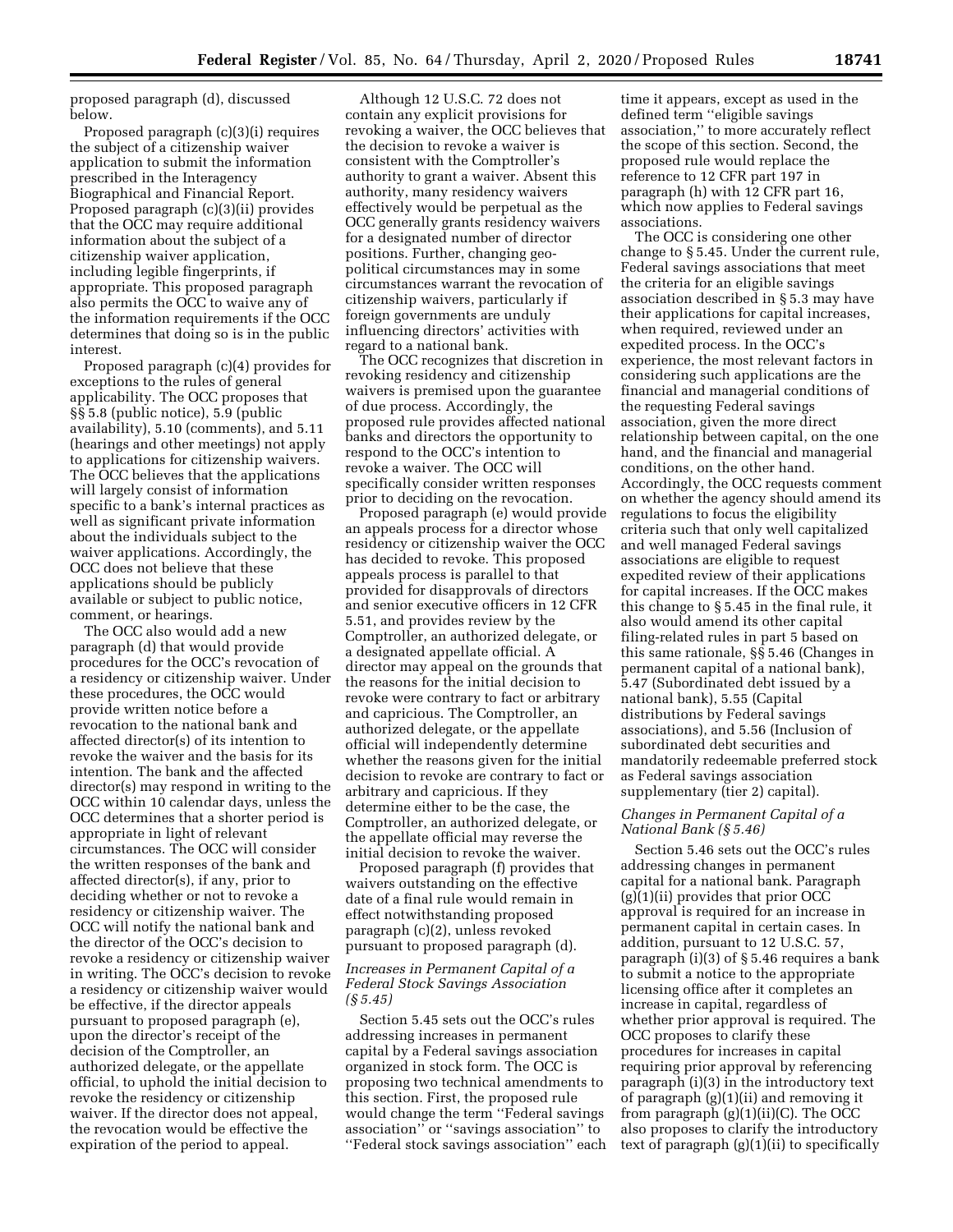indicate that an application to increase a national bank's permanent capital may be eligible for expedited review under paragraph (i)(2).

Paragraph (h) provides that a national bank must apply and obtain the OCC's prior approval for any reduction in its permanent capital. Paragraph (i)(2) provides expedited review procedures and currently provides that an eligible bank may request approval for decreasing its capital for up to four consecutive quarters. The OCC proposes a number of amendments to paragraphs (h) and (i) to add flexibility for national banks and to clarify procedures. First, the proposal would amend paragraph (h) to permit a national bank to request approval in a standard application for a reduction in capital for multiple quarters. The request need only specify a total dollar amount for the requested period and need not specify amounts for each quarter. As a result, a national bank may request approval for a reduction in permanent capital over more than four consecutive quarters. However, this request would not be eligible for expedited review so that the OCC may have the time to carefully review the request. Second, the proposed rule would add flexibility to the expedited process in paragraph (i)(2) by specifying that an eligible national bank need only state the total dollar amount rather than per-quarter reductions in requests for four-quarter decreases. As a conforming change, the OCC proposes to amend paragraph (i)(5) to clarify that the OCC's approval of a capital change does not expire within one year of the date of the approval if the OCC specifies a longer period.

### *Subordinated Debt Issued By a National Bank (§ 5.47)*

Section 5.47 describes the requirements applicable to a national bank's issuance of subordinated debt, including subordinated debt intended for inclusion in tier 2 capital. The OCC is proposing to add a new definition of ''subordinated debt document'' to § 5.47(c) to mean any document pertaining to an issuance of subordinated debt, and any renewal, extension, amendment, modification, or replacement thereof, including the subordinated debt note, and any global note, pricing supplement, note agreement, trust indenture, paying agent agreement, or underwriting agreement. The OCC intends this list of documents to be illustrative and not exclusive.

This change would clarify that a national bank should submit with their applications all material documents needed for the OCC to review the application for compliance with its

regulatory requirements. The OCC reviews ancillary securities documents to ensure that they do not contain language that conflicts with required disclosures or statements made in the subordinated debt note. The OCC invites comment on revisions to the proposed definition and the scope of relevant documents typically employed in subordinated debt issuances. The OCC also is proposing conforming revisions throughout § 5.47 to better reflect this terminology.

Paragraph (d)(3)(ii) contains a list of statements and descriptions that a national bank must clearly and accurately disclose in the subordinated debt note. The OCC proposes adding language to paragraph (d)(3)(ii)(C) to clarify that a national bank is only required to disclose the OCC's authority under 12 CFR 3.11 to limit certain distributions if the disclosure requirement is applicable to the subordinated debt issuance. Specifically, a national bank only will be required to incorporate this disclosure language into a subordinated debt note if the issuing bank, or any successor institution to the issuing bank, would have discretion under the terms of the subordinated debt to permanently or temporarily suspend payments without triggering an event of default. This amendment would provide flexibility and reduce burden by permitting national banks to omit the provisions when warranted.

The OCC also proposes to add a new paragraph  $(d)(3)(\overline{ii})(\overline{D})$  that would require a national bank to disclose in a subordinated debt note that the subordinated debt obligation may be fully subordinated to interests held by the U.S. government in the event that the national bank enters into a receivership, insolvency, liquidation, or similar proceeding. This proposed requirement mirrors the language in 12 CFR 3.20(d)(1)(xi), which requires advanced approaches banks to disclose this information in the governing agreement, offering circular, or prospectus of an instrument to be included in tier 2 capital. The OCC believes that disclosing this information to potential investors in subordinated debt is beneficial for all national banks, even those that are not advanced approaches banks or that do not intend to include the debt in tier 2 capital. The proposal would make a conforming change to paragraph (e) introductory text to remove the reference to advanced approaches national banks.

Paragraphs (f)(1)(ii) and (h) govern the procedure for a national bank to include subordinated debt in tier 2 capital. Currently, these provisions provide that

a national bank may not include subordinated debt as tier 2 capital unless it has filed a notice with the OCC and received notification from the OCC that the subordinated debt qualifies as tier 2 capital. The OCC proposes to make these paragraphs consistent with the rest of part 5 by changing the terminology from notice to application. This change is not intended to be substantive. The OCC also is proposing clarifying changes to this paragraph.

Additionally, the OCC proposes to provide explicit regulatory authority for a national bank to seek approval to include subordinated debt as tier 2 capital before issuance of the subordinated debt in paragraphs  $(f)(1)(ii)$  and  $(h)(1)$ . National banks routinely seek confirmation from the OCC that subordinated debt will qualify as tier 2 capital prior to issuance to mitigate the risk of issuing nonqualifying subordinated debt. This amendment would codify this practice. Under the proposal, and as with current practice, the OCC would not provide final approval that the subordinated debt qualifies as tier 2 capital until after the debt is issued and final pricing is available. Relatedly, the OCC proposes a conforming revision to paragraph (h)(2)(ii), which requires the application to include the amount and date of receipt of funds, to permit submission of the projected amount and date of receipt.

The OCC also proposes to add a new paragraph  $(h)(2)$ (iii) requiring the application to include the interest rate or expected calculation method for the interest rate for the subordinated debt. This would assist the OCC in reviewing applications for inclusion of the subordinated debt in tier 2 capital.

Paragraphs  $(f)(2)(ii)$  and  $(g)(1)(ii)$ require OCC approval for a national bank to prepay subordinated debt. The approval requirements for prepayment of subordinated debt include specific additional requirements for prepayment that is in the form of a call option. Specifically, a national bank seeking to prepay subordinated debt in the form of a call option is required to provide: (1) A statement explaining why the national bank believes that following the proposed prepayment the national bank would continue to hold an amount of capital commensurate with its risk; or (2) a description of the replacement capital instrument that meets the criteria for tier 1 or tier 2 capital under 12 CFR 3.20, including the amount of such instrument, and the time frame for issuance. The OCC has found that in the distinction between prepayment and prepayment in the form of a call option is immaterial to OCC review, that the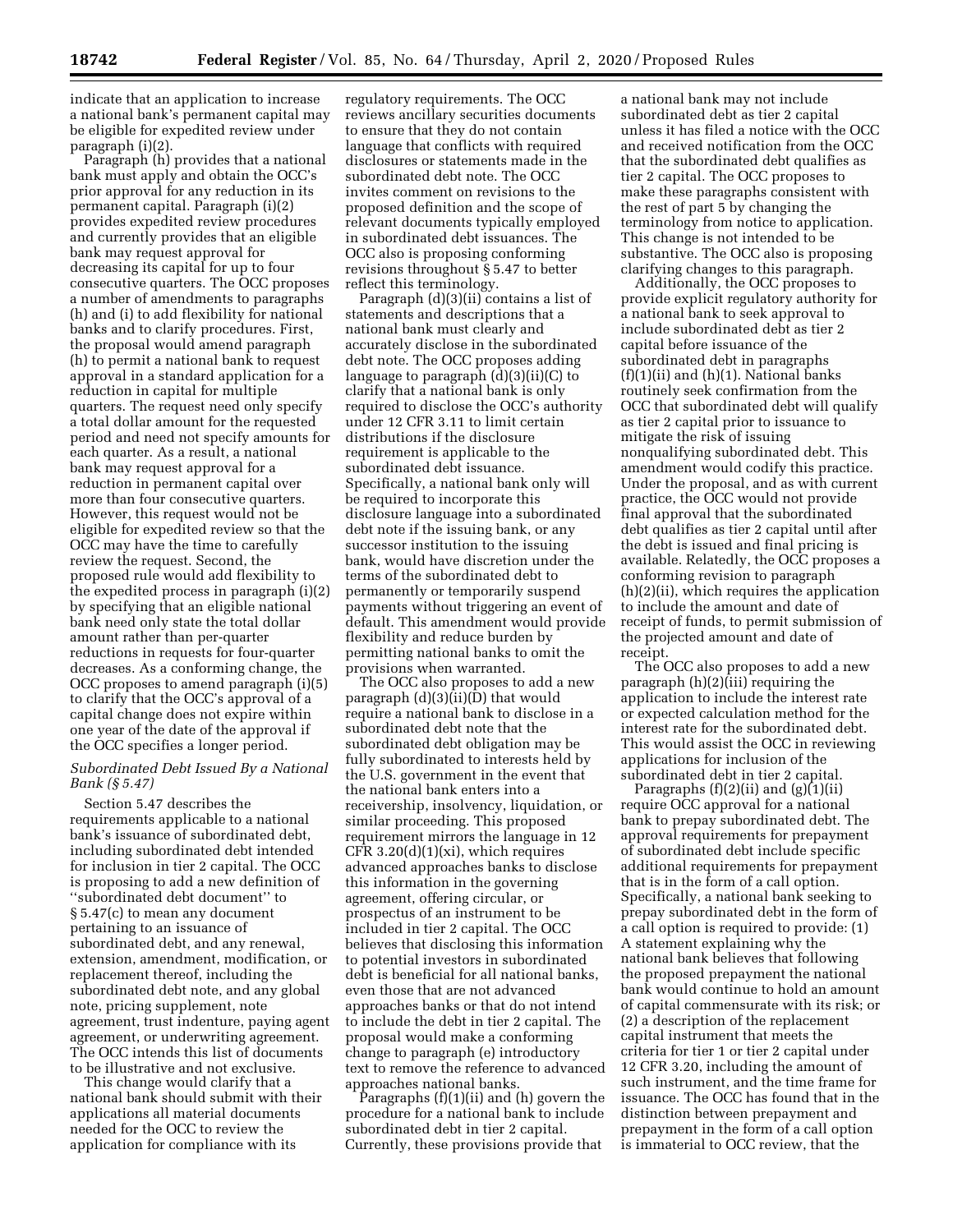additional requirements are generally satisfied in most prepayment applications, and that the additional information is helpful for the OCC to determine the impact of the prepayment on the national bank's capital levels and safety and soundness. Accordingly, the OCC proposes having a single procedure for the prepayment of subordinated debt that would incorporate the requirements for prepayment in the form of a call option. The proposal contains a coordinating revision to paragraph (g)(2)(ii) regarding OCC approval.

Currently, § 5.47 does not explicitly require a national bank to make a filing with the OCC if the national bank makes a material change to its outstanding subordinated debt note or any related subordinated debt documents. The OCC proposes to add new paragraphs (f)(3) and (g)(1)(iii) to ensure that subordinated debt issuances remain compliant with OCC regulatory requirements, including the requirements for inclusion in tier 2 capital. This revision would require OCC approval for a material change to an existing subordinated debt document if the bank would have been required to receive OCC approval to issue the security under paragraph (f)(1) or to include it in tier 2 capital under paragraph (h). An application to make a material change would include: (1) A description of the proposed changes; (2) a statement of whether the national bank is subject to or required to file a capital plan with the OCC, and if so, how the proposed change conforms to the capital plan; (3) a copy of the revised subordinated debt documents reflecting all proposed changes; and (4) a statement that the proposed changes to the subordinated debt documents comply with all applicable laws and regulations.

The OCC also is proposing to make certain stylistic changes to the rule text of § 5.47 that are not intended to impact the substantive requirements applicable to national banks.

### *Change in Control of a National Bank or Federal Savings Association; Reporting of Stock Loans (§ 5.50)*

Section 5.50 sets forth the procedures and standards for changes in control of national banks and Federal savings associations. Paragraph (d)(8) contains a definition of insured depository institution. However, that term is not used within § 5.50. Accordingly, the OCC proposes to replace that definition with the definition of ''depository institution,'' to mean a depository institution as defined in section 3(c)(1) of the FDI Act (12 U.S.C. 1813(c)(1)).

Paragraph (f)(3)(iv) states that an applicant may request a hearing by the OCC within 10 days of receipt of a notice disapproving a change in control and that following final agency action under 12 CFR part 19, further review by the courts is available. Paragraph (f)(6) provides that the OCC will notify the proposed acquiror in writing of a disapproval within three days and will indicate the basis of its disapproval. For clarity, the OCC proposes combining these provisions in a revised paragraph (f)(6). The OCC also proposes to add language stating that this disapproval notice will inform the filer of the availability of a hearing. Additionally, the OCC proposes a new paragraph (f)(6)(iii) specifying that if a filer fails to request a hearing with a timely request, the notice of disapproval constitutes a final and unappealable order. This language is currently included in 12 CFR 19.161 and the OCC believes it also should be included in § 5.50 to put filers on notice of the implications of failure to request a hearing in a timely manner.

Finally, paragraph (g)(2)(i) provides procedures for the OCC's release of information related to a change in control notice, including publication of information in the OCC's Weekly Bulletin. The OCC proposes revising this provision to reflect the information that the OCC publishes in the Weekly Bulletin in practice, namely the date of filing, the disposition of the notice and date thereof, and the consummation date of the transaction, if applicable.

### *Changes in Directors and Senior Executive Officers of a National Bank or Federal Savings Association (§ 5.51)*

Section 5.51 implements section 914 of the Financial Institutions Reform, Recovery, and Enforcement of 1989 (12 U.S.C. 1831i). Section 914 requires a national bank or Federal savings association to provide prior notice to the OCC of the proposed addition of any individual to the board of directors or the employment of any individual as a senior executive officer of a bank if, among other things, the bank is in troubled condition. Paragraph (c)(4) defines ''senior executive officer'' to mean the president, chief executive officer, chief operating officer, chief financial officer, chief lending officer, chief investment officer, and any other individual the OCC identifies in writing to the national bank or Federal savings association who exercises significant influence over, or participates in, major policy making decisions of the bank or savings association without regard to title, salary, or compensation. The term also includes employees of entities retained by a national bank or Federal

savings association to perform functions in lieu of directly hiring the individuals, and the individual functioning as the chief managing official of the Federal branch of a foreign bank. The OCC proposes to add chief risk officer to the definition of senior executive officer given the increase in that role at many national banks and Federal savings associations. The OCC invites comment on whether it should add others to the definition or remove any currently included in the definition.

Paragraph (c)(7) provides the definition of ''troubled condition,'' which is one of the circumstances in which a national bank or Federal savings association is required to file a notice under § 5.51. Pursuant to paragraph (c)(7)(ii), this definition includes a national bank or Federal savings association that is subject to a cease and desist order, a consent order, or a formal written agreement, unless otherwise informed in writing by the OCC. The OCC is proposing to amend paragraph (c)(7)(ii) to specify that the cease and desist order, consent order, or formal written agreement must require the bank or savings association to improve its financial condition for the institution to be considered in ''troubled condition'' solely as a result of the enforcement action. The OCC expects to inform a bank in writing when an enforcement action does not require action to improve the financial condition of the bank. The OCC's general policy is not to apply troubled condition status to national banks or Federal savings associations solely as a result of cease and desist orders, consent orders, or formal written agreements that do not require improvement in the financial condition of the bank or savings association, such as enforcement actions that address certain compliance-related deficiencies that do not affect the financial condition of the bank or savings association. Typically, the OCC has specifically noted in these actions that the bank or savings association is not in troubled condition as a result of the action. This proposal would update the definition of troubled condition in § 5.51 to align with the OCC's current supervisory practice. The OCC notes that this practice is consistent with that of the Federal Reserve Board (Board) and the FDIC, and the proposed revision would align the OCC's regulations with the Board's and FDIC's regulations implementing section 914.22

<sup>22</sup>*See* 12 CFR 225.71(d) (Board); 12 CFR 303.101(c) (FDIC).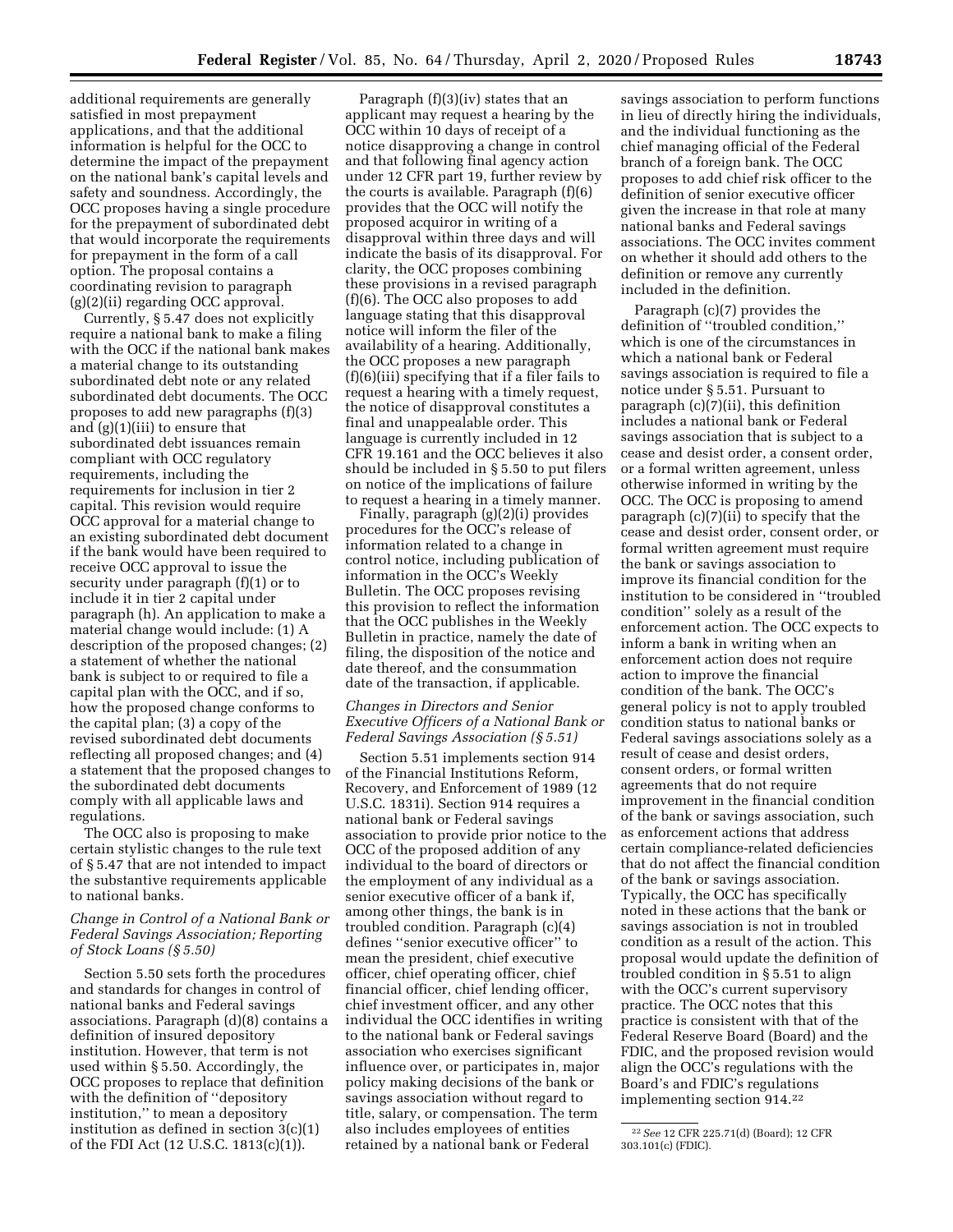### *Capital Distributions by Federal Savings Associations (§ 5.55)*

Section 5.55 provides standards and procedures for capital distributions made by Federal savings associations. Paragraph (d)(2) defines ''capital'' as total capital, computed under 12 CFR part 3. The OCC proposes to delete this definition as unnecessary because all references to ''capital'' are either in relation to the defined term ''capital distribution'' or contain an explicit reference to calculations under 12 CFR part 3. Additionally, the OCC proposes a new definition of ''control,'' to have the same meaning as in section 10(a)(2) of the HOLA (12 U.S.C. 1467a(a)(2)), and to use this term to describe control relationships, rather than the current use of the term ''subsidiary'' in § 5.55.

Current paragraph (e)(1) requires a Federal savings association to file an application if it is not an eligible savings association. Current paragraphs (e)(2) and (g)(2) require eligible savings associations to file a notice if certain requirements are met. Consistent with other proposed changes in part 5, the OCC proposes to change the terminology for notice to application and to make corresponding changes throughout § 5.55. As a result, filings that are currently notices would be applications subject to expedited review. In addition, the OCC proposes to reorganize paragraphs (e) and (g) to clarify the procedures; however no substantive change is intended. The OCC also would make additional stylistic revisions to current paragraph (e)(4) to clarify that the notice mentioned in this paragraph is that of the notice filed with the Board of Governors of the Federal Reserve System.

Further, the OCC proposes one substantive change to the application procedures. Current paragraph (e)(1)(ii) requires a Federal savings association to file an application if the total amount of all its capital distributions (including the proposed capital distribution) for the applicable calendar year exceeds its net income for that year to date plus retained net income for the preceding two years. Under 12 CFR 5.64(c)(2), a national bank may calculate its dividends in excess of a single year's current net income by offsetting certain excess dividends against retained net income from each of the prior two years, with the potential to incorporate net income from up to four years prior to the current year when determining the maximum dividend payout possible without prior OCC approval. To provide additional flexibility, the OCC would permit a Federal savings association to

conduct this calculation when determining whether this application requirement applies. Specifically, if the capital distribution is from retained earnings, a Federal savings association would be able to calculate the aggregate limitation for a capital distribution in accordance with 12 CFR 5.64(c)(2), substituting ''capital distributions'' for ''dividends'' in that section.

Paragraph (f)(2) provides that the capital distribution application may include a schedule proposing capital distributions over a specified period, not to exceed 12 months. The OCC proposes to remove this 12-month limitation to allow a Federal savings association more flexibility for its distributions and to align this provision with the analogous national bank provision, 12 CFR 5.46(i)(1)(ii).

Additionally, the OCC is proposing a new paragraph (g)(3) to clarify the appropriate OCC filing office for capital distribution applications and notices. In general, a Federal savings association would file with the appropriate OCC licensing office. However, the Federal savings association must submit the application to the appropriate OCC supervisory office if the application involves solely a cash dividend from retained earnings or involves a cash dividend from retained earnings and a concurrent cash distribution from permanent capital.

Finally, the OCC is proposing to reorganize paragraph (h), which addresses OCC review of an application, by providing separate paragraphs for OCC denials and approvals. As a result, proposed paragraph (h)(1) would address OCC denials and include the majority of current paragraph (h) and proposed paragraph (h)(2) would address OCC approvals. In doing so, the proposal would clarify that the OCC may approve an application in whole or in part and that the OCC may waive any waivable prohibition or condition to permit a distribution. The proposal also would change the cross-reference in the current introductory text to the more appropriate paragraph (e)(1).

### *Inclusion of Subordinated Debt Securities and Mandatorily Redeemable Preferred Stock as Federal Savings Association Supplementary (tier 2) Capital (§ 5.56)*

Section 5.56 provides the requirements and procedures for a Federal savings association to include subordinated debt and mandatorily redeemable preferred stock (collectively, ''covered securities'') in tier 2 capital. Paragraph (b) provides the filing procedures, including the application and notice procedures. Under § 5.56, the

OCC must approve an application or notice before a Federal savings association may include covered securities as tier 2 capital. As proposed in § 5.47, the OCC proposes to make this process consistent with the rest of part 5 by changing the terminology from notice to application where appropriate throughout § 5.56. The proposal also would clarify that a savings association may not include covered securities in tier 2 capital until the OCC approves the application and the securities are issued. This change is not intended to be substantive.

Paragraph (b)(2) requires an application and prior approval from the OCC for a Federal savings association to prepay covered securities included in tier 2 capital. Similar to the national bank requirement in § 5.47, §§ 5.56(b)(2)(ii) and (h) contain additional application requirements for and OCC review of prepayments in the form of a call option. As provided above in the discussion for § 5.47, and for the same reasons, the OCC is proposing to incorporate the application requirements currently applicable to prepayment in the form of a call option to all prepayment applications. The OCC is proposing one additional technical change in § 5.56(b)(2) to replace a reference to ''a tier 1 or tier 2 instrument'' to refer to ''tier 1 or tier 2 capital.''

Paragraph (d)(1) contains disclosure requirements for covered securities. The OCC proposes to add a new paragraph  $(d)(1)(i)(H)$  to require the covered security to state that it may be fully subordinated to interests held by the U.S. government in the event that the savings association enters into a receivership, insolvency, liquidation, or similar proceeding. As discussed above regarding § 5.47, a Federal savings association that is an advanced approaches institution must make this disclosure under 12 CFR 3.20(d)(1)(xi). The OCC believes that disclosing this information to potential investors in the covered security is beneficial for all Federal savings associations, even those that are not advanced approaches Federal savings associations or that do not intend to include the debt in tier 2 capital.

In addition, the proposed rule would replace the reference to 12 CFR part 197 in paragraphs  $(b)(1)(iii)$  and  $(d)(2)(i)$ with 12 CFR part 16, which now applies to Federal savings associations. The OCC also is proposing to make certain purely stylistic changes to the rule text of § 5.56 that are not intended to impact the substantive requirements applicable to Federal savings associations.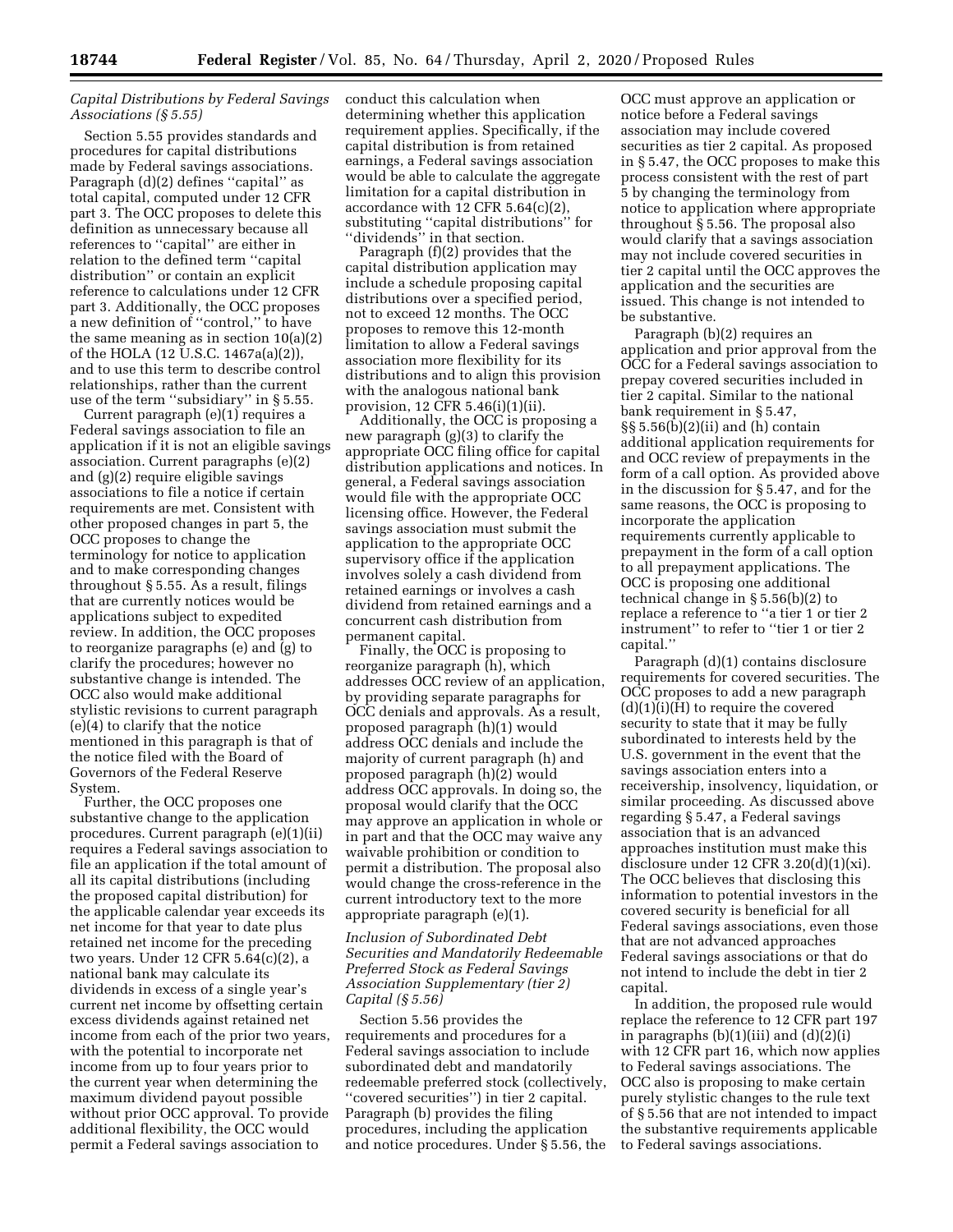### *Pass-Through Investments by a Federal Savings Association (§ 5.58)*

Section 5.58 provides the licensing procedures for Federal savings associations making pass-through investments. Although based on different authority, § 5.58 is largely analogous to the provisions in § 5.36 governing national bank non-controlling investments. Accordingly, the OCC is proposing amendments to § 5.58 similar to those proposed for § 5.36, and for the same reasons.

First, the OCC is proposing to amend paragraph (d), Definitions, by defining 'pass-through investment'' as an investment authorized under 12 CFR 160.32(a). As discussed above for the proposed definition of ''non-controlling investment'' in § 5.36, the proposed definition for ''pass-through investment'' would exclude a Federal savings association holding interests in a trust formed for the purposes of securitizing assets held by the bank as part of its business or for the purposes of holding multiple legal titles of motor vehicles or equipment in conjunction with lease financing transactions. The OCC also is proposing to amend paragraph (d) by removing the definitions of ''well capitalized'' and ''well managed.'' As described above, the OCC is proposing to define these terms in § 5.3.

Second, the proposal would expand the activities eligible for notice to include activities that are substantially the same as previously approved activities, as proposed to be defined in § 5.3. In making this change, the proposal reorganizes paragraph (e) and makes conforming changes to paragraphs (e)(2) and (e)(4). Additionally, the OCC is considering removing the filing requirement for pass-through investments in enterprises engaging in activities permissible for a Federal savings association, as discussed above for national bank operating subsidiaries and noncontrolling investments. The OCC would not remove the filing requirement if the enterprise would be a subsidiary of the Federal savings association for purposes of section 18(m) of the FDIA Act (12 U.S.C. 1828(m)), which generally requires a Federal savings association to provide 30-days prior notice to the OCC before establishing or acquiring a subsidiary defined in section 3(w)(4) of the FDI Act (12 U.S.C. 1813(w)(4)). The OCC requests comment on the proposed amendment to the notice provision, the alternative amendment described above, and any intermediate options, such as removing the filing requirement for

activities that are substantively the same as previously approved activities.

Third, the proposal would revise paragraph (f)(1) to permit a Federal savings association to file an application to make a pass-through investment in an entity that does not agree to OCC supervision and examination. The proposal also would redesignate paragraph (f)(2) as paragraph (f)(3) and add a new paragraph (f)(2) providing for expedited review for certain applications. The qualifications for expedited review are equivalent to those in proposed § 5.36(f).

Fourth, the OCC is proposing to add a new paragraph (g) that would permit a Federal savings association to make a pass-through investment without a notice or application to the OCC. The standards would be equivalent to those in proposed § 5.36(g) except that the enterprise must not be a subsidiary of the Federal savings association for purposes of section 18(m) of the FDI Act. In such a case, an application would be required under § 5.58(f)(2).

Finally, the OCC is proposing to amend redesignated paragraph (j) to provide exceptions to the rules of general applicability in the same manner as proposed § 5.36(j).

### *Earnings Limitation Under 12 U.S.C. 60 (§ 5.64)*

Section 5.64 describes the calculations for earnings available for dividends under 12 U.S.C. 60. Paragraph (d) provides special rules for what the OCC referred to as ''surplus surplus,'' which is an amount in capital surplus in excess of capital stock that the national bank can demonstrate came from earnings in prior periods. A national bank had been required to retain a certain percentage of net income as capital surplus whenever it paid dividends. In addition, a variety of statutes and regulations established limits for banks based on permanent capital, including capital surplus, and ignored any amounts in retained earnings, which provided an incentive for banks to shift earnings into permanent capital. After Congress revised the statutes to provide more flexibility to include retained earnings as capital for purposes of the statutory limits, the OCC permitted banks to distribute these surplus surplus funds as dividends rather than as reductions in permanent capital given the surplus surplus funds' origin as earnings rather than paid in capital. As these statutory and regulatory changes occurred decades ago, national banks have not needed to create new surplus surplus for many years but may still incur recordkeeping burden associated with

identifying regulatory surplus surplus within capital surplus. Accordingly, the OCC proposes to remove the concept of surplus surplus and associated procedures described in paragraph (d). However, removal of paragraph (d) would not prevent a bank from distributing amounts contained in the capital surplus accounts. A national bank may make an appropriate filing under 12 CFR 5.46 for a reduction in capital to distribute these funds.

### *Dividends Payable in Property Other Than Cash (§ 5.66)*

Section 5.66 provides procedures for payment of dividends in non-cash property by national banks. This section currently provides that these dividends are equivalent to a cash dividend in an amount equal to the actual current value of the property, even if the bank previously has charged down or written off the property. Before the dividend is declared, the bank should show the excess of the actual value over book value on its books as a recovery and should declare the dividend in the amount of the full book value (equivalent to the actual current value) of the property being distributed. The OCC proposes to revise this section to clarify that the dividend is equivalent to a cash dividend in an amount equal to the actual current value of the property, regardless of whether the book value is higher or lower under GAAP. The OCC also proposes to apply this valuation methodology to all non-cash dividends, not just those for property that has been charged down or written off. Further, the amendment would provide that the bank should show the difference between the actual value and book value on its books as gain or loss, as applicable, prior to recording the noncash dividend reflecting the actual value of the property. The OCC believes this approach better reflects the value of the property being distributed from the bank, particularly in cases where the non-cash property was recorded at historical cost under GAAP.

#### *Fractional Shares (§ 5.67)*

Section 5.67 provides a number of potential arrangements that a national bank may adopt to avoid the issuance of fractional shares. The OCC proposes to simplify this section for a national bank by retaining only one of these options, the remittance of the cash equivalent of the fraction not being issued to those to whom fractional shares would otherwise be issued. The OCC believes this procedure is the simplest and is the predominant method of disposing of fractional shares today. Other options in the current rule include issuing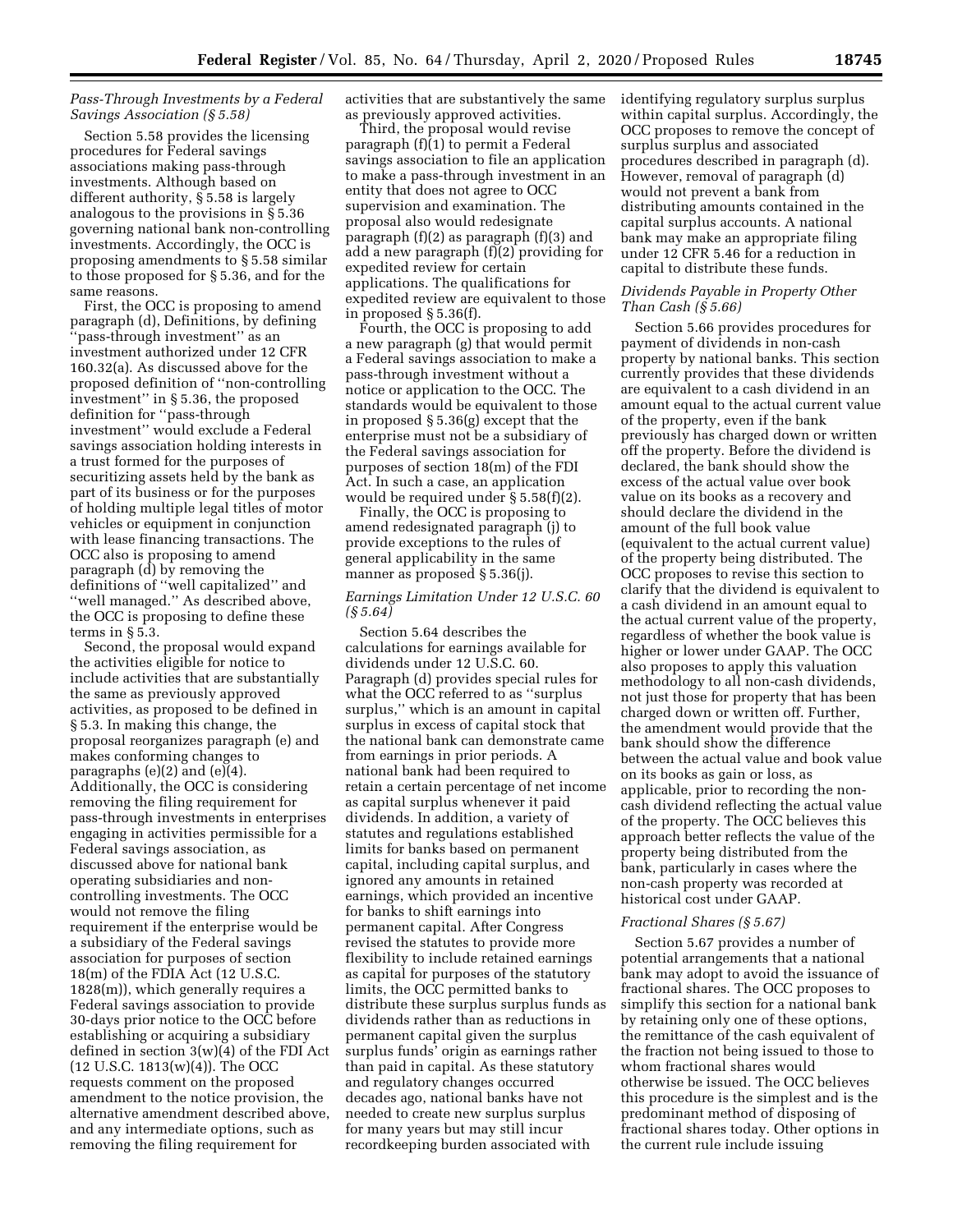warrants for fractional shares or permitting shareholders to purchase additional fractions up to one whole share. While the OCC permitted these methods historically, these methods can create significant recordkeeping costs today when bank stock may be traded in ''round lots'' of 100 shares or more. Because a transaction that would result in the issuance of fractional shares will generally require an application with the OCC, proposed § 5.67 maintains flexibility for banks by permitting the bank to propose an alternate method in the application for the stock issuance, which could include one of the options proposed to be removed from the rule.

#### *Federal Branches and Agencies (§ 5.70)*

Section 5.70 provides the filing procedures for corporate activities and transactions involving Federal branches and agencies of foreign banks. Consistent with the background investigation changes proposed to other sections, the OCC proposes adding a new paragraph (d)(3) to explicitly permit the OCC to require any senior executive officer of a Federal branch or agency submitting a filing to submit an Interagency Biographical and Financial Report and legible fingerprints.

#### *General Technical Changes*

The OCC proposes numerous technical changes throughout 12 CFR part 5. Specifically, the proposed rule would:

• Replace the word ''shall'' with "must," "will," or other appropriate language, which is the more current rule writing convention for imposing an obligation and is the recommended drafting style of the **Federal Register**;

• Replace the term ''notice'' with the term ''application'' where prior OCC approval is required, thereby conforming the terminology to the licensing action provided in the provision (notices would continue to include informational filings to the OCC as well as certain transactions that the OCC has the power to disapprove, such as changes in control);

• Amend the expedited review provisions throughout part 5 to refer to the OCC removing a filing from expedited review rather than making a determination that the filing is not eligible for expedited review to accord with the language and procedure in § 5.13(a)(2).

• Revise citations to the U.S. Code and the Code of Federal Regulations by adjusting cross-references and making citations more specific;

• Update and standardize references to the OCC website;

• Simplify gender references by replacing ''his or her'' with the neutral ''their;''

• Uniformly capitalize the word ''State,'' in conformance with **Federal Register** drafting style; and

• Replace the term ''bank'' and ''savings association'' with ''national bank'' or ''Federal savings association,'' respectively, where appropriate.

#### **III. Regulatory Analyses**

### *A. Paperwork Reduction Act*

#### Paperwork Reduction Act

Certain provisions of the proposed rulemaking contain ''collection of information'' requirements within the meaning of the Paperwork Reduction Act (PRA) of 1995 (44 U.S.C. 3501– 3521). In accordance with the requirements of the PRA, the OCC may not conduct or sponsor, and a respondent is not required to respond to, an information collection unless it displays a currently valid Office of Management and Budget (OMB) control number.

The OCC reviewed the proposed rulemaking and determined that it revises certain information collection requirements previously cleared by OMB under OMB Control No. 1557– 0014. The OCC has submitted the revised information collection to OMB for review under section 3507(d) of the PRA (44 U.S.C. 3507(d)) and section 1320.11 of the OMB's implementing regulations (5 CFR 1320).

#### Current Actions

The proposed rulemaking would: • Add new definitions to add clarity and consistency across Part 5. This includes proposing a single definition of *well managed* applicable throughout Part 5. 12 CFR 5.3.

• Require each proposed organizer, director, executive officer, or principal shareholder to submit information prescribed in the Interagency Biographical and Financial Report and legible fingerprints. This amendment merely codifies current application requirements and will not result in a change in burden. 12 CFR 5.20.

• Eliminate the bylaw amendment notice requirement for Federal savings associations that adopt without change the OCC's model or optional bylaws set forth in the rule. 12 CFR 5.21, 5.22.

• Require that applications to convert to a Federal savings association or national bank include: A list of directors and senior executive officers of the converting institution; and a list of individuals, directors, and shareholders who directly or indirectly, or acting in concert with one or more persons or

companies, or together with members of their immediate family, do or will own, control, or hold 10 percent or more of the converting institution's stock. This amendment merely codifies current application requirements and will not result in a change in burden. 12 CFR 5.23(d)(2)(ii), 5.24(e)(2).

• Permit the OCC to require directors and senior executive officers of a converting institution to submit the Interagency Biographical and Financial Report and legible fingerprints. This amendment merely codifies current application requirements and will not result in a change in burden. 12 CFR 5.23, 5.24.

• Require that applications for national banks or Federal savings associations that wish to engage in the exercise of fiduciary powers include, if requested by the OCC, the Interagency Biographical and Financial Report and legible fingerprints. 12 CFR 5.26.

• Require a filer of a business combination application under CRA to disclose whether it has entered into and disclosed a covered agreement, as defined in 12 CFR 35.2. 12 CFR 5.33(e)(1)(iii)(B).

• Remove the requirement that a disappearing national bank or Federal savings association consolidating or merging with another OCC-supervised institution provide a notice to the OCC. § 5.33(g), (k).

• For national bank operating subsidiaries, expand the after the fact notice for national banks to activities that are substantially the same as previously approved activities that will be conducted in accordance with the same terms and conditions applicable to the previously approved activity. Expand the list of eligible entities to include trusts provided that the bank or operating subsidiary has the ability to replace the trustee at will and be the sole beneficial owner of the trust. 12 CFR 5.34.

• Remove the requirement for a national bank to file an annual report identifying its operating subsidiaries that do business directly with consumers and are not functionally regulated. 12 CFR 5.34.

• For national bank non-controlling investments and Federal savings association pass-through investments, expand the activities eligible for notice to activities that are substantially the same as previously approved activities., 12 CFR 5.36, 5.58.

• Allow national banks and Federal savings associations to file an application to make a non-controlling investment or a pass-through investment, respectively, in an enterprise that has not agreed to be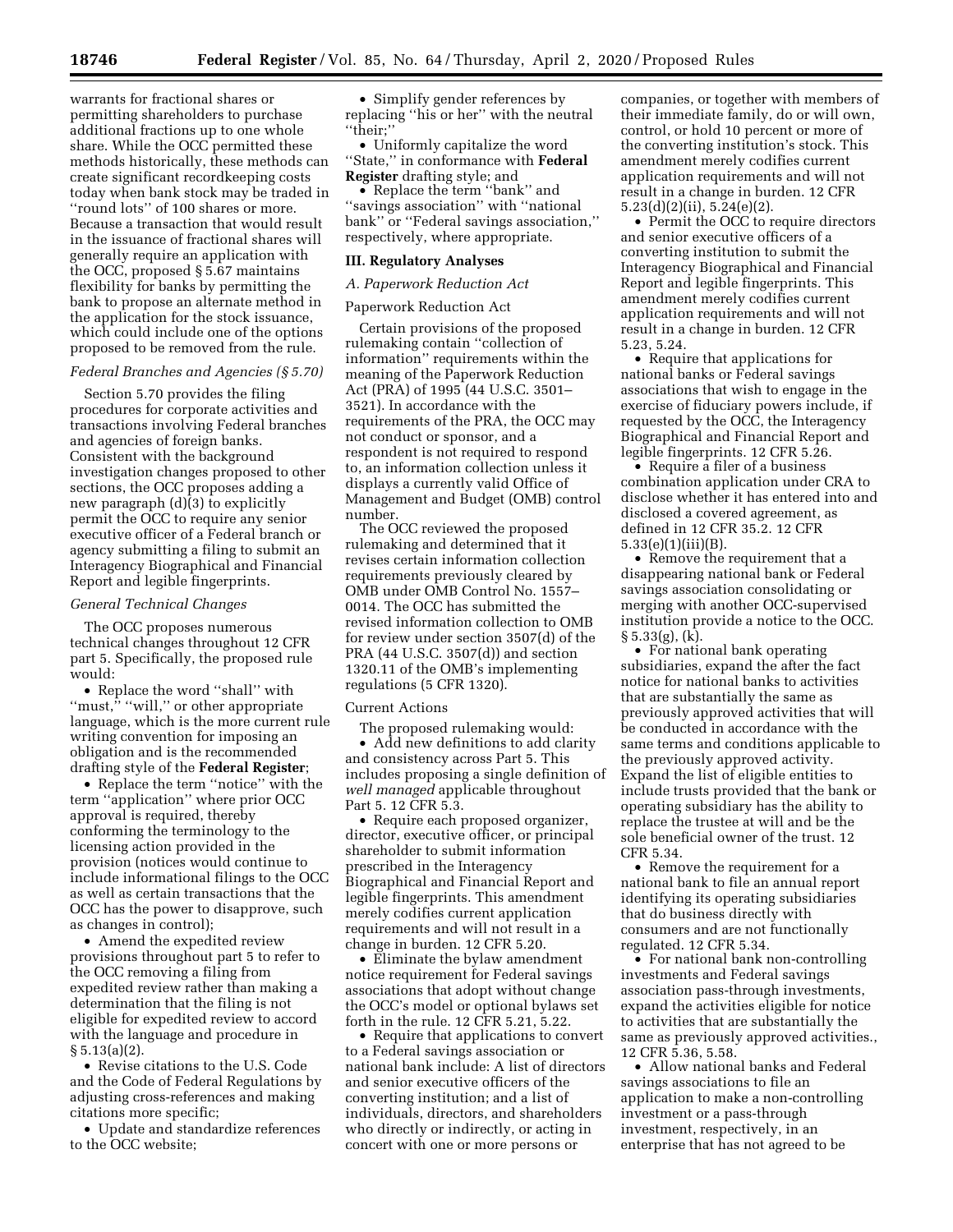subject to OCC supervision and examination. 12 CFR 5.36(f), 5.58(f).

• Allow national banks and Federal savings associations to make noncontrolling investments or a passthrough investments, respectively, without a filing if the activities of the enterprise are limited to those previously reported to the OCC in connection with a prior investment. 12 CFR 5.36, 5.58.

• For Federal savings association operating subsidiaries, expand the expedited approval process for Federal savings associations to include activities that are substantially the same as previously approved activities that will be conducted in accordance with the same terms and conditions applicable to the previously approved activity. Expanded the list of eligible entities to include trusts provided that the Federal savings association or operating subsidiary has the ability to replace the trustee at will and be the sole beneficial owner of the trust. 12 CFR 5.38.

• Permit national banks to request approval for a reduction in permanent capital for multiple quarters. 12 CFR 5.46.

• Regarding subordinated debt notes, allow national banks to omit inapplicable provisions when warranted, and require national banks to disclose in subordinated debt notes that the subordinated debt obligation may be fully subordinated to interests held by the U.S. government in the event that the national bank enters into a receivership, insolvency, liquidation, or similar proceeding. 12 CFR 5.47.

• Revise the standard for when prior approval is required for a national bank's issuance of subordinated debt and for prepayment of any subordinated debt that is not included in tier 2 capital 12 CFR 5.47(f).

• Require OCC approval for a material change to an existing subordinated debt document if the national bank would have been required to receive OCC approval to issue the security under § 5.47(f)(1) or to include it in tier 2 capital under § 5.47(h). 12 CFR 5.47.

• Add the position of *chief risk officer*  to the definition of senior executive officer. This change would require prior OCC approval for the employment of an individual as a chief risk officer by a national bank or Federal savings association in troubled condition. 12 CFR 5.51.

• Require a covered security (inclusion of subordinated debt and mandatorily redeemable preferred stock) issued by a Federal savings association to state that it may be fully subordinated to interests held by the U.S. government in the event that the savings association

enters into a receivership, insolvency, liquidation, or similar proceeding. 12 CFR 5.56.

• Permit the OCC to require any senior executive officer of a Federal branch or agency submitting a filing to submit an Interagency Biographical and Financial Report and legible fingerprints. This amendment merely codifies current application requirements and will not result in a change in burden. 12 CFR 5.70.

*Title of Information Collection:*  Licensing Manual.

*Frequency:* Event generated.

*Affected Public:* Businesses or other for-profit.

*Estimated number of respondents:*  1,196.

*Total estimated annual burden:*  12,481 hours.

*Comments are invited on:* 

a. Whether the collections of information are necessary for the proper performance of the agencies' functions, including whether the information has practical utility;

b. The accuracy or the estimate of the burden of the information collections, including the validity of the methodology and assumptions used;

c. Ways to enhance the quality, utility, and clarity of the information to be collected;

d. Ways to minimize the burden of the information collections on respondents, including through the use of automated collection techniques or other forms of information technology; and

e. Estimates of capital or startup costs and costs of operation, maintenance, and purchase of services to provide information.

All comments will become a matter of public record. Comments on aspects of this notice that may affect reporting, recordkeeping, or disclosure requirements and burden estimates should be sent to the addresses listed in the **ADDRESSES** section of this document. A copy of the comments may also be submitted to the OMB desk officer by mail to U.S. Office of Management and Budget, 725 17th Street NW, #10235, Washington, DC 20503; facsimile to (202) 395–6974; or email to *[oira](mailto:oira_submission@omb.eop.gov)*\_ *[submission@omb.eop.gov,](mailto:oira_submission@omb.eop.gov)* Attention, Federal Banking Agency Desk Officer.

#### *B. Regulatory Flexibility Act Analysis*

In general, the Regulatory Flexibility Act (5 U.S.C. 601 *et seq.*) requires an agency, in connection with a proposed rule, to prepare an Initial Regulatory Flexibility Analysis describing the impact of the rule on small entities (defined by the SBA for purposes of the RFA to include commercial banks and savings institutions with total assets of

\$600 million or less and trust companies with total revenue of \$41.5 million or less). However, under section 605(b) of the RFA, this analysis is not required if an agency certifies that the rule would not have a significant economic impact on a substantial number of small entities and publishes its certification and a short explanatory statement in the **Federal Register** along with its rule.

The OCC currently supervises approximately 1,196 institutions (commercial banks, trust companies, FSAs, and branches or agencies of foreign banks, collectively banks), of which 782 are small entities.<sup>23</sup> Because the rule applies to all OCC-supervised depository institutions, the proposed rule would affect all small OCCsupervised entities, and thus a substantial number of them.

The OCC classifies the economic impact of total costs on an OCCregulated entity as significant if the total costs for the entity in a single year are greater than 5 percent of total salaries and benefits, or greater than 2.5 percent of total non-interest expense. The OCC estimates that the monetized direct cost of this rulemaking would range from a low of approximately \$4,560 per bank (40 hours  $\times$  \$114 per hour)<sup>24</sup> to a high of approximately \$18,240 per bank (160 hours  $\times$  \$114 per hour). Using the upper bound average direct cost per bank, the OCC finds the compliance costs would have a significant economic impact on no more than 20 small banks, which is not a substantial number.25 Therefore, the OCC certifies that this regulation, if adopted, would not have a significant economic impact on a substantial number of small entities supervised by the OCC. Accordingly, an Initial Regulatory Flexibility Analysis is not required.

### *C. Unfunded Mandates Reform Act of 1995*

The OCC has analyzed the proposed rule under the factors in the Unfunded Mandates Reform Act of 1995 (UMRA) (2 U.S.C. 1501 *et seq.*). Under this

24This per hour dollar amount is based on the U.S. Bureau of Labor Statistics data for wages (by industry and occupation).

25The OCC's threshold for a substantial number of small entities is five percent of OCC-supervised small entities, or 39 as of December 31, 2018.

<sup>23</sup>Consistent with the General Principles of Affiliation 13 CFR 121.103(a), the OCC counts the assets of affiliated financial institutions when determining if it should classify an institution as a small entity. The OCC used December 31, 2018, to determine size because a ''financial institution's assets are determined by averaging the assets reported on its four quarterly financial statements for the preceding year.'' *See* footnote 8 of the U.S. Small Business Administration's *Table of Standards.*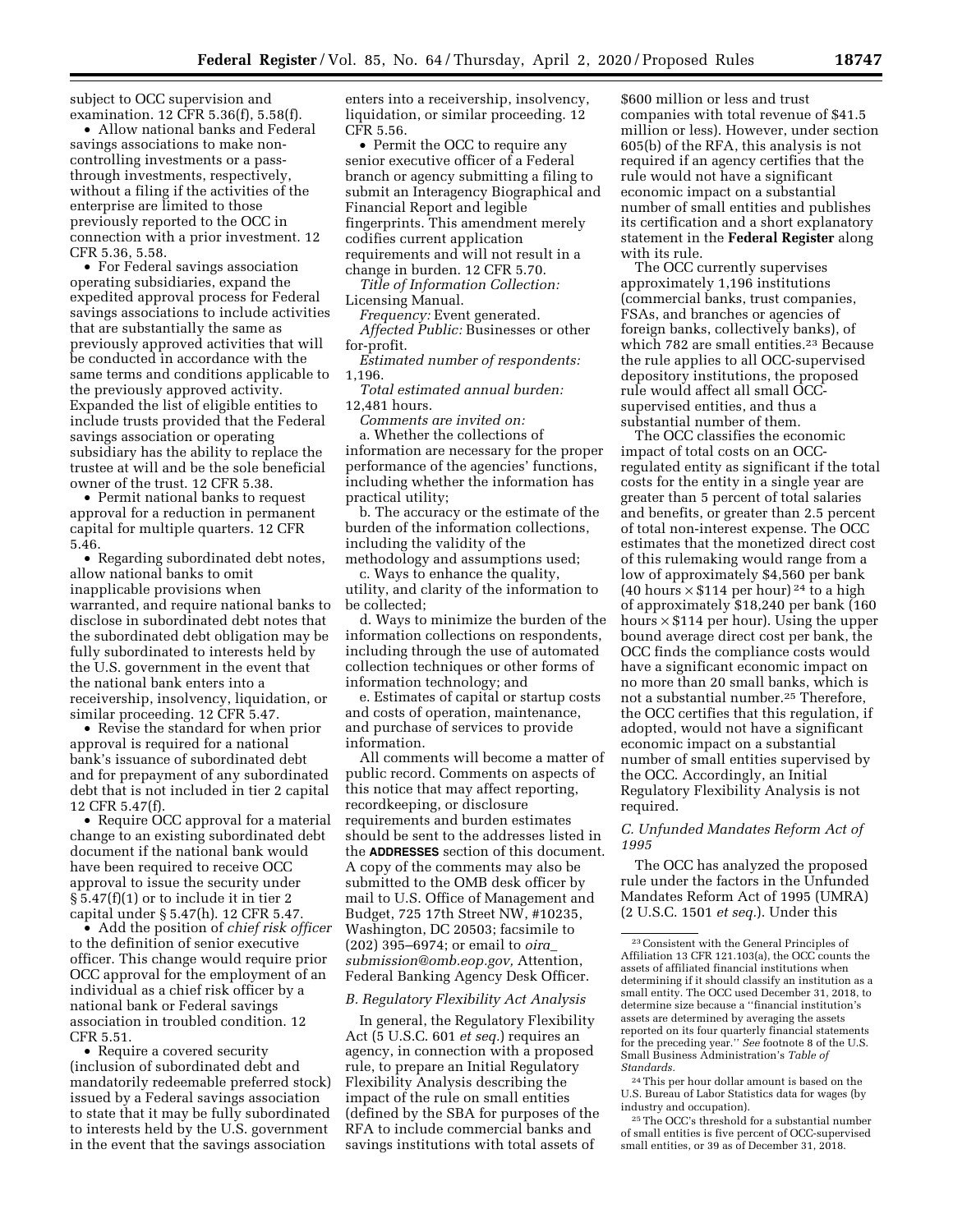analysis, the OCC considered whether the proposed rule includes a Federal mandate that may result in the expenditure by State, local, and tribal governments, in the aggregate, or by the private sector, of \$100 million or more in any one year (adjusted annually for inflation). The UMRA does not apply to regulations that incorporate requirements specifically set forth in law.

Based on the OCC estimate that the monetized direct cost of this rulemaking would range from a low of approximately \$4,560 per bank to a high of approximately \$18,240 per bank, the OCC's overall estimate of the total effect of the proposed rule ranges from approximately \$5.5 million to approximately \$21.8 million for the approximately 1,196 institutions supervised by the OCC. Therefore, the OCC finds that the proposed rule does not trigger the UMRA cost threshold. Accordingly, the OCC has not prepared the written statement described in section 202 of the UMRA.

### *D. Riegle Community Development and Regulatory Improvement Act of 1994*

Pursuant to section 302(a) of the Riegle Community Development and Regulatory Improvement Act of 1994 (12 U.S.C. 4802(a)), in determining the effective date and administrative compliance requirements for new regulations that impose additional reporting, disclosure, or other requirements on insured depository institutions, the OCC will consider, consistent with the principles of safety and soundness and the public interest: (1) Any administrative burdens that the proposed rule would place on depository institutions, including small depository institutions and customers of depository institutions; and (2) the benefits of the proposed rule. The OCC requests comment on any administrative burdens that the proposed rule would place on depository institutions, including small depository institutions, and their customers, and the benefits of the proposed rule that the OCC should consider in determining the effective date and administrative compliance requirements for a final rule.

### **List of Subjects**

#### *12 CFR Part 5*

Administrative practice and procedure, Federal savings associations, National banks, Reporting and recordkeeping requirements, Securities.

For the reasons set out in the preamble, the OCC proposes to amend 12 CFR chapter I as follows:

### **PART 5—RULES, POLICIES, AND PROCEDURES FOR CORPORATE ACTIVITIES**

■ 1. The authority citation for part 5 is revised to read as follows:

**Authority:** 12 U.S.C. *1 et seq.,* 24a, 35, 93a, 214a, 215, 215a, 215a–1, 215a–2, 215a–3, 215c, 371d, 481, 1462a, 1463, 1464, 1817(j), 1831i, 1831u, 2901 *et seq.,* 3101 *et seq.,* 3907, and 5412(b)(2)(B).

### **§ 5.2 [Amended]**

 $\blacksquare$  2. Amend § 5.2 by:

■ a. In paragraph (b), removing the word ''filings,'' and adding in its place the phrase ''filings as it deems necessary, for example,'' and removing the word ''applicant'' and adding in its place the word ''filer''; and

■ b. In paragraph (c), removing the phrase ''on the OCC's internet web page''.

■ 3. Revise § 5.3 to read as follows.

#### **§ 5.3 Definitions.**

As used in this part:

*Application* means a submission requesting OCC approval to engage in various corporate activities and transactions.

*Appropriate Federal banking agency*  has the meaning set forth in section 3(q) of the Federal Deposit Insurance Act, 12 U.S.C. 1813(q).

*Appropriate OCC licensing office*  means the OCC office that is responsible for processing applications or notices to engage in various corporate activities or transactions, as described at *[www.occ.gov.](http://www.occ.gov)* 

*Appropriate OCC supervisory office*  means the OCC office that is responsible for the supervision of a national bank or Federal savings association, as described in subpart A of 12 CFR part 4.

*Capital and surplus* means: (1) For qualifying community banking organizations that have elected to use the community bank leverage ratio framework, as set forth under the OCC's Capital Adequacy Standards at part 3 of this chapter:

(i) A qualifying community banking organization's tier 1 capital, as used under § 3.12 of this chapter; plus

(ii) A qualifying community banking organization's allowance for loan and lease losses or adjusted allowances for credit losses, as applicable, as reported in the national bank's or Federal savings association's Consolidated Report of Condition and Income (Call Report); or

(2) For all other national banks and Federal savings associations:

(i) A national bank's or Federal savings association's tier 1 and tier 2 capital calculated under the OCC's riskbased capital standards set forth in part 3 of this chapter, as applicable, as reported in the bank's or savings association's Call Report, respectively; plus

(ii) The balance of the national bank's or Federal savings association's allowance for loan and lease losses or adjusted allowances for credit losses, as applicable, not included in the institution's tier 2 capital, as reported in the Call Report.

*Depository institution* means any bank or savings association.

*Eligible bank or eligible savings association* means a national bank or Federal savings association that:

(1) Is well capitalized as defined in § 5.3;

(2) Has a composite rating of 1 or 2 under the Uniform Financial Institutions Rating System (CAMELS);

(3) Has a Community Reinvestment Act (CRA), 12 U.S.C. 2901 *et seq.,* rating of ''Outstanding'' or ''Satisfactory,'' if applicable;

(4) Has a consumer compliance rating of 1 or 2 under the Uniform Interagency Consumer Compliance Rating System; and

(5) Is not subject to a cease and desist order, consent order, formal written agreement, or Prompt Corrective Action directive (*see* 12 CFR part 6, subpart B) or, if subject to any such order, agreement, or directive, is informed in writing by the OCC that the bank or savings association may be treated as an ''eligible bank or eligible savings association'' for purposes of this part.

*Eligible depository institution* means:

(1) With respect to a national bank, a State bank or a Federal or State savings association that meets the criteria for an ''eligible bank or eligible savings association'' under § 5.3 and is FDICinsured; and

(2) With respect to a Federal savings association, a State or national bank or a State savings association that meets the criteria for an ''eligible bank or eligible savings association'' under § 5.3 and is FDIC-insured.

*FDIC* means the Federal Deposit Insurance Corporation.

*Filer* means a person or entity that submits a notice or application to the OCC under this part.

*Filing* means an application or notice submitted to the OCC under this part.

*GAAP* means generally accepted accounting principles as used in the United States.

*MSA* means metropolitan statistical area as defined by the Director of the Office of Management and Budget.

*Nonconforming assets and nonconforming activities* mean assets or activities, respectively, that are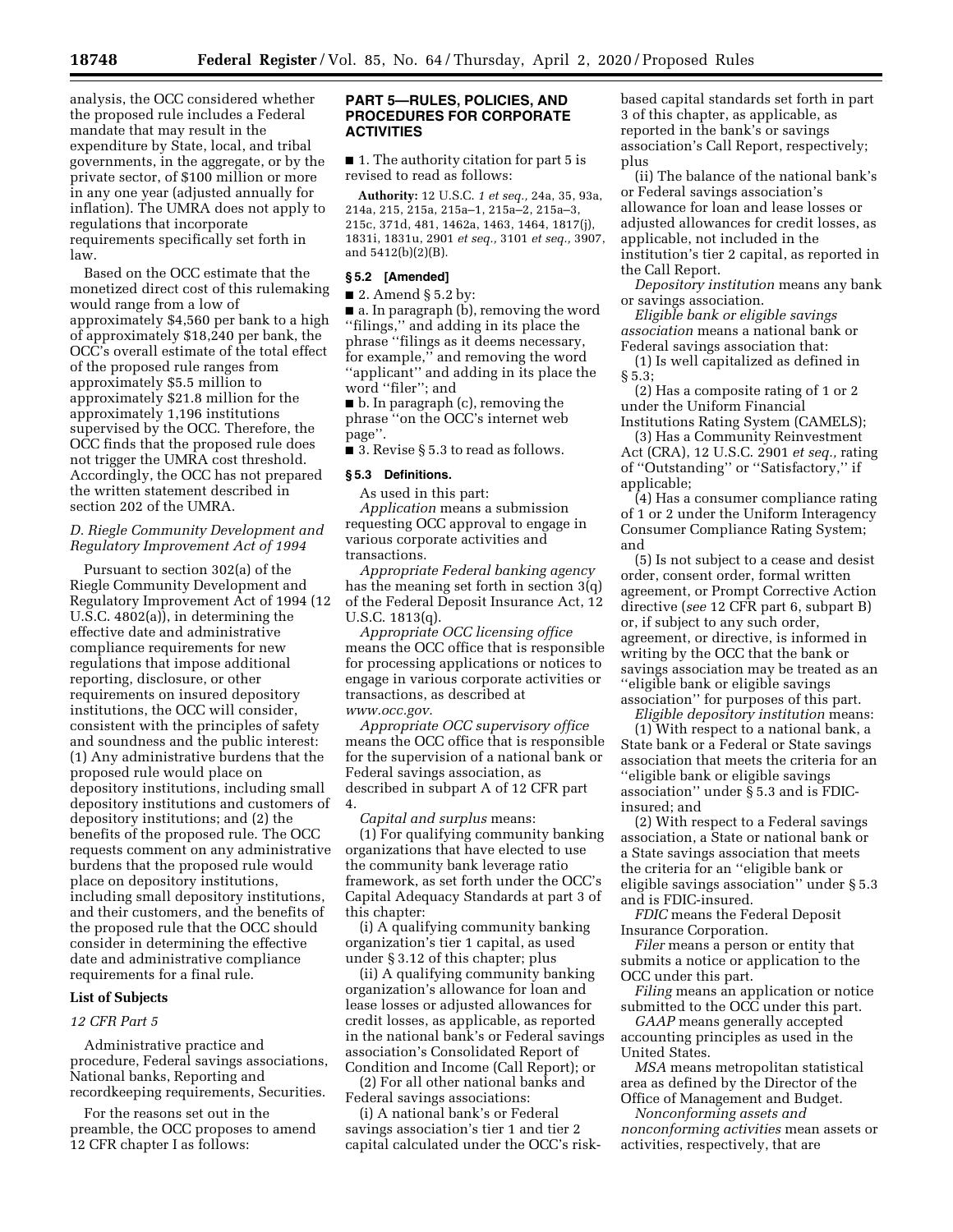impermissible for national banks or Federal savings associations to hold or conduct, as applicable, or, if permissible, are held or conducted in a manner that exceeds limits applicable to national banks or Federal savings associations, as applicable. Assets include investments in subsidiaries or other entities.

*Notice,* in general, means a submission notifying the OCC that a national bank or Federal savings association intends to engage in or has commenced certain corporate activities or transactions. The specific meaning of *notice* depends on the context of the rule in which it is used and may provide the OCC with authority to disapprove the notice or may be informational requiring no official OCC action.

*OTS* means the former Office of Thrift Supervision.

*Previously approved activity* means: (1) In the case of a national bank, an activity approved in published OCC precedent for a national bank, an operating subsidiary of a national bank, or a non-controlling investment of a national bank; and

(2) In the case of a Federal savings association, an activity approved in published OCC or OTS precedent for a Federal savings association, an operating subsidiary of a Federal savings association, or a pass-through investment of a Federal savings association.

*Principal city* means an area designated as a ''principal city'' by the Office of Management and Budget.

*Short-distance relocation* means moving the premises of a branch or main office of a national bank or a branch or home office of a Federal savings association within a:

(1) One thousand foot-radius of the site if the branch, main office, or home office is located within a principal city of an MSA;

(2) One-mile radius of the site if the branch, main office, or home office is not located within a principal city, but is located within an MSA; or

(3) Two-mile radius of the site if the branch, main office, or home office is not located within an MSA.

*Well capitalized* means:

(1) In the case of a national bank or Federal savings association, the capital level described in 12 CFR 6.4;

(2) In the case of a Federal branch or agency, the capital level described in 12 CFR  $4.7(b)(1)(iii)$ ; or

(3) In the case of another depository institution, the capital level designated as ''well capitalized'' by the institution's appropriate Federal banking agency pursuant to section 38 of the Federal

Deposit Insurance Act (12 U.S.C. 1831*o*).

*Well managed* means:

(1) In the case of a national bank or Federal savings association:

(i) Unless otherwise determined in writing by the OCC, the national bank or Federal savings association has received a composite rating of 1 or 2 under the Uniform Financial Institutions Rating System in connection with its most recent examination, and at least a rating of 2 for management, if such a rating is given; or

(ii) In the case of a national bank or Federal savings association that has not been examined by the OCC, the existence and use of managerial resources that the OCC determines are satisfactory.

(2) In the case of a Federal branch or agency of a foreign bank:

(i) Unless determined otherwise in writing by the OCC, the Federal branch or agency has received a composite ROCA supervisory rating (which rates risk management, operational controls, compliance, and asset quality) of 1 or 2 at its most recent examination, and at least a rating of 2 for risk management, if such a rating is given; or

(ii) In the case of a Federal branch or agency that has not been examined by the OCC, the existence and use of managerial resources that the OCC determines are satisfactory.

(3) In the case of another depository institution:

(i) Unless otherwise determined in writing by the appropriate Federal banking agency, the institution has received a composite rating of 1 or 2 under the Uniform Financial Institutions Rating System (or an equivalent rating under an equivalent rating system) in connection with the most recent examination or subsequent review of the depository institution and, at least a rating of 2 for management, if such a rating is given; or

(ii) In the case of another depository institution that has not been examined by its appropriate Federal banking agency, the existence and use of managerial resources that the appropriate Federal banking agency determines are satisfactory.

 $\blacksquare$  4. Amend § 5.4 by:

■ a. In paragraph (a), removing the word ''shall'' and adding in its place the word ''must'';

■ b. In paragraph (b), removing the phrase ''on the OCC's internet web page'';

■ c. In paragraph (c), removing the word ''applicant'' each time that it appears and adding in its place the word ''filer''; ■ d. In paragraphs (d) and (e), removing the phrase ''an applicant'' each time that it appears and adding in its place the phrase ''a filer'';

■ e. In paragraph (d), removing the phrase ''the OCC's internet web page at'';

■ f. Revising paragraph (f); and

■ g. Adding paragraph (g).

The addition and revision read as follows:

### **§ 5.4 Filing required.**

\* \* \* \* \* (f) *Prefiling meeting.* Before submitting a filing to the OCC, a potential filer is encouraged to contact the appropriate OCC licensing office to determine the need for a prefiling meeting. The OCC decides whether to require a prefiling meeting on a case-bycase basis. Submission of a draft business plan or other relevant information before any prefiling meeting may expedite the filing review process. A potential filer considering a novel, complex, or unique proposal is encouraged to contact the appropriate OCC licensing office to schedule a prefiling meeting early in the development of its proposal for the early identification and consideration of policy issues. Information on model business plans can be found in the Comptroller's Licensing Manual.

(g) *Certification.* A filer must certify that any filing or supporting material submitted to the OCC contains no material misrepresentations or omissions. The OCC may review and verify any information filed in connection with a notice or an application. Any person responsible for any material misrepresentation or omission in a filing or supporting materials may be subject to enforcement action and other penalties, including criminal penalties provided in 18 U.S.C. 1001.

■ 5. Amend § 5.5 by revising paragraph (a) to read as follows:

### **§ 5.5 Filing fees.**

(a) *Procedure.* A filer must submit the appropriate filing fee, if any, in connection with its filing. Filing fees must be paid by check payable to the OCC or by other means acceptable to the OCC. Additional information on filing fees, including where to file, can be found in the Comptroller's Licensing Manual. The OCC generally does not refund the filing fees.

 $\blacksquare$  6. Amend § 5.7 by redesignating paragraph (b) as paragraph (c) and adding a new paragraph (b) to read as follows:

\* \* \* \* \*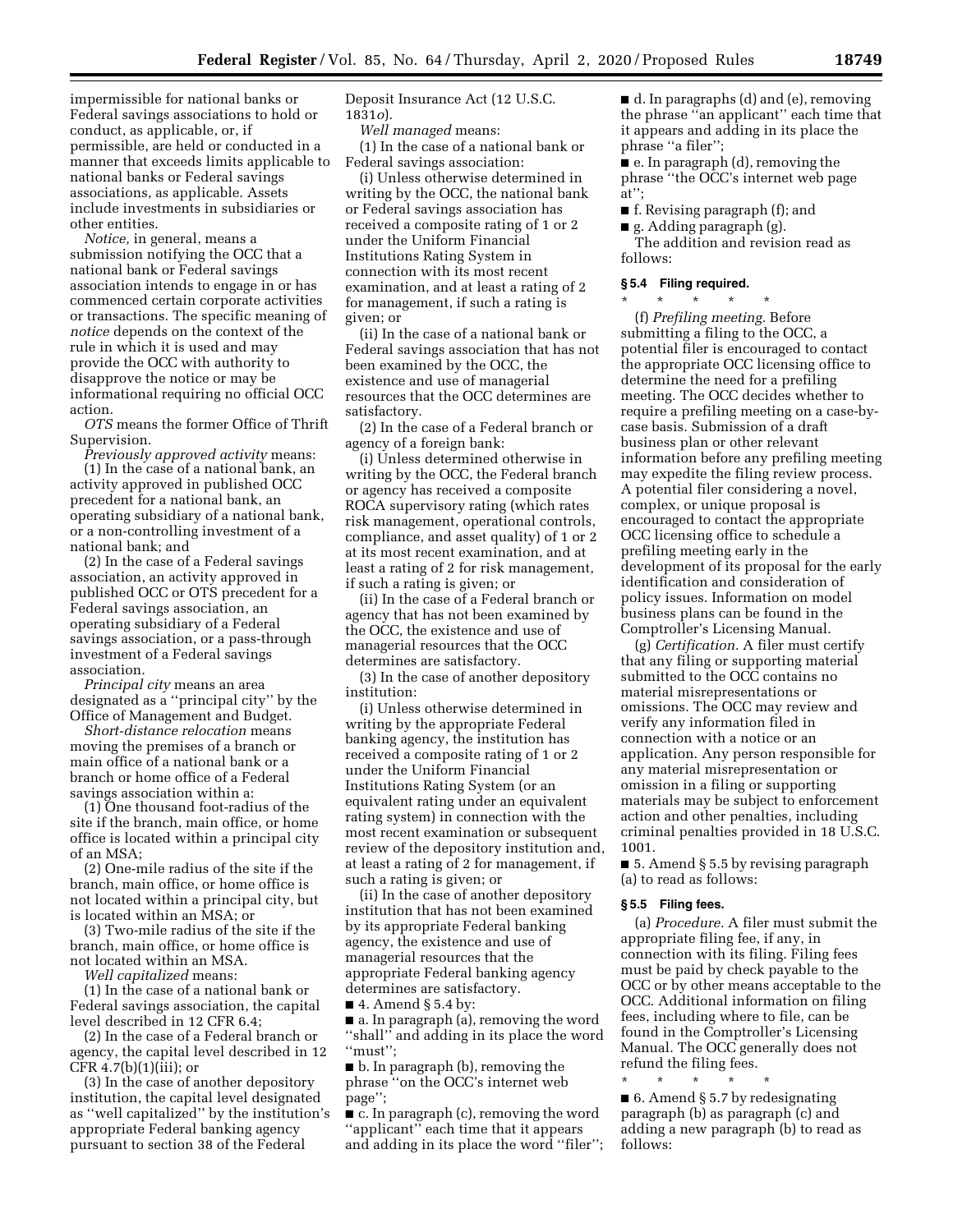# **§ 5.7 Investigations.**

\* \* \* \* \* (b) *Fingerprints.* For certain filings, the OCC collects fingerprints for submission to the Federal Bureau of Investigation for a national criminal history background check.

\* \* \* \* \*

### **§ 5.8 [Amended]**

 $\blacksquare$  7. Amend § 5.8 by:

■ a. In paragraph (a), removing the phrase ''An applicant shall publish'' and adding in its place the phrase ''A filer must publish'' and removing the phrase ''the applicant proposes'' and adding in its place the phrase ''the filer proposes'';

■ b. In paragraphs (a) and (b), removing the word ''shall'' and adding in its place the word ''must'';

 $\blacksquare$  c. In paragraphs (b) and (g)(1), removing the word ''applicant'' and adding in its place the word ''filer''; ■ d. In paragraphs (c) and (d), removing the phrase ''applicant shall'' and adding in its place the phrase ''filer must''; and ■ e. In paragraph (e) and paragraph (g) introductory text, removing the phrase ''an applicant'' and adding in its place the phrase ''a filer''.

### **§ 5.9 [Amended]**

■ 8. Amend § 5.9 by:

■ a. In paragraph (b), in the second sentence, removing the word ''Applicants'' and adding in its place the

word ''Filers''; and ■ b. In paragraph (c), removing the word ''applicant'' and adding in its place the word "filer".

### **§ 5.10 [Amended]**

■ 9. Amend § 5.10 by:

 $\blacksquare$  a. In paragraphs (b)(2)(i) and (b)(3), removing the word ''applicant'' and adding in its place the word ''filer''; ■ b. In paragraph (b)(2)(ii), removing the word ''application'' and adding in its place the word ''filing''; and

■ c. In paragraph (b)(3), revising the paragraph heading by removing the word ''*Applicant*'' and adding in its place the word ''*Filer*''*.* 

### **§ 5.11 [Amended]**

■ 10. Amend § 5.11 by:

 $\blacksquare$  a. In paragraphs (a), (e), and (g)(2), removing the word ''shall'' each time it appears and adding in its place the word ''must'';

 $\blacksquare$  b. In paragraphs (a), (d)(1), (e), (g)(1), and (g)(2), removing the word ''applicant'' each time it appears and adding in its place the word ''filer''; ■ c. In paragraph (c), removing the word

''shall'' and adding in its place the word ''will'';

■ d. In paragraphs (e) and (f), removing the phrase ''his or her'' and adding in its place the word ''their'';

■ e. In paragraph (h), removing the word ''applicant's'' and adding in its place the word ''filer's''; and

 $\blacksquare$  f. In paragraph (i)(1) removing the phrase ''an application'' and adding in its place the phrase ''a filing'' and removing the phrase ''the application'' and adding in its place the phrase ''the filing''; and

■ g. In paragraph (i)(2), removing the phrase ''an applicant'' and adding in its place the phrase ''a filer''.

### **§ 5.12 [Amended]**

■ 11. Amend § 5.12 by removing the phrase ''an application'' and adding in its place the phrase ''a filing''.

■ 12. Amend § 5.13 by:

■ a. In paragraph (a) introductory text and paragraphs  $(b)(1)$ ,  $(b)(3)$ ,  $(d)$ , and  $(g)$ , removing the phrase ''the applicant'' each time that it appears and adding in its place the phrase ''the filer'';

■ b. Revising paragraph (a)(2) introductory text and paragraphs (a)(2)(i) and (ii);

■ c. In paragraphs (c) and (f), removing the phrase ''an applicant'' and adding in its place the phrase ''a filer'';

■ d. In paragraph (g), removing the word ''applicant's'' and adding in its place the word filer's'';

■ e. Revising paragraph (h); and

■ f. Adding paragraph (i).

The revisions and addition read as follows:

## **§ 5.13 Decisions.**

(a) \* \* \*

(2) *Expedited review.* The OCC grants qualifying national banks and Federal savings associations expedited review within a specified time after filing or commencement of the public comment period for certain filings.

(i) The OCC may extend the expedited review period or remove a filing from expedited review procedures if it concludes that the filing, or an adverse comment regarding the filing, presents a significant supervisory, CRA (if applicable), or compliance concern or raises a significant legal or policy issue requiring additional OCC review. The OCC will provide the filer with a written explanation if it decides not to process an application from a qualifying national bank or Federal savings association under expedited review pursuant to this paragraph.

(ii) Adverse comments that the OCC determines do not raise a significant supervisory, CRA (if applicable), or compliance concern or a significant legal or policy issue; are frivolous, nonsubstantive, or filed primarily as a

means of delaying action on the filing; or raise a CRA concern that has been satisfactorily resolved do not affect the OCC's decision under paragraph (a)(2)(i) of this section. The OCC considers a comment to be non-substantive if it is (1) a generalized opinion that a filing should or should not be approved or (2) a conclusory statement, lacking factual or analytical support. The OCC considers a CRA concern to have been satisfactorily resolved if the OCC previously reviewed (*e.g.,* in an examination, other supervisory activity, or a prior filing) a concern presenting substantially the same issue in substantially the same assessment area during substantially the same time, and the OCC determines that the concern would not warrant denial or imposition of a condition on approval of the application.

\* \* \* \* \* (h) *Nullifying a decision.* The OCC may nullify any decision on a filing either prior to or after consummation of the transaction if:

(1) The OCC discovers a material misrepresentation or omission in any information provided to the OCC in the filing or supporting materials;

(2) The decision is contrary to law, regulation, or OCC policy thereunder; or

(3) The decision was granted due to clerical or administrative error, or a material mistake of law or fact.

(i) *Modifying, Suspending, or Rescinding a Decision.* The OCC may modify, suspend, or rescind a decision on a filing if a material change in the information or circumstance on which the OCC relied occurs prior to the date of the consummation of the transaction to which the decision pertains.

■ 13. Amend § 5.20 by: ■ a. In paragraph (b), paragraph (e)(1)(iii) introductory text, and paragraphs (h)(1)(i), (h)(2), (h)(3),  $(h)(5)(i)$ ,  $(h)(5)(ii)$ ,  $(h)(5)(iii)$ ,  $(h)(7)$ ,  $(i)(2)$ ,  $(i)(3)$ ,  $(i)(5)(ii)(A)$ ,  $(i)(5)(ii)(B)$ ,  $(i)(5)(iii), (i)(5)(iv), (k)(1), (l)(1), and$ (l)(2), removing the word ''shall'' each time that it appears and adding in its place the word "must";

 $\blacksquare$  b. In paragraph  $(d)(2)$ , removing the phrase ''section 2'' and adding in its place ''section 2(a)(2)'' and removing the phrase ''section 10'' and adding in its place ''section 10(a)(2)'';

■ c. Redesignating paragraphs (d)(7) and  $(8)$  as paragraphs  $(d)(8)$  and  $(9)$ , respectively, and adding new paragraphs  $(d)(7)$  and  $(d)(10)$ ;

■ d. In newly redesignated paragraph (d)(8), removing the word ''persons'' and adding in its place the word ''individuals''; and

■ e. In newly redesignated paragraph (d)(9), removing the phrase ''an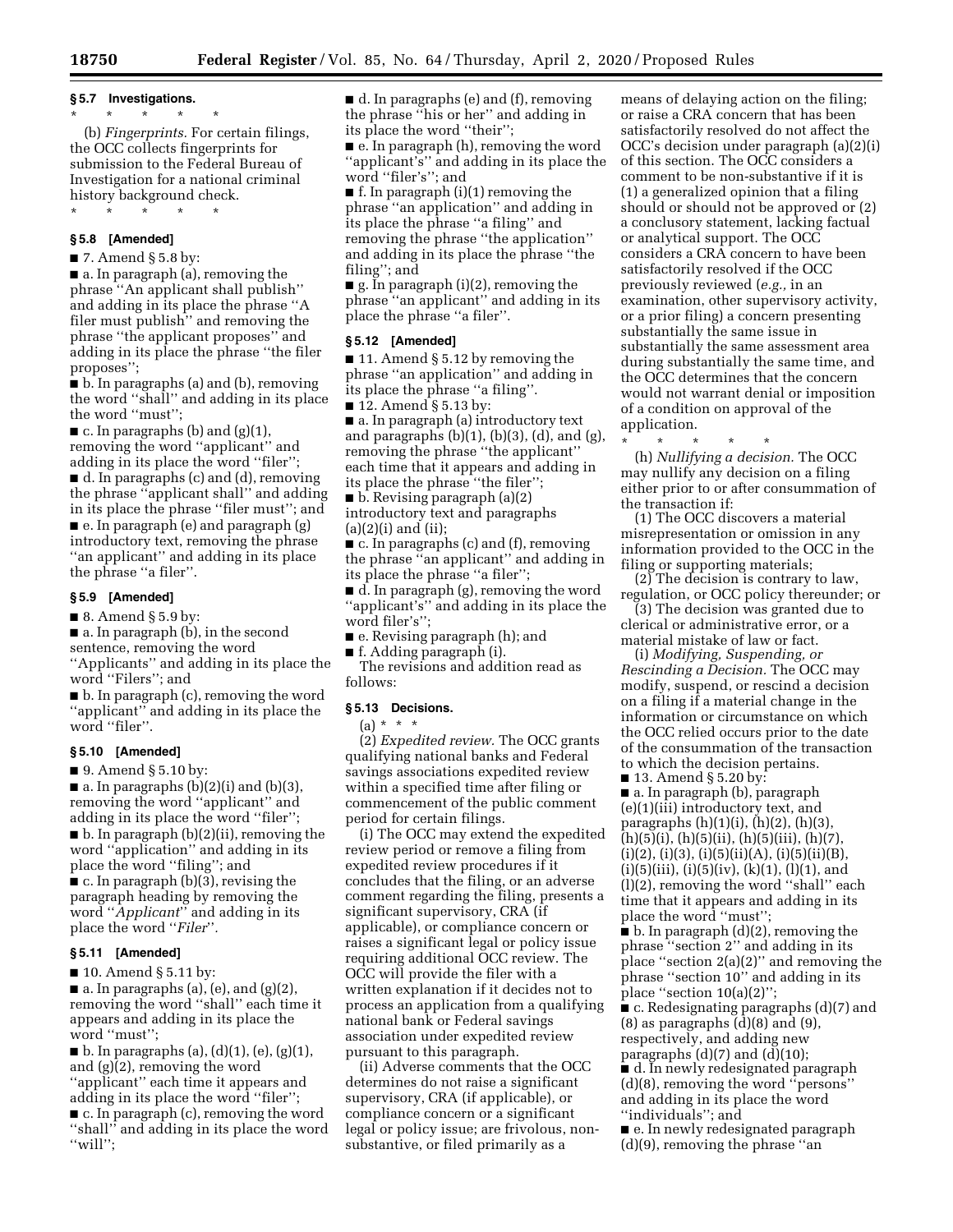applicant'' and adding in its place the phrase ''a filer'';

 $\blacksquare$  f. In paragraph (e)(1)(ii)(A), removing the word ''applicants'' and adding in its place the word ''filers''; and ■ g. In paragraph (e)(3), removing the phrase ''Federal Deposit Insurance

Corporation (FDIC)'' and adding in its place the word ''FDIC'';

 $\blacksquare$  h. In paragraph (g)(4) removing the word ''shall'' and adding in its place the word ''may'' and removing the phrase ''withdrawal of preliminary approval''

and adding in its place the phrase ''nullification or rescission of a preliminary approval'' in paragraph  $(g)(4)(ii);$ 

 $\blacksquare$  i. In paragraphs (i)(1), (j)(1), and (j)(2), removing the word ''applicant'' and adding in its place the word ''filer'';

■ j. Redesignating paragraphs (i)(3) through (5) as paragraphs (i)(4) through (i)(6) and adding a new paragraph (i)(3);

■ k. In newly redesignated paragraph (i)(5), removing the phrase

''spokesperson and other interested persons'' and adding in its place the phrase ''contact person and other relevant parties''; and

■ l. In newly redesignated paragraph (i)(6)(iii), removing the phrase ''or part  $197"$ 

■ m. Revising paragraph (j)(1); and n. In paragraphs  $(k)(2)$  and  $(l)(1)$ , removing the phrase ''An applicant'' each time that it appears and adding in its place the phrase ''A filer''.

The additions and revision read as follows:

#### **§ 5.20 Organizing a national bank or Federal savings association.**

\* \* \* \* \*

(d) \* \* \*

(7) *Organizer* means a member of the organizing group.

\* \* \* \* \* (10) *Principal shareholder* means a person who directly or indirectly or acting in concert with one or more persons or companies, or together with members of their immediate family, will own, control, or hold 10 percent or more of the voting stock of the proposed national bank or Federal savings association.

\* \* \* \* \*

 $(i) * * * *$ 

(3) *Biographical and financial reports*—(i) Each proposed organizer, director, executive officer, or principal shareholder must submit to the appropriate OCC licensing office:

(A) The information prescribed in the Interagency Biographical and Financial Report, available at *[www.occ.gov;](http://www.occ.gov)* and

(B) Legible fingerprints.

(ii) The OCC may require additional information about any proposed

organizer, director, executive officer, or principal shareholder, if appropriate. The OCC may waive any of the information requirements of this paragraph if the OCC determines that it is in the public interest.

\* \* \* \* \*

(j) \* \* \*

(1) Notifies the filer prior to that date that the filing has been removed from expedited review, or the expedited review process is extended, under § 5.13(a)(2); or

\* \* \* \* \* ■ 14. Amend § 5.21 by:

■ a. In paragraph (d), removing the word ''shall'' and adding in its place the word ''do'';

■ b. In paragraph (e) introductory text, removing the word ''shall'' and adding in its place the word ''must'' in the first and second sentence; and removing the word ''shall'' and adding in its place the word ''will'' in the last sentence;

■ c. In the form "Federal Mutual

Charter'' following paragraph (e): ■ i. Removing the phrase "shall be" and adding in its place the word ''is'' each time it appears in Section 2 and Section 7;

■ ii. In Section 6:

A. Removing the phrase ''shall be permitted'' and adding in its place the phrase ''is permitted'';

B. Removing the phrase ''shall cast'' and adding in its place the phrase ''may cast''; and

C. Removing the phrase ''accounts shall be'' and adding in its place the phrase ''accounts are'';

■ iii. Removing the phrase "shall not" and adding in its place the phrase ''may not'' in Section 7; and

■ iv. Removing the word "shall" and adding in its place the word ''will'' each time it appears in Section 8 and Section 9;

■ d. Revising paragraph (f)(2) and adding paragraph (f)(3);

■ e. Revising paragraph (g) introductory text;

 $\blacksquare$  f. In paragraph (g)(1):

■ i. Removing the phrase "shall have the'' and adding in its place the phrase ''has the'';

■ ii. Removing the phrase "shall require'' and adding in its place the word ''requires'';

■ iii. Removing the phrase "raise capital, which shall be unlimited,'' and adding in its place the phrase ''raise unlimited capital'';

■ iv. Removing the phrase "accounts as shall'' and adding in its place the phrase ''accounts as will'';

■ v. Removing the phrase ''shall have such'' and adding in its place the phrase ''will have such''; and

■ vi. Removing the phrase "shall have power'' and adding in its place the phrase ''has the power'';

■ g. Revising paragraph (i); and ■ h. Revising paragraph (j):

The revisions and addition read as follows.

#### **§ 5.21 Federal mutual savings association charter and bylaws.**

\* \* \* \* \*

(f) \* \* \*

(2) *Form of filing*—(i) *Application requirement.* Except as provided in paragraph (f)(2)(ii) of this section, a Federal mutual savings association must file the proposed charter amendment with, and obtain the prior approval of, the OCC.

(A) *Expedited review.* Except as provided in paragraph (f)(2)(i)(B) of this section, the charter amendment will be deemed approved as of the 30th day after filing, unless the OCC notifies the filer that the amendment is denied or that the amendment contains procedures of the type described in paragraph (f)(2)(i)(B) of this section and is not eligible for expedited review, provided the association follows the requirements of its charter in adopting the amendment.

(B) *Amendments exempted from expedited review.* Expedited review is not available for a charter amendment that would render more difficult or discourage a merger, proxy contest, the assumption of control by a mutual account holder of the association, or the removal of incumbent management; or involve a significant issue of law or policy.

(ii) *Notice requirement.* No application under paragraph (f)(2)(i) of this section is required if the text of the amendment is contained within paragraphs (e) or (g) of this section. In such case, the Federal mutual savings association must submit a notice with the charter amendment to the OCC within 30 days after adoption.

(3) *Effectiveness.* A charter amendment is effective after approval by the OCC, if required pursuant to paragraph (f)(2) of this section, and adoption by the association, provided the association follows the requirements of its charter in adopting the amendment.

(g) *Optional charter amendments.* The following charter amendments are subject to the notice requirement in paragraph (f)(2)(ii) of this section if adopted without change:

\* \* \* \* \* (i) *Availability of chartering documents.* A Federal mutual savings association must make available a true copy of its charter and bylaws and all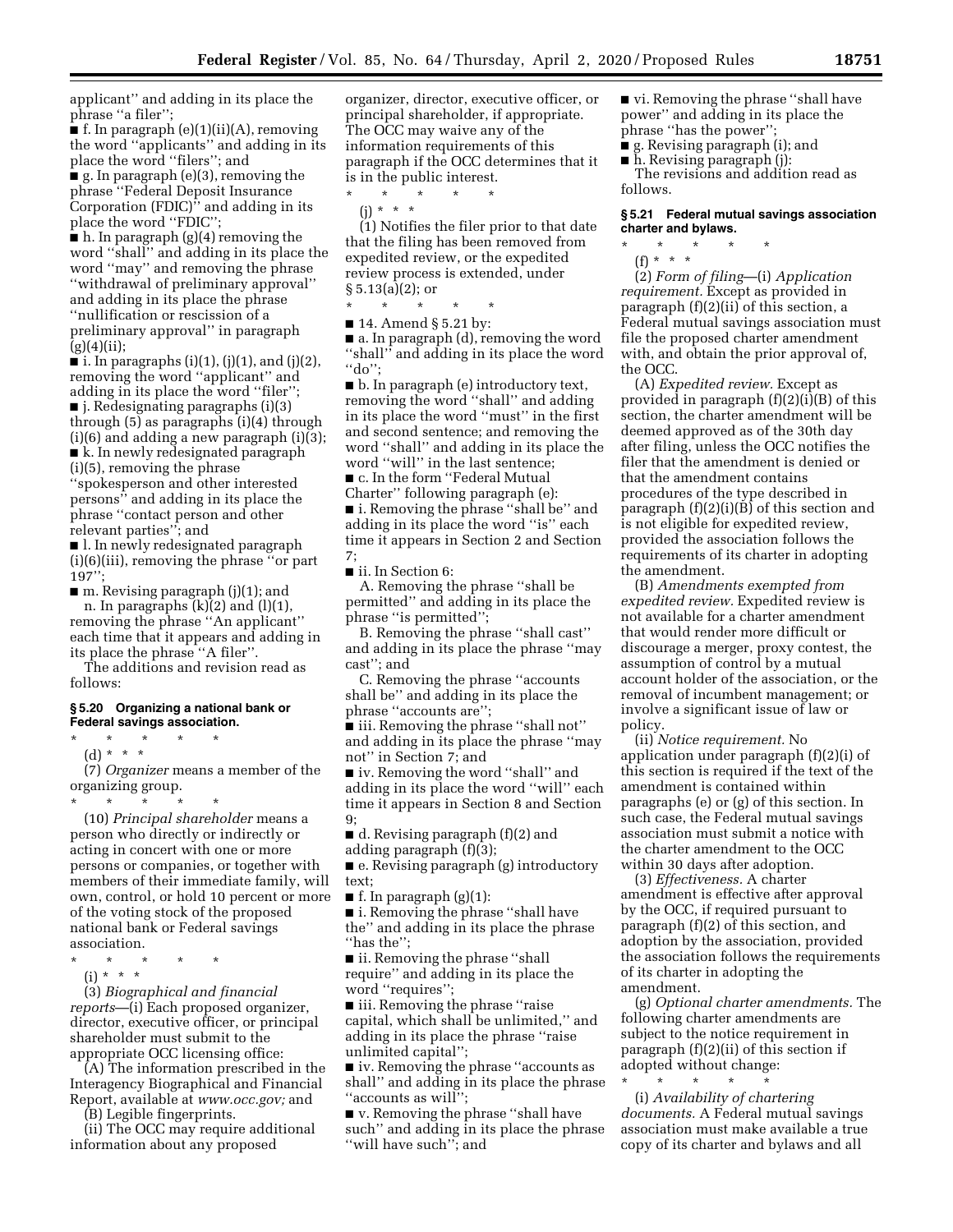amendments thereto to accountholders at all times in each office of the savings association, and must upon request deliver to any accountholders a copy of such charter and bylaws or amendments thereto.

(j) *Bylaws for Federal mutual savings associations*—(1) *In general.* A Federal mutual savings association must operate under bylaws that contain provisions that comply with all requirements specified by the OCC in this paragraph and that are not otherwise inconsistent with the provisions of this paragraph; the association's charter; and all other applicable laws, rules, and regulations *provided that,* a bylaw provision inconsistent with the provisions of this paragraph may be adopted with the approval of the OCC. Bylaws may be adopted, amended or repealed by a majority of the votes cast by the members at a legal meeting or a majority of the association's board of directors. The bylaws for a Federal mutual savings bank must substitute the term ''savings bank'' for ''association''. The term ''trustee'' may be substituted for the term ''director''.

(2) *Requirements.* The following requirements are applicable to Federal mutual savings associations:

(i) *Annual meetings of members.* (A) An association must provide for and conduct an annual meeting of its members for the election of directors and at which any other business of the association may be conducted. Such meeting must be held at any convenient place the board of directors may designate, and at a date and time within 150 days after the end of the association's fiscal year.

(B) At each annual meeting, the officers must make a full report of the financial condition of the association and of its progress for the preceding year and must outline a program for the succeeding year.

(ii) *Special meetings of members.*  Procedures for calling any special meeting of the members and for conducting such a meeting must be set forth in the bylaws. The board of directors of the association or the holders of 10 percent or more of the voting capital must be entitled to call a special meeting. For purposes of this paragraph, ''voting capital'' means FDIC-insured deposits as of the voting record date.

(iii) *Notice of meeting of members.*  Notice specifying the date, time, and place of the annual or any special meeting and adequately describing any business to be conducted must be published for two successive weeks immediately prior to the week in which such meeting will convene in a

newspaper of general circulation in the city or county in which the principal place of business of the association is located, or mailed postage prepaid at least 15 days and not more than 45 days prior to the date on which such meeting will convene to each of its members of record. A similar notice must be posted in a conspicuous place in each of the offices of the association during the 14 days immediately preceding the date on which such meeting will convene. The bylaws may permit a member to waive in writing any right to receive personal delivery of the notice. When any meeting is adjourned for 30 days or more, notice of the adjournment and reconvening of the meeting must be given as in the case of the original meeting.

(iv) *Fixing of record date.* The bylaws must provide for the fixing of a record date and a method for determining from the books of the association the members entitled to vote. Such date may not more than 60 days nor fewer than 10 days prior to the date on which the action, requiring such determination of members, is to be taken. The same determination must apply to any adjourned meeting.

(v) *Member quorum.* Any number of members present and voting, represented in person or by proxy, at a regular or special meeting of the members constitutes a quorum. A majority of all votes cast at any meeting of the members determines any question, unless otherwise required by regulation. At any adjourned meeting, any business may be transacted that might have been transacted at the meeting as originally called. Members present at a duly constituted meeting may continue to transact business until adjournment.

(vi) *Voting by proxy.* Procedures must be established for voting at any annual or special meeting of the members by proxy pursuant to the rules and regulations of the OCC. Proxies may be given telephonically or electronically as long as the holder uses a procedure for verifying the identity of the member. All proxies with a term greater than eleven months or solicited at the expense of the association must run to the board of directors as a whole, or to a committee appointed by a majority of such board.

(vii) *Communications between members.* Provisions relating to communications between members must be consistent with § 144.8 of this chapter. No member, however, may have the right to inspect or copy any portion of any books or records of a Federal mutual savings association containing:

(A) A list of depositors in or borrowers from such association;

- (B) Their addresses;
- (C) Individual deposit or loan

balances or records; or (D) Any data from which such

information could be reasonably constructed.

(viii) *Number of directors, membership.* The bylaws must set forth a specific number of directors, not a range. The number of directors may not be fewer than five nor more than fifteen, unless a higher or lower number has been authorized by the OTS prior to July 21, 2011 or by the OCC. Each director of the association must be a member of the association. Directors may be elected for periods of one to three years and until their successors are elected and qualified, but if a staggered board is chosen, provision must be made for the election of approximately one-third or one-half of the board each year, as appropriate. State-chartered savings banks converting to Federal savings banks may include alternative provisions for the election and term of office of directors so long as such provisions are authorized by the OCC, and provide for compliance with the standard provisions of this paragraph no later than six years after the conversion to a Federal savings association.

(ix) *Meetings of the board.* The board of directors determines the place, frequency, time, procedure for notice, which must be at least 24 hours unless waived by the directors, and waiver of notice for all regular and special meetings. The board also may permit telephonic or electronic participation at meetings. The bylaws may provide for action to be taken without a meeting if unanimous written consent is obtained for such action. A majority of the authorized directors constitutes a quorum for the transaction of business. The act of a majority of the directors present at any meeting at which there is a quorum will be the act of the board.

(x) *Officers, employees and agents.*  (A) The bylaws must contain provisions regarding the officers of the association, their functions, duties, and powers. The officers of the association must consist of a president, one or more vice presidents, a secretary, and a treasurer or comptroller, each of whom must be elected annually by the board of directors. Such other officers and assistant officers and agents as may be deemed necessary may be elected or appointed by the board of directors or chosen in such other manner as may be prescribed in the bylaws. Any two or more offices may be held by the same person, except the offices of president and secretary.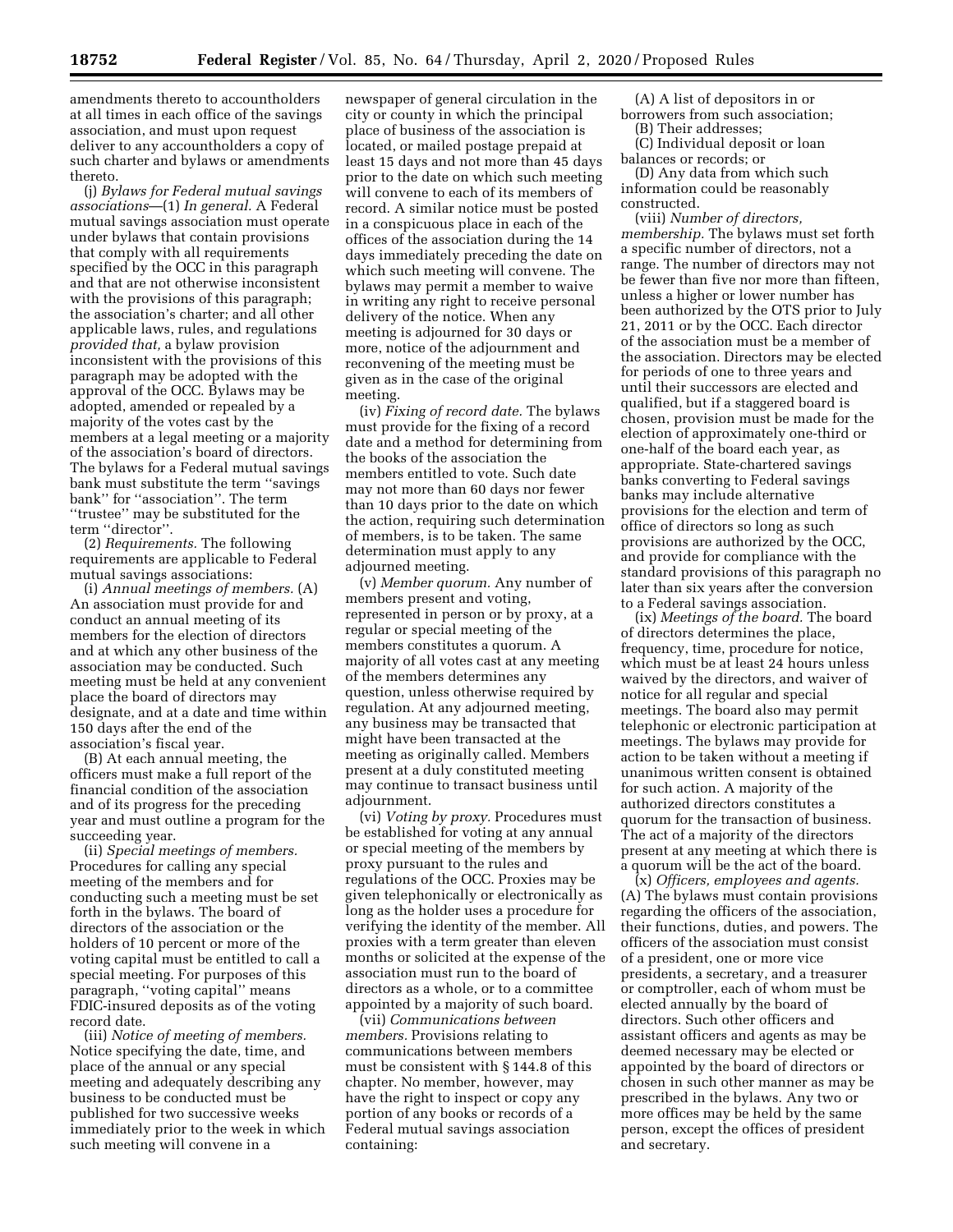(B) Any officer may be removed by the board of directors with or without cause, but such removal, other than for cause, must be without prejudice to the contractual rights, if any, of the person so removed. Termination for cause, for purposes of this section and § 5.22, includes termination because of the person's personal dishonesty; incompetence; willful misconduct; breach of fiduciary duty involving personal profit; intentional failure to perform stated duties; willful violation of any law, rule, or regulation (other than traffic violations or similar offenses) or final cease and desist order; or material breach of any provision of an employment contract.

(xi) *Vacancies, resignation or removal of directors.* In the event of a vacancy on the board, the board of directors may, by their affirmative vote, fill such vacancy, even if the remaining directors constitute less than a quorum. A director elected to fill a vacancy may serve only until the next election of directors by the members. The bylaws must set out the procedure for the resignation of a director. Directors may be removed only for cause, as defined in paragraph  $(i)(2)(x)(B)$  of this section, by a vote of the holders of a majority of the shares then entitled to vote at an election of directors.

(xii) *Powers of the board.* The board of directors has the power to exercise any and all of the powers of the association not expressly reserved by the charter to the members.

(xiii) *Nominations for directors.* The bylaws must provide that nominations for directors may be made at the annual meeting by any member and must be voted upon, except, however, the bylaws may require that nominations by a member must be submitted to the secretary and then prominently posted in the principal place of business at least 10 days prior to the date of the annual meeting. However, if such provision is made for prior submission of nominations by a member, then the bylaws must provide for a nominating committee, which, except in the case of a nominee substituted as a result of death or other incapacity, must submit nominations to the secretary and have such nominations similarly posted at least 15 days prior to the date of the annual meeting.

(xiv) *New business.* The bylaws must provide procedures for the introduction of new business at the annual meeting.

(xv) *Amendment.* Bylaws may include any provision for their amendment that would be consistent with applicable law, rules, and regulations and adequately addresses its subject and purpose.

(A) Amendments will be effective: (*1*) After approval by a majority vote of the authorized board, or by a majority of the vote cast by the members of the association at a legal meeting; and

(*2*) After receipt of any applicable regulatory approval.

(B) When an association fails to meet its quorum requirement, solely due to vacancies on the board, the bylaws may be amended by an affirmative vote of a majority of the sitting board.

(xvi) *Miscellaneous.* The bylaws also may address any other subjects necessary or appropriate for effective operation of the association.

(3) *Form of filing*—(i) *Application requirement.* Except as provided in paragraphs (j)(3)(ii) or (j)(3)(iii) of this section, a Federal mutual savings association must file the proposed bylaw amendment with, and obtain the prior approval of, the OCC.

(A) *Expedited review.* Except as provided in paragraph (j)(3)(i)(B) of this section, the bylaw amendment will be deemed approved as of the 30th day after filing, unless the OCC notifies the filer that the bylaw amendment is denied or that the amendment contains procedures of the type described in paragraph  $(f)(3)(i)(B)$  of this section and is not eligible for expedited review, provided the association follows the requirements of its charter and bylaws in adopting the amendment.

(B) *Amendments not subject to expedited review.* A bylaw amendment is not subject to expedited review if it would render more difficult or discourage a merger, proxy contest, the assumption of control by a mutual account holder of the association, or the removal of incumbent management; involve a significant issue of law or policy, including indemnification, conflicts of interest, and limitations on director or officer liability; or be inconsistent with the requirements of this paragraph or with applicable laws, rules, regulations, or the association's charter.

(ii) *Notice Requirement.* A Federal mutual association may elect to follow the corporate governance procedures of the laws of the State where the home office of the institution is located, provided that such procedures are not inconsistent with applicable Federal statutes, regulations, and safety and soundness, and such procedures are not of the type described in paragraph  $(i)(3)(i)(B)$  of this section. If this election is selected, a Federal mutual association must designate in its bylaws the provision or provisions from the body of law selected for its corporate governance procedures, and must submit a notice containing a copy of

such bylaws, within 30 days after adoption. The notice must indicate, where not obvious, why the bylaw provisions meet the requirements stated in paragraph  $(j)(3)(i)(B)$  of this section.

(iii) *No filing required.* No filing is required for purposes of paragraph (j)(3) of this section if a bylaw amendment adopts the language of the OCC's model or optional bylaws without change.

(4) *Effectiveness.* A bylaw amendment is effective after approval by the OCC, if required, and adoption by the association, provided that the association follows the requirements of its charter and bylaws in adopting the amendment.

(5) *Effect of subsequent charter or bylaw change.* Notwithstanding any subsequent change to its charter or bylaws, the authority of a Federal mutual savings association to engage in any transaction is determined only by the association's charter or bylaws then in effect.

■ 15. Amend § 5.22 by:

■ a. In paragraph (d), removing the word ''shall'' and adding in its place the word ''do'';

■ b. In paragraph (e) introductory text removing the word ''shall'' each time it appears and adding in its place the word ''must'' and removing

''§ 192.3(c)(13)'' and adding in its place ''§ 192.485'';

■ c. In the form "Federal Stock Charter" following paragraph (e):

■ i. In *Section 2*, removing the phrase ''shall be'' and adding in its place the word "is";

■ ii. Revising *Section 5*;

■ iii. In *Section 6*, removing the phrase ''shall not be entitled'' and adding in its place the phrase "are not entitled";

■ iv. In *Section 7,* removing the phrase ''shall be'' and adding in its place the phrase ''will be'' and removing the phrase ''shall not be'' and adding in its place the phrase ''may not be''; and ■ v. In *Section 8,* removing the phrase ''shall be'' and adding in its place ''may be'';

■ d. Revising paragraph (f)(2) and adding paragraph (f)(3);

■ e. Revising paragraph (g) introductory text and paragraph (g)(4);

■ f. Removing the word ''shall'' each time it appears and adding in its place the word ''will'' in paragraph (g)(6); and ■ g. Revising paragraph (g)(7);

■ h. In paragraph (h):

■ i. Removing the phrase ''shall file'' and adding in its place the word ''files''; ■ ii. Removing the phrase "for approval'' and adding in its place the phrase ''pursuant to paragraph (f)(2)(i) of this section'';

■ iii. Removing the word ''state'' and adding in its place the word ''State''; and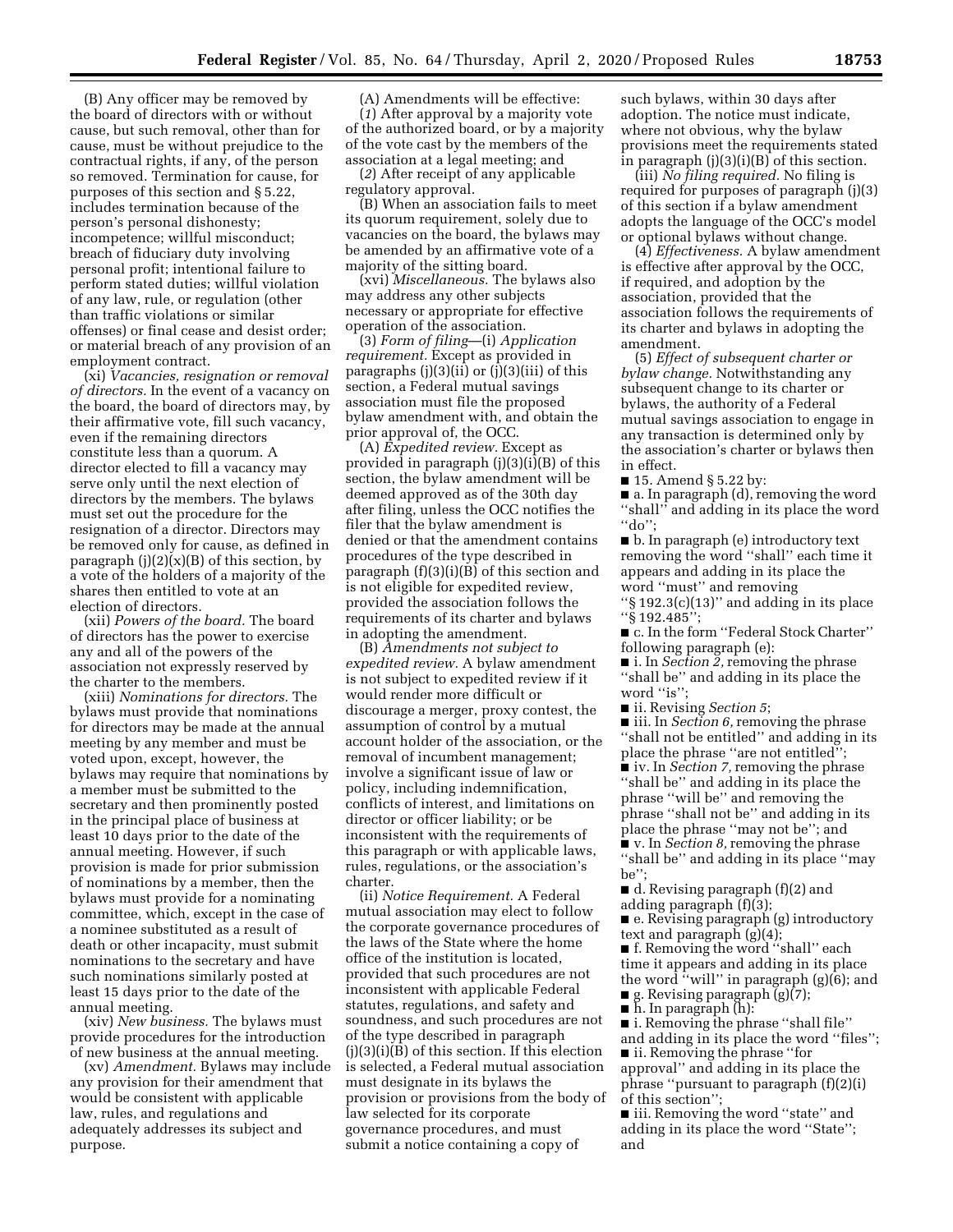■ iv. Removing the phrase "shall not" and adding in its place the phrase ''may not'';

■ i. In paragraph (i), removing the phrase ''under (c) of this part'' and adding in its place ''in the form

''Federal Stock Charter'' in paragraph (c) of this section'';

■ j. Revising paragraphs (j)(2) and (3); ■ k. In paragraph (j)(4), removing the phrase ''shall be'' and adding in its

place the word ''is'':

■ l. Revising paragraphs (k)(1) through (7);

 $\blacksquare$  m. Revising paragraphs (l)(1) through (10);

 $\blacksquare$  n. In paragraph  $(m)(1)$  removing the phrase ''shall be a president'' and adding in its place the phrase ''must consist of a president''; removing the phrase ''shall be elected'' and adding in its place the phrase ''must be elected''; and removing the word ''chairman'' and adding in its place the word ''chair''; and

 $\blacksquare$  o. In paragraph  $(m)(2)$  removing the phrase ''shall be'' and adding in its place the phrase ''will be'' and removing the phrase ''shall conform'' and adding in its place the phrase ''must conform''; and

■ p. Revising paragraph (n).

The addition and revisions read as follows.

#### **§ 5.22 Federal stock savings association charter and bylaws.**

\* \* \* \* \* (e) \* \* \*

### *Federal Stock Charter*

\* \* \* \* \* *Section 5. Capital stock.* The total number of shares of all classes of the capital stock that the association has the authority to issue is \_\_, all of which is common stock of par [or if no par is specified then shares have a stated] value of  $\equiv$  per share. The shares may be issued from time to time as authorized by the board of directors without the approval of its shareholders, except as otherwise provided in this Section 5 or to the extent that such approval is required by governing law, rule, or regulation. The consideration for the issuance of the shares must be paid in full before their issuance and may not be less than the par [or stated] value. Neither promissory notes nor future services may constitute payment or part payment for the issuance of shares of the association. The consideration for the shares must be cash, tangible or intangible property (to the extent direct investment in such property would be permitted to the association), labor, or services actually performed for the association, or any

combination of the foregoing. In the absence of actual fraud in the transaction, the value of such property, labor, or services, as determined by the board of directors of the association, is conclusive. Upon payment of such consideration, such shares are deemed to be fully paid and nonassessable. In the case of a stock dividend, that part of the retained earnings of the association that is transferred to common stock or paid-in capital accounts upon the issuance of shares as a stock dividend is deemed to be the consideration for their issuance.

Except for shares issued in the initial organization of the association or in connection with the conversion of the association from the mutual to stock form of capitalization, no shares of capital stock (including shares issuable upon conversion, exchange, or exercise of other securities) may be issued, directly or indirectly, to officers, directors, or controlling persons of the association other than as part of a general public offering or as qualifying shares to a director, unless the issuance or the plan under which they would be issued has been approved by a majority of the total votes eligible to be cast at a legal meeting. The holders of the common stock exclusively possess all voting power. Each holder of shares of common stock is entitled to one vote for each share held by such holder, except as to the cumulation of votes for the election of directors, unless the charter provides that there will be no such cumulative voting. Subject to any provision for a liquidation account, in the event of any liquidation, dissolution, or winding up of the association, the holders of the common stock will be entitled, after payment or provision for payment of all debts and liabilities of the association, to receive the remaining assets of the association available for distribution, in cash or in kind. Each share of common stock must have the same relative rights as and be identical in all respects with all the other shares of common stock.

(f) \* \* \*

(2) *Form of filing*—(i) *Application requirement.* Except as provided in paragraph (f)(2)(ii) of this section, a Federal stock savings association must file the proposed charter amendment with, and obtain the prior approval of the OCC.

(A) *Expedited review.* Except as provided in paragraph (f)(2)(i)(B) of this section, the charter amendment will be deemed approved as of the 30th day after filing, unless the OCC notifies the filer that the amendment is denied or that the amendment contains procedures of the type described in

paragraph (f)(2)(ii)(B) of this section and is not subject to expedited review, provide the association follows the requirements of its charter in adopting the amendment.

(B) *Amendments exempted from expedited review.* Expedited review is not available for a charter amendment that would render more difficult or discourage a merger, tender offer, or proxy contest, the assumption of control by a holder of a block of the association's stock, the removal of incumbent management, or involve a significant issue of law or policy.

(ii) *Notice requirement.* No application under paragraph (f)(2)(i) of this section is required if the amendment is contained within paragraphs (e) or (g) of this section. In such case, the Federal stock savings association must submit a notice with the charter amendment to the OCC within 30 days after adoption.

(3) *Effectiveness.* A charter amendment is effective after approval by the OCC, if required, and adoption by the association, provided the association follows the requirements of its charter in adopting the amendments.

(g) *Optional charter amendments.* The following charter amendments are subject to the notice requirement in paragraph (f)(2)(ii) of this section if adopted without change:

\* \* \* \* \* (4) *Capital stock.* A Federal stock association may amend its charter by revising Section 5 to read as follows:

*Section 5. Capital stock.* The total number of shares of all classes of capital stock that the association has the authority to issue is \_\_, of which \_\_ is common stock of par [or if no par value is specified the stated] value of \_\_ per share and of which [list the number of each class of preferred and the par or if no par value is specified the stated value per share of each such class]. The shares may be issued from time to time as authorized by the board of directors without further approval of shareholders, except as otherwise provided in this Section 5 or to the extent that such approval is required by governing law, rule, or regulation. The consideration for the issuance of the shares must be paid in full before their issuance and may not be less than the par [or stated] value. Neither promissory notes nor future services may constitute payment or part payment for the issuance of shares of the association. The consideration for the shares must be cash, tangible or intangible property (to the extent direct investment in such property would be permitted), labor, or services actually performed for the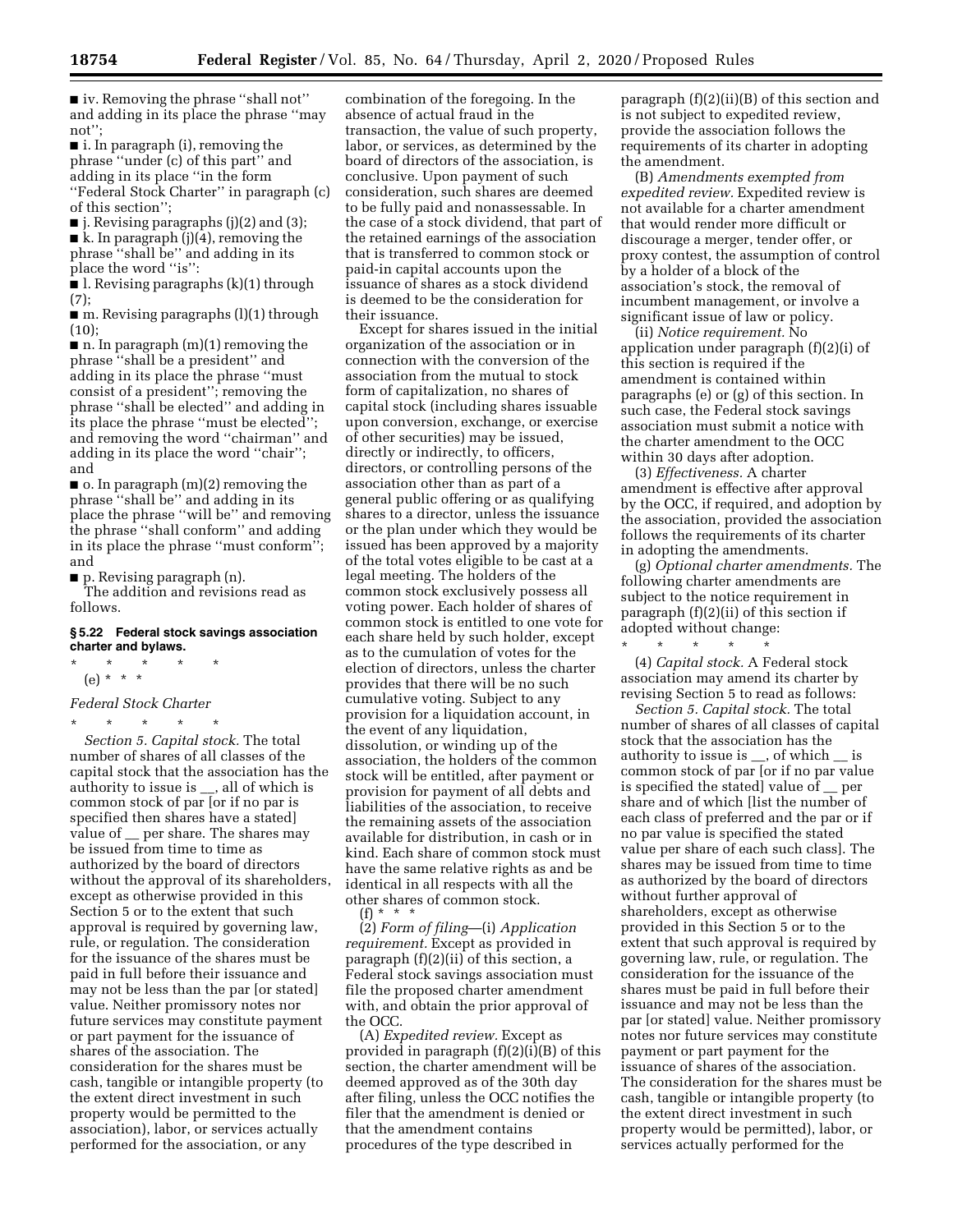association, or any combination of the foregoing. In the absence of actual fraud in the transaction, the value of such property, labor, or services, as determined by the board of directors of the association, will be conclusive. Upon payment of such consideration, such shares will be deemed to be fully paid and nonassessable. In the case of a stock dividend, that part of the retained earnings of the association that is transferred to common stock or paidin capital accounts upon the issuance of shares as a stock dividend will be deemed to be the consideration for their issuance.

Except for shares issued in the initial organization of the association or in connection with the conversion of the association from the mutual to the stock form of capitalization, no shares of capital stock (including shares issuable upon conversion, exchange, or exercise of other securities) may be issued, directly or indirectly, to officers, directors, or controlling persons of the association other than as part of a general public offering or as qualifying shares to a director, unless their issuance or the plan under which they would be issued has been approved by a majority of the total votes eligible to be cast at a legal meeting.

Nothing contained in this Section 5 (or in any supplementary sections hereto) entitles the holders of any class of a series of capital stock to vote as a separate class or series or to more than one vote per share, except as to the cumulation of votes for the election of directors, unless the charter otherwise provides that there will be no such cumulative voting: *Provided,* That this restriction on voting separately by class or series does not apply:

i. To any provision which would authorize the holders of preferred stock, voting as a class or series, to elect some members of the board of directors, less than a majority thereof, in the event of default in the payment of dividends on any class or series of preferred stock;

ii. To any provision that would require the holders of preferred stock, voting as a class or series, to approve the merger or consolidation of the association with another corporation or the sale, lease, or conveyance (other than by mortgage or pledge) of properties or business in exchange for securities of a corporation other than the association if the preferred stock is exchanged for securities of such other corporation: *Provided,* That no provision may require such approval for transactions undertaken with the assistance or pursuant to the direction of the OCC or the Federal Deposit Insurance Corporation;

iii. To any amendment which would adversely change the specific terms of any class or series of capital stock as set forth in this Section 5 (or in any supplementary sections hereto), including any amendment which would create or enlarge any class or series ranking prior thereto in rights and preferences. An amendment which increases the number of authorized shares of any class or series of capital stock, or substitutes the surviving association in a merger or consolidation for the association, is not considered to be such an adverse change.

A description of the different classes and series (if any) of the association's capital stock and a statement of the designations, and the relative rights, preferences, and limitations of the shares of each class of and series (if any) of capital stock are as follows:

A. *Common stock.* Except as provided in this Section 5 (or in any supplementary sections thereto) the holders of the common stock exclusively possess all voting power. Each holder of shares of the common stock is entitled to one vote for each share held by each holder, except as to the cumulation of votes for the election of directors, unless the charter otherwise provides that there will be no such cumulative voting.

Whenever there has been paid, or declared and set aside for payment, to the holders of the outstanding shares of any class of stock having preference over the common stock as to the payment of dividends, the full amount of dividends and of sinking fund, retirement fund, or other retirement payments, if any, to which such holders are respectively entitled in preference to the common stock, then dividends may be paid on the common stock and on any class or series of stock entitled to participate therewith as to dividends out of any assets legally available for the payment of dividends.

In the event of any liquidation, dissolution, or winding up of the association, the holders of the common stock (and the holders of any class or series of stock entitled to participate with the common stock in the distribution of assets) will be entitled to receive, in cash or in kind, the assets of the association available for distribution remaining after: (i) Payment or provision for payment of the association's debts and liabilities; (ii) distributions or provision for distributions in settlement of its liquidation account; and (iii) distributions or provision for distributions to holders of any class or series of stock having preference over the common stock in the liquidation,

dissolution, or winding up of the association. Each share of common stock will have the same relative rights as and be identical in all respects with all the other shares of common stock.

B. *Preferred stock.* The association may provide in supplementary sections to its charter for one or more classes of preferred stock, which must be separately identified. The shares of any class may be divided into and issued in series, with each series separately designated so as to distinguish the shares thereof from the shares of all other series and classes. The terms of each series must be set forth in a supplementary section to the charter. All shares of the same class must be identical except as to the following relative rights and preferences, as to which there may be variations between different series:

a. The distinctive serial designation and the number of shares constituting such series;

b. The dividend rate or the amount of dividends to be paid on the shares of such series, whether dividends are cumulative and, if so, from which date(s), the payment date(s) for dividends, and the participating or other special rights, if any, with respect to dividends;

c. The voting powers, full or limited, if any, of shares of such series;

d. Whether the shares of such series are redeemable and, if so, the price(s) at which, and the terms and conditions on which, such shares may be redeemed;

e. The amount(s) payable upon the shares of such series in the event of voluntary or involuntary liquidation, dissolution, or winding up of the association;

f. Whether the shares of such series are entitled to the benefit of a sinking or retirement fund to be applied to the purchase or redemption of such shares, and if so entitled, the amount of such fund and the manner of its application, including the price(s) at which such shares may be redeemed or purchased through the application of such fund;

g. Whether the shares of such series are convertible into, or exchangeable for, shares of any other class or classes of stock of the association and, if so, the conversion price(s) or the rate(s) of exchange, and the adjustments thereof, if any, at which such conversion or exchange may be made, and any other terms and conditions of such conversion or exchange.

h. The price or other consideration for which the shares of such series are issued; and

i. Whether the shares of such series which are redeemed or converted have the status of authorized but unissued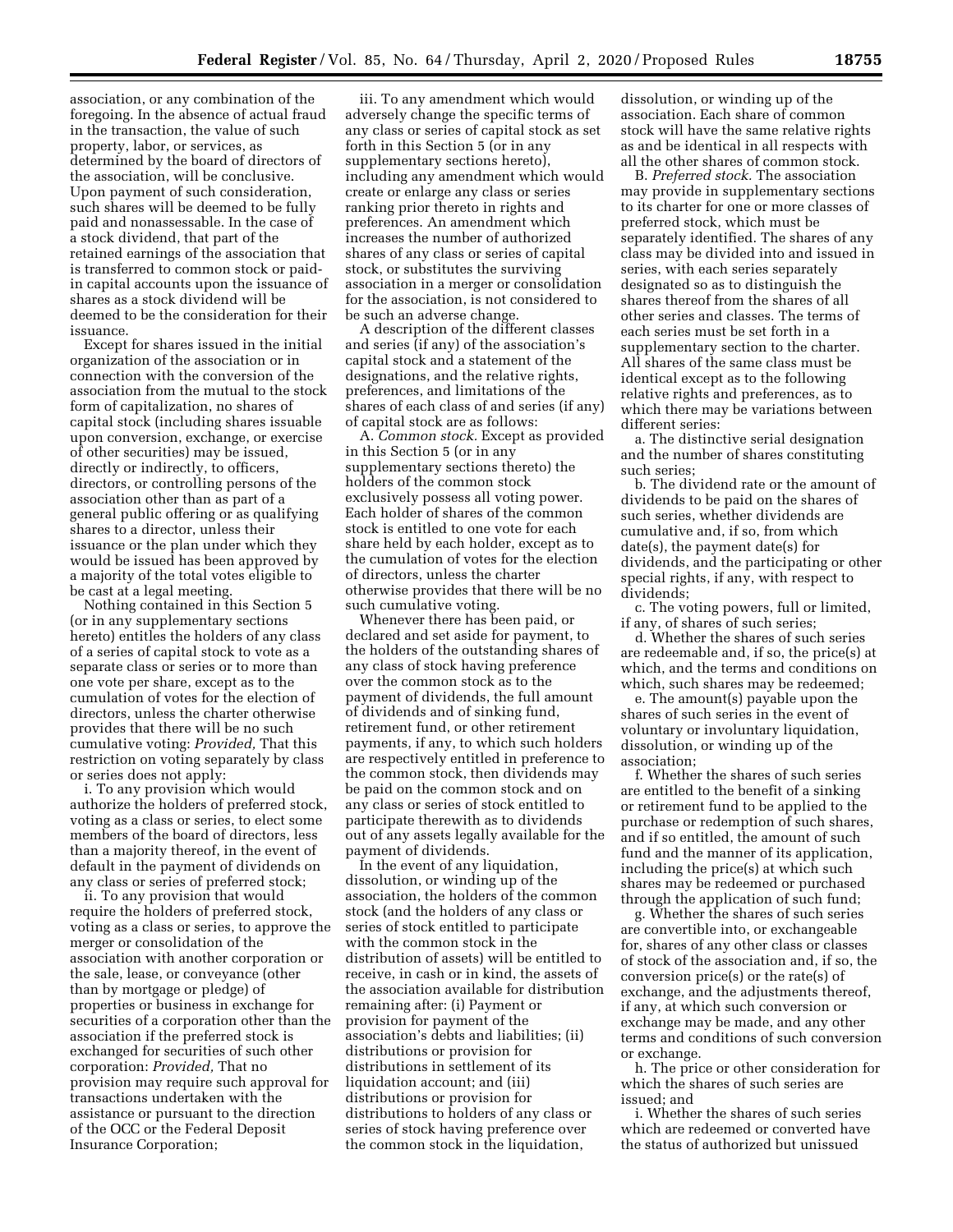shares of serial preferred stock and whether such shares may be reissued as shares of the same or any other series of serial preferred stock.

Each share of each series of serial preferred stock must have the same relative rights as and be identical in all respects with all the other shares of the same series.

The board of directors has authority to divide, by the adoption of supplementary charter sections, any authorized class of preferred stock into series, and, within the limitations set forth in this section and the remainder of this charter, fix and determine the relative rights and preferences of the shares of any series so established.

Prior to the issuance of any preferred shares of a series established by a supplementary charter section adopted by the board of directors, the association must file with the OCC a dated copy of that supplementary section of this charter established and designating the series and fixing and determining the relative rights and preferences thereof.

\* \* \* \* \*

(7) *Anti-takeover provisions following mutual to stock conversion.*  Notwithstanding the law of the State in which the association is located, a Federal stock association may amend its charter by renumbering existing sections as appropriate and adding a new section 8 as follows:

*Section 8. Certain Provisions Applicable for Five Years.*  Notwithstanding anything contained in the Association's charter or bylaws to the contrary, for a period of [specify number of years up to five] years from the date of completion of the conversion of the Association from mutual to stock form, the following provisions will apply:

A. *Beneficial Ownership Limitation.*  No person may directly or indirectly offer to acquire or acquire the beneficial ownership of more than 10 percent of any class of an equity security of the association. This limitation does not apply to a transaction in which the association forms a holding company without change in the respective beneficial ownership interests of its stockholders other than pursuant to the exercise of any dissenter and appraisal rights, the purchase of shares by underwriters in connection with a public offering, or the purchase of less than 25 percent of a class of stock by a tax-qualified employee stock benefit plan as defined in 12 CFR 192.25.

In the event shares are acquired in violation of this section 8, all shares beneficially owned by any person in excess of 10 percent will be considered ''excess shares'' and will not be counted as shares entitled to vote and may not be voted by any person or counted as voting shares in connection with any matters submitted to the stockholders for a vote.

For purposes of this section 8, the following definitions apply:

1. The term ''person'' includes an individual, a group acting in concert, a corporation, a partnership, an association, a joint stock company, a trust, an unincorporated organization or similar company, a syndicate or any other group formed for the purpose of acquiring, holding or disposing of the equity securities of the association.

2. The term ''offer'' includes every offer to buy or otherwise acquire, solicitation of an offer to sell, tender offer for, or request or invitation for tenders of, a security or interest in a security for value.

3. The term ''acquire'' includes every type of acquisition, whether effected by purchase, exchange, operation of law or otherwise.

4. The term ''acting in concert'' means (a) knowing participation in a joint activity or parallel action towards a common goal of acquiring control whether or not pursuant to an express agreement, or (b) a combination or pooling of voting or other interests in the securities of an issuer for a common purpose pursuant to any contract, understanding, relationship, agreement or other arrangement, whether written or otherwise.

B. *Cumulative Voting Limitation.*  Stockholders may not cumulate their votes for election of directors.

C. *Call for Special Meetings.* Special meetings of stockholders relating to changes in control of the association or amendments to its charter may be called only upon direction of the board of directors.

 $\star$ (j) \* \* \*

(2) *Form of filing*—(i) *Application requirement.* Except as provided in paragraphs (j)(2)(ii) or (j)(2)(iii) of this section, a Federal stock savings association must file the proposed bylaw amendment with, and obtain the prior approval of, the OCC.

(A) *Expedited review.* Except as provided in paragraph (j)(2)(i)(B) of this section, the bylaw amendment will be deemed approved as of the 30th day after filing, unless the OCC notifies the filer that the application is denied or that the amendment contains procedures of the type described in paragraph (j)(2)(i)(B) of this section and is not eligible for expedited review, provided the association follows the

requirements of its charter and bylaws in adopting the amendment.

(B) *Amendments exempted from expedited review.* Expedited review is not available for a bylaw amendment that would:

(*1*) Render more difficult or discourage a merger, tender offer, or proxy contest, the assumption of control by a holder of a large block of the association's stock, or the removal of incumbent management; or

(*2*) Be inconsistent with paragraphs (k) through (n) of this section, with applicable laws, rules, regulations or the association's charter or involve a significant issue of law or policy, including indemnification, conflicts of interest, and limitations on director or officer liability.

(ii) *Notice Requirement.* A Federal stock association may elect to follow the corporate governance procedures of: The laws of the State where the home office of the association is located; the laws of the State where the association's holding company, if any, is incorporated or chartered; Delaware General Corporation law; or The Model Business Corporation Act, provided that such procedures may be elected to the extent not inconsistent with applicable Federal statutes and regulations and safety and soundness, and such procedures are not of the type described in paragraph (j)(2)(i)(B) of this section. If this election is selected, a Federal stock association must designate in its bylaws the provision or provisions from the body or bodies of law selected for its corporate governance procedures, and must file a notice containing a copy of such bylaws, within 30 days after adoption. The notice must indicate, where not obvious, why the bylaw provisions meet the requirements stated in paragraph (j)(2)(i)(B) of this section.

(iii) *No filing required.* No filing is required for purposes of paragraph (j)(2) of this section if a bylaw amendment adopts the language of the OCC's model or optional bylaws without change.

(3) *Effectiveness.* A bylaw amendment is effective after approval by the OCC, if required, and adoption by the association, provided that the association follows the requirements of its charter and bylaws in adopting the amendment.

\* \* \* \* \*

(k) *Shareholders of Federal stock savings associations*—(1) *Shareholder meetings.* A meeting of the shareholders of the association for the election of directors and for the transaction of any other business of the association must be held annually within 150 days after the end of the association's fiscal year.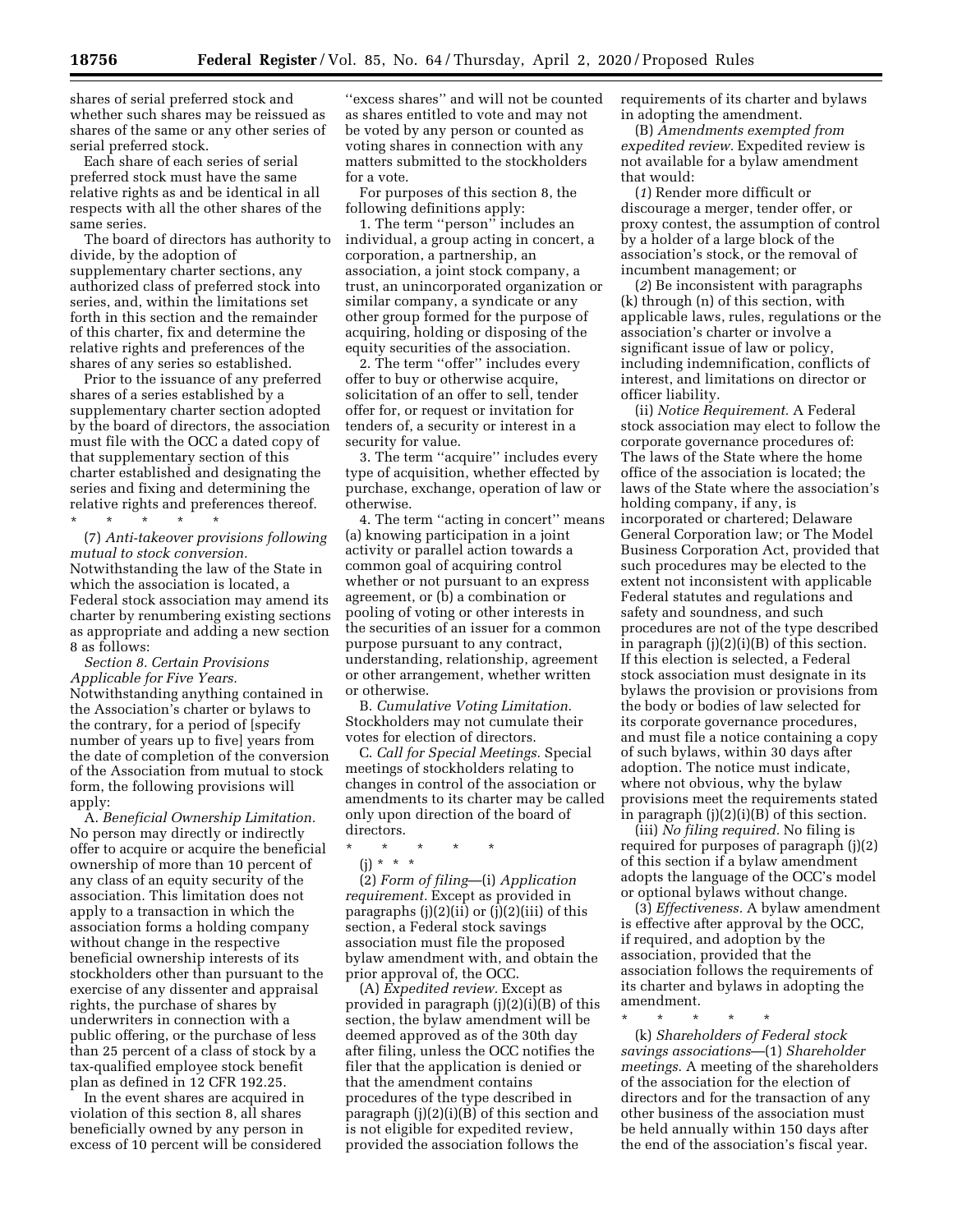Unless otherwise provided in the association's charter, special meetings of the shareholders may be called by the board of directors or on the request of the holders of 10 percent or more of the shares entitled to vote at the meeting, or by such other persons as may be specified in the bylaws of the association. All annual and special meetings of shareholders may be held at any convenient place the board of directors may designate.

(2) *Notice of shareholder meetings.*  Written notice stating the place, day, and hour of the meeting and the purpose or purposes for which the meeting is called must be delivered not fewer than 20 nor more than 50 days before the date of the meeting, either personally or by mail, by or at the direction of the chair of the board, the president, the secretary, or the directors, or other persons calling the meeting, to each shareholder of record entitled to vote at such meeting. If mailed, such notice will be deemed to be delivered when deposited in the mail, addressed to the shareholder at the address appearing on the stock transfer books or records of the association as of the record date prescribed in paragraph (i)(3) of this section, with postage thereon prepaid. When any shareholders' meeting, either annual or special, is adjourned for 30 days or more, notice of the adjourned meeting must be given as in the case of an original meeting. Notwithstanding anything in this section, however, a Federal stock association that is wholly owned is not subject to the shareholder notice requirement.

(3) *Fixing of record date.* For the purpose of determining shareholders entitled to notice of or to vote at any meeting of shareholders or any adjournment thereof, or shareholders entitled to receive payment of any dividend, or in order to make a determination of shareholders for any other proper purpose, the board of directors must fix in advance a date as the record date for any such determination of shareholders. Such date in any case may not more than 60 days and, in case of a meeting of shareholders, not less than 10 days prior to the date on which the particular action, requiring such determination of shareholders, is to be taken. When a determination of shareholders entitled to vote at any meeting of shareholders has been made as provided in this section, such determination will apply to any adjournment thereof.

(4) *Voting lists.* (i) At least 20 days before each meeting of the shareholders, the officer or agent having charge of the stock transfer books for the shares of the

association must make a complete list of the stockholders of record entitled to vote at such meeting, or any adjournments thereof, arranged in alphabetical order, with the address and the number of shares held by each. This list of shareholders must be kept on file at the home office of the association and is subject to inspection by any shareholder of record or the stockholder's agent during the entire time of the meeting. The original stock transfer book will constitute *prima facie*  evidence of the stockholders entitled to examine such list or transfer books or to vote at any meeting of stockholders. Notwithstanding anything in this section, however, a Federal stock association that is wholly owned is not subject to the voting list requirements.

(ii) In lieu of making the shareholders list available for inspection by any shareholders as provided in paragraph (j)(4)(i) of this section, the board of directors may perform such acts as required by paragraphs (a) and (b) of Rule 14a–7 of the General Rules and Regulations under the Securities and Exchange Act of 1934 (17 CFR 240.14a– 7) as may be duly requested in writing, with respect to any matter which may be properly considered at a meeting of shareholders, by any shareholder who is entitled to vote on such matter and who must defray the reasonable expenses to be incurred by the association in performance of the act or acts required.

(5) *Shareholder quorum.* A majority of the outstanding shares of the association entitled to vote, represented in person or by proxy, constitutes a quorum at a meeting of shareholders. The shareholders present at a duly organized meeting may continue to transact business until adjournment, notwithstanding the withdrawal of enough shareholders to leave less than a quorum. If a quorum is present, the affirmative vote of the majority of the shares represented at the meeting and entitled to vote on the subject matter will be the act of the stockholders, unless the vote of a greater number of stockholders voting together or voting by classes is required by law or the charter. Directors, however, are elected by a plurality of the votes cast at an election of directors.

(6) *Shareholder voting*—(i) *Proxies.*  Unless otherwise provided in the association's charter, at all meetings of shareholders, a shareholder may vote in person or by proxy executed in writing by the shareholder or by a duly authorized attorney in fact. Proxies may be given telephonically or electronically as long as the holder uses a procedure for verifying the identity of the shareholder. Proxies solicited on behalf

of the management must be voted as directed by the shareholder or, in the absence of such direction, as determined by a majority of the board of directors. No proxy may be valid more than eleven months from the date of its execution except for a proxy coupled with an interest.

(ii) *Shares controlled by association.*  Neither treasury shares of its own stock held by the association nor shares held by another corporation, if a majority of the shares entitled to vote for the election of directors of such other corporation are held by the association, may be voted at any meeting or counted in determining the total number of outstanding shares at any given time for purposes of any meeting.

(7) *Nominations and new business submitted by shareholders.* Nominations for directors and new business submitted by shareholders must be voted upon at the annual meeting if such nominations or new business are submitted in writing and delivered to the secretary of the association at least five days prior to the date of the annual meeting. Ballots bearing the names of all the persons nominated must be provided for use at the annual meeting.

\* \* \* \* \*

(l) *Board of directors*—(1) *General powers and duties.* The business and affairs of the association must be under the direction of its board of directors. Directors need not be stockholders unless the bylaws so require.

(2) *Number and term.* The bylaws must set forth a specific number of directors, not a range. The number of directors may not be fewer than five nor more than fifteen, unless a higher or lower number has been authorized by the OTS prior to July 21, 2011 or the OCC. Directors must be elected for a term of one to three years and until their successors are elected and qualified. If a staggered board is chosen, the directors must be divided into two or three classes as nearly equal in number as possible and one class must be elected by ballot annually.

(3) *Regular meetings.* The board of directors determines the place, frequency, time and procedure for notice of regular meetings.

(4) *Quorum.* A majority of the number of directors constitutes a quorum for the transaction of business at any meeting of the board of directors. The act of the majority of the directors present at a meeting at which a quorum is present will be the act of the board of directors, unless a greater number is prescribed by regulation of the OCC.

(5) *Vacancies.* Any vacancy occurring in the board of directors may be filled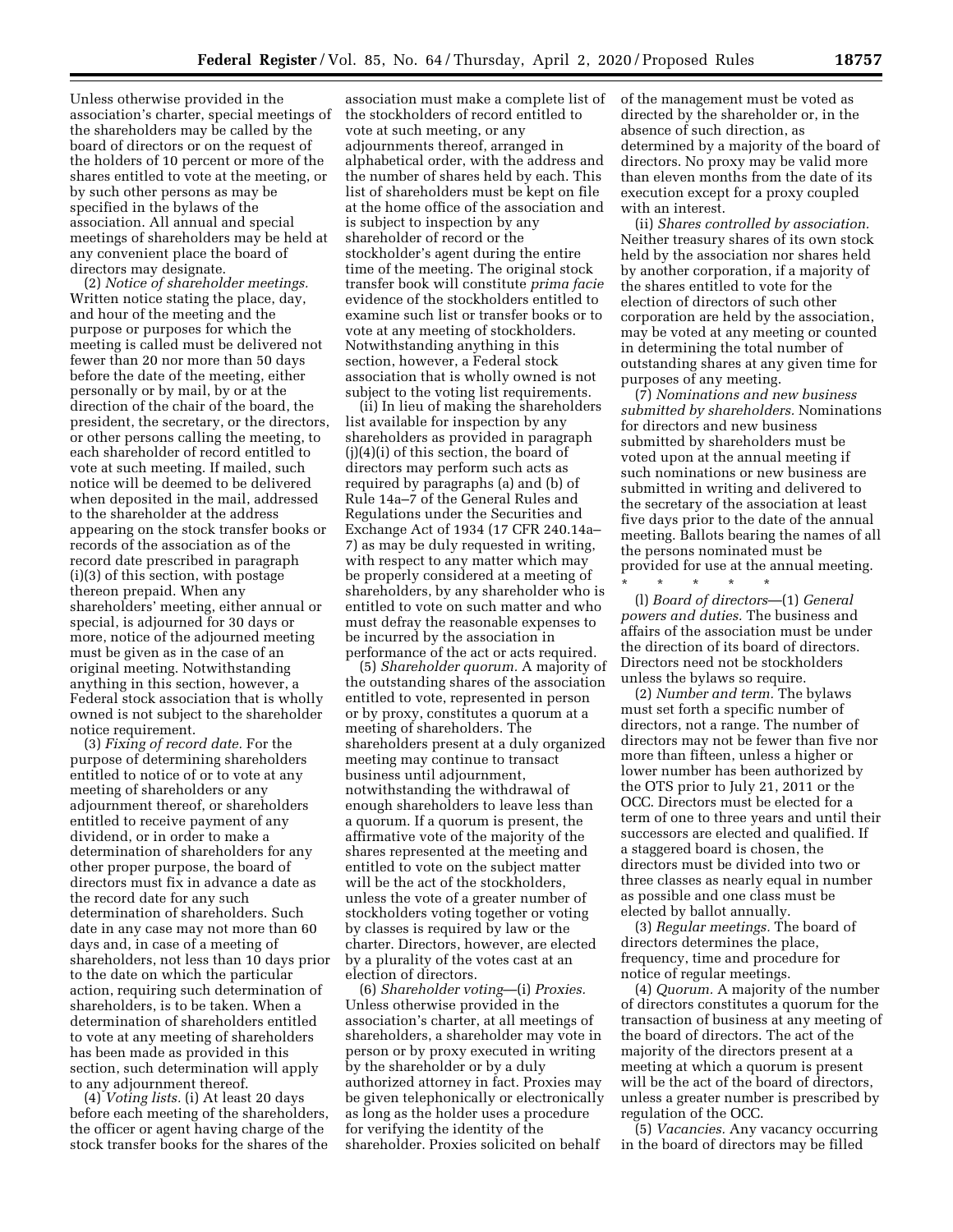by the affirmative vote of a majority of the remaining directors although less than a quorum of the board of directors. A director elected to fill a vacancy may serve only until the next election of directors by the shareholders. Any directorship to be filled by reason of an increase in the number of directors may be filled by election by the board of directors for a term of office continuing only until the next election of directors by the shareholders.

(6) *Removal or resignation of directors.* (i) At a meeting of shareholders called expressly for that purpose, any director may be removed only for cause, as termination for cause is defined in  $\S 5.21(j)(2)(x)(B)$ , by a vote of the holders of a majority of the shares then entitled to vote at an election of directors. Associations may provide for procedures regarding resignations in the bylaws.

(ii) If less than the entire board is to be removed, no one of the directors may be removed if the votes cast against the removal would be sufficient to elect a director if then cumulatively voted at an election of the class of directors of which such director is a part.

(iii) Whenever the holders of the shares of any class are entitled to elect one or more directors by the provisions of the charter or supplemental sections thereto, the provisions of this section apply, in respect to the removal of a director or directors so elected, to the vote of the holders of the outstanding shares of that class and not to the vote of the outstanding shares as a whole.

(7) *Executive and other committees.*  The board of directors, by resolution adopted by a majority of the full board, may designate from among its members an executive committee and one or more other committees. No committee may have the authority of the board of directors with reference to: The declaration of dividends; the amendment of the charter or bylaws of the association; recommending to the stockholders a plan of merger, consolidation, or conversion; the sale, lease, or other disposition of all, or substantially all, of the property and assets of the association otherwise than in the usual and regular course of its business; a voluntary dissolution of the association; a revocation of any of the foregoing; or the approval of a transaction in which any member of the executive committee, directly or indirectly, has any material beneficial interest. The designation of any committee and the delegation of authority thereto does not operate to relieve the board of directors, or any director, of any responsibility imposed by law or regulation.

(8) *Notice of special meetings.* Written notice of at least 24 hours regarding any special meeting of the board of directors or of any committee designated thereby must be given to each director in accordance with the bylaws, although such notice may be waived by the director. The attendance of a director at a meeting constitutes a waiver of notice of such meeting, except where a director attends a meeting for the express purpose of objecting to the transaction of any business because the meeting is not lawfully called or convened. Neither the business to be transacted at, nor the purpose of, any meeting need be specified in the notice or waiver of notice of such meeting. The bylaws may provide for electronic participation at a meeting.

(9) *Action without a meeting.* Any action required or permitted to be taken by the board of directors at a meeting may be taken without a meeting if a consent in writing, setting forth the actions so taken, is signed by all of the directors.

(10) *Presumption of assent.* A director of the association who is present at a meeting of the board of directors at which action on any association matter is taken is presumed to have assented to the action taken unless their dissent or abstention is entered in the minutes of the meeting or unless a written dissent to such action is filed with the person acting as the secretary of the meeting before the adjournment thereof or is forwarded by registered mail to the secretary of the association within five days after the date on which a copy of the minutes of the meeting is received. Such right to dissent does not apply to a director who voted in favor of such action.

\* \* \* \* \*

(n) *Certificates for shares and their transfer*—(1) *Certificates for shares.*  Certificates representing shares of capital stock of the association must be in such form as determined by the board of directors and approved by the OCC. The name and address of the person to whom the shares are issued, with the number of shares and date of issue, must be entered on the stock transfer books of the association. All certificates surrendered to the association for transfer must be cancelled and no new certificate may be issued until the former certificate for a like number of shares has been surrendered and cancelled, except that in the case of a lost or destroyed certificate a new certificate may be issued upon such terms and indemnity to the association as the board of directors may prescribe.

(2) *Transfer of shares.* Transfer of shares of capital stock of the association may be made only on its stock transfer books. Authority for such transfer may be given only by the holder of record or by a legal representative, who must furnish proper evidence of such authority, or by an attorney authorized by a duly executed power of attorney and filed with the association. The transfer may be made only on surrender for cancellation of the certificate for the shares. The person in whose name shares of capital stock stand on the books of the association is deemed by the association to be the owner for all purposes.

■ 16. Amend § 5.23 by:

■ a. In paragraph (b)(2), removing the phrase ''an industrial bank or a credit union, chartered in'' and adding in its place the phrase ''an industrial bank, or a credit union chartered in'';

 $\blacksquare$  b. In paragraphs (c), (d)(2)(ii), (e), and (f)(1), removing the word ''shall'' each time that it appears and adding in its place the word "must"

 $\blacksquare$  c. In paragraphs (c), (d)(1), (d)(2)(i),  $(d)(2)(v)$ , and  $(d)(4)$ , removing the word ''applicant'' each time that it appears and adding in its place the word ''filer'';

■ d. In paragraph (c), removing the phrase ''Federal Deposit Insurance Corporation (FDIC)'' and adding in its place the word ''FDIC'';

 $\bullet$  e. Removing paragraph  $(d)(2)(ii)(A)$ , redesignating paragraphs (d)(2)(ii)(B) through  $(J)$  as paragraphs  $(d)(2)(ii)(A)$ through (I), respectively and adding new paragraphs  $(d)(2)(ii)(K)$  and  $(d)(2)(ii)(L);$ 

■ f. In newly redesignated paragraphs  $(d)(2)(ii)(D)$  and  $(d)(2)(ii)(I)$ , removing the word ''state'' and adding in its place the word ''State'';

■ g. In newly redesignated paragraph  $(d)(2)(ii)(G)$ , removing the comma after the phrase ''engages in'';

■ h. In newly redesignated paragraph (d)(2)(ii)(I), removing the word ''and'' after the phrase ''after conversion;'';

■ i. In newly redesignated paragraph (d)(2)(ii)(J), removing the period after the phrase ''from the OCC'' and adding in its place a semicolon;

■ j. In paragraph (d)(2)(iii), removing the word ''HOLA'' and adding in its place ''Home Owners' Loan Act (12 U.S.C.  $1464(c)$ ";

■ k. Redesignating paragraphs (d)(2)(iv) through  $(v)$  as paragraphs  $(d)(2)(v)$ through (vi) and adding a new paragraph  $(d)(2)(iv)$ ;

■ l. Revising paragraph (d)(4); and ■ m. In paragraph (e), removing the phrase ''an applicant'' and adding in its place the phrase ''a filer'';

■ n. In paragraph (f)(1), removing the word ''state'' and adding in its place the word ''State''; and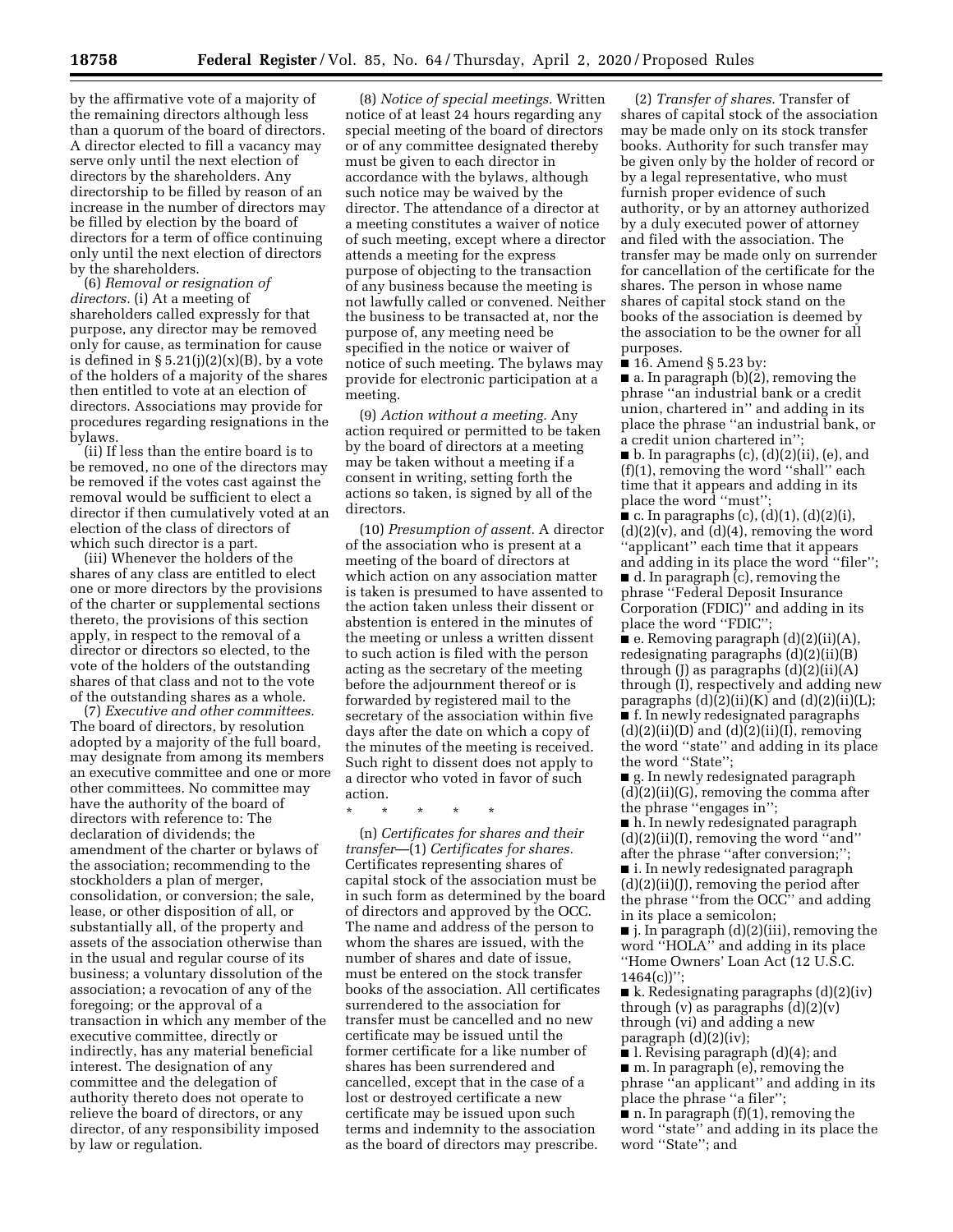■ o. In paragraph (g) removing the phrase ''shall continue'' and adding in its place the word ''continues'' and removing the phrase ''shall be'' and adding in its place the word ''is''.

The additions and revision read as follows.

#### **§ 5.23 Conversion to become a Federal savings association.**

- $\star$   $\star$
- (d) \* \* \*
- $(2) * * * *$  $(ii) * * * *$
- 

(K) Include a list of directors and senior executive officers, as defined in § 5.51, of the converting institution; and

(L) Include a list of individuals, directors, and shareholders who directly or indirectly, or acting in concert with one or more persons or companies, or together with members of their immediate family, do or will own, control, or hold 10 percent or more of the institution's voting stock.

\* \* \* \* \* (iv) The OCC may require directors and senior executive officers of the converting institution to submit the Interagency Biographical and Financial Report, available at *[www.occ.gov,](http://www.occ.gov)* and legible fingerprints.

\* \* \* \* \* (4) *Expedited review.* An application by an eligible bank to convert to a Federal savings association charter is deemed approved by the OCC as of the 45th day after the filing is received by the OCC, unless the OCC notifies the filer prior to that date that the filing has been removed from expedited review, or the expedited review process is extended, under § 5.13(a)(2).

\* \* \* \* \* ■ 17. Amend § 5.24 by:

 $\blacksquare$  a. In paragraphs (b), (c)(1), (c)(2), (d),  $(e)(2)$  introductory text, and  $(e)(3)$ , removing the word ''state'' each time that it appears and adding in its place the word ''State'';

 $\blacksquare$  b. In paragraphs (b), (e)(2) introductory text, and (f), removing the word ''shall'' each time that it appears and adding in its place the word ''must'';

■ c. In paragraph (c)(2), removing the word ''*state*'' and adding in its place the word ''*State*'';

 $\blacksquare$  d. In paragraphs (d), (e)(1), and (h), removing the word ''applicant'' each time that it appears and adding in its place the word ''filer'';

■ e. Removing paragraph (e)(2)(i) and redesignating paragraphs (e)(2)(ii) through  $(x)$  as paragraphs  $(e)(2)(i)$ through (ix), respectively, and adding paragraphs (e)(2)(x) through (xi); ■ f. In newly redesignated paragraphs  $(e)(2)(iv)$  and  $(e)(2)(ix)$ , removing the

word ''state'' each time that it appears and adding in its place the word ''State'';

■ g. At the end of newly redesignated paragraph (e)(2)(viii), removing the word ''and'';

■ h. At the end of newly redesignated paragraph (e)(2)(ix), removing the period and adding in its place a semicolon;

 $\blacksquare$  i. Redesignating paragraphs (e)(4) through (5) as paragraphs (e)(5) through (6), respectively, and adding a new paragraph (e)(4);

■ j. In newly redesignated paragraph (e)(6), removing the word ''applicant'' and adding the word ''filer'' in its place;

■ k. Revising paragraph (h); and ■ l. In paragraph (i):

■ i. In the first sentence, removing the phrase ''shall continue'' and adding in its place the word ''continues''; and ■ ii. In the second sentence, removing the phrase ''shall be'' and adding in its place the word ''is''.

The additions and revisions read as follows.

#### **§ 5.24 Conversion to become a national bank.**

- \* \* \* \* \*
	- (e) \* \* \*
	- $(2) * * * *$

(x) Include a list of directors and senior executive officers, as defined in § 5.51, of the converting institution; and

(xi) Include a list of individuals, directors, and shareholders who directly or indirectly, or acting in concert with one or more persons or companies, or together with members of their immediate family, do or will own, control, or hold 10 percent or more of the institution's voting stock.

\* \* \* \* \* (4) The OCC may require directors and senior executive officers of the converting institution to submit the Interagency Biographical and Financial Report, available at *[www.occ.gov,](http://www.occ.gov)* and legible fingerprints.

\* \* \* \* \* (h) *Expedited review.* An application by an eligible savings association to convert to a national bank charter is deemed approved by the OCC as of the 45th day after the filing is received by the OCC, unless the OCC notifies the filer prior to that date that the filing has been removed from expedited review, or the expedited review process is extended, under § 5.13(a)(2). \* \* \* \* \*

#### **§ 5.25 [Amended]**

■ 18. Amend § 5.25 by: ■ a. In the section heading and in paragraphs (b), (c), (d)(1), (d)(2),  $(d)(3)(i)$ , and  $(d)(4)$ , removing the word

"state" each time that it appears and adding in its place the word ''State'';  $\blacksquare$  b. In paragraphs (b), (d)(3)(i), and (d)(3)(ii), removing the word ''shall'' each time it appears and adding in its place the word ''must''; and  $\blacksquare$  c. In paragraphs (d)(1) and (d)(3)(i), removing the phrase ''defined in 214(a)'' each time in appears and adding in its place the phrase ''defined in 12 U.S.C.

 $214(a)$ ". ■ 19. Amend § 5.26 by:

■ a. In paragraph (a), removing the phrase ''12 U.S.C. 92a and'' and adding in its place the phrase "12 U.S.C. 92a,";  $\blacksquare$  b. In paragraphs (b)(2) and (b)(4), removing the phrase ''Office of Thrift Supervision'' each time in appears and adding in its place the word ''OTS'';  $\blacksquare$  c. In paragraphs (b)(3), (b)(4), (e)(1)(ii),  $(e)(1)(iii), (e)(2)(i)(B), (e)(2)(i)(E), and$ (e)(2)(iii)(B), removing the word ''state'' each time it appears and adding in its place the word ''State''; and

■ d. In paragraph (e)(2)(i) introductory text, removing the word ''shall'' and adding in its place the word ''must'';

■ e. Revising paragraph (e)(2)(i)(C);

■ f. In paragraph (e)(2)(ii), removing the word ''applicant'' and adding in its place the word ''filer''; and

■ g. Revising paragraphs (e)(3) and (6). The revisions read as follows.

**§ 5.26 Fiduciary powers of national banks and Federal savings associations.** 

- \* \* \* \* \* (e) \* \* \*
- (2) \* \* \*
- (i) \* \* \*

(C) Sufficient biographical information on proposed senior trust management personnel, as identified by the OCC, to enable the OCC to assess their qualifications, including, if requested by the OCC, legible fingerprints and the Interagency Biographical and Financial Report, available at *[www.occ.gov](http://www.occ.gov)*;

\* \* \* \* \* (3) *Expedited review.* An application by an eligible bank or eligible savings association to exercise fiduciary powers is deemed approved by the OCC as of the 30th day after the application is received by the OCC, unless the OCC notifies the bank or savings association prior to that date that the filing has been removed from expedited review, or the expedited review process is extended, under § 5.13(a)(2).

\* \* \* \* \* (6) *Notice of fiduciary activities in additional States.* (i) Except as provided in paragraphs (e)(6)(iii)–(iv) of this section, a national bank or Federal savings association with existing OCC approval to exercise fiduciary powers must provide written notice to the OCC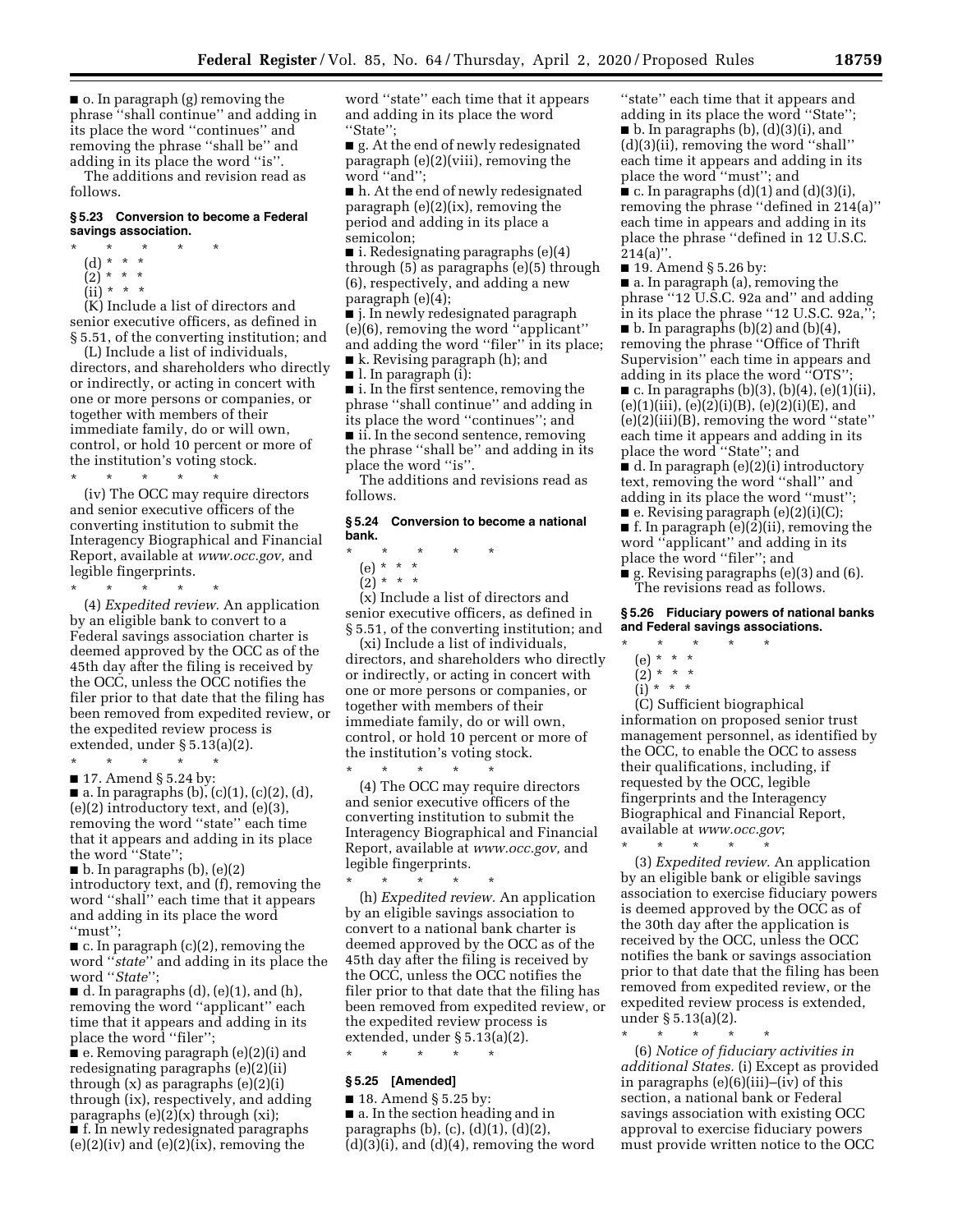no later than 10 days after it begins to engage in any of the activities specified in § 9.7(d) of this chapter in a State in addition to the State or States described in the application for fiduciary powers that the OCC has approved.

(ii) A notice submitted pursuant to paragraph (e)(6)(i) of this section must identify the new State or States involved, identify the fiduciary activities to be conducted, and describe the extent to which the activities differ materially from the fiduciary activities the national bank or Federal savings association previously conducted.

(iii) No notice under paragraph (e)(6)(i) of this section is required if the national bank or Federal savings association provides the information required by paragraph (e)(6)(ii) of this section through other means, such as a merger application.

(iv) No notice is required if the national bank or Federal savings association is conducting only activities ancillary to its fiduciary business through a trust representative office or otherwise.

\* \* \* \* \*

■ 20. Amend § 5.30 by:

■ a. Removing the word "shall" each time it appears and adding in its place the word "must" in paragraphs  $(b)$ ,  $(f)(1), (f)(4), (g), (h)(1), and (j);$ 

■ b. Revising paragraphs (d)(1)(i) and (iii)

 $\blacksquare$  c. In paragraph  $(d)(2)$ , removing the word ''*state*'' and adding in its place the word ''*State*'';

 $\blacksquare$  d. In paragraphs (d)(2), (d)(3), (g), and (h)(4), removing the word ''state'' each time it appears and adding in its place the word ''State'';

■ e. In paragraph (f)(1), removing the phrase ''paragraph (f)(2)'' and adding in its place the phrase ''paragraphs (f)(2) or  $(f)(3)$ "; and

 $\blacksquare$  f. In paragraph (f)(6), removing the phrase ''is not eligible for expedited review, or the expedited review process is extended, under  $\S 5.13(a)(2)'$  and adding in its place the phrase ''has been removed from expedited review, or the expedited review process is extended, under § 5.13(a)(2)''.

The revisions read as follows.

#### **§ 5.30 Establishment, acquisition, and relocation of a branch of a national bank.**

- \* \* \* \* \*
	- (d) \* \* \*
	- $(1) * * * *$

(i) A branch established by a national bank includes a seasonal agency described in 12 U.S.C. 36(c), a mobile facility, a temporary facility, an intermittent facility, or a drop box.

\* \* \* \* \*

(iii) A branch does not include a remote service unit (RSU) as described in 12 CFR 7.4003. This encompasses RSUs that are automated teller machines (ATMs), including interactive ATMs. A branch also does not include a loan production office, a deposit production office, a trust office, an administrative office, a data processing office, or any other office that does not engage in at least one of the activities in paragraph (d)(1) of this section.

\* \* \* \* \*

■ 21. Amend § 5.31 by:

■ a. In paragraph (a) removing the period after ''1464'' and adding in its place a comma; and adding a comma after ''2907'';

 $\blacksquare$  b. In paragraphs (b), (f)(1)(i), (f)(3), (i),  $(k)(2)(ii)$ , and  $(j)(2)$ , removing the word ''shall'' and adding in its place the word "must" each time it appears;

 $\blacksquare$  c. In paragraphs (c)(3) and (j)(1), removing the word ''HOLA'' and adding in its place the phrase ''Home Owners' Loan Act'';

■ d. In paragraph (d)(1), removing the word ''*office*'';

 $\blacksquare$  e. In paragraph  $(d)(2)$ , removing the word ''*state*'' and adding in its place the word ''*State*'';

 $\blacksquare$  f. In paragraphs (d)(2), (g)(2), and (j)(2), removing the word ''state'' and adding in its place the word ''State'' each time in appears;

 $\blacksquare$  g. In paragraph (f)(1)(iii), removing the word ''Federal'' and removing the phrase ''is not eligible for expedited review, or the expedited review process is extended, under § 5.13(a)(2)'' and adding in its place the phrase ''has been removed from expedited review, or the expedited review process is extended, under  $\S 5.13(a)(2)$ "

 $\blacksquare$  h. In paragraph  $(f)(2)(ii)$ , removing the word ''§ 5.3(l)'' and adding its place the word ''§ 5.3'';

■ i. In paragraph (f)(2)(iii) introductory text, removing the word ''§ 5.3(g)'' and adding its place ''§ 5.3'';

■ j. In paragraph (j) introductory text, removing the word ''*HOLA*'' and adding in its place ''*Home Owners' Loan Act*''; and

■ k. Adding paragraph (j)(3). The addition reads as follows.

#### **§ 5.31 Establishment, acquisition, and relocation of a branch and establishment of an agency office of a Federal savings association.**

\* \* \* \* \*

(j) \* \* \*

(3) For purposes of 12 U.S.C. 1464(m)(1), a branch in the District of Columbia includes any location at which accounts are opened, payments are received, or withdrawals are made. This includes an Automated Teller

Machine that performs one or more of these functions.

\* \* \* \* \*

### **§ 5.32 [Amended]**

■ 22. Amend § 5.32 by:

 $\blacksquare$  a. In paragraphs (c), (f), (h)(1), and (h)(2), removing the word ''shall'' and adding in its place the word ''must'' each time it appears;

■ b. In paragraph (d)(1), removing the phrase ''shall be'' and adding in its place the word "is";

■ c. In paragraph (d)(2)(i), removing the word ''shall'' and adding in its place the word ''will'';

■ d. In paragraph (e), removing the phrase ''his or her'' and adding in its place the word ''their'';

■ e. In paragraph (f), removing the word ''Applicant'' and adding in its place the word ''Filers''; and

■ f. In paragraph (h)(1), removing the phrase ''An applicant'' and adding in its place the phrase ''A filer''; and

■ g. In paragraph (h)(2), removing the word ''applicant'' and adding in its place the word ''filer''.

■ 23. Revise § 5.33 to read as follows:

#### **§ 5.33 Business combinations involving a national bank or Federal savings association.**

(a) *Authority.* 12 U.S.C. 24(Seventh), 93a, 181, 214a, 214b, 215, 215a, 215a– 1, 215a–3, 215b, 215c, 1462a, 1463, 1464, 1467a, 1828(c), 1831u, 2903, and 5412(b)(2)(B).

(b) *Scope.* This section sets forth the provisions governing business combinations and the standards for:

(1) OCC review and approval of an application by a national bank or a Federal savings association for a business combination resulting in a national bank or Federal savings association; and

(2) Requirements of notices and other procedures for national banks and Federal savings associations involved in other combinations in which a national bank or Federal savings association is not the resulting institution.

(c) *Licensing requirements.* As prescribed by this section, a national bank or Federal savings association must submit an application and obtain prior OCC approval for a business combination when the resulting institution is a national bank or Federal savings association. As prescribed by this section, a national bank or Federal savings association must give notice to the OCC prior to engaging in any other combination where the resulting institution will not be a national bank or Federal savings association.26 A

<sup>26</sup>Other combinations, as defined in paragraph (d)(10) of this section, do not require an application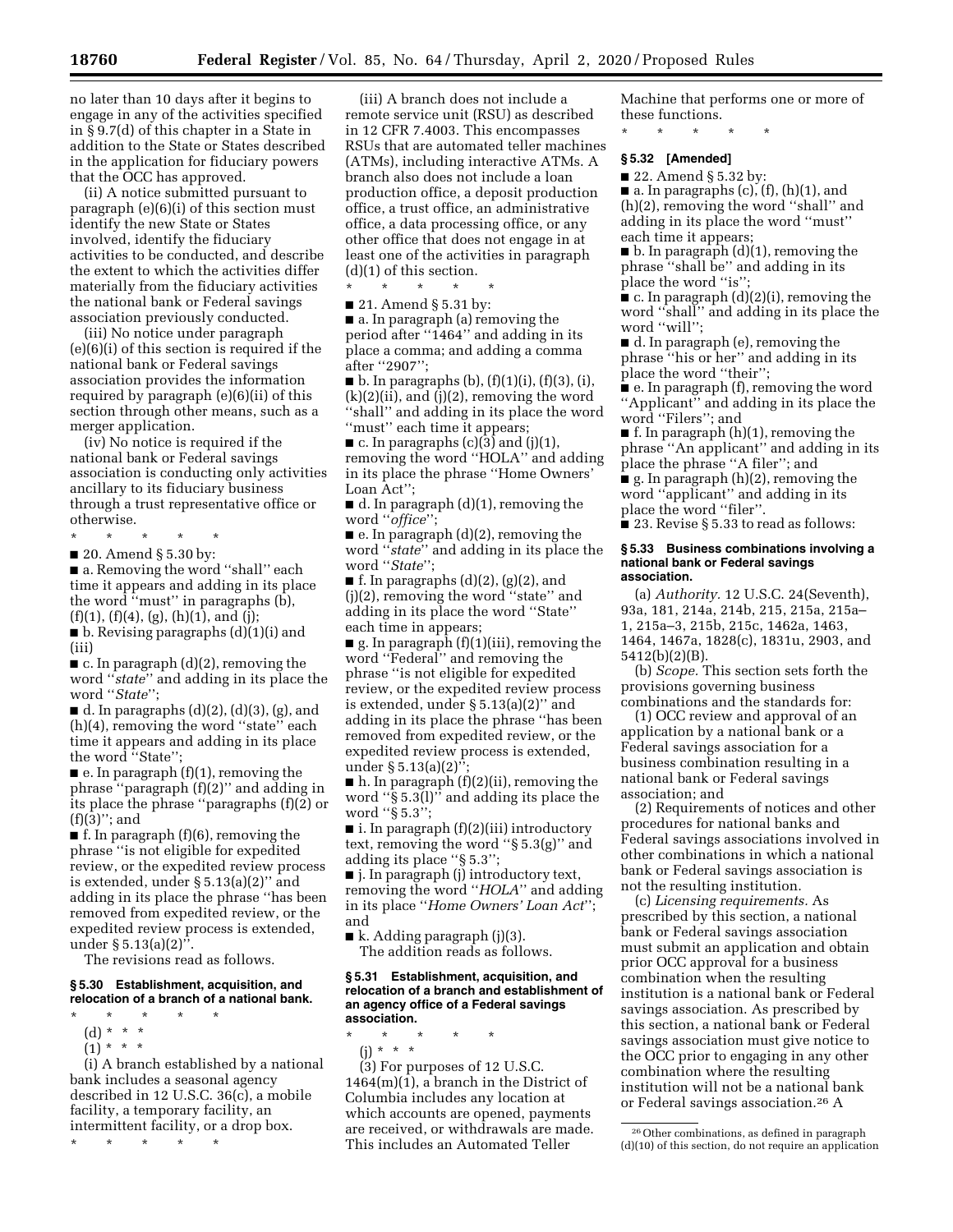national bank must submit an application and obtain prior OCC approval for any merger between the national bank and one or more of its nonbank affiliates.

(d) *Definitions.* For purposes of this section:

(1) *Bank* means any national bank or any State bank.

(2) *Business combination* means: (i) Any merger or consolidation between a national bank or a Federal savings association and one or more depository institutions or State trust companies, in which the resulting institution is a national bank or Federal savings association;

(ii) In the case of a Federal savings association, any merger or consolidation with a credit union in which the resulting institution is a Federal savings association;

(iii) In the case of a national bank, any merger between a national bank and one or more of its nonbank affiliates;

(iv) The acquisition by a national bank or a Federal savings association of all, or substantially all, of the assets of another depository institution; or

(v) The assumption by a national bank or a Federal savings association of any deposit liabilities of another insured depository institution or any deposit accounts or other liabilities of a credit union or any other institution that will become deposits at the national bank or Federal savings association.

(3) *Business reorganization* means either:

(i) A business combination between eligible banks and eligible savings associations, or between an eligible bank or an eligible savings association and an eligible depository institution, that are controlled by the same holding company or that will be controlled by the same holding company prior to the combination; or

(ii) A business combination between an eligible bank or an eligible savings association and an interim national bank or interim Federal savings association chartered in a transaction in which a person or group of persons exchanges its shares of the eligible bank or eligible savings association for shares of a newly formed holding company and receives after the transaction substantially the same proportional share interest in the holding company as it held in the eligible bank or eligible savings association (except for changes in interests resulting from the exercise of dissenters' rights), and the reorganization involves no other transactions involving the bank or savings association.

(4) *Company* means a corporation, limited liability company, partnership, business trust, association, or similar organization.

(5) For business combinations under paragraphs (g)(4) and (5) of this section, a company or shareholder is deemed to *control* another company if:

(i) Such company or shareholder, directly or indirectly, or acting through one or more other persons owns, controls, or has power to vote 25 percent or more of any class of voting securities of the other company; or

(ii) Such company or shareholder controls in any manner the election of a majority of the directors or trustees of the other company. No company is deemed to own or control another company by virtue of its ownership or control of shares in a fiduciary capacity.

(6) *Credit union* means a financial institution subject to examination by the National Credit Union Administration Board.

(7) *Home State* means, with respect to a national bank, the State in which the main office of the national bank is located and, with respect to a State bank, the State by which the bank is chartered.

(8) *Interim national bank or interim Federal savings association* means a national bank or Federal savings association that does not operate independently but exists solely as a vehicle to accomplish a business combination.

(9) *Nonbank affiliate* of a national bank means any company (other than a bank or Federal savings association) that controls, is controlled by, or is under common control with the national bank.

(10) *Other combination* means:

(i) Any merger or consolidation between a national bank or a Federal savings association and one or more depository institutions or State trust companies, in which the resulting institution is not a national bank or Federal savings association;

(ii) In the case of a Federal stock savings association, any merger or consolidation with a credit union in which the resulting institution is a credit union;

(iii) The transfer by a national bank or a Federal savings association of any deposit liabilities to another insured depository institution, a credit union or any other institution; or

(iv) The acquisition by a national bank or a Federal savings association of all, or substantially all, of the assets, or the assumption of all or substantially all of the liabilities, of any company other than a depository institution.

(11) *Savings association* and *State savings association* have the meaning set forth in section 3(b) of the Federal Deposit Insurance Act, 12 U.S.C. 1813(b).

(12) *State trust company* means a trust company organized under State law that is not engaged in the business of receiving deposits, other than trust funds.

(e) *Policy*—(1) *Factors*—(i) *In general.*  When the OCC evaluates any application for a business combination, the OCC considers the following factors:

(A) The capital level of any resulting national bank or Federal savings

association

(B) The conformity of the transaction to applicable law, regulation, and supervisory policies;

(C) The purpose of the transaction; (D) The impact of the transaction on

safety and soundness of the national bank or Federal savings association; and

(E) The effect of the transaction on the national bank's or Federal savings association's shareholders (or members in the case of a mutual savings association), depositors, other creditors, and customers.

(ii) *Bank Merger Act.* When the OCC evaluates an application for a business combination under the Bank Merger Act, the OCC also considers the following factors:

(A) *Competition.* (*1*) The OCC considers the effect of a proposed business combination on competition. The filer must provide a competitive analysis of the transaction, including a definition of the relevant geographic market or markets. A filer may refer to the Comptroller's Licensing Manual for procedures to expedite its competitive analysis.

(*2*) The OCC will deny an application for a business combination if the combination would result in a monopoly or would be in furtherance of any combination or conspiracy to monopolize or attempt to monopolize the business of banking in any part of the United States. The OCC also will deny any proposed business combination whose effect in any section of the United States may be substantially to lessen competition, or tend to create a monopoly, or which in any other manner would be in restraint of trade, unless the probable effects of the transaction in meeting the convenience and needs of the community clearly outweigh the anticompetitive effects of the transaction. For purposes of weighing against anticompetitive effects, a business combination may have favorable effects in meeting the convenience and needs of the community if the depository institution being acquired has limited long-term

under this section. However, some may require an application under 12 CFR 5.53.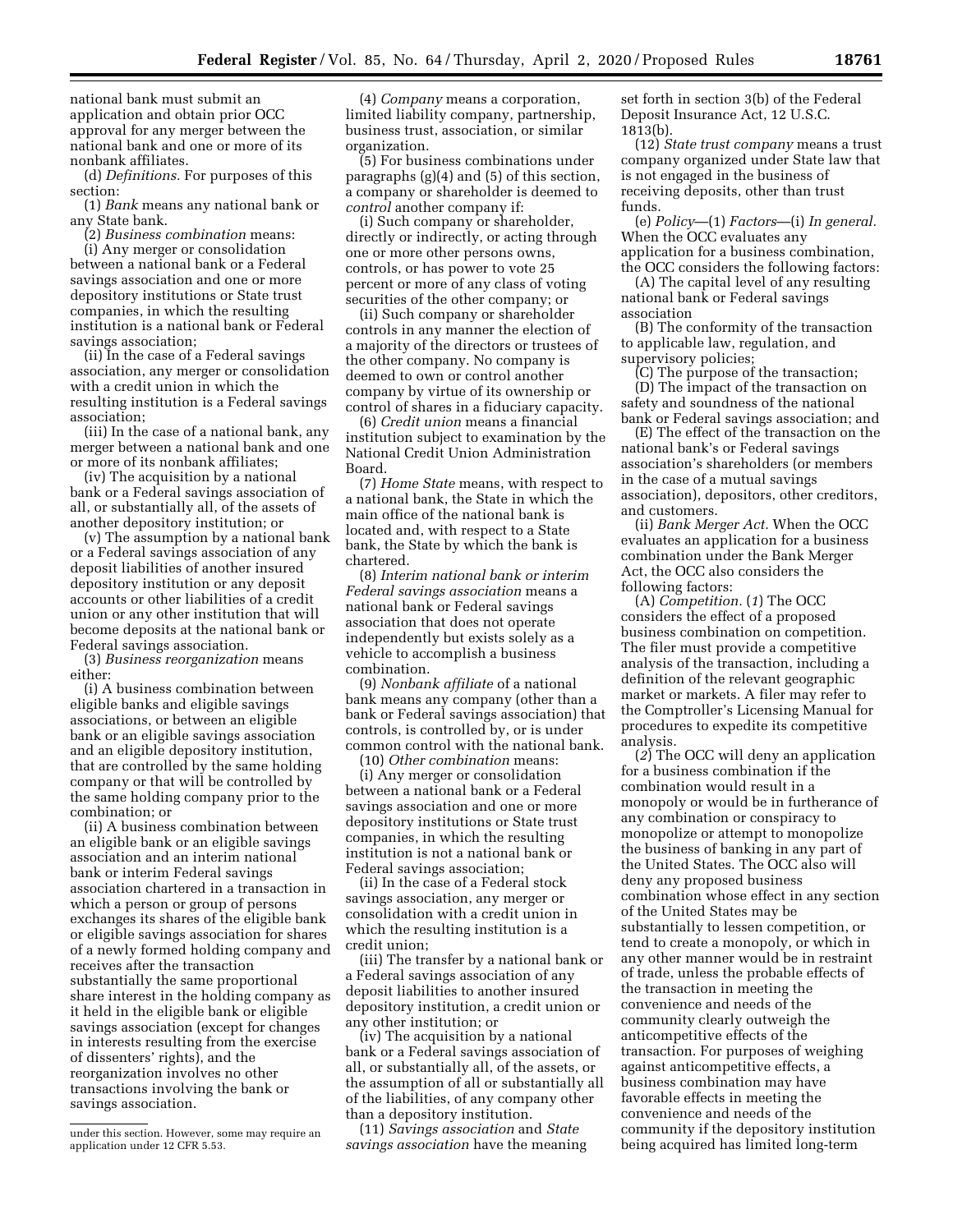prospects, or if the resulting national bank or Federal savings association will provide significantly improved, additional, or less costly services to the community.

(B) *Financial and managerial resources and future prospects.* The OCC considers the financial and managerial resources and future prospects of the existing or proposed institutions.

(C) *Convenience and needs of community.* The OCC considers the probable effects of the business combination on the convenience and needs of the community served. The filer must describe these effects in its application, including any planned office closings or reductions in services following the business combination and the likely impact on the community. The OCC also considers additional relevant factors, including the resulting national bank's or Federal savings association's ability and plans to provide expanded or less costly services to the community.

(D) *Money laundering.* The OCC considers the effectiveness of any insured depository institution involved in the business combination in combating money laundering activities, including in overseas branches.

(E) *Financial stability.* The OCC considers the risk to the stability of the United States banking and financial system.

(F) *Deposit concentration limit.* The OCC will not approve a transaction that would violate the deposit concentration limit in 12 U.S.C. 1828(c)(13) for interstate merger transactions, as defined in 12 U.S.C. 1828(c)(13)(C)(i).

(iii) *Community Reinvestment Act*— (A) *In General*. The OCC takes into account the filer's Community Reinvestment Act (CRA) record of performance in considering an application for a business combination. The OCC's conclusion of whether the CRA performance is or is not consistent with approval of an application is considered in conjunction with the other factors of this section.

(B) *Interstate mergers under 12 U.S.C. 1831u*. The OCC considers the CRA record of performance of the filer and its resulting bank affiliates and the filer's record of compliance with applicable State community reinvestment laws when required by 12 U.S.C. 1831u(b)(3).

(C) *CRA Sunshine.* A filer must disclose whether it has entered into and disclosed a covered agreement, as defined in 12 CFR 35.2, in accordance with 12 CFR 35.6 and 35.

(iv) *Interstate mergers under 12 U.S.C. 1831u.* The OCC considers the standards and requirements contained in 12 U.S.C. 1831u for interstate merger transactions between insured banks, when applicable.

(2) *Acquisition and retention of branches.* A filer must disclose the location of any branch it will acquire and retain in a business combination, including approved but unopened branches. The OCC considers the acquisition and retention of a branch under the standards set out in § 5.30 or § 5.31, as applicable, but it does not require a separate application.

(3) *Subsidiaries.* (i) A filer must identify any subsidiary, financial subsidiary investment, bank service company investment, service corporation investment, or other equity investment to be acquired in a business combination and state the activities of each subsidiary or other company in which the filer would be acquiring an investment. The OCC does not require a separate application or notice under §§ 5.34, 5.35, 5.36, 5.38, 5.39, 5.58, and 5.59.

(ii) An national bank filer proposing to acquire, through a business combination, a subsidiary, financial subsidiary investment, bank service company investment, service corporation investment, or other equity investment of any entity other than a national bank must provide the same information and analysis of the subsidiary's activities, or of the investment, that would be required if the filer were establishing the subsidiary, or making such investment, pursuant to §§ 5.34, 5.35, 5.36, or 5.39.

(iii) A Federal savings association filer proposing to acquire, through a business combination, a subsidiary, bank service company investment, service corporation investment, or other equity investment of any entity other than a Federal savings association must provide the same information and analysis of the subsidiary's activities, or of the investment, that would be required if the filer were establishing the subsidiary, or making such investment, pursuant to §§ 5.35, 5.38, 5.58, or 5.59.

(4) *Interim national bank or interim Federal savings association*—(i) *Application.* A filer for a business combination that plans to use an interim national bank or interim Federal savings association to accomplish the transaction must file an application to organize an interim national bank or interim Federal savings association as part of the application for the related business combination.

(ii) *Conditional approval.* The OCC grants conditional preliminary approval to form an interim national bank or interim Federal savings association

when it acknowledges receipt of the application for the related business combination.

(iii) *Corporate status.* An interim national bank or interim Federal savings association becomes a legal entity and may enter into legally valid agreements when it has filed, and the OCC has accepted, the interim national bank's duly executed articles of association and organization certificate or the Federal savings association's charter and bylaws. OCC acceptance occurs:

(A) On the date the OCC advises the interim national bank that its articles of association and organization certificate are acceptable or advises the interim Federal savings association that its charter and bylaws are acceptable; or

(B) On the date the interim national bank files articles of association and an organization certificate that conform to the form for those documents provided by the OCC in the Comptroller's Licensing Manual or the date the interim Federal savings association files a charter and bylaws that conform to the requirements set out in this part 5.

(iv) *Other corporate procedures.* A filer should consult the Comptroller's Licensing Manual to determine what other information is necessary to complete the chartering of the interim national bank as a national bank or the interim Federal savings association as a Federal savings association.

(5) *Nonconforming assets.* (i) A filer must identify any nonconforming activities and assets, including nonconforming subsidiaries, of other institutions involved in the business combination that will not be disposed of or discontinued prior to consummation of the transaction. The OCC generally requires a national bank or Federal savings association to divest or conform nonconforming assets, or discontinue nonconforming activities, within a reasonable time following the business combination.

(ii) Any resulting Federal savings association must conform to the requirements of sections 5(c) and 10(m) of the Home Owners' Loan Act (12 U.S.C. 1464(c) and 1467a(m)) within the time period prescribed by the OCC.

(6) *Fiduciary powers.* (i) A filer must state whether the resulting national bank or Federal savings association intends to exercise fiduciary powers pursuant to § 5.26(b).

(ii) If a filer intends to exercise fiduciary powers after the combination and requires OCC approval for such powers, the filer must include the information required under § 5.26(e)(2).

(7) *Expiration of approval.* Approval of a business combination, and conditional approval to form an interim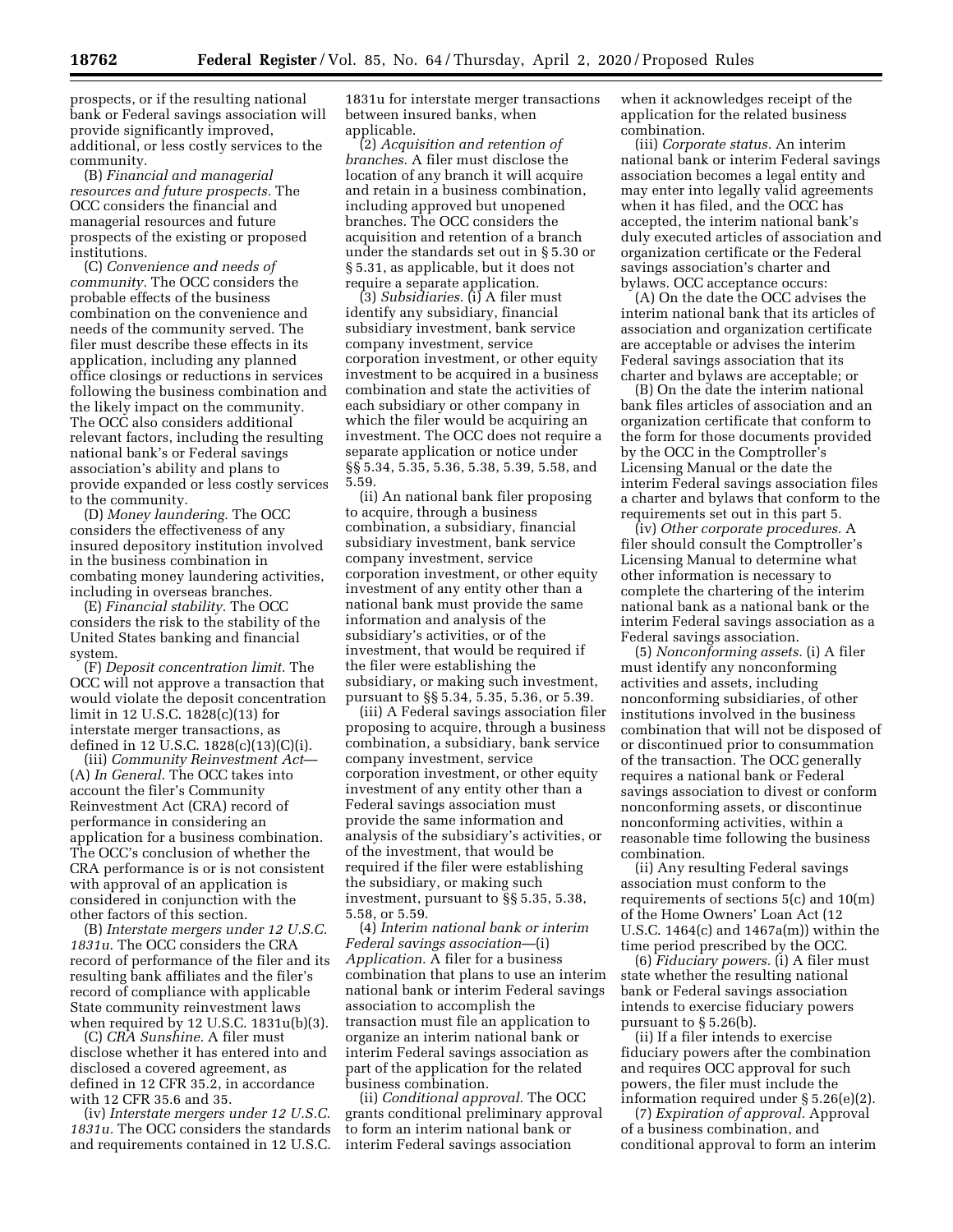national bank or interim Federal savings association, if applicable, expires if the business combination is not consummated within six months after the date of OCC approval, unless the OCC grants an extension of time.

(8) *Adequacy of disclosure.* (i) A filer must inform shareholders of all material aspects of a business combination and must comply with any applicable requirements of the Federal securities laws and securities regulations of the OCC. Accordingly, a filer must ensure that all proxy and information statements prepared in connection with a business combination do not contain any untrue or misleading statement of a material fact, or omit to state a material fact necessary in order to make the statements made, in the light of the circumstances under which they were made, not misleading.

(ii) A national bank or Federal savings association filer with one or more classes of securities subject to the registration provisions of section 12(b) or (g) of the Securities Exchange Act of 1934, 15 U.S.C. 78 l(b) or 78 l(g), must file preliminary proxy material or information statements for review with the Director, Bank Advisory, OCC, Washington, DC 20219. Any other filer must submit the proxy materials or information statements it uses in connection with the combination to the appropriate OCC licensing office no later than when the materials are sent to the shareholders.

(f) *Exceptions to rules of general applicability*—(1) *National bank or Federal savings association filer*—(i) *In general.* Sections 5.8, 5.10, and 5.11 do not apply to this section. However, if the OCC concludes that an application presents significant or novel policy, supervisory, or legal issues, the OCC may determine that some or all provisions in §§ 5.8, 5.10 and 5.11 apply.

(ii) *Statutory notice.* If an application is subject to the Bank Merger Act or to another statute that requires notice to the public, a national bank or Federal savings association filer must follow the public notice requirements contained in 12 U.S.C. 1828(c)(3) or the other statute and §§ 5.8(b) through 5.8(e), 5.10, and 5.11.

(2) *Interim national bank or interim Federal savings association.* Sections 5.8, 5.10, and 5.11 do not apply to an application to organize an interim national bank or interim Federal savings association. However, if the OCC concludes that an application presents significant or novel policy, supervisory, or legal issues, the OCC may determine that any or all parts of §§ 5.8, 5.10, and 5.11 apply. The OCC treats an

application to organize an interim national bank or interim Federal savings association as part of the related application to engage in a business combination and does not require a separate public notice and public comment process.

(3) *State bank, or State savings association, State trust company, or credit union as resulting institution.*  Sections 5.7 through 5.13 do not apply to transactions covered by paragraphs  $(g)(6)$  or  $(g)(7)$  of this section.

(g) *Provisions governing consolidations and mergers with different types of entities*—(1) *Consolidations and mergers under 12 U.S.C. 215 or 215a of a national bank with other national banks and State banks as defined in 12 U.S.C. 215b(1) resulting in a national bank.* A national bank entering into a consolidation or merger authorized pursuant to 12 U.S.C. 215 or 215a, respectively, is subject to the approval procedures and requirements with respect to treatment of dissenting shareholders set forth in those provisions.

(2) *Interstate consolidations and mergers under 12 U.S.C. 215a–1 resulting in a national bank*—(i) With the approval of the OCC, an insured national bank may consolidate or merge with an insured out-of-State bank, as defined in 12 U.S.C. 1831u(g)(8), with the national bank as the resulting institution.

(ii) Unless it has elected to follow the procedures set out in paragraph (h) of this section, the resulting national bank entering into the consolidation or merger must comply with the procedures of 12 U.S.C. 215 or 215a, as applicable.

(iii) Unless it has elected to follow the procedures applicable to State bank under paragraph (h)(1)(i), any national bank that will not be the resulting bank in a consolidation or merger pursuant to 12 U.S.C. 215a–1 must comply with the procedures of 12 U.S.C. 215 or 215a, as applicable.

(iv) *Corporate existence.* The corporate existence of each bank participating in a consolidation or merger continues in the resulting national bank, and all the rights, franchises, property, appointments, liabilities, and other interests of the participating bank are transferred to the resulting national bank, as set forth in 12 U.S.C. 215(b), (e) and (f) or 12 U.S.C. 215a(a), (e), and (f), as applicable.

(3) *Consolidations and mergers of a national bank with Federal savings associations under 12 U.S.C. 215c resulting in a national bank.* (i) With the approval of the OCC, any national bank and any Federal savings association may

consolidate or merge with a national bank as the resulting institution by complying with the following procedures:

(A) Unless it has elected to follow the procedures set out in paragraph (h) of this section, a national bank entering into the consolidation or merger must follow the procedures of 12 U.S.C. 215 or 215a, respectively, as if the Federal savings association were a national bank.

(B)(*1*) A Federal savings association entering into the consolidation or merger must comply with the requirements of paragraph (n) of this section and follow the procedures set out in paragraph (o) of this section.

(*2*) For purposes of this paragraph (g)(3), a combination in which a national bank acquires all or substantially all of the assets, or assumes all or substantially all of the liabilities, of a Federal savings association will be treated as a consolidation for the Federal savings association.

(ii)(A) Unless the national bank has elected to follow the procedures set out in paragraph (h) of this section, national bank shareholders who dissent from a plan to consolidate may receive in cash the value of their national bank shares if they comply with the requirements of 12 U.S.C. 215 as if the Federal savings association were a national bank.

(B) Unless the Federal savings association has elected to follow the procedures applicable to State savings associations pursuant to paragraph  $(o)(1)(i)(A)$  of this section, Federal savings association shareholders who dissent from a plan to consolidate or merge may receive in cash the value of their Federal savings association shares if they comply with the requirements of 12 U.S.C. 215 or 215a as if the Federal savings association were a national bank.

(C) Unless the national bank or Federal savings association has elected to follow the procedures applicable to State banks or State savings associations, respectively, pursuant to paragraph  $(h)(1)(i)$  or  $(o)(1)(i)(A)$  of this section, respectively, the OCC will conduct an appraisal or reappraisal of the value of a national bank or Federal savings association held by dissenting shareholders in accordance with the provisions of 12 U.S.C. 215 or 215a, as applicable, except that the costs and expenses of any appraisal or reappraisal may be apportioned and assessed by the Comptroller as he or she may deem equitable against all or some of the parties. In making this determination the Comptroller will consider whether any party has acted arbitrarily or not in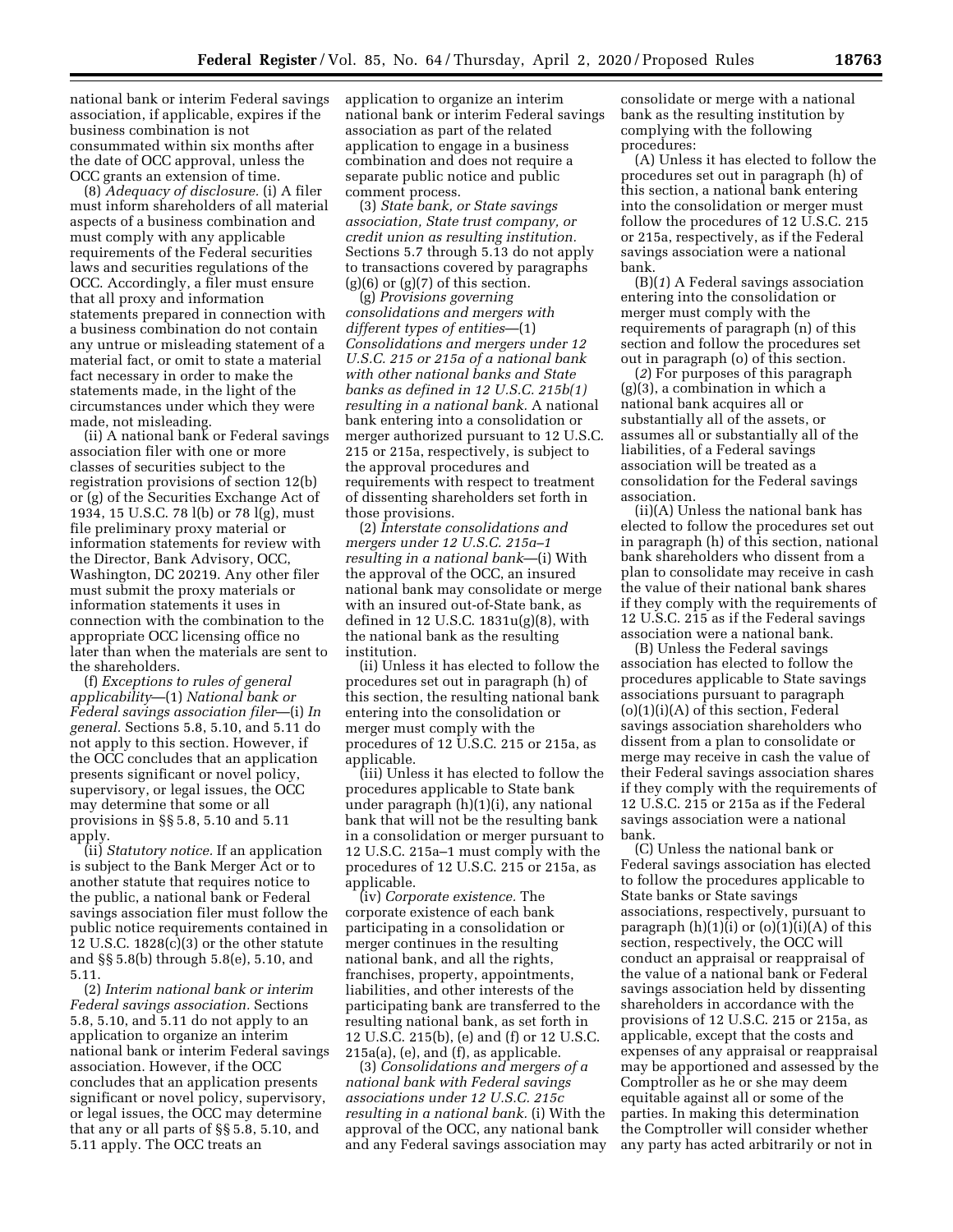good faith in respect to the rights provided by this paragraph.

(iii) The consolidation or merger agreement must address the effect upon, and the terms of the assumption of, any liquidation account of any participating institution by the resulting institution.

(4) *Mergers of a national bank with its nonbank affiliates under 12 U.S.C. 215a–3 resulting in a national bank.* (i) With the approval of the OCC, a national bank may merge with one or more of its nonbank affiliates, with the national bank as the resulting institution, in accordance with the provisions of this paragraph, provided that the law of the State or other jurisdiction under which the nonbank affiliate is organized allows the nonbank affiliate to engage in such mergers. If the national bank is an insured bank, the transaction is also subject to approval by the FDIC under the Bank Merger Act, 12 U.S.C. 1828(c).

(ii) Unless it has elected to follow the procedures set out in paragraph (h) of this section, a national bank entering into the merger must follow the procedures of 12 U.S.C. 215a as if the nonbank affiliate were a State bank, except as otherwise provided herein.

(iii) A nonbank affiliate entering into the merger must follow the procedures for such mergers set out in the law of the State or other jurisdiction under which the nonbank affiliate is organized.

(iv) The rights of dissenting shareholders and appraisal of dissenters' shares of stock in the nonbank affiliate entering into the merger must be determined in the manner prescribed by the law of the State or other jurisdiction under which the nonbank affiliate is organized.

(v) The corporate existence of each institution participating in the merger continues in the resulting national bank, and all the rights, franchises, property, appointments, liabilities, and other interests of the participating institutions are transferred to the resulting national bank, as set forth in 12 U.S.C. 215a(a), (e), and (f) in the same manner and to the same extent as in a merger between a national bank and a State bank under 12 U.S.C. 215a(a), as if the nonbank affiliate were a State bank.

(5) *Mergers of an uninsured national bank with its nonbank affiliates under 12 U.S.C. 215a–3 resulting in a nonbank affiliate.* (i) With the approval of the OCC, a national bank that is not an insured bank as defined in 12 U.S.C. 1813(h) may merge with one or more of its nonbank affiliates, with the nonbank affiliate as the resulting entity, in accordance with the provisions of this paragraph, provided that the law of the

State or other jurisdiction under which the nonbank affiliate is organized allows the nonbank affiliate to engage in such mergers.

(ii) Unless it has elected to follow the procedures applicable to State banks under paragraph (h)(1)(i) of this section, a national bank entering into the merger must follow the procedures of 12 U.S.C. 214a, as if the nonbank affiliate were a State bank, except as otherwise provided in this section.

(iii) A nonbank affiliate entering into the merger must follow the procedures for such mergers set out in the law of the State or other jurisdiction under which the nonbank affiliate is organized.

(iv)(A) National bank shareholders who dissent from an approved plan to merge may receive in cash the value of their national bank shares if they comply with the requirements of 12 U.S.C. 214a as if the nonbank affiliate were a State bank. The OCC may conduct an appraisal or reappraisal of dissenters' shares of stock in a national bank involved in the merger if all parties agree that the determination is final and binding on each party and agree on how the total expenses of the OCC in making the appraisal will be divided among the parties and paid to the OCC.

(B) The rights of dissenting shareholders and appraisal of dissenters' shares of stock in the nonbank affiliate involved in the merger must be determined in the manner prescribed by the law of the State or other jurisdiction under which the nonbank affiliate is organized.

(v) The corporate existence of each entity participating in the merger continues in the resulting nonbank affiliate, and all the rights, franchises, property, appointments, liabilities, and other interests of the participating national bank are transferred to the resulting nonbank affiliate as set forth in 12 U.S.C. 214b, in the same manner and to the same extent as in a merger between a national bank and a State bank under 12 U.S.C. 214a, as if the nonbank affiliate were a State bank.

(6) *Consolidation or merger of a Federal savings association with another Federal savings association, a national bank, a State bank, a State savings bank, a State savings association, a State trust company, or a credit union resulting in a Federal savings association.* (i) With the approval of the OCC, a Federal savings association may consolidate or merge with another Federal savings association, a national bank, a State bank, a State savings association, a State trust company, or a credit union with

the Federal savings association as the resulting institution by complying with the following procedures:

(A)(*1*) The filer Federal savings association must comply with the requirements of paragraph (n) of this section and follow the procedures set out in paragraph (o) of this section.

(*2*) For purposes of this paragraph (g)(3), a combination in which a Federal savings association acquires all or substantially all of the assets, or assumes all or substantially all of the liabilities, of another other participating institution will be treated as a consolidation for the acquiring Federal savings association and as a consolidation by a Federal savings association whose assets are acquired, if any.

(B)(*1*) Unless it has elected to follow the procedures applicable to State banks under paragraph (h)(1)(i) of this section, a national bank entering into a merger or consolidation with a Federal savings association when the resulting institution will be a Federal savings association must comply with the requirements of 12 U.S.C. 214a and 12 U.S.C. 214c as if the Federal savings association were a State bank. However, for these purposes the references in 12 U.S.C. 214c to ''law of the State in which such national banking association is located'' and ''any State authority'' mean ''laws and regulations governing Federal savings associations'' and ''Office of the Comptroller of the Currency'' respectively.

(*2*) Unless the national bank has elected to follow the procedures applicable to State banks under paragraph (h)(1)(i) of this section, national bank shareholders who dissent from a plan to merge or consolidate may receive in cash the value of their national bank shares if they comply with the requirements of 12 U.S.C. 214a as if the Federal savings association were a State bank. The OCC will conduct an appraisal or reappraisal of the value of the national bank shares held by dissenting shareholders in accordance with the provisions of 12 U.S.C. 214a, except that the costs and expenses of any appraisal or reappraisal may be apportioned and assessed by the Comptroller as he or she may deem equitable against all or some of the parties. In making this determination the Comptroller will consider whether any party has acted arbitrarily or not in good faith in respect to the rights provided by this paragraph.

(C)(*1*) A Federal savings association entering into a merger or consolidation with another Federal savings association when the resulting institution will be the other Federal savings association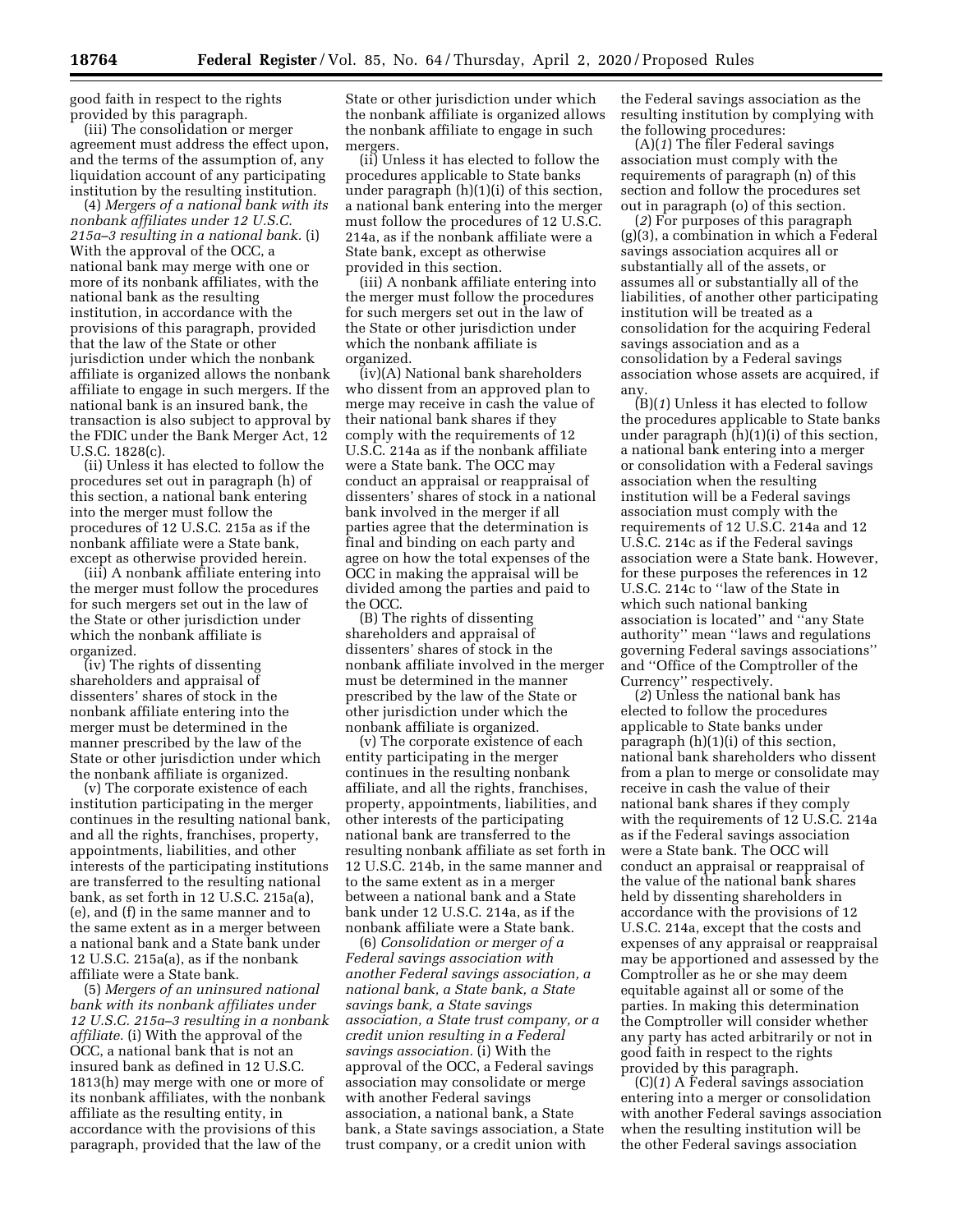must comply with the requirements of paragraph (n) of this section and the procedures of paragraph (o) of this section.

(*2*) Unless the Federal savings association has elected to follow the procedures applicable to State savings associations under paragraph  $(o)(1)(i)(A)$ , Federal savings association shareholders who dissent from a plan to merge or consolidate may receive in cash the value of their Federal savings association shares if they comply with the requirements of 12 U.S.C. 214a as if the other Federal savings association were a State bank. The OCC will conduct an appraisal or reappraisal of the value of the Federal savings association shares held by dissenting shareholders in accordance with the provisions of 12 U.S.C. 214a, except that the costs and expenses of any appraisal or reappraisal may be apportioned and assessed by the Comptroller as he or she may deem equitable against all or some of the parties. In making this determination the Comptroller will consider whether any party has acted arbitrarily or not in good faith in respect to the rights provided by this paragraph.

(*3*) Unless the Federal savings association has elected to follow the procedures applicable to State savings associations under paragraph  $(o)(1)(i)(A)$ , the plan of merger or consolidation must provide the manner of disposing of the shares of the resulting Federal savings association not taken by the dissenting shareholders of the Federal savings association.

(D)(*1*) A State bank, State savings association, State trust company, or credit union entering into a consolidation or merger with a Federal savings association when the resulting institution will be a Federal savings association must follow the procedures for such consolidations or mergers set out in the law of the State or other jurisdiction under which the State bank, State savings association, State trust company, or credit union is organized.

(*2*) The rights of dissenting shareholders and appraisal of dissenters' shares of stock in the State bank, State savings association, or State trust company, entering into the consolidation or merger will be determined in the manner prescribed by the law of the State or other jurisdiction under which the State bank, State savings association, or State trust company is organized.

(ii) The consolidation or merger agreement must address the effect upon, and the terms of the assumption of, any liquidation account of any participating institution by the resulting institution.

(7) *Consolidation or merger under 12 U.S.C. 214a of a national bank with a State bank resulting in a State bank as defined in 12 U.S.C. 214(a)*—(i) *In general.* Prior OCC approval is not required for the merger or consolidation of a national bank with a State bank as defined in 12 U.S.C. 214(a). Termination of a national bank's existence and status as a national banking association is automatic, and its charter cancelled, upon completion of the statutory and regulatory requirements for engaging in the consolidation or merger and consummation of the consolidation or merger.

(ii) *Procedures.* A national bank desiring to merge or consolidate with a State bank as defined in 12 U.S.C. 214(a) when the resulting institution will be a State bank must comply with the requirements and follow the procedures of 12 U.S.C. 214a and 214c and must provide notice to the OCC under paragraph (k) of this section.

(iii) *Dissenters' rights and appraisal procedures.* National bank shareholders who dissent from a plan to merge or consolidate may receive in cash the value of their national bank shares if they comply with the requirements of 12 U.S.C. 214a. The OCC conducts an appraisal or reappraisal of the value of the national bank shares held by dissenting shareholders as provided for in 12 U.S.C. 214a.

(iv) *Liquidation account.* The consolidation or merger agreement must address the effect upon, and the terms of the assumption of, any liquidation account of any participating institution by the resulting institution.

(8) *Interstate consolidations and mergers between an insured national bank and an insured State bank resulting in a State bank.*—(i) *In general.*  Prior OCC approval is not required for the merger or consolidation of an insured national bank with an insured out-of-state State bank, as defined in 12 U.S.C. 1831u(g)(8), with the State bank as the resulting institution, that has been approved by the appropriate Federal banking agency for the State bank. Termination of a national bank's existence and status as a national banking association is automatic, and its charter cancelled, upon completion of the statutory and regulatory requirements for engaging in the consolidation or merger and consummation of the consolidation or merger.

(ii) *Procedures.* Unless it has elected to follow the procedures applicable to State banks under paragraph (h)(1)(i) of this section, the national bank entering into the consolidation or merger must

comply with the procedures of 12 U.S.C. 214a, as applicable.

(iii) *Notice.* The national bank must provide a notice to the OCC under paragraph (k) of this section.

(9) *Consolidation or merger of a Federal savings association with a State bank, State savings bank, State savings association, State trust company, or credit union resulting in a State bank, State savings bank, State savings association, State trust company, or credit union*—(i) *Policy.* Prior OCC approval is not required for the merger or consolidation of a Federal savings association with a State bank, State savings bank, State savings association, State trust company, or credit union when the resulting institution will be a State institution or credit union. Termination of a national bank's or Federal savings association's existence and status as a national banking association or Federal savings association is automatic, and its charter cancelled, upon completion of the statutory and regulatory requirements for engaging in the consolidation or merger and consummation of the consolidation or merger.

(ii) *Procedures.* (A) A Federal savings association desiring to merge or consolidate with a State bank, State savings bank, State savings association, State trust company, or credit union when the resulting institution will be a State institution or credit union must comply with the requirements of paragraph (n) of this section and the procedures of paragraph (o) of this section and must provide notice to the OCC under paragraph (k) of this section.

(B) For purposes of this paragraph (g)(9), a combination in which a State bank, State savings bank, State savings association, State trust company, or credit union acquires all or substantially all of the assets, or assumes all or substantially all of the liabilities, of a Federal savings association must be treated as a consolidation by the Federal savings association.

(iii) *Dissenters' rights and appraisal procedures.* (A) Unless the Federal savings association has elected to follow the procedures applicable to State savings associations under paragraph  $(o)(1)(i)(A)$ , Federal savings association shareholders who dissent from a plan to merge or consolidate may receive in cash the value of their Federal savings association shares if they comply with the requirements of 12 U.S.C. 214a as if the Federal savings association were a national bank. The OCC conducts an appraisal or reappraisal of the value of the Federal savings association shares held by dissenting shareholders only if all parties agree that the determination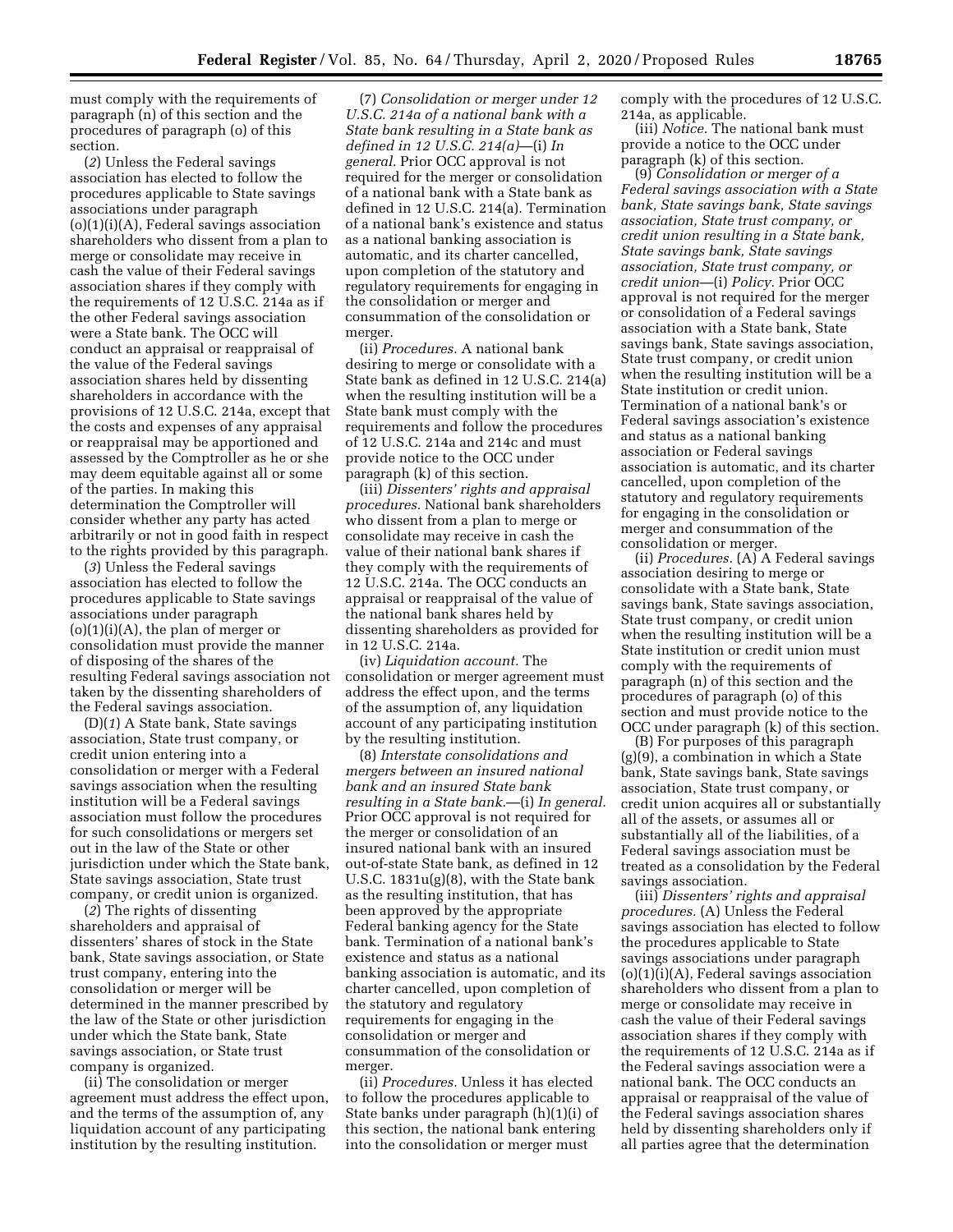will be final and binding. The parties also must agree on how the total expenses of the OCC in making the appraisal will be divided among the parties and paid to the OCC.

(B) Unless the Federal savings association has elected to follow the procedures applicable to State savings associations under paragraph  $(o)(1)(i)(A)$ , the plan of merger or consolidation must provide the manner of disposing of the shares of the resulting State institution not taken by the dissenting shareholders of the Federal savings association.

(iv) *Liquidation account.* The consolidation or merger agreement must address the effect upon, and the terms of the assumption of, any liquidation account of any participating institution by the resulting institution.

(h) *Procedural requirements for national bank combinations*—(1) *Permissible elections.* A national bank participating in a combination pursuant to paragraph (g)(2), (g)(3), (g)(4), (g)(5),  $(g)(6)$ , or  $(g)(8)$  of this section may elect to follow with respect to the combination:

(i) The procedures applicable to a State bank chartered by the State where the national bank's main office is located; or

(ii) Paragraph (p) of this section, if applicable.

(2) *Rules of Construction.* For purposes of paragraph (h)(1) of this section:

(i) Any references to a State agency in the applicable State procedures should be read as referring to the OCC; and

(ii) Unless otherwise specified in Federal law, all filings required by the applicable State procedures must be made to the OCC.

(i) *Expedited review for business reorganizations and streamlined applications.* A filing that qualifies as a business reorganization as defined in paragraph (d)(3) of this section, or a filing that qualifies as a streamlined application as described in paragraph (j) of this section, is deemed approved by the OCC as of the 15th day after the close of the comment period, unless the OCC notifies the filer that the filing is not eligible for expedited review, or the expedited review process is extended, under § 5.13(a)(2). An application under this paragraph must contain all necessary information for the OCC to determine if it qualifies as a business reorganization or streamlined application.

(j) *Streamlined applications.* (1) A filer may qualify for a streamlined business combination application in the following situations:

(i) At least one party to the transaction is an eligible bank or eligible savings association, and all other parties to the transaction are eligible banks, eligible savings associations, or eligible depository institutions, the resulting national bank or resulting Federal savings association will be well capitalized immediately following consummation of the transaction, and the total assets of the target institution are no more than 50 percent of the total assets of the acquiring bank or Federal savings association, as reported in each institution's Consolidated Report of Condition and Income filed for the quarter immediately preceding the filing of the application;

(ii) The acquiring bank or Federal savings association is an eligible bank or eligible savings association, the target bank or savings association is not an eligible bank, eligible savings association, or an eligible depository institution, the resulting national bank or resulting Federal savings association will be well capitalized immediately following consummation of the transaction, and the filers in a prefiling communication request and obtain approval from the appropriate OCC licensing office to use the streamlined application;

(iii) The acquiring bank or Federal savings association is an eligible bank or eligible savings association, the target bank or savings association is not an eligible bank, eligible savings association, or an eligible depository institution, the resulting bank or resulting Federal savings association will be well capitalized immediately following consummation of the transaction, and the total assets acquired do not exceed 10 percent of the total assets of the acquiring national bank or acquiring Federal savings association, as reported in each institution's Consolidated Report of Condition and Income filed for the quarter immediately preceding the filing of the application; or

(iv) In the case of a transaction under paragraph (g)(4) of this section, the acquiring bank is an eligible bank, the resulting national bank will be well capitalized immediately following consummation of the transaction, the filers in a prefiling communication request and obtain approval from the appropriate OCC licensing office to use the streamlined application, and the total assets acquired do not exceed 10 percent of the total assets of the acquiring national bank, as reported in the bank's Consolidated Report of Condition and Income filed for the quarter immediately preceding the filing of the application.

(2) Notwithstanding paragraph (j)(1) of this section, a filer does not qualify for a streamlined business combination application if the transaction is part of a conversion under part 192 of this chapter.

(3) When a business combination qualifies for a streamlined application, the filer should consult the Comptroller's Licensing Manual to determine the abbreviated application information required by the OCC. The OCC encourages prefiling communications between the filers and the appropriate OCC licensing office before filing under paragraph (j) of this section.

(k) *Exit notice to OCC*—(1) *Notice required.* As provided in paragraphs  $(g)(7)(ii)$ ,  $(g)(8)(iii)$ , and  $(g)(9)(ii)$  of this section, a national bank or Federal savings association engaging in a consolidation or merger in which it is not the filer and the resulting institution must file a notice rather than an application to the appropriate OCC licensing office advising of its intention.

(2) *Timing of notice.* The national bank or Federal savings association must submit the notice at the time the application to merge or consolidate is filed with the responsible agency under the Bank Merger Act, 12 U.S.C. 1828(c), or if there is no such filing then no later than 30 days prior to the effective date of the merger or consolidation.

(3) *Content of notice.* The notice must include the following: (i)(A) A short description of the material features of the transaction, the identity of the acquiring institution, the identity of the State or Federal regulator to whom the application was made, and the date of the application; or

 $(B)$   $\tilde{A}$  copy of a filing made with another Federal or State regulatory agency seeking approval from that agency for the transaction under the Bank Merger Act or other applicable statute;

(ii) The planned consummation date for the transaction;

(iii) Information to demonstrate compliance by the national bank or Federal savings association with applicable requirements to engage in the transactions (*e.g.,* board approval or shareholder or accountholder requirements); and

(iv) If the national bank or Federal savings association submitting the notice maintains a liquidation account established pursuant to part 192 of this chapter, the notice must state that the resulting institution will assume such liquidation account.

(4) *Termination of status.* The national bank or Federal savings association must advise the OCC when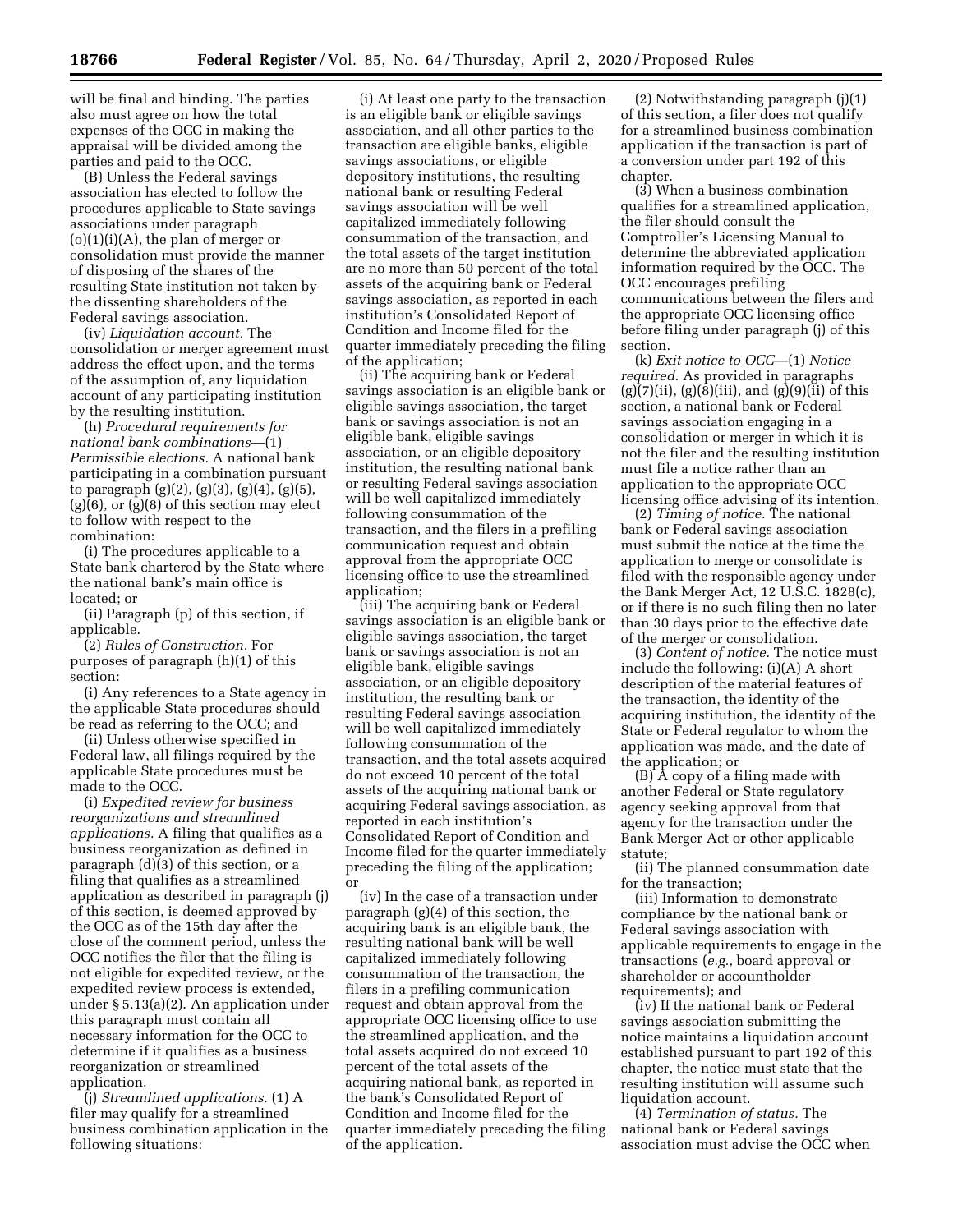the transaction is about to be consummated. Termination of a national bank's or Federal savings association's existence and status as a national banking association or Federal savings association is automatic, and its charter cancelled, upon completion of the statutory and regulatory requirements and consummation of the consolidation or merger. When the national bank or Federal savings association files the notice under paragraph (k)(2) of this section, the OCC provides instructions to the national bank or Federal savings association for terminating its status as a national bank or Federal savings, including surrendering its charter to the OCC immediately after consummation of the transaction.

(5) *Expiration.* If the action contemplated by the notice is not completed within six months after the OCC's receipt of the notice, a new notice must be submitted to the OCC, unless the OCC grants an extension of time.

(l) *Mergers and consolidations; transfer of assets and liabilities to the resulting institution.* (1) In any consolidation or merger in which the resulting institution is a national bank or Federal savings association, on the effective date of the merger or consolidation, all assets and property (real, personal and mixed, tangible and intangible, choses in action, rights, and credits) then owned by each participating institution or which would inure to any of them, immediately by operation of law and without any conveyance, transfer, or further action, become the property of the resulting national bank or Federal savings association. The resulting national bank or Federal savings association is deemed to be a continuation of the entity of each participating institution, and will succeed to such rights and obligations of each participating institution and the duties and liabilities connected therewith.

(2) The authority in paragraph (l)(1) of this section is in addition to any authority granted by applicable statutes for specific transactions and is subject to the National Bank Act, the Home Owners' Loan Act, and other applicable statutes.

(m) *Certification of combination; effective date.* (1) When a national bank or Federal savings association is the filer and will be the resulting entity in a consolidation or merger, after receiving approval from the OCC, it must complete any remaining steps needed to complete the transaction, provide the OCC with a certification that all other required regulatory or shareholder approvals have been obtained, and

inform the OCC of the planned consummation date.

(2) When the transaction is consummated, the filer must notify the OCC of the consummation date. The OCC will issue a letter certifying that the combination was effective on the date specified in the filer's notice.

(n) *Authority for and certain limits on business combinations and other transactions by Federal savings associations.* (1) Federal savings associations may enter into business combinations only in accordance with this section, the Bank Merger Act, and sections  $5(d)(3)(A)$  and  $10(s)$  of the Home Owners' Loan Act.

(2) A Federal savings association may consolidate or merge with another depository institution, a State trust company or a credit union, may engage in another business combination listed in paragraphs (d)(2)(iv) and (v) of this section, or may engage in any other combination listed in paragraph (d)(10), provided that:

(i) The combination is in compliance with, and receives all approvals required under, any applicable statutes and regulations;

(ii) Any resulting Federal savings association meets the requirements for insurance of accounts; and

(iii) A consolidation or merger involving a mutual savings association or the transfer of all or substantially all of the deposits of a mutual savings association must result in a mutually held depository institution that is insured by the FDIC, unless:

(A) The transaction is approved under part 192 governing mutual to stock conversions;

(B) The transaction involves a mutual holding company reorganization under 12 U.S.C. 1467a(o) or a similar transaction under State law; or

(C) The transaction is part of a voluntary liquidation for which the OCC has provided non-objection under § 5.48.

(3) Where the resulting institution is a Federal mutual savings association, the OCC may approve a temporary increase in the number of directors of the resulting institution provided that the association submits a plan for bringing the board of directors into compliance with the requirements of § 5.21(e) within a reasonable period of time.

(4)(i) The Federal savings associations described in paragraph (n)(4)(ii) of this section below must provide affected accountholders with a notice of a proposed account transfer and an option of retaining the account in the transferring Federal savings association. The notice must allow affected

accountholders at least 30 days to consider whether to retain their accounts in the transferring Federal savings association.

(ii) The following savings associations must provide the notices:

(A) A Federal mutual savings association transferring account liabilities to an institution the accounts of which are not insured by the Deposit Insurance Fund or the National Credit Union Share Insurance Fund; and

(B) Any Federal mutual savings association transferring account liabilities to a stock form depository institution.

(o) *Procedural requirements for Federal savings association approval of combinations*—(1) *In general*—(i) *Permissible elections.* A Federal savings association participating in a combination may elect to follow the applicable procedures with respect to the combination:

(A) The procedures applicable to a State savings association chartered by the State where the Federal savings association's home office is located: or

(B) The standard procedures provided in paragraph (o)(2) of this section.

(ii) *Rules of Construction.* For purposes of paragraph (o)(1)(i) of this section:

(A) Any references to a State agency in the applicable State procedures should be read as referring to the OCC; and

(B) Unless otherwise specified in Federal law, all filings required by the applicable State procedures must be made to the OCC.

(2) *Standard procedures*—(i) *Board approval.* Before a Federal savings association files a notice or application for any consolidation or merger, the combination and combination agreement must be approved by majority vote of the entire board of each constituent Federal savings association in the case of Federal stock savings associations or a two-thirds vote of the entire board of each constituent Federal savings association in the case of Federal mutual savings associations.

(ii) *Shareholder vote*—(A) *General rule.* Except as otherwise provided in this paragraph (o)(2)(ii), an affirmative vote of two-thirds of the outstanding voting stock of any constituent Federal stock savings association is required for approval of a consolidation or merger. If any class of shares is entitled to vote as a class pursuant to § 5.22, an affirmative vote of a majority of the shares of each voting class and two-thirds of the total voting shares is required. The required vote must be taken at a meeting of the savings association.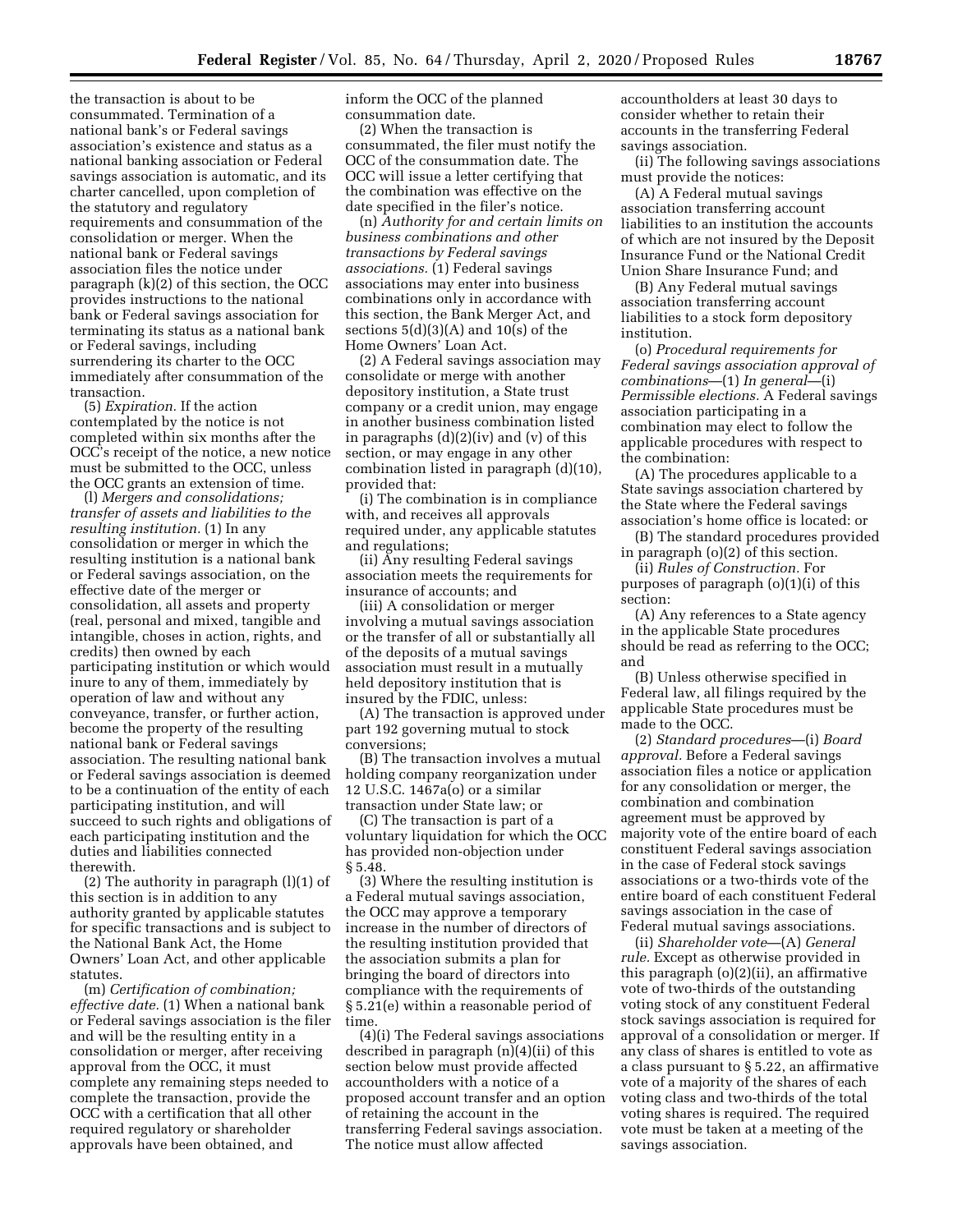(B) *General exception.* Stockholders of the resulting Federal stock savings association need not authorize a consolidation or merger if the transaction meets the requirements of paragraph (p) of this section.

(C) *Exceptions for certain combinations involving an interim association.* Stockholders of a Federal stock savings association need not authorize by a two-thirds affirmative vote consolidations or mergers involving an interim Federal savings association or interim State savings association when the resulting Federal stock savings association is acquired pursuant to the regulations of the Board of Governors of the Federal Reserve System at 12 CFR 238.15(e) (relating to the creation of a savings and loan holding company by a savings association). In those cases, an affirmative vote of 50 percent of the shares of the outstanding voting stock of the Federal stock savings association plus one affirmative vote is required. If any class of shares is entitled to vote as a class pursuant to § 5.22(g), an affirmative vote of 50 percent of the shares of each voting class plus one affirmative vote is required. The required votes must be taken at a meeting of the association.

(3) *Change of name or home office.* If the name of the resulting Federal savings association or the location of the home office of the resulting Federal savings association will change as a result of the business combination, the resulting Federal savings association must amend its charter accordingly.

(4) *Mutual member vote.*  Notwithstanding any other provision of this section, the OCC may require that a consolidation, merger or other business combination be submitted to the voting members of any mutual savings association participating in the proposed transaction at duly called meetings and that the transaction, to be effective, must be approved by such voting members.

(p) *Exception to voting requirements.*  Shareholders of a resulting national bank or Federal stock savings association need not authorize a consolidation or merger if:

(1) Either:

(i) The transaction does not involve an interim bank or an interim savings association; or

(ii) The transaction involves an interim bank or an interim savings association and the existing shareholders of the national bank or Federal stock savings association will directly hold the shares of the resulting national bank or Federal stock savings association;

(2) The national bank's articles of association or the Federal stock savings association's charter, as applicable, is not changed;

(3) Each share of stock outstanding immediately prior to the effective date of the consolidation or merger is to be an identical outstanding share or a treasury share of the resulting national bank or Federal stock savings association after such effective date; and (4) Either:

(i) No shares of voting stock of the resulting national bank or Federal stock savings association and no securities convertible into such stock are to be issued or delivered under the plan of combination; or

(ii) The authorized unissued shares or the treasury shares of voting stock of the resulting national bank or Federal stock savings association to be issued or delivered under the plan of merger or consolidation, plus those initially issuable upon conversion of any securities to be issued or delivered under such plan, do not exceed 20 percent of the total shares of voting stock of such national bank or Federal stock savings association outstanding immediately prior to the effective date of the consolidation or merger. ■ 24. Amend § 5.34 by:

■ a. In paragraph (a), removing ''3101 *et seq.*'' and adding in its place ''3102(b)''; ■ b. In paragraph (c), removing the phrase ''(e)(5)(i)(B) of this section shall apply'' and adding in its place the phrase ''(f)(1)(ii) of this section applies''; ■ c. Revising paragraph (d);

 $\blacksquare$  d. In paragraphs (e)(1)(i)(B), (e)(3), and (e)(4)(ii), removing the word ''state'' and adding in its place the word ''State'' each time it;

■ e. Revising paragraph (e)(2)(i)(A);  $\blacksquare$  f. In paragraph (e)(2)(i)(C), removing the phrase ''generally accepted accounting principles (GAAP)'' and adding in its place the word ''GAAP''; ■ g. In paragraph (e)(2)(ii) introductory

text, removing the word ''subsidiaries'' and adding in its place the word ''entities'';

■ h. Removing the word "and" in paragraph (e)(2)(ii)(A);

■ i. Removing the period and adding in its place ''; and'' in paragraph  $(e)(2)(ii)(B);$ 

 $\blacksquare$  j. Adding paragraph (e)(2)(ii)(C);

■ k. In paragraph (e)(2)(iii)(B), removing the word ''shall'' and adding in its place the word ''may'';

 $\blacksquare$  l. In paragraphs (e)(4)(i) and (e)(4)(ii), removing the word ''shall'' and adding in its place the word ''will'';

■ m. Removing paragraph (e)(7);

■ n. Redesignating paragraphs (e)(5) and (e)(6) as paragraphs (f) and (g), respectively ; and

■ o. Revising newly redesignated paragraph (f). The addition and revisions read as follows.

### **§ 5.34 Operating subsidiaries of a national bank.**

\* \* \* \* \* (d) *Definition.* For purposes of this section, *authorized product* means a product that would be defined as insurance under section 302(c) of the Gramm-Leach-Bliley Act (15 U.S.C. 6712) that, as of January 1, 1999, the OCC had determined in writing that national banks may provide as principal or national banks were in fact lawfully providing the product as principal, and as of that date no court of relevant jurisdiction had, by final judgment, overturned a determination by the OCC that national banks may provide the product as principal. An authorized product does not include title insurance, or an annuity contract the income of which is subject to treatment under section 72 of the Internal Revenue Code of 1986 (26 U.S.C. 72).<br>(e)  $* * *$ 

(e) \* \* \*

(2) \* \* \*

(i) \* \* \* (A) The bank has the ability to control the management and operations of the subsidiary, and no other person or entity has the ability to exercise effective control or influence over the management or operations of the subsidiary to an extent equal to or greater than that of the bank or an operating subsidiary thereof;

\* \* \* \* \*  $(ii) * * * *$ 

(C) A trust formed for purposes of securitizing assets held by the bank as part of its banking business.

\* \* \* \* \* (f) *Procedures*—(1) *Application required.* (i) Except for an operating subsidiary that qualifies for the notice procedures in paragraph (f)(2) of this section or is exempt from application or notice requirements under paragraph (f)(6) of this section, a national bank must first submit an application to, and receive prior approval from, the OCC to establish or acquire an operating subsidiary or to perform a new activity in an existing operating subsidiary.

(ii) The application must explain, as appropriate, how the bank ''controls'' the enterprise, describing in full detail structural arrangements where control is based on factors other than bank ownership of more than 50 percent of the voting interest of the subsidiary and the ability to control the management and operations of the subsidiary by holding voting interests sufficient to select the number of directors needed to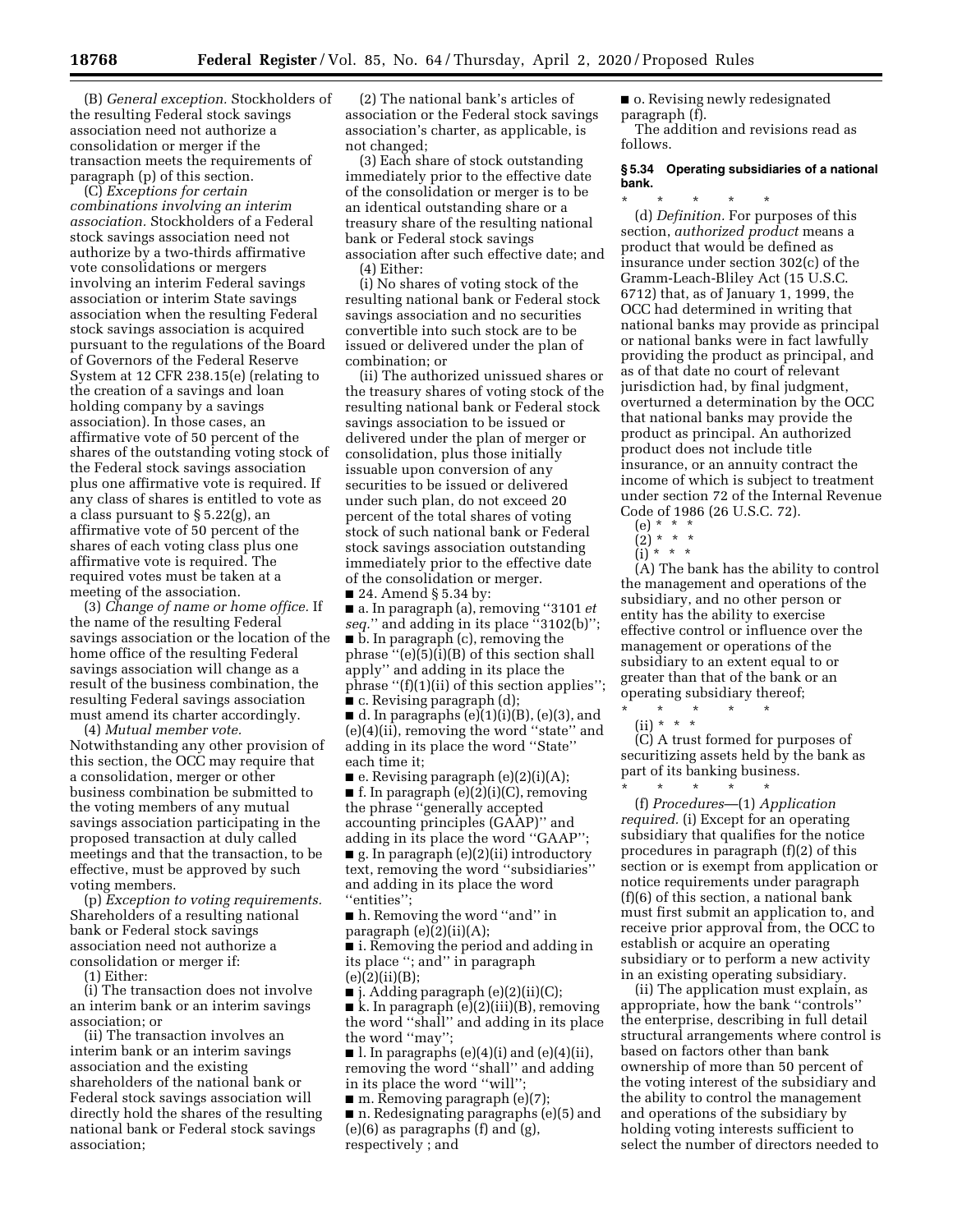control the subsidiary's board and to select and terminate senior management. In the case of a limited partnership or limited liability company that does not qualify for the notice procedures set forth in paragraph (f)(2) of this section, the bank must provide a statement explaining why it is not eligible. The application also must include a complete description of the bank's investment in the subsidiary, the proposed activities of the subsidiary, the organizational structure and management of the subsidiary, the relations between the bank and the subsidiary, and other information necessary to adequately describe the proposal. To the extent that the application relates to the initial affiliation of the bank with a company engaged in insurance activities, the bank must describe the type of insurance activity in which the company is engaged and has present plans to conduct. The bank must also list for each State the lines of business for which the company holds, or will hold, an insurance license, indicating the State where the company holds a resident license or charter, as applicable. The application must state whether the operating subsidiary will conduct any activity at a location other than the main office or a previously approved branch of the bank. The OCC may require a filer to submit a legal analysis if the proposal is novel, unusually complex, or raises substantial unresolved legal issues. In these cases, the OCC encourages filers to have a prefiling meeting with the OCC. Any bank receiving approval under this paragraph is deemed to have agreed that the subsidiary will conduct the activity in a manner consistent with published OCC guidance.

(2) *Notice process only for certain qualifying filings.* (i) Except for an operating subsidiary that is exempt from application or notice procedures under paragraph (f)(6) of this section, a national bank that is well capitalized and well managed, as defined in § 5.3, may establish or acquire an operating subsidiary, or perform a new activity in an existing operating subsidiary, by providing the appropriate OCC licensing office written notice prior to, or within 10 days after, acquiring or establishing the subsidiary, or commencing the new activity, if:

(A) The activity is listed in paragraph (f)(5) of this section or, except as provided in paragraph (f)(2)(ii) of this section, the activity is substantively the same as a previously approved activity, as defined in § 5.3, and the activity will be conducted in accordance with the

same terms and conditions applicable to the previously approved activity;

(B) The entity is a corporation, limited liability company, limited partnership, or trust; and

(C) The bank or an operating subsidiary thereof:

(*1*) Has the ability to control the management and operations of the subsidiary and no other person or entity has the ability to exercise effective control or influence over the management or operations of the subsidiary to an extent equal to or greater than that of the bank or an operating subsidiary thereof. The ability to control the management and operations means:

(*i*) In the case of a subsidiary that is a corporation, the bank or an operating subsidiary thereof holds voting interests sufficient to select the number of directors needed to control the subsidiary's board and to select and terminate senior management;

(*ii*) In the case of a subsidiary that is a limited partnership, the bank or an operating subsidiary thereof has the ability to control the management and operations of the subsidiary by controlling the selection and termination of senior management;

(*iii*) In the case of a subsidiary that is a limited liability company, the bank or an operating subsidiary thereof has the ability to control the management and operations of the subsidiary by controlling the selection and termination of senior management; or

(*iv*) In the case of a subsidiary that is a trust, the bank or an operating subsidiary thereof has the ability to replace the trustee at will;

(*2*) Holds more than 50 percent of the voting, or equivalent, interests in the subsidiary and:

(*i*) In the case of a subsidiary that is a limited partnership, the bank or an operating subsidiary thereof is the sole general partner of the limited partnership, provided that under the partnership agreement, limited partners have no authority to bind the partnership by virtue solely of their status as limited partners;

(*ii*) In the case of a subsidiary that is a limited liability company, the bank or an operating subsidiary thereof is the sole managing member of the limited liability company, provided that under the limited liability company agreement, other limited liability company members have no authority to bind the limited liability company by virtue solely of their status as members; or

(*iii*) In the case of a subsidiary that is a trust, the bank or an operating

subsidiary thereof is the sole beneficial owner of the trust; and

(*3*) Is required to consolidate its financial statements with those of the subsidiary under GAAP.

(ii) A national bank must file an application under paragraph (f)(1) of this section if a State has or will charter or license the proposed operating subsidiary as a bank, trust company, or savings association.

(iii) The written notice must include a complete description of the bank's investment in the subsidiary and of the activity conducted and a representation and undertaking that the activity will be conducted in accordance with OCC policies contained in guidance issued by the OCC regarding the activity. To the extent that the notice relates to the initial affiliation of the bank with a company engaged in insurance activities, the bank must describe the type of insurance activity in which the company is engaged and has present plans to conduct. The bank also must list for each State the lines of business for which the company holds, or will hold, an insurance license, indicating the State where the company holds a resident license or charter, as applicable. Any bank receiving approval under this paragraph is deemed to have agreed that the subsidiary will conduct the activity in a manner consistent with published OCC guidance.

(3) *Exceptions to rules of general applicability.* Sections 5.8, 5.10, and 5.11 do not apply to this section. However, if the OCC concludes that an application presents significant or novel policy, supervisory, or legal issues, the OCC may determine that some or all provisions in §§ 5.8, 5.10, and 5.11 apply.

(4) *OCC review and approval.* The OCC reviews a national bank's application to determine whether the proposed activities are legally permissible under Federal banking laws and to ensure that the proposal is consistent with safe and sound banking practices and OCC policy and does not endanger the safety or soundness of the parent national bank. As part of this process, the OCC may request additional information and analysis from the filer.

(5) *Activities eligible for notice.* The following activities qualify for the notice procedures in paragraph (f)(2) of this section, provided the activity is conducted pursuant to the same terms and conditions as would be applicable if the activity were conducted directly by a national bank:

(i) Holding and managing assets acquired by the parent bank or its operating subsidiaries, including investment assets and property acquired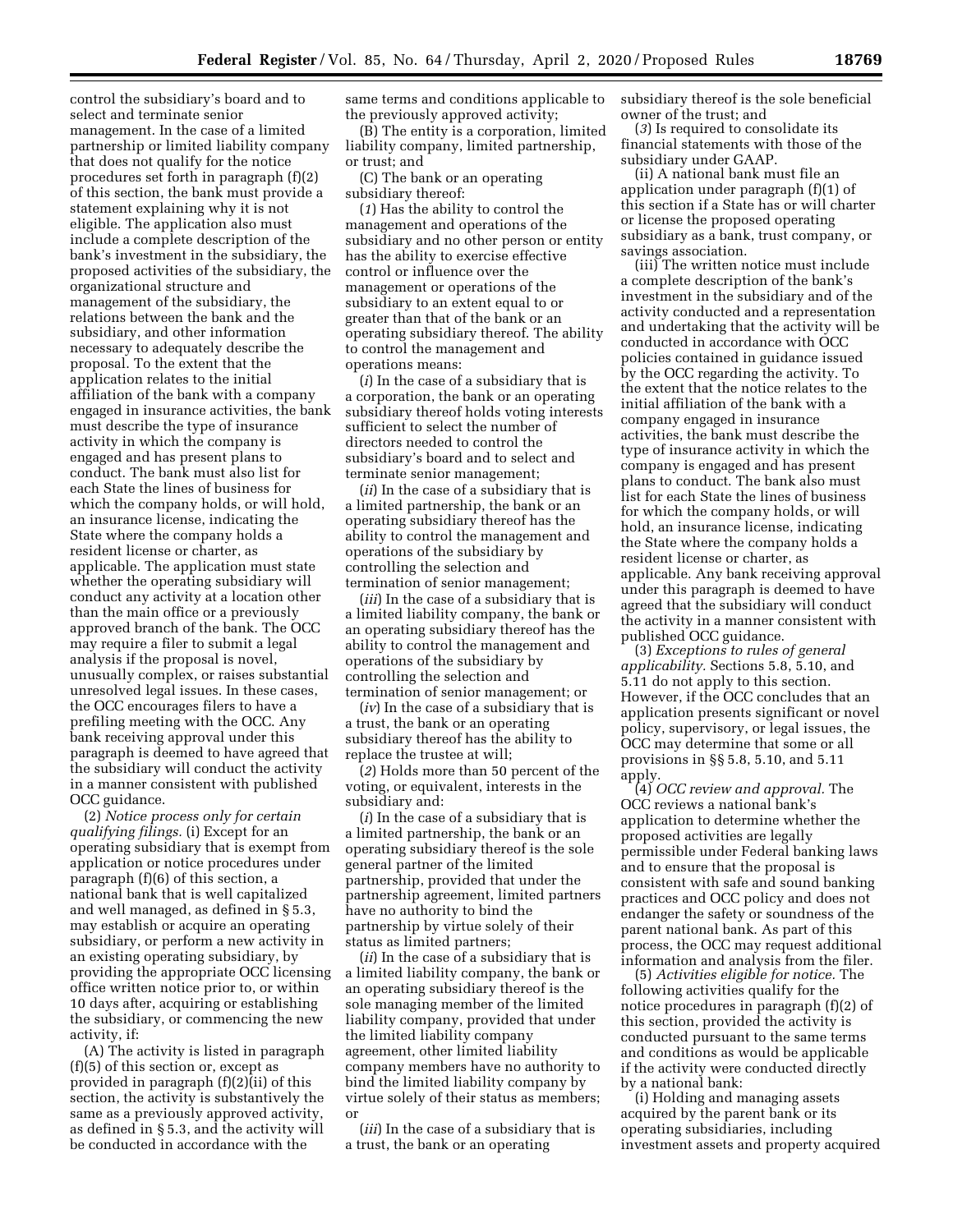by the bank through foreclosure or otherwise in good faith to compromise a doubtful claim, or in the ordinary course of collecting a debt previously contracted;

(ii) Providing services to or for the bank or its affiliates, including accounting, auditing, appraising, advertising and public relations, and financial advice and consulting;

(iii) Making loans or other extensions of credit, and selling money orders, savings bonds, and travelers checks;

(iv) Purchasing, selling, servicing, or warehousing loans or other extensions of credit, or interests therein;

(v) Providing courier services between financial institutions;

(vi) Providing management consulting, operational advice, and services for other financial institutions;

(vii) Providing check guaranty, verification and payment services;

(viii) Providing data processing, data warehousing and data transmission products, services, and related activities and facilities, including associated equipment and technology, for the bank or its affiliates;

(ix) Acting as investment adviser (including an adviser with investment discretion) or financial adviser or counselor to governmental entities or instrumentalities, businesses, or individuals, including advising registered investment companies and mortgage or real estate investment trusts, furnishing economic forecasts or other economic information, providing investment advice related to futures and options on futures, and providing consumer financial counseling;

(x) Providing tax planning and preparation services;

(xi) Providing financial and transactional advice and assistance, including advice and assistance for customers in structuring, arranging, and executing mergers and acquisitions, divestitures, joint ventures, leveraged buyouts, swaps, foreign exchange, derivative transactions, coin and bullion, and capital restructurings;

(xii) Underwriting and reinsuring credit related insurance to the extent permitted under section 302 of the Gramm-Leach-Bliley Act (15 U.S.C. 6712);

(xiii) Leasing of personal property and acting as an agent or adviser in leases for others;

(xiv) Providing securities brokerage or acting as a futures commission merchant, and providing related credit and other related services;

(xv) Underwriting and dealing, including making a market, in bank permissible securities and purchasing and selling as principal, asset backed obligations;

(xvi) Acting as an insurance agent or broker, including title insurance to the extent permitted under section 303 of the Gramm-Leach-Bliley Act (15 U.S.C. 6713);

(xvii) Reinsuring mortgage insurance on loans originated, purchased, or serviced by the bank, its subsidiaries, or its affiliates, provided that if the subsidiary enters into a quota share agreement, the subsidiary assumes less than 50 percent of the aggregate insured risk covered by the quota share agreement. A ''quota share agreement'' is an agreement under which the reinsurer is liable to the primary insurance underwriter for an agreed upon percentage of every claim arising out of the covered book of business ceded by the primary insurance underwriter to the reinsurer;

(xviii) Acting as a finder pursuant to 12 CFR 7.1002 to the extent permitted by published OCC precedent for national banks; 2

(xix) Offering correspondent services to the extent permitted by published OCC precedent for national banks;

(xx) Acting as agent or broker in the sale of fixed or variable annuities;

(xxi) Offering debt cancellation or debt suspension agreements;

(xxii) Providing real estate settlement, closing, escrow, and related services; and real estate appraisal services for the subsidiary, parent bank, or other financial institutions;

(xxiii) Acting as a transfer or fiscal agent;

(xxiv) Acting as a digital certification authority to the extent permitted by published OCC precedent for national banks, subject to the terms and conditions contained in that precedent;

(xxv) Providing or selling public transportation tickets, event and attraction tickets, gift certificates, prepaid phone cards, promotional and advertising material, postage stamps, and Electronic Benefits Transfer (EBT) script, and similar media, to the extent permitted by published OCC precedent for national banks, subject to the terms and conditions contained in that precedent;

(xvi) Providing data processing, and data transmission services, facilities (including equipment, technology, and personnel), databases, advice and access to such services, facilities, databases and advice, for the parent bank and for others, pursuant to 12 CFR 7.5006 to the extent permitted by published OCC precedent for national banks;

(xxvii) Providing bill presentment, billing, collection, and claimsprocessing services;

(xxviii) Providing safekeeping for personal information or valuable confidential trade or business information, such as encryption keys, to the extent permitted by published OCC precedent for national banks;

(xxix) Providing payroll processing; (xxx) Providing branch management services;

(xxxi) Providing merchant processing services except when the activity involves the use of third parties to solicit or underwrite merchants; and

(xxxii) Performing administrative tasks involved in benefits administration.

(6) *No application or notice required.*  A national bank may acquire or establish an operating subsidiary, or perform a new activity in an existing operating subsidiary, without filing an application or providing notice to the OCC, if the bank is well managed and well capitalized and the:

(i) Activities of the new subsidiary are limited to those activities previously reported by the bank in connection with the establishment or acquisition of a prior operating subsidiary;

(ii) Activities in which the new subsidiary will engage continue to be legally permissible for the subsidiary;

(iii) Activities of the new subsidiary will be conducted in accordance with any conditions imposed by the OCC in approving the conduct of these activities for any prior operating subsidiary of the bank; and

(iv) The standards set forth in paragraphs  $(f)(2)(i)(B)$  and  $(C)$  of this section are satisfied.

(7) *Fiduciary powers.* (i) If an operating subsidiary proposes to accept fiduciary appointments for which fiduciary powers are required, such as acting as trustee or executor, then the national bank must have fiduciary powers under 12 U.S.C. 92a and the subsidiary also must have its own fiduciary powers under the law applicable to the subsidiary.

(ii) Unless the subsidiary is a registered investment adviser, if an operating subsidiary proposes to exercise investment discretion on behalf of customers or provide investment advice for a fee, the national bank must have prior OCC approval to exercise fiduciary powers pursuant to § 5.26 and 12 CFR part 9.

(8) *Expiration of approval.* Approval expires if the national bank has not established or acquired the operating subsidiary or commenced the new

<sup>2</sup>*See, e.g.,* the OCC's monthly publication ''Interpretations and Actions.'' Beginning with the May 1996 issue, electronic versions of ''Interpretations and Actions'' are available at *[www.occ.gov.](http://www.occ.gov)*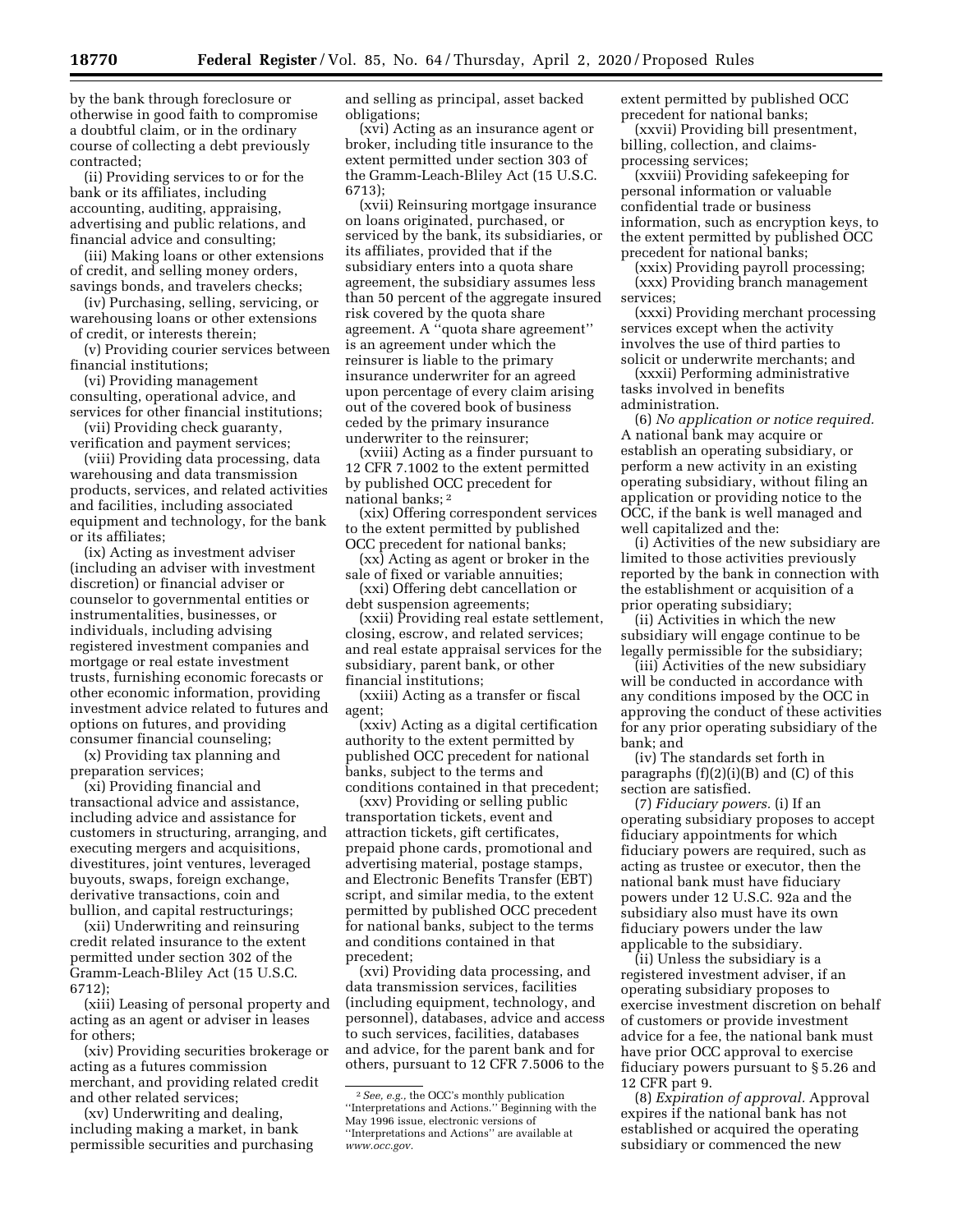activity in an existing operating subsidiary within 12 months after the date of the approval, unless the OCC shortens or extends the time period.

\* \* \* \* \* ■ 25. Amend § 5.35 by:

■ a. Revising the section heading;

 $\blacksquare$  b. In paragraphs (b) and (d)(6), removing the word ''shall'' and adding in its place the word ''must'' each time it appears;

 $\blacksquare$  c. In paragraphs (d)(2), (d)(3), (g)(2), and (g)(4), removing the word ''state'' and adding in its place the word ''State'' each time in appears;

■ d. In paragraph (d)(2) removing the phrase ''section 3 of the Federal Deposit Insurance Act'' and adding in its place the phrase ''section 3(a)(3) of the Federal Deposit Insurance Act, 12 U.S.C.  $1813(a)(3)$ " ;

 $\blacksquare$  e. In paragraph  $(d)(3)$ :

■ i. After the words "an insured bank", removing the phrase ''(section 3 of the Federal Deposit Insurance Act)'' and adding in its place the phrase ''(section 3(c) of the Federal Deposit Insurance Act, 12 U.S.C.  $1813(c)$ ";

■ ii. After the words "a savings association'', removing the phrase ''(section 3 of the Federal Deposit Insurance Act)'' and adding in its place the phrase ''(section 3(b)(1) of the Federal Deposit Insurance Act, 12 U.S.C. 1813(b)(1))'';

■ iiii. Removing the phrase "Federal Deposit Insurance Corporation'' and adding in its place the word ''FDIC''; ■ f. In paragraph (d)(4), removing the phrase ''section 3 of the Federal Deposit Insurance Act'' and adding in its place the phrase ''section 3(c)(2) of the Federal Deposit Insurance Act, 12 U.S.C.  $1813(c)(2)$ ";

 $\blacksquare$  g. Revising paragraph  $(f)(2)(ii)(A);$ ■ h. In paragraph (f)(2)(ii)(B), removing the phrase " $\S 5.34(e)(5)(v)$  or  $§ 5.38(e)(5)(v)$ " and adding in its place the phrase " $\S 5.34(f)(5)$  or  $\S 5.38(f)(5)$ "; and

■ i. Revising paragraph (i).

The revision and addition read as follows.

#### **§ 5.35 Bank service company investments by a national bank or Federal savings association.**

- \* \* \* \* \* (f) \* \* \*  $(2) * * * *$ 
	- $(ii) * * * *$

(A) The national bank or Federal savings association is well capitalized and well managed as defined in § 5.3; and

\* \* \* \* \*

(i) *Investment limitations.* A national bank or Federal savings association

must comply with the investment limitations specified in 12 U.S.C. 1862.

\* \* \* \* \* ■ 26. Amend § 5.36 by:

■ a. In paragraph (a), removing the phrase ''and 93a'' and adding in its place the phrase ''93a, and 3101 *et seq.*''*;* 

■ b. In paragraph (b), removing the phrase ''and 5.37'' and adding in its place the phrase ''5.37, and 5.39'';

■ c. Revising paragraph (c);

■ d. Revising paragraph (e) introductory text;

 $\blacksquare$  e. In paragraph (e)(1), removing the word ''state'' and adding in its place the word ''State'' each time it appears;

■ f. Revising paragraphs (e)(2) through (4)

■ g. Revising paragraph (f);

■ h. Redesignating paragraphs (g) through (i) as paragraph (h) through (j);

 $\blacksquare$  i. Adding new paragraph (g);

■ j. In newly redesignated paragraph (h)(1), adding the phrase '', as defined in § 5.3'' after the phrase ''well managed'';

■ k. Revising newly redesignated paragraphs (i) and (j).

The addition and revisions read as follows.

### **§ 5.36 Other equity investments by a national bank.**

\* \* \* \* \* (c) *Definitions.* For purposes of this section:

(1) *Enterprise* means any corporation, limited liability company, partnership, trust, or similar business entity.

(2) *Non-controlling investment* means an equity investment made pursuant to 12 U.S.C. 24(Seventh) that is not governed by procedures prescribed by another OCC rule. A *non-controlling investment* does not include a national bank holding interests in a trust formed for the purposes of securitizing assets held by the bank as part of its banking business or for the purposes of holding multiple legal titles of motor vehicles or equipment in conjunction with lease financing transactions.

(e) *Non-controlling investments; notice procedure.* Except as provided in paragraphs (f), (g), and (h) of this section, a national bank may make a non-controlling investment, directly or through its operating subsidiary, in an enterprise that engages in an activity described in  $\S 5.34(f)(5)$  or in an activity that is substantively the same as a previously approved activity, as defined in § 5.3, by filing a written notice. The bank must file this written notice with the appropriate OCC licensing office no

\* \* \* \* \*

later than 10 days after making the investment. The written notice must:

\* \* \* \* \* (2) State:

(i) Which paragraphs of  $\S 5.34(f)(5)$ describe the activity; or

(ii) If the activity is substantively the same as a previously approved activity, as defined in § 5.3:

(A) How the activity is substantively the same as a previously approved activity;

(B) The citation to the applicable precedent; and

(C) That the activity will be conducted in accordance with the same terms and conditions applicable to the previously approved activity;

(3) Certify that the bank is well capitalized and well managed, as defined in § 5.3, at the time of the investment;

(4) Describe how the bank has the ability to prevent the enterprise from engaging in activities that are not set forth in  $\S 5.34(f)(5)$  or not contained in published OCC precedent for previously approved activities, as defined in § 5.3, or how the bank otherwise has the ability to withdraw its investment;

\* \* \* \* \*

(f) *Non-controlling investment; application procedure*—(1) *In general.* A national bank must file an application and obtain prior approval before making or acquiring, either directly or through an operating subsidiary, a noncontrolling investment in an enterprise if the non-controlling investment does not qualify for the notice procedure set forth in paragraph (e) of this section because the bank is unable to make the representation required by paragraph (e)(2) or the certifications required by paragraphs (e)(3) or (e)(7) of this section. The application must include the information required in paragraphs  $(e)(1)$  and  $(e)(4)$  through  $(e)(6)$  of this section and the information required by paragraphs  $(e)(2)$ ,  $(e)(3)$ , and  $(e)(7)$  of this section, if possible. If the bank is unable to make the representation set forth in paragraph (e)(2) of this section, the bank's application must explain why the activity in which the enterprise engages is a permissible activity for a national bank and why the filer should be permitted to hold a non-controlling investment in an enterprise engaged in that activity. A bank may not make a non-controlling investment if it is unable to make the representations and certifications specified in paragraphs  $(e)(1)$  and  $(e)(4)$  through  $(e)(6)$  of this section.

(2) *Expedited review.* An application submitted by a national bank is deemed approved by the OCC as of the 10th day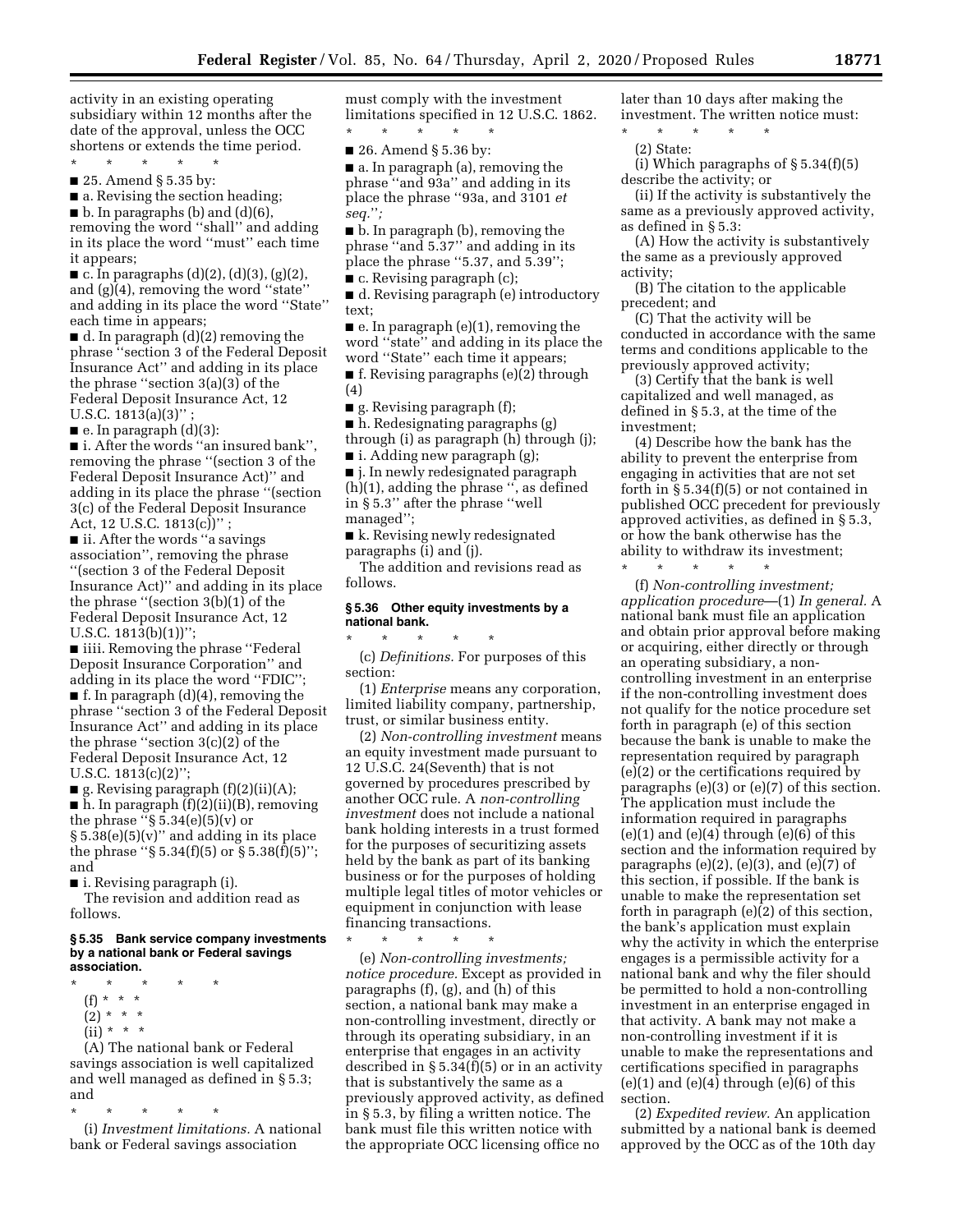after the application is received by the OCC if:

(i) The national bank makes the representation required by paragraph (e)(2) and the certification required by paragraph (e)(3) of this section;

(ii) The book value of the national bank's non-controlling investment for which the application is being submitted is no more than 1% of the bank's capital and surplus;

(iii) No more than 50% of the enterprise is owned or controlled by banks or savings associations subject to examination by an appropriate Federal banking agency or credit unions insured by the National Credit Union Association; and

(iv) The OCC has not notified the national bank that the application has been removed from expedited review, or the expedited review process is extended, under § 5.13(a)(2).

(g) *Non-controlling investment; no application or notice required.* A national bank may make or acquire, either directly or through an operating subsidiary, a non-controlling investment in an enterprise without an application or notice to the OCC, if the:

(1) Activities of the enterprise are limited to those activities previously reported by the bank in connection with the making or acquiring of a noncontrolling investment;

(2) Activities of the enterprise continue to be legally permissible for a national bank;

(3) The bank's non-controlling investment will be made in accordance with any conditions imposed by the OCC in approving any prior noncontrolling investment in an enterprise conducting these same activities; and

(4) The bank is able to make the representations and certifications specified in paragraphs (e)(3) through (e)(7) of this section.

\* \* \* \* \*

(i) *Non-controlling investments by Federal branches.* A Federal branch that is well capitalized and well managed, as defined in § 5.3, may make a noncontrolling investment in accordance with paragraph (e) of this section in the same manner and subject to the same conditions and requirements as a national bank, and subject to any additional requirements that may apply under 12 CFR 28.10(c).

(j) *Exceptions to rules of general applicability.* Sections 5.8, 5.10, and 5.11 do not apply to this section. However, if the OCC concludes that an application presents significant or novel policy, supervisory, or legal issues, the OCC may determine that some or all provisions in §§ 5.8, 5.10, and 5.11 apply.

#### **§ 5.37 [Amended]**

27. Amend § 5.37 by:

■ a. In paragraph (a), removing "317d" and adding in its place ''371d'';

■ b. Removing paragraph (c)(3);

 $\blacksquare$  c. In paragraph  $(d)(1)(i)$  and  $(d)(3)(i)$ , removing the word ''shall'' and adding in its place the word ''must'' each time it appears;

■ d. In paragraph (d)(1)(i), removing the phrase ''any corporation'' and adding in its place the phrase ''any corporation, partnership, or similar entity (*e.g.,* a limited liability company)'';

■ e. In paragraph (d)(3)(i), removing the phrase ''as defined in 12 CFR part 6'' and adding in its place the phrase ''as defined in § 5.3''; and

■ f. In paragraph (d)(5), adding '' 5.9,'' after ''5.8,'' each time it appears.

■ 28. Amend § 5.38 by:

■ a. In paragraph (a), adding the word "and" before "5412(b)(2)(B)"

■ b. In paragraph (b), adding ''(12 U.S.C.  $1828(m)$ " after the word "Act";

■ c. Removing and reserving paragraph (d);

■ d. Revising paragraph (e)(2)(i)(A); ■ e. In paragraph (e)(2)(i)(C), removing the phrase ''generally accepted accounting principles (GAAP)'' and adding in its place the word ''GAAP''; ■ f. In paragraph (e)(2)(iii) introductory text, removing the word ''subsidiaries'' and adding in its place the word ''entities'';

■ g. Removing the word ''and'' at the end of paragraph (e)(2)(iii)(A);

■ h. In paragraph (e)(2)(iii)(B), removing the period and adding in its place ''; and'';

■ i. Adding new paragraph (e)(2)(iii)(C);  $\blacksquare$  j. In paragraph (e)(2)(iv)(B), removing

the word ''shall'' and adding in its place the word "may"

 $\blacksquare$  k. In paragraph (e)(3), removing the word ''state'' and adding in its place the word ''State'';

■ l. In paragraph (e)(4), removing the word ''shall'' and adding in its place the word ''must'';

 $\blacksquare$  m. Redesignating paragraphs (e)(5) through (7) as paragraphs (f) through (h); ■ n. Revising newly redesignated

paragraph (f); and

■ o. In newly redesignated paragraph (h), removing the word ''shall'' each time it appears and adding in its place the word ''may''.

The addition and revisions read as follows.

#### **§ 5.38 Operating subsidiaries of a Federal savings association.**

- \* \* \* \* \*
	- (e) \* \* \*  $(2) * * * *$
	- $\int$ i) \* \* \*

(A) The savings association has the ability to control the management and

operations of the subsidiary, and no other person or entity has the ability to exercise effective control or influence over the management or operations of the subsidiary to an extent equal to or greater than that of the savings association or an operating subsidiary thereof;

\* \* \* \* \*

(iii) \* \* \*

(C) A trust formed for purpose of securitizing assets held by the savings association as part of its business. \* \* \* \* \*

(f) *Procedures*—(1) *Application required.* (i) A Federal savings association must first submit an application to, and receive prior approval from, the OCC to establish or acquire an operating subsidiary, or to perform a new activity in an existing operating subsidiary.

(ii) The application must explain, as appropriate, how the savings association ''controls'' the enterprise, describing in full detail structural arrangements where control is based on factors other than savings association ownership of more than 50 percent of the voting interest of the subsidiary and the ability to control the management and operations of the subsidiary by holding voting interests sufficient to select the number of directors needed to control the subsidiary's board and to select and terminate senior management. In the case of a limited partnership or limited liability company that does not qualify for the expedited review procedure set forth in paragraph (f)(2) of this section, the savings association must provide a statement explaining why it is not eligible. The application also must include a complete description of the savings association's investment in the subsidiary, the proposed activities of the subsidiary, the organizational structure and management of the subsidiary, the relations between the savings association and the subsidiary, and other information necessary to adequately describe the proposal. To the extent that the application relates to the initial affiliation of the savings association with a company engaged in insurance activities, the savings association must describe the type of insurance activity in which the company is engaged and has present plans to conduct. The savings association must also list for each State the lines of business for which the company holds, or will hold, an insurance license, indicating the State where the company holds a resident license or charter, as applicable. The application must state whether the operating subsidiary will conduct any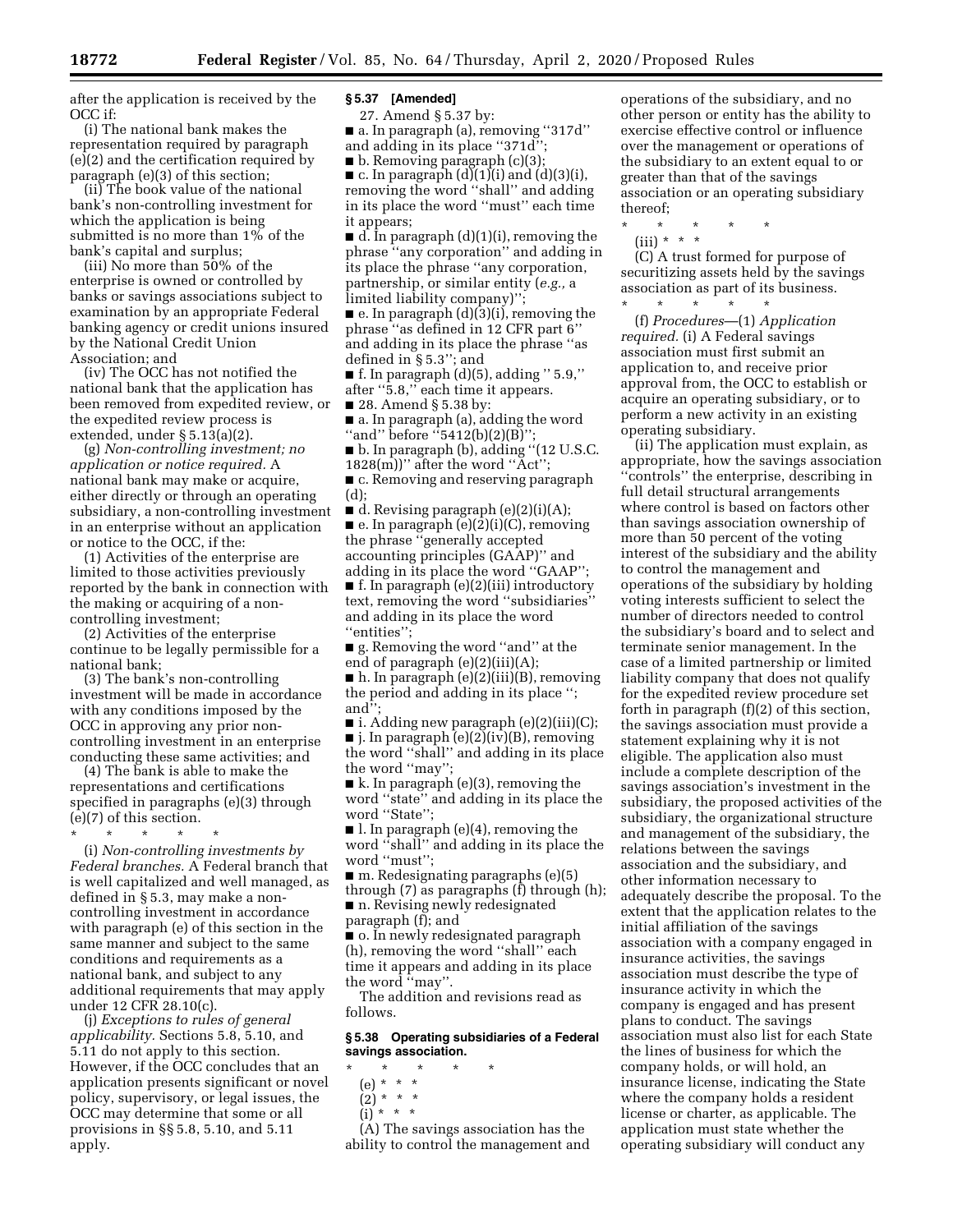activity at a location other than the home office or a previously approved branch of the savings association. The OCC may require a filer to submit a legal analysis if the proposal is novel, unusually complex, or raises substantial unresolved legal issues. In these cases, the OCC encourages filers to have a prefiling meeting with the OCC. Any savings association receiving approval under this paragraph is deemed to have agreed that the subsidiary will conduct the activity in a manner consistent with published OCC guidance.

(2) *Expedited review.* (i) An application to establish or acquire an operating subsidiary, or to perform a new activity in an existing operating subsidiary, that meets the requirements of this paragraph is deemed approved by the OCC as of the 30th day after the filing is received by the OCC, unless the OCC notifies the filer prior to that date that the filing has been removed from expedited review, or the expedited review process is extended under § 5.13(a)(2). Any savings association receiving approval under this paragraph is deemed to have agreed that the subsidiary will conduct the activity in a manner consistent with published OCC guidance.

(ii) An application is eligible for expedited review if all of the following requirements are met:

(A) The savings association is well capitalized and well managed, as defined in § 5.3;

(B) The activity is listed in paragraph (f)(5) this section or is substantively the same as a previously approved activity, as defined in § 5.3, and the activity will be conducted in accordance with the same terms and conditions applicable to the previously approved activity;

(C) The entity is a corporation, limited liability company, limited partnership or trust; and

(D) The savings association or an operating subsidiary thereof:

(*1*) Has the ability to control the management and operations of the subsidiary and no other person or entity has the ability to exercise effective control or influence over the management or operations of the subsidiary to an extent equal to or greater than that of the savings association or an operating subsidiary thereof. The ability to control the management and operations means:

(*i*) In the case of a subsidiary that is a corporation, the savings association or an operating subsidiary thereof holds voting interests sufficient to select the number of directors needed to control the subsidiary's board and to select and terminate senior management;

(*ii*) In the case of a subsidiary that is a limited partnership, the savings association or an operating subsidiary thereof has the ability to control the management and operations of the subsidiary by controlling the selection and termination of senior management;

(*iii*) In the case of a subsidiary that is a limited liability company, the savings association or an operating subsidiary thereof has the ability to control the management and operations of the subsidiary by controlling the selection and termination of senior management; or

(*iv*) In the case of a subsidiary that is a trust, the savings association or an operating subsidiary thereof has the ability to replace the trustee at will;

(*2*) Holds more than 50 percent of the voting, or equivalent, interests in the subsidiary, and:

(*i*) In the case of a subsidiary that is a limited partnership, the savings association or an operating subsidiary thereof is the sole general partner of the limited partnership, provided that under the partnership agreement, limited partners have no authority to bind the partnership by virtue solely of their status as limited partners;

(*ii*) In the case of a subsidiary that is a limited liability company, the savings association or an operating subsidiary thereof is the sole managing member of the limited liability company, provided that under the limited liability company agreement, other limited liability company members have no authority to bind the limited liability company by virtue solely of their status as members; or

(*iii*) In the case of a subsidiary that is a trust, the savings association or an operating subsidiary thereof is the sole beneficial owner of the trust; and

(*3*) Is required to consolidate its financial statements with those of the subsidiary under GAAP. A filer proposing to qualify for expedited review must include in the application all necessary information showing the application meets the requirements.

(3) *Exceptions to rules of general applicability.* Sections 5.8, 5.10, and 5.11 do not apply to this section. However, if the OCC concludes that an application presents significant or novel policy, supervisory, or legal issues, the OCC may determine that some or all provisions in §§ 5.8, 5.10, and 5.11 apply.

(4) *OCC review and approval.* The OCC reviews a Federal savings association's application to determine whether the proposed activities are legally permissible under Federal savings association law and to ensure that the proposal is consistent with safe and sound banking practices and OCC policy and does not endanger the safety or soundness of the parent Federal savings association. As part of this process, the OCC may request additional information and analysis from the filer.

(5) *Activities eligible for expedited review.* The following activities qualify for the expedited review procedures in paragraph (f)(2) of this section, provided the activity is conducted pursuant to the same terms and conditions as would be applicable if the activity were conducted directly by a Federal savings association:

(i) Holding and managing assets acquired by the parent savings association or its operating subsidiaries, including investment assets and property acquired by the savings association through foreclosure or otherwise in good faith to compromise a doubtful claim, or in the ordinary course of collecting a debt previously contracted;

(ii) Providing services to or for the savings association or its affiliates, including accounting, auditing, appraising, advertising and public relations, and financial advice and consulting;

(iii) Making loans or other extensions of credit, and selling money orders and travelers checks;

(iv) Purchasing, selling, servicing, or warehousing loans or other extensions of credit, or interests therein;

(v) Providing management consulting, operational advice, and services for other financial institutions;

(vi) Providing check payment services;

(vii) Acting as investment adviser (including an adviser with investment discretion) or financial adviser or counselor to governmental entities or instrumentalities, businesses, or individuals, including advising registered investment companies and mortgage or real estate investment trusts;

(viii) Providing financial and transactional advice and assistance, including advice and assistance for customers in structuring, arranging, and executing mergers and acquisitions, divestitures, joint ventures, leveraged buyouts, swaps, foreign exchange, derivative transactions, coin and bullion, and capital restructurings;

(ix) Underwriting and reinsuring credit life and disability insurance;

- (x) Leasing of personal property;
	- (xi) Providing securities brokerage;

(xii) Underwriting and dealing, including making a market, in savings association permissible securities and purchasing and selling as principal, asset backed obligations;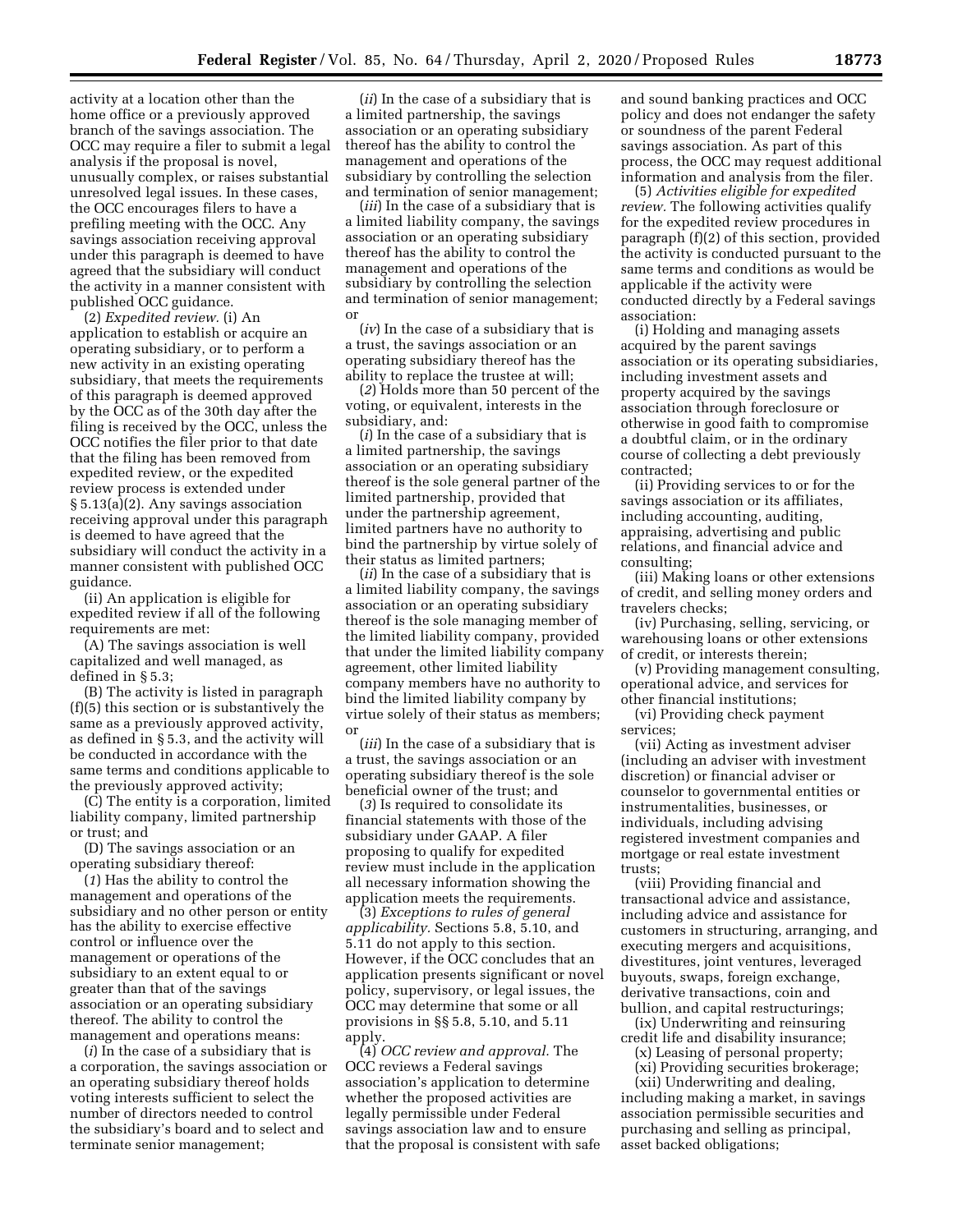(xiii) Acting as an insurance agent or broker for credit life, disability, and unemployment insurance; single property interest insurance; and title insurance;

(xiv) Offering correspondent services to the extent permitted by published OCC precedent for Federal savings associations;

(xv) Acting as agent or broker in the sale of fixed annuities;

(xvi) Offering debt cancellation or debt suspension agreements;

(xvii) Providing escrow services; (xviii) Acting as a transfer agent; and (xix) Providing or selling postage

stamps.

(6) *Redesignation.* A Federal savings association that proposes to redesignate a service corporation as an operating subsidiary must submit a notification to the OCC at least 30 days prior to the redesignation date. The notification must include a description of how the redesignated service corporation meets all of the requirements of this section to be an operating subsidiary, a resolution of the savings association's board of directors approving the redesignation, and the proposed effective date of the redesignation. The savings association may effect the redesignation on the proposed date unless the OCC notifies the savings association otherwise prior to that date. The OCC may require an application if the redesignation presents policy, supervisory, or legal issues.

(7) *Fiduciary powers.* (i) If an operating subsidiary proposes to accept fiduciary appointments for which fiduciary powers are required, such as acting as trustee or executor, then the Federal savings association must have fiduciary powers under section 5(n) of the Home Owners' Loan Act, 12 U.S.C. 1464(n), and the subsidiary also must have its own fiduciary powers under the law applicable to the subsidiary.

(ii) Unless the subsidiary is a registered investment adviser, if an operating subsidiary proposes to exercise investment discretion on behalf of customers or provide investment advice for a fee, the Federal savings association must have prior OCC approval to exercise fiduciary powers pursuant to § 5.26 (or a predecessor provision) and 12 CFR part 150.

(8) *Expiration of approval.* Approval expires if the Federal savings association has not established or acquired the operating subsidiary, or commenced the new activity in an existing operating subsidiary within 12 months after the date of the approval, unless the OCC shortens or extends the time period.

- 29. Amend § 5.39 by:
- a. Revising paragraph (a);

■ b. In paragraph (b), removing the phrase ''a notice'' and adding in its place the phrase ''an application'', and removing  $``\$  5.34(e)(5)" and adding in its place " $\S$  5.34(f)"

 $\blacksquare$  c. In paragraphs (b), (h)(2), and (j)(1)(ii), removing the word ''shall'' and adding in its place the word ''must'' each time it appears;

■ d. In paragraph (d)(1), removing the phrase ''shall have'' and adding in its place the word ''has'';

■ e. Removing paragraphs (d)(2), (d)(11) and (d)(12) and redesignating paragraphs  $(d)(3)$  through  $(d)(10)$  as

paragraphs (d)(2) through (d)(9);  $\blacksquare$  f. In paragraphs (e)(1)(ii) and (j)(2),

removing the word ''state'' and adding in its place the word ''State'' each time it appears;

■ g. In paragraph (f)(1), removing the phrase ''Gramm-Leach-Bliley Act (GLBA)), 113 Stat. 1407–1409, (15 U.S.C. 6712 or 15 U.S.C. 6713)'' and adding in its place the phrase ''Gramm-Leach-Bliley Act, (15 U.S.C. 6712 or 15 U.S.C. 6713))'';

 $\blacksquare$  h. In paragraph (f)(3), removing the phrase ''GLBA, 113 Stat. 1381'' and adding in its place the phrase ''Gramm-Leach-Bliley Act (12 U.S.C. 1843 note)'';  $\blacksquare$  i. In paragraph (g)(1), adding the phrase '', as defined in § 5.3'' after ''well

managed'';  $\blacksquare$  j. In paragraph (h)(2), removing the phrase ''generally accepted accounting principles'' and adding in its place the word ''GAAP'';

■ k. Revising paragraph (h)(5)(i);

■ l. Removing and reserving paragraph  $(h)(5)(ii);$ 

■ m. In paragraphs (h)(5)(vi), removing the word ''GLBA'' and adding in its place the phrase ''Gramm-Leach-Bliley Act'';

■ n. Removing the phrase "shall be" and adding in its place the word ''is'' in paragraph (h)(6);

■ o. Revising paragraph (i);

■ p. In paragraph (j)(1)(i), removing the phrase ''OCC shall'' and adding in its place the phrase ''OCC will'' and removing the phrase ''shall be'' and adding in its place the word ''is''; and ■ q. In paragraph (k), removing the word ''GLBA'' and adding in its place the phrase ''Gramm-Leach-Bliley Act''. The revisions read as follows.

#### **§ 5.39 Financial subsidiaries of a national bank.**

(a) *Authority.* 12 U.S.C. 24a and 93a.

- \* \* \* \* \*
- $(h) * * * *$  $(5) * * * *$

(i) A financial subsidiary is deemed to be an affiliate of the bank and is not deemed to be a subsidiary of the bank;

\* \* \* \* \*

(i) *Procedures to engage in activities through a financial subsidiary.* A national bank that intends, directly or indirectly, to acquire control of, or hold an interest in, a financial subsidiary, or to commence a new activity in an existing financial subsidiary, must obtain OCC approval through the procedures set forth in paragraph (i)(1) or (i)(2) of this section.

(1) *Certification with subsequent application.* (i) At any time, a national bank may file a ''Financial Subsidiary Certification'' with the appropriate OCC licensing office listing the bank's depository institution affiliates and certifying that the bank and each of those affiliates is well capitalized and well managed.

(ii) Thereafter, at such time as the bank seeks OCC approval to acquire control of, or hold an interest in, a new financial subsidiary, or commence a new activity authorized under section 5136A(a)(2)(A)(i) of the Revised Statutes (12 U.S.C. 24a) in an existing subsidiary, the bank may file an application with the appropriate OCC licensing office at the time of acquiring control of, or holding an interest in, a financial subsidiary, or commencing such activity in an existing subsidiary. The application must be labeled ''Financial Subsidiary Application'' and must:

(A) State that the bank's Certification remains valid;

(B) Describe the activity or activities conducted by the financial subsidiary. To the extent the application relates to the initial affiliation of the bank with a company engaged in insurance activities, the bank should describe the type of insurance activity that the company is engaged in and has present plans to conduct. The bank must also list for each State the lines of business for which the company holds, or will hold, an insurance license, indicating the State where the company holds a resident license or charter, as applicable;

(C) Cite the specific authority permitting the activity to be conducted by the financial subsidiary. (Where the authority relied on is an agency order or interpretation under section 4(c)(8) or 4(c)(13), respectively, of the Bank Holding Company Act of 1956 (12 U.S.C.  $1843(c)(8)$  or  $(c)(13)$ , a copy of the order or interpretation should be attached);

(D) Certify that the bank will be well capitalized after making adjustments required by paragraph (h)(1) of this section;

(E) Demonstrate the aggregate consolidated total assets of all financial subsidiaries of the national bank do not exceed the lesser of 45 percent of the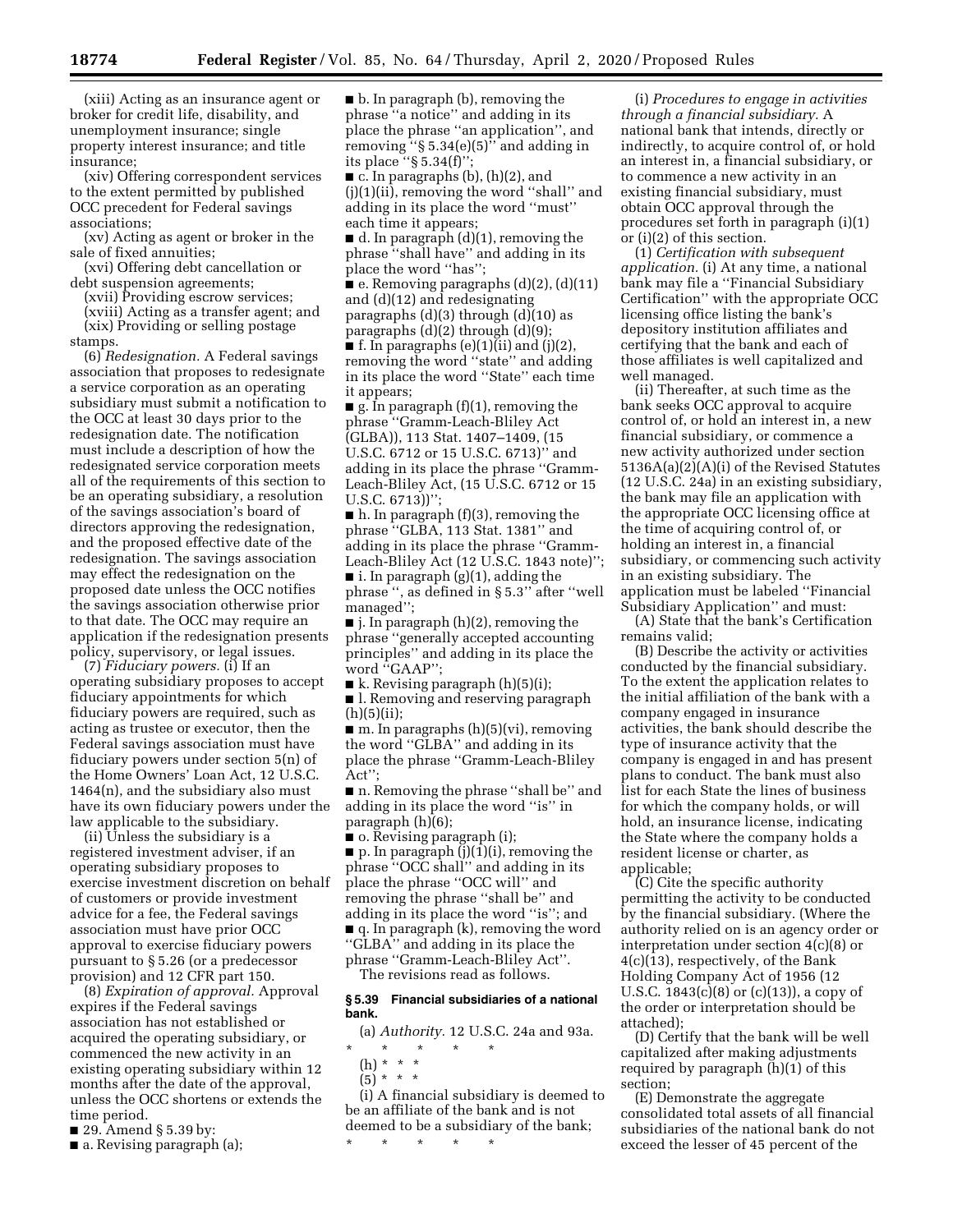bank's consolidated total assets or \$50 billion (or the increased level established by the indexing mechanism); and

(F) If applicable, certify that the bank meets the eligible debt requirement in paragraph (g)(3) of this section.

(2) *Combined certification and application.* A national bank may file a combined certification and application with the appropriate OCC licensing office at least five business days prior to acquiring control of, or holding an interest in, a financial subsidiary, or commencing a new activity authorized pursuant to section 5136A(a)(2)(A)(i) of the Revised Statutes (12 U.S.C.  $24a(a)(2)(A)(i)$  in an existing subsidiary. The written application must be labeled ''Financial Subsidiary Certification and Application'' and must:

(i) List the bank's depository institution affiliates and certify that the bank and each depository institution affiliate of the bank is well capitalized and well managed;

(ii) Describe the activity or activities to be conducted in the financial subsidiary. To the extent the application relates to the initial affiliation of the bank with a company engaged in insurance activities, the bank should describe the type of insurance activity that the company is engaged in and has present plans to conduct. The bank must also list for each State the lines of business for which the company holds, or will hold, an insurance license, indicating the State where the company holds a resident license or charter, as applicable;

(iii) Cite the specific authority permitting the activity to be conducted by the financial subsidiary. (Where the authority relied on is an agency order or interpretation under section 4(c)(8) or 4(c)(13), respectively, of the Bank Holding Company Act of 1956 (12 U.S.C. 1843(c)(8) or (c)(13)), a copy of the order or interpretation should be attached);

(iv) Certify that the bank will remain well capitalized after making the adjustments required by paragraph (h)(1) of this section;

(v) Demonstrate the aggregate consolidated total assets of all financial subsidiaries of the national bank do not exceed the lesser of 45% of the bank's consolidated total assets or \$50 billion (or the increased level established by the indexing mechanism); and

(vi) If applicable, certify that the bank meets the eligible debt requirement in paragraph (g)(3) of this section.

(3) *Approval.* An application is deemed approved upon filing the information required by paragraphs  $(i)(1)$  or  $(i)(2)$  of this section within the time frames provided therein.

(4) *Exceptions to rules of general applicability.* Sections 5.8, 5.10, 5.11, and 5.13 do not apply to activities authorized under this section.

(5) *Community Reinvestment Act (CRA).* A national bank may not apply under this paragraph (i) to commence a new activity authorized under section 5136A(a)(2)(A)(i) of the Revised Statutes (12 U.S.C. 24a), or directly or indirectly acquire control of a company engaged in any such activity, if the bank or any of its insured depository institution affiliates received a CRA rating of less than ''satisfactory record of meeting community credit needs'' on its most recent CRA examination prior to when the bank would file an application under this section.

\* \* \* \* \*

#### **§ 5.40 [Amended]**

■ 30. Amend § 5.40 by:

■ a. Removing the word "shall" and adding in its place the word ''must'' each time it appears in paragraphs (b),  $(c)(1), (c)(2)(i), (c)(2)(ii), and (c)(3); and$ ■ b. In paragraph (c)(4), removing the phrase ''national bank'' and adding in its place the word ''bank'', removing the phrase ''Federal savings association'' and adding in its place the phrase ''savings association'', and removing the phrase ''is not eligible for'' and adding in its place the phrase ''has been removed from''.

■ 31. Section 5.42 is amended by:

 $\blacksquare$  a. In paragraphs (d)(1) and (d)(2), removing the word ''shall'' and adding in its place the word ''must'' each time it appears;

■ b. Revising paragraph (d)(3);

 $\blacksquare$  c. In paragraph  $\ddot{\text{(d)}}$  (4), removing ''5.13(a)'' and adding in its place ''5.13'' each time it appears and removing the word ''application'' and adding in its place the word ''notice''.

The revision reads as follows.

### **§ 5.42 Corporate title of a national bank or Federal savings association.**

\* \* \* \* \* (d) \* \* \*

(3) *Amendment to charter.* A Federal savings association must amend its charter in accordance with 12 CFR 5.21 or 5.22, as applicable, to change its title. \* \* \* \* \*

■ 32. Section 5.43 is added to read as follows:

### **§ 5.43 National bank director residency and citizenship waivers.**

(a) *Authority.* 12 U.S.C. 72 and 93a. (b) *Scope.* This section describes the procedures for the OCC to waive the residency and citizenship requirements for national bank directors set forth at 12 U.S.C. 72.

(c) *Application Procedures*—(1) *Residency.* A national bank may request a waiver of the residency requirement for any number of directors by filing a written application with the OCC. The OCC may grant a waiver on an individual basis or for any number of director positions.

(2) *Citizenship.* A national bank may request a waiver of the citizenship requirements for individuals who comprise up to a minority of the total number of directors by filing a written application with the OCC. The OCC may grant a waiver on an individual basis. A citizenship waiver is valid until the individual no longer serves on the board or the OCC revokes the waiver in accordance with paragraph (d) of this section.

(3) *Biographical and Financial Reports.* (i) Each subject of a citizenship waiver application must submit to the appropriate OCC licensing office the information prescribed in the Interagency Biographical and Financial Report, available at *[www.occ.gov.](http://www.occ.gov)* 

(ii) The OCC may require additional information about any subject of a citizenship waiver application, including legible fingerprints, if appropriate. The OCC may waive any of the information requirements of this paragraph if the OCC determines that doing so is in the public interest.

(4) *Exceptions to rules of general applicability.* Sections 5.8, 5.9, 5.10, and 5.11 do not apply to this section.

(d) *Revocation of waiver—*(1) *Procedure.* The OCC may revoke a residency or citizenship waiver. Before revocation, the OCC will provide written notice to the national bank and affected director(s) of its intention to revoke a residency or citizenship waiver and the basis for its intention. The bank and affected director(s) may respond in writing to the OCC within 10 calendar days, unless the OCC determines that a shorter period is appropriate in light of relevant circumstances. The OCC will consider the written responses of the bank and affected director(s), if any, prior to deciding whether or not to revoke a residency or citizenship waiver. The OCC will notify the national bank and the director of the OCC's decision to revoke a residency or citizenship waiver in writing.

(2) *Effective date.* The OCC's decision to revoke a residency or citizenship waiver is effective:

(i) If the director appeals pursuant to paragraph (e) of this section, upon the director's receipt of the decision of the Comptroller, an authorized delegate, or the appellate official, to uphold the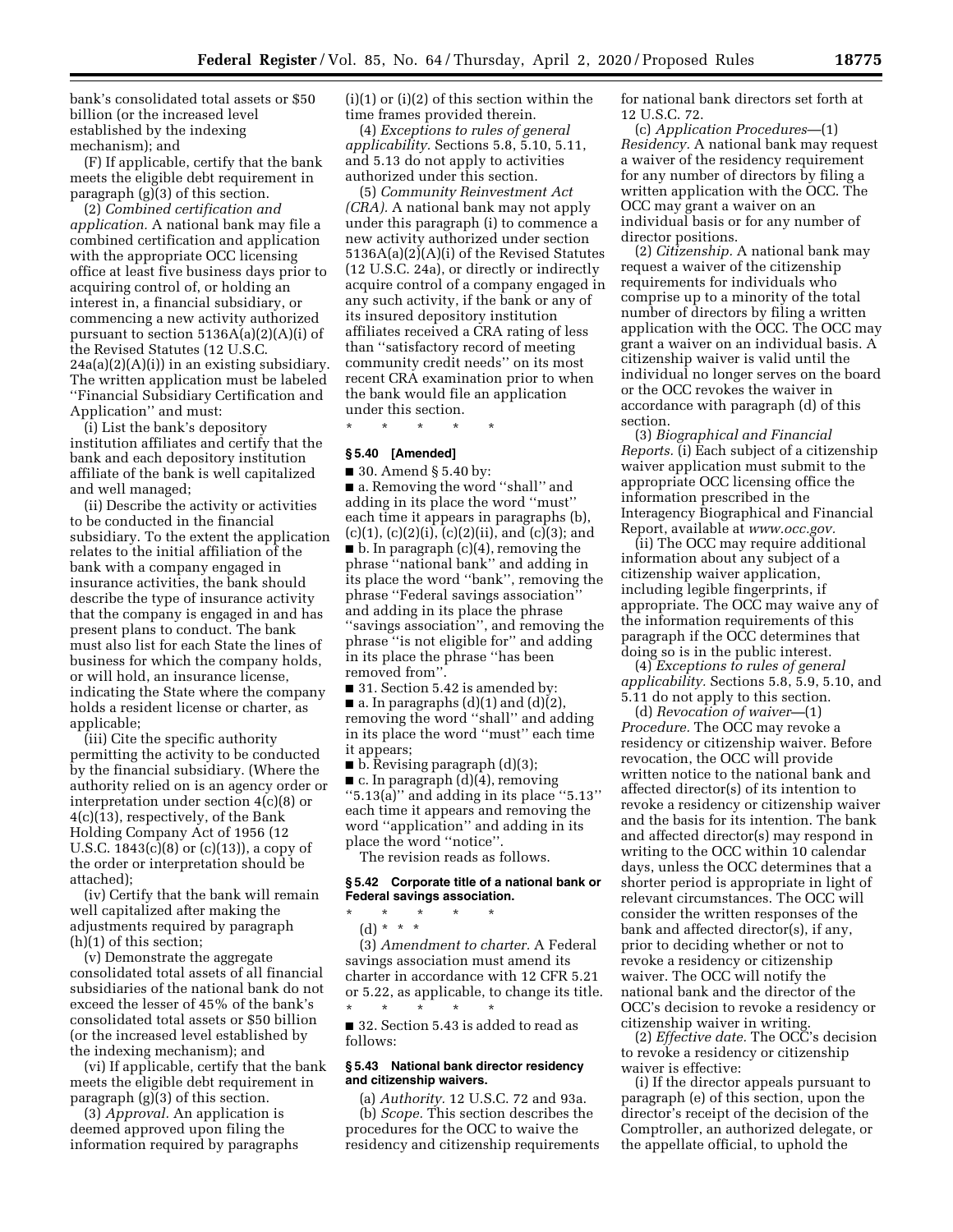initial decision to revoke the residency or citizenship waiver; or

(ii) If the director does not appeal pursuant to paragraph (e) of this section, upon the expiration of the period to appeal.

(e) *Appeal.* (1) A director may seek review by appealing the OCC's decision to revoke a residency or citizenship waiver to the Comptroller, or an authorized delegate, within 15 days of the receipt of the OCC's written decision to revoke. The director may appeal on the grounds that the reasons for revocation are contrary to fact or arbitrary and capricious. The appellant must submit all documents and written arguments that the appellant wishes to be considered in support of the appeal.

(2) The Comptroller, or an authorized delegate, may designate an appellate official who was not previously involved in the decision leading to the appeal at issue. The Comptroller, an authorized delegate, or the appellate official considers all information submitted with the original application for the residency or citizenship waiver, the material before the OCC official who made the initial decision, and any information submitted by the appellant at the time of appeal.

(3) The Comptroller, an authorized delegate, or the appellate official will independently determine whether the reasons given for the initial decision to revoke are contrary to fact or arbitrary and capricious. If they determine either to be the case, the Comptroller, an authorized delegate, or the appellate official may reverse the initial decision to revoke the waiver.

(4) Upon completion of the review, the Comptroller, an authorized delegate, or the appellate official will notify the appellant in writing of the decision. If the initial decision is upheld, the decision to revoke the waiver is effective pursuant to paragraph (d)(2)(ii) of this section.

(f) *Prior waivers.* Notwithstanding paragraph (c)(2) of this section, any waiver granted by the OCC before [EFFECTIVE DATE OF THE FINAL RULE] remains in effect unless revoked pursuant to paragraph (d) of this section.

### **§ 5.45 [Amended]**

■ 33. Amend § 5.45 by:

 $\blacksquare$  a. In paragraphs (b), (e)(1), and (g)(5), removing the phrase ''Federal savings association'' and adding in its place ''Federal stock savings association'' each time it appears;

 $\blacksquare$  b. In paragraph (f)(3), removing the phrase ''savings association's'' and adding in its place ''Federal stock savings association's'';

■ c. In paragraphs (g)(1) introductory text and (g)(4)(i) introductory text and in paragraphs  $(g)(2)(iii)$ ,  $(g)(4)(i)(C)$ ,  $(h)$ , and (i), removing the phrase ''savings association'' and adding in its place ''Federal stock savings association'' each time it appears;

■ d. In paragraph (g)(4)(i) introductory text and paragraphs (h) and (i), removing the word ''shall'' and adding in its place the word ''must''; and ■ e. In paragraph (h), removing the number "197" and adding in its place ''16''.

■ 34. Amend § 5.46 by:

■ a. In paragraph (b), removing the word ''shall'' and adding in its place the word ''must'' in the first sentence and removing the word ''shall'' and adding in its place the word ''may'' in the second sentence;

■ b. Revising paragraph (g)(1)(ii);  $\blacksquare$  c. In paragraphs (g)(2), (i)(1) introductory text, (i)(3)(i) introductory text, (i)(4), (j), and (k), removing the word ''shall'' and adding in its place the word ''must'' each time it appears; ■ d. In paragraph (g)(2), removing the word ''applicant'' and adding in its place the word ''filer'';

 $\bullet$  e. Revising paragraphs (h) and (i)(2); ■ f. In paragraph (i)(5), adding the phrase '', unless the OCC specifies a longer period'' after the word ''approval'';

■ g. In paragraph (i)(6)(i), removing the phrase ''U.S. generally accepted accounting principles'' and adding in its place the word ''GAAP''; and ■ h. In paragraph (i)(6)(ii), removing the

word "U.S.".

The additions and revisions read as follows.

#### **§ 5.46 Changes in permanent capital of a national bank.**

\* \* \* \* \* (g) \* \* \*  $\ddot{1}$  \* \* \*

(ii) *Prior approval required.* In addition to a notice of capital increase under paragraph (i)(3) of this section, a national bank must submit an application under paragraph (i)(1) or (i)(2) of this section and obtain prior OCC approval to increase its permanent capital if the bank is:

(A) Required to receive OCC approval pursuant to letter, order, directive, written agreement, or otherwise;

(B) Selling common or preferred stock for consideration other than cash; or

(C) Receiving a material noncash contribution to capital surplus. \* \* \* \* \*

(h) *Decreases in permanent capital.* A national bank must submit an application and obtain prior approval under paragraph  $(i)(1)$  or  $(i)(2)$  of this

section for any reduction of its permanent capital. A national bank may request approval for a reduction in capital for multiple quarters. The request need only specify a total dollar amount for the requested period and need not specify amounts for each quarter.

 $(i) * * * *$ 

(2) *Expedited review.* An eligible bank's application is deemed approved by the OCC 15 days after the date the OCC receives the application described in paragraph (i)(1) of this section, unless the OCC notifies the bank prior to that date that the application has been removed from expedited review, or the expedited review process is extended, under § 5.13(a)(2). An eligible bank seeking to decrease its capital may request OCC approval for up to four consecutive quarters. The request need only specify a total dollar amount for the four-quarter period and need not specify amounts for each quarter. An eligible bank may decrease its capital pursuant to such a plan only if the bank maintains its eligible bank status before and after each decrease in its capital.

\* \* \* \* \* ■ 35. Amend § 5.47 by:

■ a. In paragraph (b), removing the phrase ''debt notes'' and adding in its place the word ''debt'';

■ b. Revising paragraph (c);

 $\blacksquare$  c. In paragraph  $(d)(1)(ii)$ , removing the phrase ''Federal Deposit Insurance Corporation (FDIC)'' and adding in its place the word ''FDIC'';

 $\blacksquare$  d. In paragraph  $(d)(1)(iv)(B)$ , removing the word ''state'' and adding in its place the word ''State'';

 $\blacksquare$  e. In paragraph  $(d)(1)(vi)$ , removing the word ''shall'' and adding in its place the word ''must'' the first time it appears;

 $\blacksquare$  f. In paragraphs  $(d)(1)(vi)$  and  $(vii)$ , removing the word ''shall'' and adding in its place the word ''may'' the second time it appears;

 $\blacksquare$  g. In paragraph (d)(2) introductory text, removing the word ''note'' and adding in its place the word ''document'';

■ h. In paragraph (d)(3)(ii)(C), adding the phrase '', if applicable to the subordinated debt issuance'' after the word ''default'';

 $\blacksquare$  i. Adding paragraph (d)(3)(ii)(D); ■ j. In paragraph (e), removing the phrase '', including, for an advanced approaches national bank, the disclosure requirement in 12 CFR  $3.20(d)(1)(xi)$ "; and

 $\blacksquare$  k. Revising paragraphs (f), (g) and (h). The addition and revisions read as follows.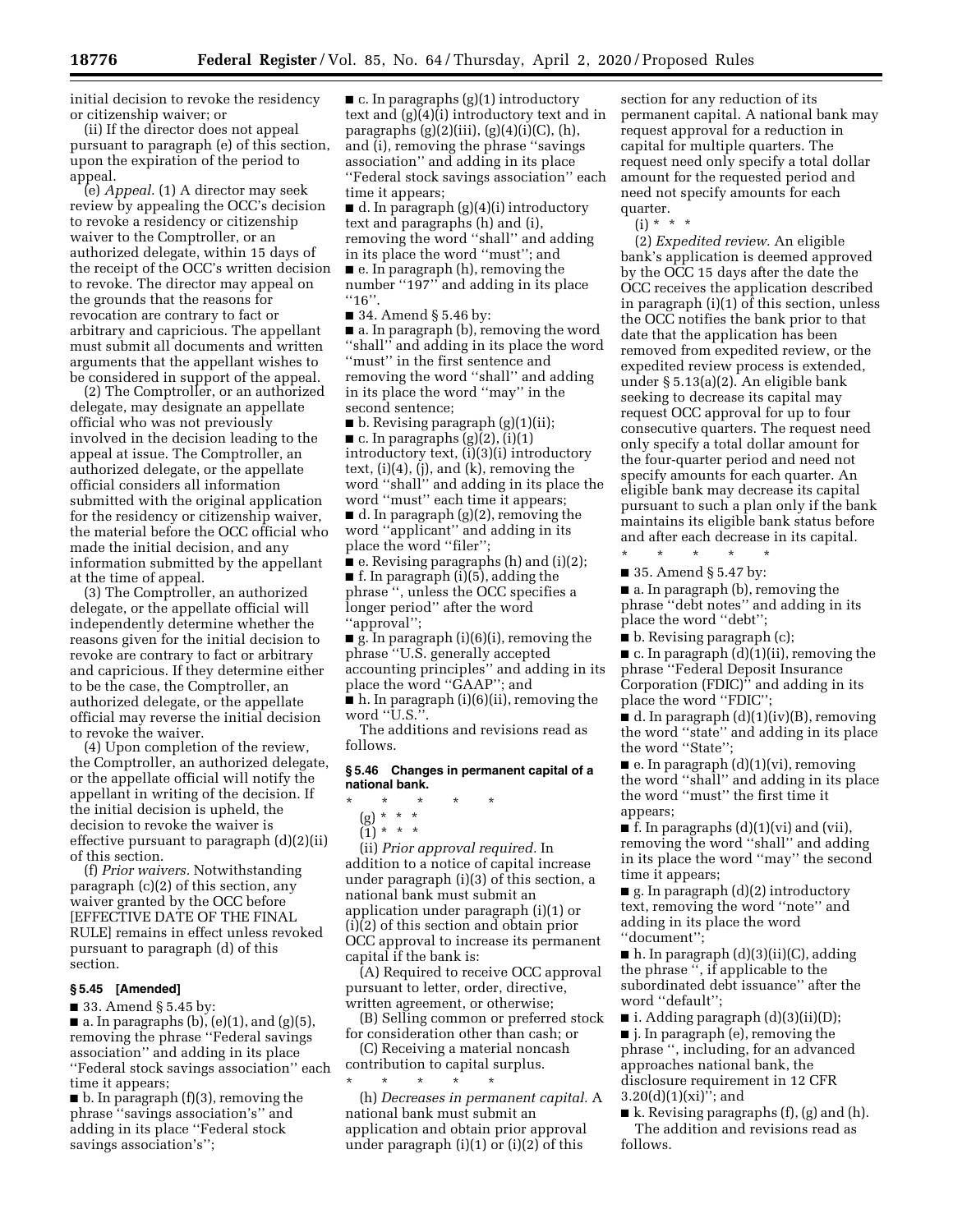### **§ 5.47 Subordinated debt issued by a national bank.**

\* \* \* \* \* (c) *Definitions.* The following definitions apply to this section:

(1) *Capital plan* means a plan describing the means and schedule by which a national bank will attain specified capital levels or ratios, including a capital restoration plan filed with the OCC under 12 U.S.C. 1831o and 12 CFR 6.5.

(2) *Original maturity* means the stated maturity of the subordinated debt note. If the subordinated debt note does not have a stated maturity, then original maturity means the earliest possible date the subordinated debt note may be redeemed, repurchased, prepaid, terminated, or otherwise retired by the national bank pursuant to the terms of the subordinated debt note.

(3) *Payment on subordinated debt*  means principal and interest, and premium, if any.

(4) *Subordinated debt document*  means any document pertaining to an issuance of subordinated debt, and any renewal, extension, amendment, modification, or replacement thereof, including the subordinated debt note, and any global note, pricing supplement, note agreement, trust indenture, paying agent agreement, or underwriting agreement.

(5) *Tier 2 capital* has the same meaning as set forth in 12 CFR 3.20(d). \* \* \* \* \*

- 
- (d) \* \* \*  $(3)^*$  \* \*
- $(ii) * * * *$

(D) A statement that the obligation may be fully subordinated to interests held by the U.S. government in the event that the national bank enters into a receivership, insolvency, liquidation, or similar proceeding.\* \* \* \* \*

(f) *Process and procedures*—(1) *Issuance of subordinated debt*—(i) *Approval*—(A) *Eligible bank.* An eligible bank is required to receive prior approval from the OCC to issue any subordinated debt, in accordance with paragraph (g)(1)(i) of this section, if:

(*1*) The national bank will not continue to be an eligible bank after the transaction;

(*2*) The OCC has previously notified the national bank that prior approval is required; or

(*3*) Prior approval is required by law.

(B) *National bank not an eligible bank.* A national bank that is not an eligible bank must receive prior OCC approval to issue any subordinated debt, in accordance with paragraph (g)(1)(i) of this section.

(ii) *Application to include subordinated debt in tier 2 capital.* A

national bank that intends to include subordinated debt in tier 2 capital must submit an application to the OCC for approval, in accordance with paragraph (h) of this section, before or within ten days after issuing the subordinated debt. Where a national bank's application to issue subordinated debt has been deemed to be approved, in accordance with paragraph  $(g)(2)(i)$  of this section, and the national bank does not contemporaneously receive approval from the OCC to include the subordinated debt as tier 2 capital, the national bank must submit an application for approval to include subordinated debt in tier 2 capital, pursuant to paragraph (h) of this section, after issuance of the subordinated debt. A national bank may not include subordinated debt in tier 2 capital unless the national bank has filed the application with the OCC and received approval from the OCC that the subordinated debt issued by the national bank qualifies as tier 2 capital.

(2) *Prepayment of subordinated debt*—(i) *Subordinated debt not included in tier 2 capital*—(A) *Eligible bank.* An eligible bank is required to receive prior approval from the OCC to prepay any subordinated debt that is not included in tier 2 capital (including acceleration, repurchase, redemption prior to maturity, and exercising a call option), in accordance with paragraph  $(g)(1)(ii)$  of this section, only if:

(*1*) The national bank will not be an eligible bank after the transaction;

(*2*) The OCC has previously notified the national bank that prior approval is required;

(*3*) Prior approval is required by law; or

(*4*) The amount of the proposed prepayment is equal to or greater than one percent of the national bank's total capital, as defined in 12 CFR 3.2.

(B) *National bank not an eligible bank.* A national bank that is not an eligible bank must receive prior OCC approval to prepay any subordinated debt that is not included in tier 2 capital (including acceleration, repurchase, redemption prior to maturity, and exercising a call option), in accordance with paragraph  $(g)(1)(ii)$  of this section.

(ii) *Subordinated debt included in tier 2 capital.* All national banks must receive prior OCC approval to prepay subordinated debt included in tier 2 capital, in accordance with paragraph (g)(1)(ii) of this section.

(3) *Material changes to existing subordinated debt documents.* A national bank must receive prior approval from the OCC in accordance with paragraph (g)(1)(iii) of this section prior to making a material change to an

existing subordinated debt document if the bank would have been required to receive OCC approval to issue the security under paragraph (f)(1)(i) of this section or to include it in tier 2 capital under paragraph (h) of this section.

(g) *Prior approval procedure*—(1) *Application*—(i) *Issuance of subordinated debt.* A national bank required to obtain OCC approval before issuing subordinated debt must submit an application to the appropriate OCC licensing office. The application must include:

(A) A description of the terms and amount of the proposed issuance;

(B) A statement of whether the national bank is subject to a capital plan or required to file a capital plan with the OCC and, if so, how the proposed change conforms to the capital plan;

(C) A copy of the proposed subordinated note and any other subordinated debt documents; and

(D) A statement that the subordinated debt issue complies with all applicable laws and regulations.

(ii) *Prepayment of subordinated debt.*  A national bank required to obtain OCC approval before prepaying subordinated debt, pursuant to paragraph (f)(2) of this section, must submit an application to the appropriate OCC licensing office. The application must include:

(A) A description of the terms and amount of the proposed prepayment;

(B) A statement of whether the national bank is subject to a capital plan or required to file a capital plan with the OCC and, if so, how the proposed change conforms to the capital plan;

(C) A copy of the subordinated debt note the national bank is proposing to prepay and any other subordinated debt documents; and

(D) Either:

(*1*) A statement explaining why the national bank believes that following the proposed prepayment the national bank would continue to hold an amount of capital commensurate with its risk; or

(*2*) A description of the replacement capital instrument that meets the criteria for tier 1 or tier 2 capital under 12 CFR 3.20, including the amount of such instrument, and the time frame for issuance.

(iii) *Material changes to existing subordinated debt.* A national bank required to obtain OCC approval before making a material change to an existing subordinated debt document, pursuant to paragraph (f)(3) of this section, must submit an application to the appropriate OCC licensing office. The application must include:

(A) A description of all proposed changes;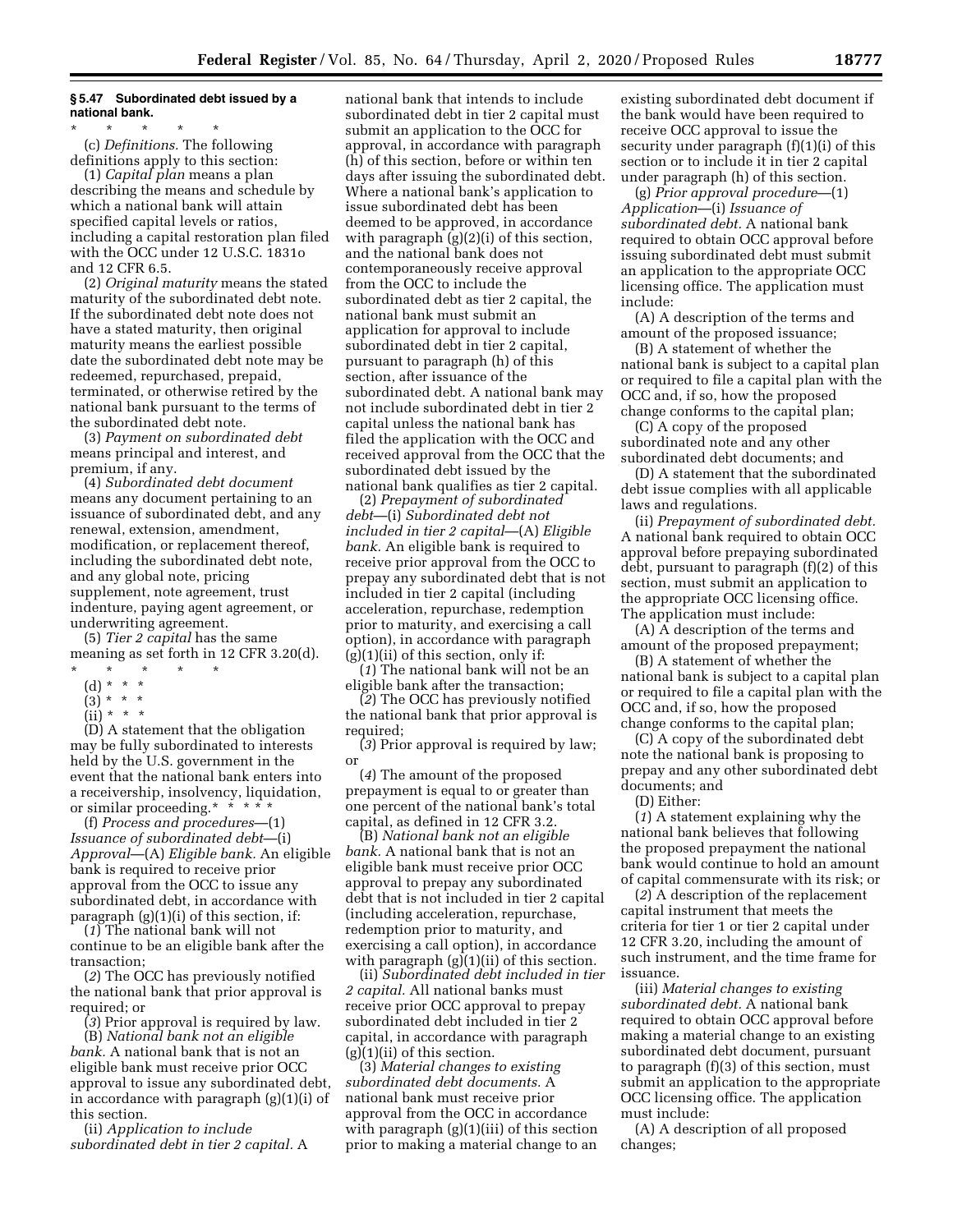(B) A statement of whether the national bank is subject to a capital plan or required to file a capital plan with the OCC and, if so, how the proposed change conforms to the capital plan;

(C) A copy of the revised

subordinated debt documents reflecting all proposed changes; and

 $(D)$   $\overline{A}$  statement that the proposed changes to the subordinated debt documents complies with all applicable laws and regulations.

(iv) *Additional information.* The OCC reserves the right to request additional relevant information, as appropriate.

(2) *Approval*—(i) *General.* The application is deemed approved by the OCC as of the 30th day after the filing is received by the OCC, unless the OCC notifies the national bank prior to that date that the filing presents a significant supervisory, or compliance concern, or raises a significant legal or policy issue.

(ii) *Prepayment.* Notwithstanding this paragraph (g)(2)(i) of this section, if the application for prior approval is for prepayment, the national bank must receive affirmative approval from the OCC. If the OCC requires the national bank to replace the subordinated debt, the national bank must receive affirmative approval that the replacement capital instrument meets the criteria for tier 1 or tier 2 capital under 12 CFR 3.20 and must issue the replacement instrument prior to prepaying the subordinated debt, or immediately thereafter.4

(iii) *Tier 2 capital.* Following notification to the OCC pursuant to paragraph (f)(1)(ii) of this section that the national bank has issued the subordinated debt, the OCC will notify the national bank whether the subordinated debt qualifies as tier 2 capital.

(iv) *Expiration of approval.* Approval expires if a national bank does not complete the sale of the subordinated debt within one year of approval.

(h) *Application procedure for inclusion in tier 2 capital.* (1) A national bank must submit an application to the appropriate OCC licensing office in writing before or within ten days after issuing subordinated debt that it intends to include in tier 2 capital. A national bank may not include such subordinated debt in tier 2 capital unless the national bank has received approval from the OCC that the subordinated debt qualifies as tier 2 capital.

(2) The application must include: (i) The terms of the issuance;

(ii) The amount or projected amount and date or projected date of receipt of funds;

(iii) The interest rate or expected calculation method for the interest rate;

(iv) Copies of the final subordinated debt documents; and

(v) A statement that the issuance complies with all applicable laws and regulations.

#### **§ 5.48 [Amended]**

\* \* \* \* \*

■ 36. Amend § 5.48 in paragraphs (b),  $(e)(1)$ ,  $(e)(2)(i)$ ,  $(e)(3)(i)$  introductory text,  $(e)(3)(ii), (e)(3)(iii), (e)(4), (e)(5), (e)(6),$ and (f)(2)(ii) by removing the word ''shall'' and adding in its place the word ''must'' each time it appears.

■ 37. Section 5.50 is amended by:  $\blacksquare$  a. In paragraphs (b), (c)(3)(v)(B),  $(f)(2)(i)$ ,  $(f)(2)(vii)$ ,  $(f)(3)(ii)(B)$ ,

 $(f)(3)(ii)(C)$ ,  $(g)(1)$  introductory text,  $(h)$ ,  $(i)(1)(i), (i)(1)(ii), (i)(4)(ii),$  and  $(i)(5),$ removing the word ''shall'' and adding in its place the word ''must'' each time it appears;

■ b. In paragraph (c)(2)(iii), removing the word "(HOLA)"

■ c. In paragraph (d)(1)(ii), removing the phrase ''shall be'' and adding in its place the word ''is'';

■ d. In paragraph (d)(5), removing the word ''their'' and adding in its place the phrase ''his or her'';

■ e. Removing paragraph (d)(8);

 $\blacksquare$  f. Redesignating paragraphs (d)(6) through (7) as paragraphs (d)(7) through (8);

■ g. Adding new paragraph (d)(6); ■ h. In newly redesignated paragraph (d)(7), removing the word ''HOLA'' and adding in its place the phrase ''Home Owners' Loan Act, 12 U.S.C. 1464'';

 $\blacksquare$  i. In paragraph  $(f)(2)(ii)$ , removing the phrase ''shall be'' and adding in its place the word ''are'';

 $\blacksquare$  j. In paragraph  $(f)(2)(ii)(E)$ , removing the phrase ''defined in § 192.25 of this chapter shall'' and adding in its place the phrase ''defined in 12 CFR 192.25 is'';

 $\blacksquare$  k. In paragraph  $(f)(2)(viii)$ , removing the word ''shall'' and adding in its place the word ''will'';

 $\blacksquare$  l. In paragraph  $(f)(3)(i)(A)$ , removing the phrase ''on the OCC's internet web page,'' and adding in its place the word  $i$ <sup>\*</sup>at<sup>"</sup>;

 $\blacksquare$  m. In paragraphs (f)(3)(ii)(A),  $(f)(3)(ii)(B)$ , and  $(f)(3)(iii)$  introductory text, removing the word ''applicant'' and adding in its place the word ''filer'';  $\blacksquare$  n. In paragraph  $\bar{f}$  (f)(3)(ii)(C), removing the phrase ''An applicant'' and adding in its place the phrase "A filer"

 $\blacksquare$  o. Removing paragraph  $(f)(3)(iv)$ ; ■ p. Removing the phrase ''*of notice*'' in the heading of paragraph (f)(5);

 $\blacksquare$  q. Revising paragraph (f)(6);

■ r. In paragraph (g)(1) introductory text, removing the word ''applicant'' and adding in its place the word ''filer''; and

■ s. Revising paragraph  $(g)(2)(i)$ . The addition and revisions read as follows.

#### **§ 5.50 Change in control of a national bank or Federal savings association; reporting of stock loans.**

\* \* \* \* \*

(d) \* \* \* (6) Depository institution means a depository institution as defined in section 3(c)(1) of the Federal Deposit Insurance Act, 12 U.S.C. 1813(c)(1).

\* \* \* \* \*  $(f) * * * *$ 

(6) *Notification of disapproval.* (i) *Written notice by OCC.* If the OCC disapproves a notice, it will notify the filer in writing within three days after the decision. The OCC's written disapproval will contain a statement of the basis for disapproval and indicate that the filer may request a hearing.

(ii) *Hearing Request.* The filer may request a hearing by the OCC within 10 days of receipt of disapproval, pursuant to the procedures in 12 CFR part 19, subpart H. Following final agency action under 12 CFR part 19, further review by the courts is available. (*See* 12 U.S.C. 1817(j)(5)).

(iii) *Failure to request a hearing.* If a filer fails to request a hearing with a timely request, the notice of disapproval constitutes a final and unappealable order.

# \* \* \* \* \*

- (g) \* \* \*
- $(2) * * * *$

(i) Upon the request of any person, the OCC releases the information provided in the public portion of the notice and makes it available for public inspection and copying as soon as possible after a notice has been filed. In certain circumstances the OCC may determine that the release of the information would not be in the public interest. In addition, the OCC makes the date that the notice is filed, the disposition of the notice and the date thereof, and the consummation date of the transaction, if applicable, publicly available in the OCC's ''Weekly Bulletin.''

\* \* \* \* \*

- 38. Amend § 5.51 by:
- a. Revising paragraph (a);

 $\blacksquare$  b. In paragraph (c)(4), adding the phrase ''chief risk officer,'' after the phrase ''chief investment officer,''

■ c. In paragraph (c)(7)(ii), adding the phrase ''that requires action to improve the financial condition of the national

<sup>4</sup>A national bank may replace tier 2 capital instruments concurrent with the redemption of existing tier 2 capital instruments.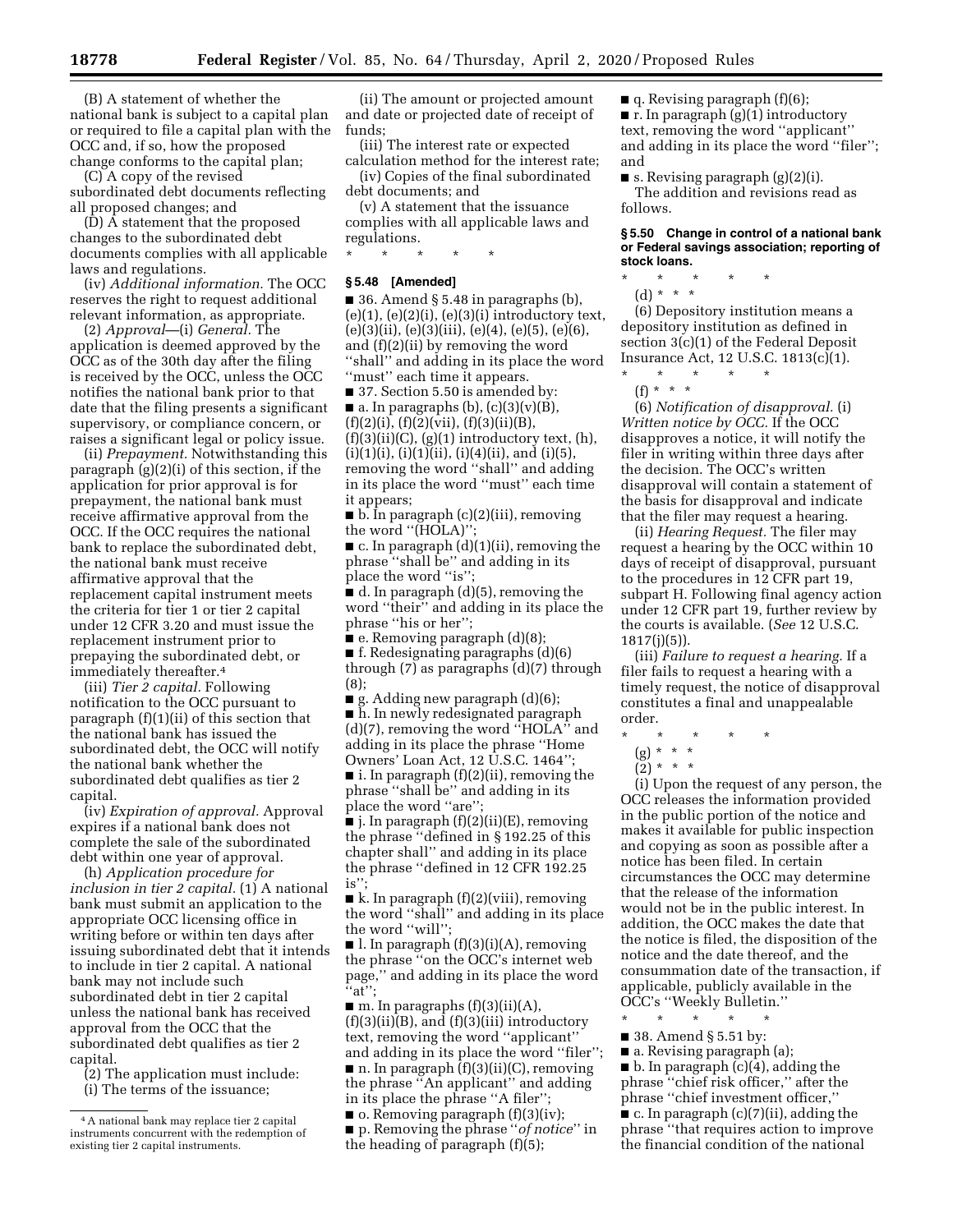bank or Federal savings association'' after the word ''agreement'';

■ d. In paragraph (d) introductory text, and paragraphs  $(e)(1)$ ,  $(e)(6)(i)(C)$ , (e)(6)(1)(D)(*2*), (e)(6)(i)(E), and (f)(1), removing the word ''shall'' and adding in its place the word ''must'' each time it appears;

■ e. In paragraph (e)(6)(i)(E), removing the phrase ''his or her'' and adding in its place the word ''their'';

 $\blacksquare$  f. In paragraph (e)(8), adding ", 5.9," after ''5.8''; and

 $\blacksquare$  g. In paragraphs (e)(8), (f)(3), and (f)(4), removing the word ''shall'' and adding in its place the word ''will''.

The revision reads as follows.

#### **§ 5.51 Changes in directors and senior executive officers of a national bank or Federal savings association.**

(a) *Authority.* 12 U.S.C. 1831i, 3102(b), and 5412(b)(2)(B).

\* \* \* \* \*

#### **§ 5.52 [Amended]**

■ 39. Amend § 5.52 in paragraph  $(c)(1)$ by removing the word ''shall'' and adding in its place the word ''must''. ■ 40. Amend § 5.55 by:

■ a. In paragraph (b), removing the phrase ''or notice'';

■ b. Removing paragraph (d)(2) and redesignating paragraph (d)(3) as paragraph (d)(2);

■ c. Adding a new paragraph (d)(3); and ■ d. In paragraph (d)(4), removing the phrase ''generally accepted accounting principles (GAAP)'' and adding in its place the word ''GAAP'';

 $\bullet$  e. Revising paragraphs (e), (f), (g), and paragraph (h) introductory text; ■ f. Redesignating paragraphs (h)(1) through (h)(3) as paragraphs (h)(1)(i) through  $(h)(1)(iii)$ ;

■ g. Removing the last sentence of redesignated paragraph (h)(1)(iii); and ■ h. Adding new paragraph (h)(1)

introductory text and paragraph (h)(2). The additions and revisions read as follows:

#### **§ 5.55 Capital distributions by Federal savings associations.**

\* \* \* \* \*

(d) \* \* \*

(3) *Control* has the same meaning as in section 10(a)(2) of the Home Owners' Loan Act (12 U.S.C. 1467a(a)(2)). \* \* \* \* \*

(e) *Filing requirements*—(1) *Application required.* A Federal savings association must file an application with the OCC before making a capital distribution if:

(i) The savings association would not be at least well capitalized, as set forth in 12 CFR 6.4, or would not otherwise remain an eligible savings association following the distribution;

(ii) The total amount of all of the savings association's capital distributions (including the proposed capital distribution) for the applicable calendar year exceeds its net income for that year to date plus retained net income for the preceding two years. If the capital distribution is from retained earnings, the aggregate limitation in this paragraph may be calculated in accordance with 12 CFR 5.64(c)(2), substituting ''capital distributions'' for ''dividends'' in that section;

(iii) The savings association's proposed capital distribution would reduce the amount of or retire any part of its common or preferred stock or retire any part of debt instruments such as notes or debentures included in capital under 12 CFR part 3 (other than regular payments required under a debt instrument approved under § 5.56);

(iv) The savings association's proposed capital distribution is payable in property other than cash;

(v) The savings association is a directly or indirectly controlled by a mutual savings and loan holding company or by a company that is not a savings and loan holding company; or

(vi) The savings association's proposed capital distribution would violate a prohibition contained in any applicable statute, regulation, or agreement between the savings association and the OCC or the OTS, or violate a condition imposed on the savings association in an application or notice approved by the OCC or the OTS.

(2) *No application required.* A Federal savings association may make a capital distribution without filing an application with the OCC if it does not meet the filing requirements in paragraph (e)(1) of this section.

(3) *Informational copy of Federal Reserve System notice required.* If the Federal savings association is a subsidiary of a savings and loan holding company that is filing a notice with the Board of Governors of the Federal Reserve System (Board) for a dividend solely under 12 U.S.C. 1467a(f) and not also under 12 U.S.C. 1467a(o)(11), and no application under paragraph (e)(1) of this section is required, then the savings association must provide an informational copy to the OCC of the notice filed with the Board, at the same time the notice is filed with the Board.

(f) *Application format*—(1) *Contents.*  The application must:

(i) Be in narrative form;

(ii) Include all relevant information concerning the proposed capital distribution, including the amount, timing, and type of distribution; and

(iii) Demonstrate compliance with paragraph (h) of this section.

(2) *Schedules.* The application may include a schedule proposing capital distributions over a specified period.

(3) *Combined filings.* A Federal savings association may combine the application required under paragraph (e)(1) of this section with any other notice or application, if the capital distribution is a part of, or is proposed in connection with, another transaction requiring a notice or application under this chapter. If submitting a combined filing, the Federal savings association must state that the related notice or application is intended to serve as an application under this section.

(g) *Filing procedures*—(1) *Application.* When a Federal savings association is required to file an application under paragraph (e)(1) of this section, it must file the application at least 30 days before the proposed declaration of dividend or approval of the proposed capital distribution by its board of directors. Except as provided in paragraph (g)(2) of this section, the OCC is deemed to have approved an application from an eligible savings association upon the expiration of 30 days after the filing date of the application unless, before the expiration of that time period, the OCC notifies the Federal savings association that:

(i) Additional information is required to supplement the application;

(ii) The application has been removed from expedited review, or the expedited review process is extended, under 5.13(a)(2); or

(iii) The application is denied.

(2) *Applications not subject to expedited review.* An application is not subject to expedited review if:

(i) The Federal savings association is not an eligible savings association;

(ii) The total amount of all of the Federal savings association's capital distributions (including the proposed capital distribution) for the applicable calendar year exceeds its net income for that year to date plus retained net income for the preceding two years;

(iii) The Federal savings association would not be at least adequately capitalized, as set forth in 12 CFR 6.4, following the distribution; or

(iv) The Federal savings association's proposed capital distribution would violate a prohibition contained in any applicable statute, regulation, or agreement between the savings association and the OCC or the OTS, or violate a condition imposed on the savings association in an application or notice approved by the OCC or the OTS.

(3) *OCC filing office—*(i) *Appropriate licensing office.* Except as provided in paragraph (g)(3)(ii) of this section, a Federal savings association that is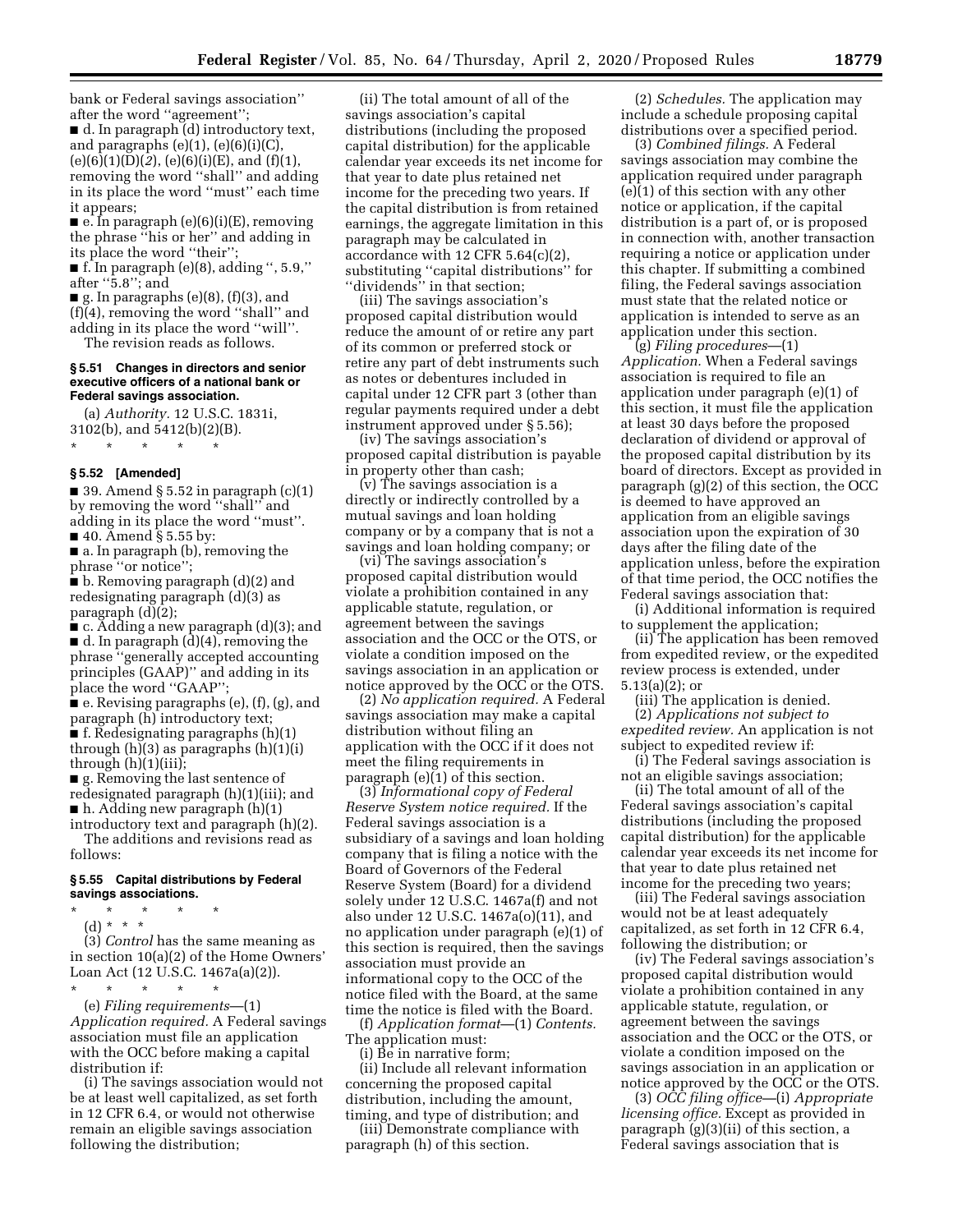required to file an application under paragraph (e)(1) of this section or an informational copy of a notice under paragraph (e)(3) of this section must submit the application or notice to the appropriate OCC licensing office.

(ii) *Appropriate supervisory office.* A Federal savings association that is required to file an application under paragraph (e)(1) of this section for capital distributions involving solely a cash dividend from retained earnings or involving a cash dividend from retained earnings and a concurrent cash distribution from permanent capital must submit the application to the appropriate OCC supervisory office.

(h) *OCC review of capital distributions.* After review of an application submitted pursuant to paragraph (e)(1) of this section:

(1) The OCC may deny the application in whole or in part, if it makes any of the following determinations:

\* \* \* \* \* (2) The OCC may approve the application in whole or in part. Notwithstanding paragraph (h)(1)(iii) of this section, the OCC may waive any waivable prohibition or condition to permit a distribution.

\* \* \* \* \*

■ 41. Amend § 5.56 by:

■ a. Revising paragraph (b);

 $\blacksquare$  b. In paragraph  $(d)(1)(i)(F)$ , removing the word ''and'';

 $\blacksquare$  c. In paragraph  $(d)(1)(i)(G)$ , removing the period and adding in its place ''; and'';

 $\blacksquare$  d. Adding new paragraph  $(d)(1)(i)(H);$  $\blacksquare$  e. In paragraph  $(d)(2)(i)$ , removing "12 CFR 197.4'' and adding in its place ''12 CFR 16.7'' and removing the word ''shall'' and adding in its place the word  $\lq$ "may";

 $\blacksquare$  f. In paragraph (e)(1) introductory text, removing the phrase ''notices and''; ■ g. In paragraphs (e)(2) and (i),

removing the phrase ''or notice'' each time it appears; and

■ h. Revising paragraph (h).

The addition and revisions read as follows.

#### **§ 5.56 Inclusion of subordinated debt securities and mandatorily redeemable preferred stock as Federal savings association supplementary (tier 2) capital.**

\* \* \* \* \* (b) *Application procedures*—(1) *Application to include covered securities in tier 2 capital*—(i) *Application required.* A Federal savings association must file an application seeking the OCC's approval of the inclusion of covered securities in tier 2 capital. The savings association may file its application before or after it issues covered securities, but may not include

covered securities in tier 2 capital until the OCC approves the application and the securities are issued.

(ii) *Expedited review.* The OCC is deemed to have approved an application from an eligible savings association to include covered securities in tier 2 capital upon the expiration of 30 days after the filing date of the application unless, before the expiration of that time period, the OCC notifies the Federal savings association that:

(A) Additional information is required to supplement the application;

(B) The application has been removed from expedited review, or the expedited review process is extended under  $\S 5.13(a)(2);$  or

(C) The OCC denies the application. (iii) *Securities offering rules.* A Federal savings association also must comply with the securities offering rules at 12 CFR part 16 by filing an offering circular for a proposed issuance of covered securities, unless the offering qualifies for an exemption under that part.

(2) *Application required to prepay covered securities included in tier 2 capital*—(i) *In general.* A Federal savings association must file an application to, and receive prior approval from, the OCC before prepaying covered securities included in tier 2 capital.

The application must include: (A) A statement explaining why the Federal savings association believes that following the proposed prepayment the savings association would continue to hold an amount of capital commensurate with its risk; or

(B) A description of the replacement capital instrument that meets the criteria for tier 1 or tier 2 capital under 12 CFR 3.20, including the amount of such instrument, and the time frame for issuance.

(ii) *Replacement covered security.* If the OCC conditions approval of prepayment on a requirement that a Federal savings association must replace the covered security with a covered security of an equivalent amount that satisfies the requirements for tier 1 or tier 2 capital, the savings association must file an application to issue the replacement covered security and must receive prior OCC approval.

- \* \* \* \* \*
	- (d) \* \* \*  $(1) * * * *$
	- $(i) * * * *$
	-

(H) State that the security may be fully subordinated to interests held by the U.S. government in the event that the savings association enters into a

receivership, insolvency, liquidation, or similar proceeding;

\* \* \* \* \*

(h) *Issuance of a replacement regulatory capital instrument in connection with prepaying a covered security.* The OCC may require a Federal savings association seeking prior approval to prepay a covered security included in tier 2 capital to issue a replacement covered security of an equivalent amount that qualifies as tier 1 or tier 2 capital under 12 CFR 3.20. If the OCC imposes such a requirement, the savings association must complete the sale of such covered security prior to, or immediately after, the prepayment.5

- \* \* \* \* \*
- 42. Amend § 5.58 by:
- a. Revising paragraph (d);

■ b. Revising paragraph (e) introductory text;

■ c. In paragraph (e)(1), removing the word ''state'' each time it appears and adding in its place the word ''State'';

 $\blacksquare$  d. Revising paragraphs (e)(2), (e)(3), and (e)(4);

 $\blacksquare$  e. Revising paragraph  $(f)(1)$ ;

 $\blacksquare$  f. Redesignating paragraph (f)(2) as paragraph (f)(3);

 $\blacksquare$  g. Adding a new paragraph (f)(2); ■ h. In newly redesignated paragraph (f)(3), removing the word ''applicant'' and adding in its place the word ''filer'';

■ i. Redesignating paragraphs (g) through (i) as paragraphs (h) through (j), respectively and adding new paragraph (g);

■ j. In the heading of newly redesignated paragraph (h), removing the word ''*entities*'' and adding in its place the word ''*enterprises*''*;* 

■ k. In paragraph (h) introductory text, removing the word ''entity'' and adding in its place the word ''enterprises'';

■ l. In newly redesignated paragraph (i)(3), removing the word ''noncontrolling'' and adding in its place the word ''pass-through''; and

■ m. Revising newly redesignated paragraph (j).

The additions and revisions read as follows.

### **§ 5.58 Pass-through investments by a Federal savings association.**

\* \* \* \* \* (d) *Definitions.* For purposes of this section:

(1) *Enterprise* means any corporation, limited liability company, partnership, trust, or similar business entity.

(2) *Pass-through investment* means an investment authorized under 12 CFR

<sup>5</sup>A Federal savings association may replace tier 2 capital instruments concurrent with the redemption of existing tier 2 capital instruments.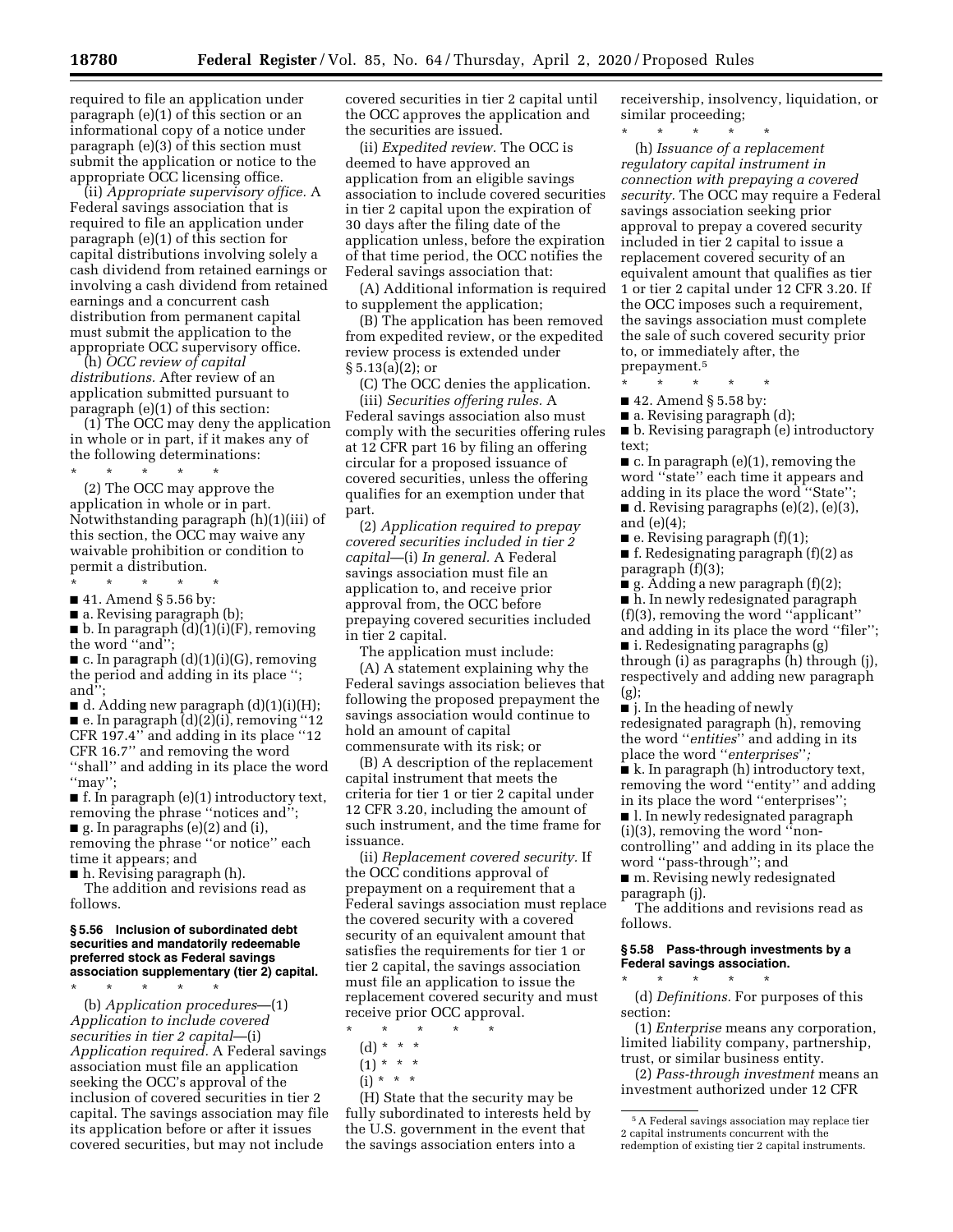160.32(a). A *pass-through investment*  does not include a Federal savings association holding interests in a trust formed for the purposes of securitizing assets held by the savings association as part of its business or for the purposes of holding multiple legal titles of motor vehicles or equipment in conjunction with lease financing transactions.

(e) *Pass-through investments; notice procedure.* Except as provided in paragraphs (f) through (i) of this section, a Federal savings association may make a pass-through investment, directly or through its operating subsidiary, in an enterprise that engages in an activity described in  $\S 5.38(f)(5)$  or in an activity that is substantively the same as a previously approved activity, as defined in § 5.3, by filing a written notice. The Federal savings association must file this written notice with the appropriate OCC licensing office no later than 10 days after making the investment. The written notice must:

\* \* \* \* \*

(2) State:

(i) Which paragraphs of  $\S 5.38(f)(5)$ describe the activity; or

(ii) If the activity is substantively the same as a previously approved activity, as defined in § 5.3:

(A) How, the activity is substantively the same as a previously approved activity;

(B) The citation to the applicable precedent; and

(C) That the activity will be conducted in accordance with the same terms and conditions applicable to the previously approved activity;

(3) Certify that the Federal savings association is well capitalized and well managed, as defined in § 5.3, at the time of the investment;

(4) Describe how the Federal savings association has the ability to prevent the enterprise from engaging in an activity that is not set forth in  $\S 5.38(f)(5)$  or not contained in published OCC (including published former OTS) precedent for previously approved activities, as defined in § 5.3; or how the savings association otherwise has the ability to withdraw its investment;

\* \* \* \* \*

(f) \* \* \* (1) *In general.* A Federal savings association must file an application and obtain prior approval before making or acquiring, either directly or through an operating subsidiary, a pass-through investment in an enterprise if the pass-through investment does not qualify for the notice procedure set forth in paragraph (e) of this section because the savings association is unable to make the representation required by paragraph

(e)(2) or the certification required by paragraphs (e)(3) or (e)(7) of this section. The application must include the information required in paragraphs  $(e)(1)$  and  $(e)(4)$  through  $(e)(6)$  of this section and paragraphs (e)(2), (e)(3), and (e)(7) of this section, if possible. If the Federal savings association is unable to make the representation set forth in paragraph (e)(2) of this section, the savings association's application must explain why the activity in which the enterprise engages is a permissible activity for a Federal savings association and why the filer should be permitted to hold a pass-through investment in an enterprise engaged in that activity. A Federal savings association may not make a pass-through investment if it is unable to make the representations and certifications specified in paragraphs  $(e)(1)$  and  $(e)(4)$  through  $(e)(6)$  of this section.

(2) *Expedited review.* An application submitted by a Federal savings association is deemed approved by the OCC as of the 10th day after the application is received by the OCC if:

(A) The Federal savings association makes the representation required by paragraph (e)(2) and the certification required by paragraph (e)(3) of this section;

(B) The book value of the Federal savings association's pass-through investment for which the application is being submitted is no more than 1% of the savings association's capital and surplus;

(C) No more than 50% of the enterprise is owned or controlled by banks or savings associations subject to examination by an appropriate Federal banking agency or credit unions insured by the National Credit Union Association; and

(D) The OCC has not notified the Federal savings association that the application has been removed from expedited review, or the expedited review process is extended, under § 5.13(a)(2).

\* \* \* \* \*

(g) *Pass-through investments; no application or notice required.* A Federal savings association may make or acquire, either directly or through an operating subsidiary, a pass-through investment in an enterprise, without an application or notice to the OCC, if:

(i) The activities of the enterprise are limited to those to activities previously reported by the savings association in connection with the making or acquiring of a pass-through investment;

(ii) The activities in the enterprise continue to be legally permissible for a Federal savings association;

(iii) The savings association's passthrough investment will be made in accordance with any conditions imposed by the OCC or OTS in approving any prior pass-through investment conducting these activities;

(iv) The savings association is able to make the representations and certifications specified in paragraphs (e)(3) through (e)(7) of this section; and

(v) The enterprise will not be a subsidiary for purposes of 12 U.S.C. 1828(m).

\* \* \* \* \* (j) *Exceptions to rules of general applicability.* Sections 5.8, 5.10, and 5.11 do not apply to this section. However, if the OCC concludes that an application presents significant or novel policy, supervisory, or legal issues, the OCC may determine that some or all provision in §§ 5.8, 5.10, and 5.11 apply.

\* \* \* \* \*

■ 43. Amend § 5.59 by:

■ a. In paragraph (a), removing "1464" and adding in its place " $1464(c)(4)(B)$ ";

■ b. In paragraph (b) introductory text, adding ''(12 U.S.C. 1828(m))'' after the phrase ''Insurance Act'';

 $\blacksquare$  c. In paragraph (d)(2), removing the phrase ''generally accepted accounting principles (GAAP)'' and adding in its place the word ''GAAP'';

■ d. In paragraphs  $(e)(1)$ ,  $(e)(2)$ ,  $(f)(6)(i)$ , and  $(h)(i)(ii)$ , removing the word "state" and adding the word ''State'' each time it appears;

■ e. In paragraph (e)(4), removing the word ''HOLA'' and adding in its place the phrase ''Home Owners' Loan Act, 12 U.S.C. 1464(c)'';

■ f. In paragraph (e)(9), removing the word ''shall'' and adding in its place the word ''must'' each time it appears;

■ g. In paragraph (g)(1), removing the word ''HOLA'' and adding in its place the phrase ''Home Owners' Loan Act (12 U.S.C.  $1464(c)(4)(B)$ ";

 $\blacksquare$  h. In paragraph (g)(1), removing ''§ 24.6'' and adding in its place ''12 CFR part 24'';

■ i. In paragraph (g)(2), removing the phrase ''HOLA and parts 5 and 160 of this chapter'' and adding in its place the phrase ''Home Owners' Loan Act (12 U.S.C. 1464(c)), this part 5, and 12 CFR part 160''; and

 $\blacksquare$  j. In paragraph (h)(1)(i) introductory text, adding the phrase ''(12 U.S.C.  $1828(m)$ " after the word "Act";

 $\blacksquare$  k. In paragraph (h)(1)(ii), removing the phrase ''an applicant'' and adding in its place the phrase ''a filer'', and removing the word ''applicants'' and adding in its place the word ''filers'';

■ l. In paragraphs  $(h)(2)(i)$  and  $(h)(3)$ , removing the word ''applicant'' and